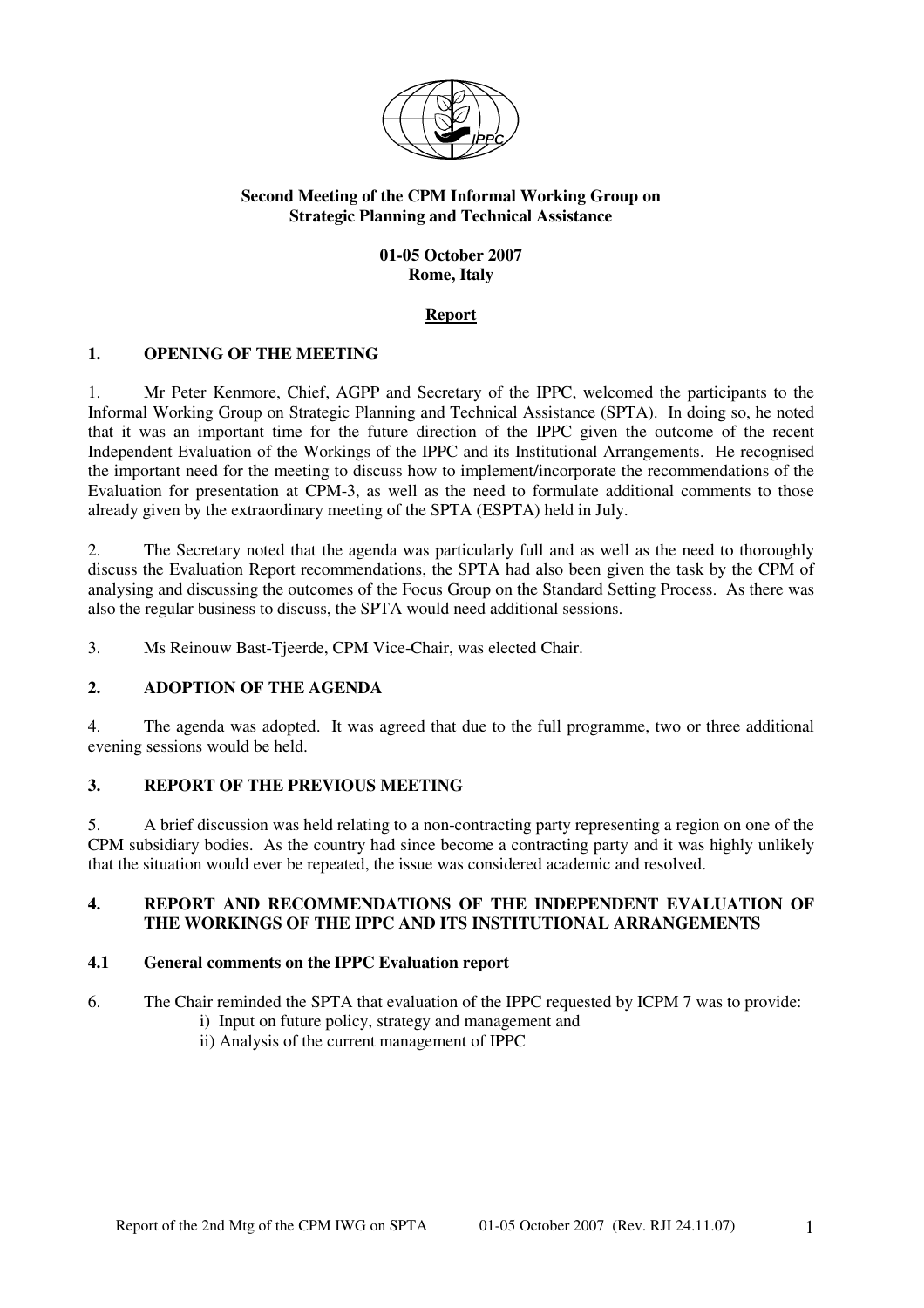#### **4.2 Discussion on the recommendations made by the Extraordinary SPTA to the FAO Programme Committee at its 98th Session in September 2007-09-27**

7. Mr. Ralf Lopian, CPM Vice-Chair represented the CPM at the 98<sup>th</sup> Session of the FAO Programme Committee and gave a brief summary of the discussion of the IPPC Evaluation Report (the Programme Committee also took into account the response by the CPM (via the ESPTA meeting) and the FAO Management response). Areas of interest to the SPTA included:

- **Staffing of the IPPC Secretariat** The Programme Committee agreed with the ESPTA recommendation that there should be a full time Secretary (D1 position) plus a Coordinator
- **Translation of documents** The Programme Committee was interested in the possibility of outsourcing translation of documents as it would provide considerable savings (approximately one third the FAO cost), but was mindful of the FAO rules regarding outsourcing. The Director of the Translation Service explained that according to FAO rules, Article 14 bodies' work should be translated in house in order to maintain consistency, and that ISPMs be translated in house to maintain technical consistency (it was noted by others that one of the benefits of outside translation was to get technical accuracy and consistency!). The Programme Committee recommended that the issue of translation outsourcing, including the FAO rules be investigated.
- **Reduction of the size of the Standards Committee** The Programme Committee considered this to be an internal matter of the CPM, but thought there may be some benefit in reducing the number of participants (the IPPC Evaluation Report recommended reducing from 25 down to 14).
- **Financial requirements**  The Programme Committee noted that the Secretariat required additional financial resources and that the staff increase recommended by the Evaluation Report should be realized especially with funding additional professional officers. However whether the additional resources should come from FAO regular funds or from members was left unanswered.
- **Technical assistance** The Programme Committee agreed with many recommendations of the Evaluation Report but also accepted the need for good coordination between the IPPC (CPM), the Secretariat and the divisions of FAO that worked with technical assistance (leadership may not be in IPPC, but coordination was important).
- **Review of the status of plant protection in the world** The Program Committee liked the idea of preparing a "Status of the world's plant protection" report but agreed with FAO Management that it was too big a project for the IPPC and recommended that a less costly product be produced.

It was noted that the Programme Committee had appreciated having a member of the IPPC governing body present (CPM) at the meeting.

8. The Secretary informed the SPTA that the FAO itself was currently undergoing an independent external evaluation (IEE), the draft report of which was available on the FAO website. Points of interest (IEE report) to the SPTA included:

- The FAO management, culture and governance must change (be recreated) in order to be effective in the  $21<sup>st</sup>$  century.
- There had been a steady decline in funding over the past 10 years (funds were now 28% less than a decade ago - more so in the past few years due to declining value of the US dollar), so despite the IPPC having received some additional funds, the increases had been counteracted by the poor exchange rate.
- If the regular programme budget continued to shrink, FAO would be unable to complete the tasks that the member countries required. The IEE addressed both the need for management to change, as well as for the members to better clarify their goals for FAO.

Essentially there was no disagreement between the recommendations of the FAO independent external evaluation and the IPPC evaluation. From a technical perspective, the work of plant protection was considered of importance.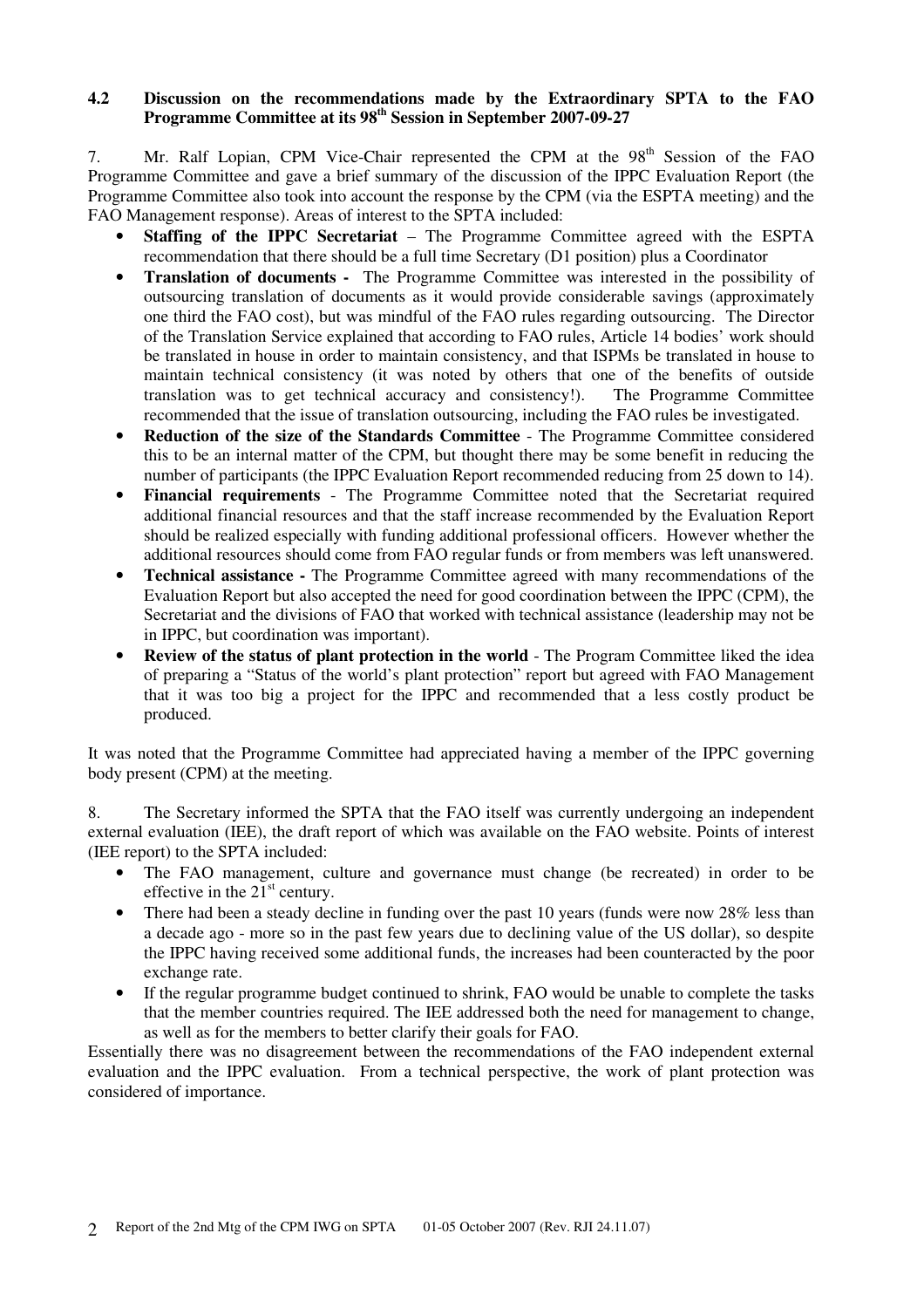9. The Secretary emphasised that IPPC funding must also be from other sources, not just FAO. There was a large shortfall in the funds required by the IPPC that would not be covered by the FAO Regular Programme. The CPM had to become a major player in a technical assistance strategy and a funding strategy would have to be developed to cover the increasing workload on a multi-year basis (year by year was not practical).

10. A range of issues requiring resolution was noted by the SPTA. These included:

- the need to develop strategies to address the recommendation that the CPM take on the role of coordinating technical assistance;
- the implications of the Programme Committee recommending a full time Secretary;
- Secretariat staffing;
- financial support; and
- translation (timeline for FAO finalizing (the possibility of) outsourcing).

11. The Secretary agreed that the CPM develop strategies for technical assistance. The appointment of a full-time Secretary would depend on funds being available. He noted that the FAO Conference would probably discuss the budget and the IEE separately, so a zero nominal growth budget (decline in real terms) was likely. Also there was the prediction of an extra-session of the FAO Conference in 2008 to address the IEE, which could result in a revision of the budget (possibility that the IPPC budget may change). The Programme Committee's support for a full time IPPC Secretary meant that there was not so much an administrative obstacle but rather a financial one. It could still happen before CPM-4 and the Bureau/SPTA should develop the process on how to be involved in the selection of a full time Secretary for the CPM's consideration.

12. It was suggested that the IPPC funding strategy be discussed by the FAO governing bodies, not just within IPPC as it was the FAO governing bodies who were the decision makers. The Secretary noted that the IEE recommended that FAO's budget in the future include all extra-budgetary (trust funds) contributions, not just regular programme. CPM-2 had encouraged a more project-oriented planning of the activities to be carried out under the trust fund.

13. The SPTA discussed each of the recommendations (including those that had been previously discussed by the ESPTA) and for those with which they agreed, gave future time-frames for implementation. **Appendix 1** lists the responses of the SPTA to the Independent Evaluation, giving comments on the Evaluation recommendations and recommendations to CPM-3.

Additional comments on each of the recommendations are as follows:

## **Standards and standard-setting process**

## **Quality and usefulness of standards**

.

14. *Recommendation 1.1 As the existing concept standards cover already many fundamental international plant quarantine and inspection functions, there should be a greater balance in the selection of standards in favour of specific standards;* 

Agreement. Already in place (fast track)

15. *Recommendation 1.2 Industry stakeholders should be consulted and their knowledge and experience used at an early stage of the standard-setting process, particularly for specific standards on the basis of the Codex model (as explained in paragraph 56), and the necessary safeguards should be set up;* 

Partial agreement. The SPTA felt that consultation depended on member states. There was some discussion as to how industry stakeholders should participate in the IPPC standard setting process. It was agreed that NPPOs should consult a range of stakeholders in their countries, not just industry (other affected and interested parties would include research and teaching organisations, environmental groups, exporters, transporters, etc). It was not the responsibility of Secretariat to solicit comments from industry.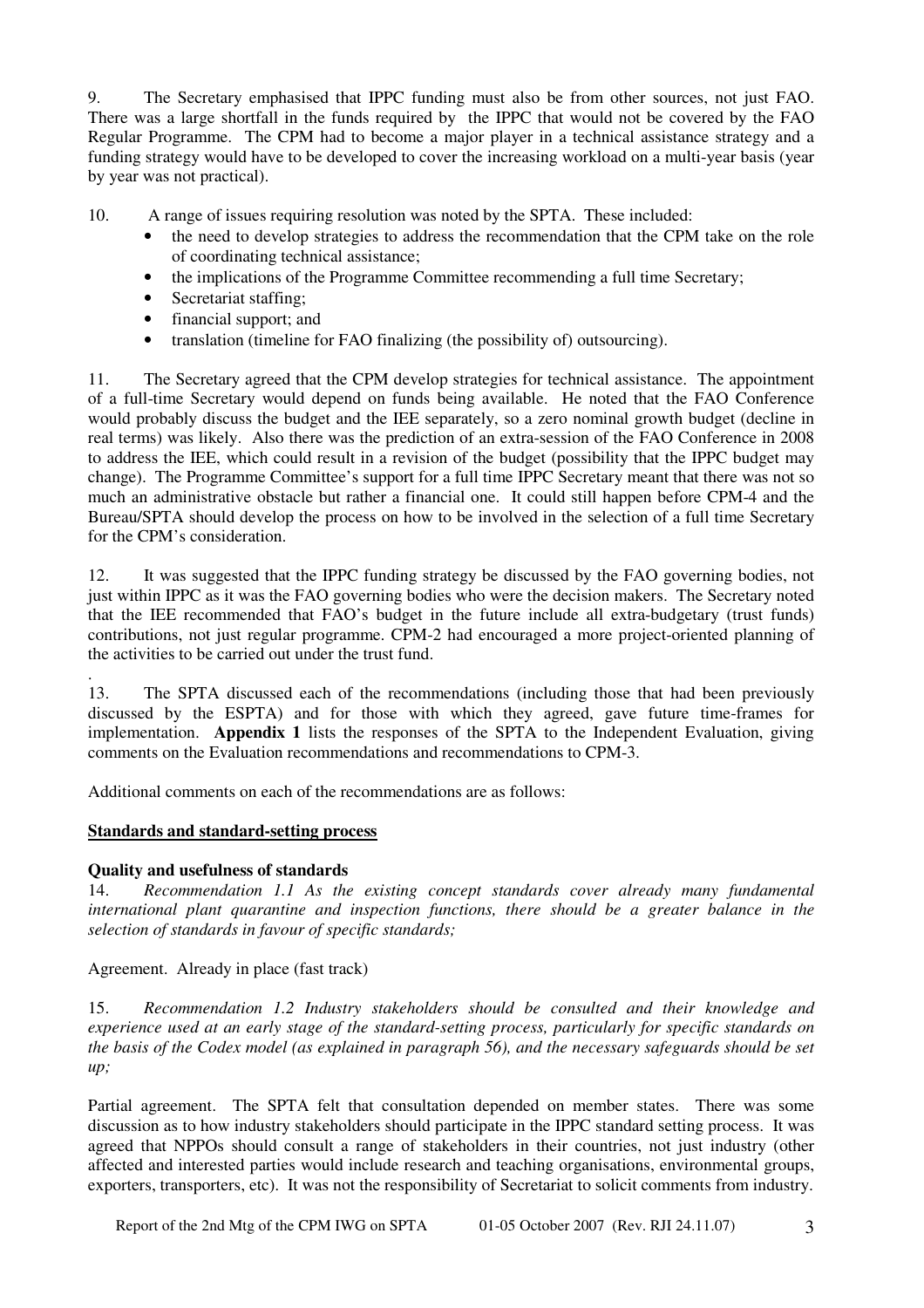16. *Recommendation 1.3. Greater efforts should be put into prioritization of standards, using existing criteria and weighting their importance as well as taking into account available resources;* 

Agreement. Recommendations from the Focus Group on the standard setting process addressed this issue.

17. *Recommendation 1.4 Priorities should also be based on maintaining an average number of three to four standards per year at least in the next three to five years (an increased number of standards may be envisaged where greater efficiency is gained in the process). The process through which priorities are established should be made clear to Contracting Parties;* 

Disagreement. The number of standards produced each year depended on their nature. The intention as stated in the Business Plan was to achieve five standards per year.

18. *Recommendation 1.5. Opportunities should be sought to make greater use of existing standards, particularly those developed by RPPOs;* 

Agreement. The recent Technical Consultation among RPPOs (TC-RPPOs) held in Ottawa, September 2007, reported that the use of regional standards was already practiced. The SPTA discussed the use of a possible inventory of IPPC-related existing standards, which could be adopted/utilised for the CPM to examine and evaluate. However there was concern that that would create a parallel system of prioritization of new topics; currently contracting parties could send existing standards in as new topics through the normal call procedure. The SPTA agreed that standard development should be based on need and that the contracting parties were best suited to propose standards. It was noted that some contracting parties may not be aware of existing standards, so an inventory could be useful. Preparation of an inventory of existing standards (industry, RPPOs, etc) was not included as an action item.

#### **Environmental and biodiversity concerns**

19. Recommendations 1.6, 1.7 and 1.8 were considered together during the discussion.

*Recommendation 1.6. A Technical Panel on Biodiversity should be established to review standards from the point of view of environmental impacts, biodiversity threats, and invasive species pathways that could be given accelerated priority and that could be included in the CPM work programme;* 

Disagreement.

*Recommendation 1.7 Some standards should have a primary theme directed at biodiversity issues;*

#### Disagreement

*Recommendation 1.8 The Expert Working Groups, Technical Panels and Standards Committee should incorporate bio-diversity and environmental considerations into their work so that all standards address these concerns, not just the standards coming from the Technical Panel on Biodiversity. All standards should have a statement regarding their biodiversity impact;* 

Agreement. One of the attendees noted that the legal counsel in their country believed that Recommendation 1.6 (biodiversity) was outside the scope of the IPPC, albeit there was no problem with including environmental concerns in ISPMs. The SPTA strengthened the ESPTA comments to emphasise that the CPM agreed that the scope of the Convention extended beyond just cultivated plants. For further emphasis it was agreed to include in the comments examples of standards where environmental concerns had been systematically taken into account, e.g. ISPMs 5 (supplement 2) and 11. The SPTA felt that there was a need to promote among contracting parties the responsibility to implement the standards and objectives of the IPPC, which included reference to environmental matters and recommended such an action accordingly. It was also agreed that there should be a statement regarding biodiversity considerations in all ISPMs (as appropriate).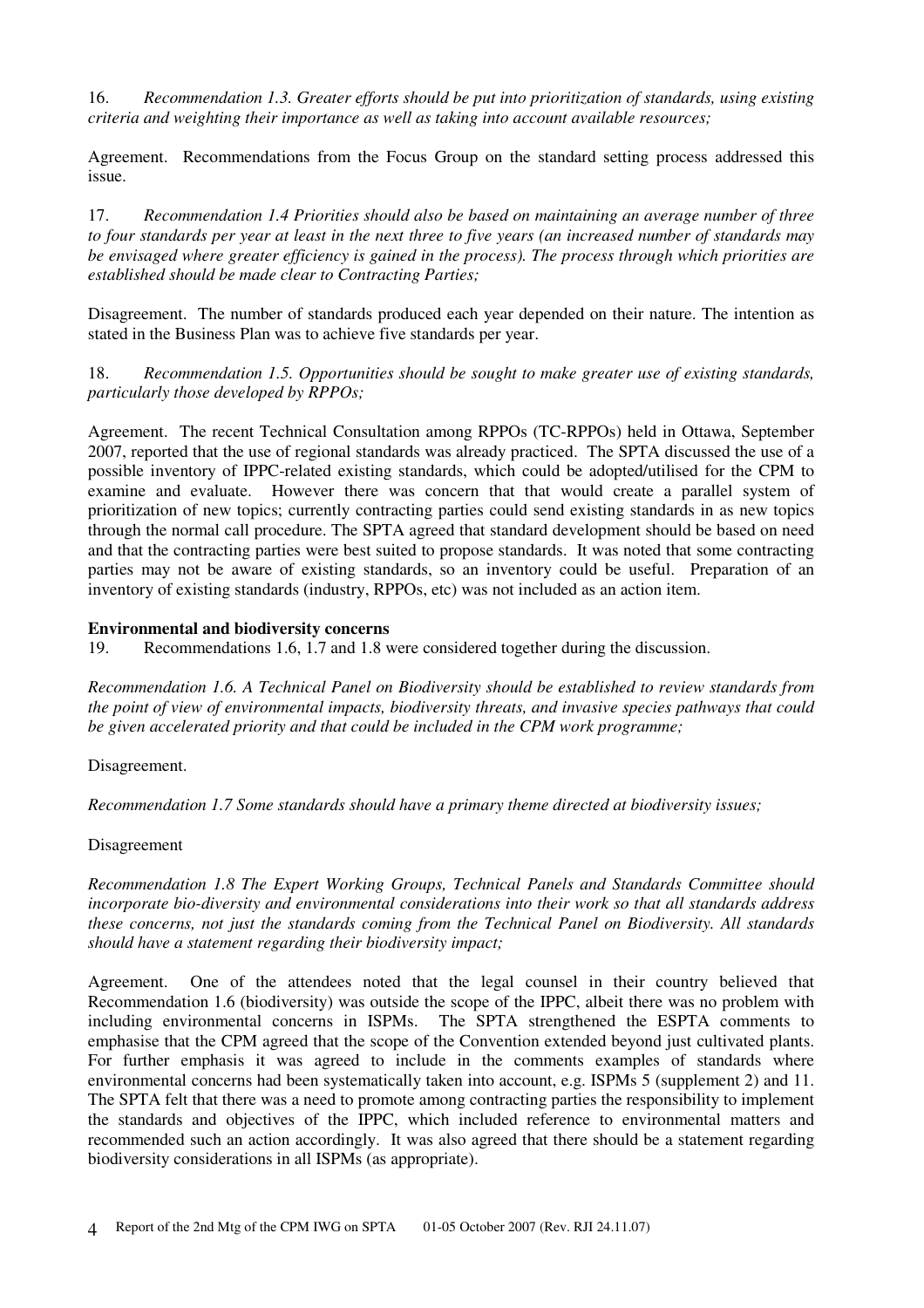20. *Recommendation 1.9. An Environmental Liaison Officer position should be created in the IPPC Secretariat with responsibility for environmental content in standards, information and training, and for leading the Technical Panel; and she/he could also carry out liaison functions with other international organizations for the Secretariat such as the Convention on Biodiversity;* 

Partial agreement. The SPTA considered that the need was for a general liaison/information officer, recognising that the Secretary and Coordinator would also assume various liaison roles.

## **Implementation of standards**

21. Recommendations 1.10 and 1.11 were considered together during the discussion.

*Recommendation 1.10. A procedure for monitoring implementation and impact of standards should be developed by the CPM, and used to inform both revisions of standards and the priorities and processes for developing new standards;* 

Agreement

*Recommendation 1.11: Each standard should have an implementation statement indicating the expected timeframe for implementation, an estimate of the potential impacts and costs and benefits of implementation, and a plan on how implementation could be achieved and monitored;* 

Disagreement. The SPTA was informed that the OEWG on Possible Compliance Mechanisms had developed recommendations for the CPM with regard to standards implementation (refer section 12.2). It was suggested that the RPPOs could be involved with monitoring implementation.

22. *Recommendation 1.12. Regional workshops reviewing draft ISPMs should continue and new regional workshops promoting implementation should be initiated, with the assistance of RPPOs;* 

Agreement (first part of recommendation) and partial agreement (second part of recommendation) The meeting suggested that the technical assistance and capacity building strategy be expanded to include regional workshops on specific standards if countries indicated there were problems with implementation.

## **Maintenance of the current level of standard setting**

23. *Recommendation 1.13 The CPM should ensure that there is both sufficient direct funding either from the FAO Regular Programme or extra-budgetary sources, to recruit expertise in standard setting to facilitate the work of stewards and to be able to recruit the necessary expertise not provided on a voluntary basis and when needed;* 

Agreement. The SPTA discussed the need for sustainability of core operations and an associated funding strategy. It was recognised that each country could have a have a different way of contributing (including via industry). Sponsorship of workshops, standards committee meetings etc (cf. Codex Alimentarius member countries supporting a particular committee for a number of years) and the need to promote such was also discussed. The SPTA recommended that the CPM develop, implement and promote a multiyear funding strategy.

## **Participation of Contracting Parties**

24. *Recommendation 1.14 Sufficient financial and technical support should be directed at active participation of experts from developing countries in the SC, and EWGs and TPs (this will mean the active search and financial support of experts from developing countries).* 

Agreement. The SPTA agreed that the recommendation should be part of the multi-year funding strategy.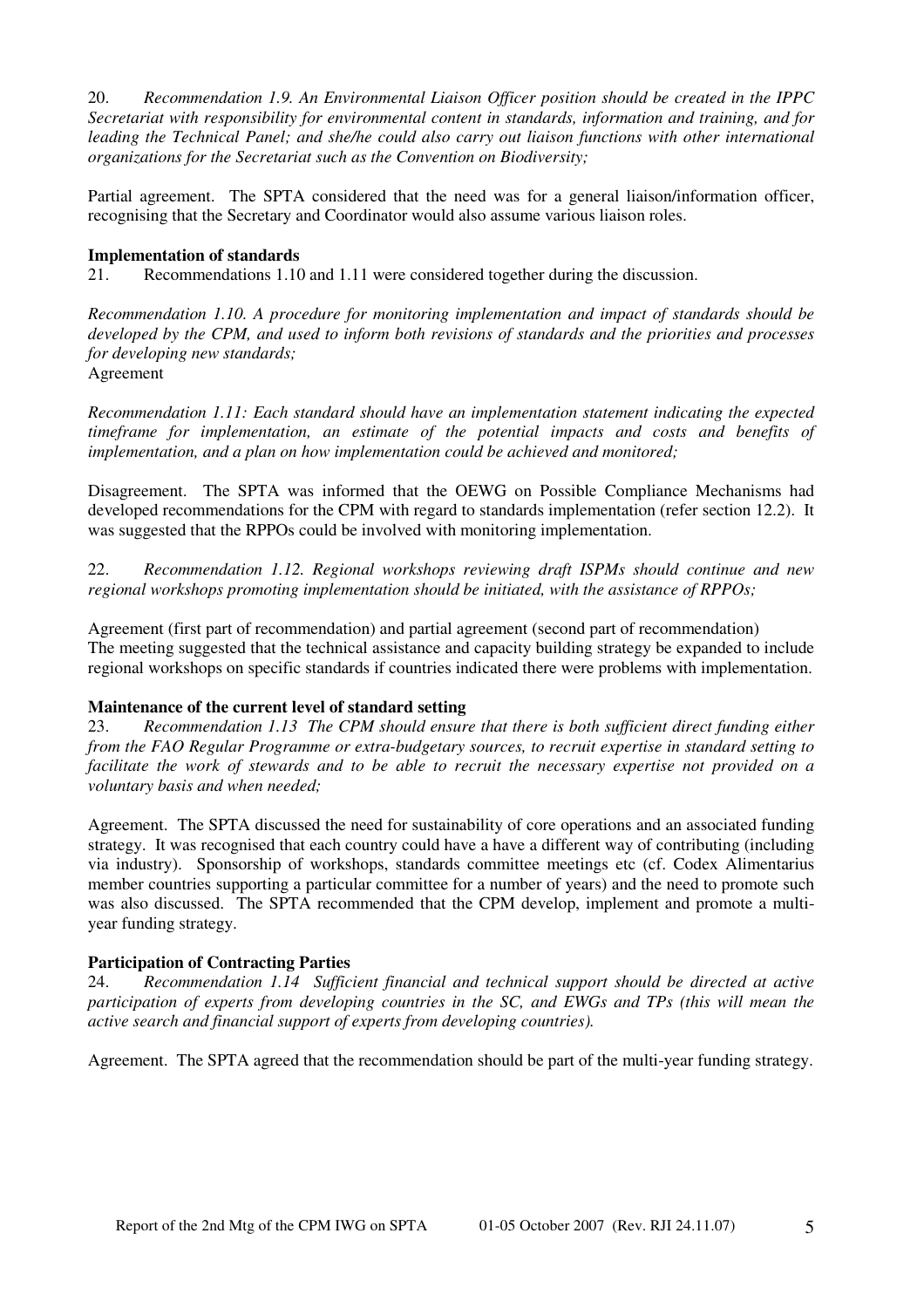#### **Transparency of the standard-setting process**

25. *Recommendation 1.15 Minutes of standard-setting committees (EWGs, TPs, SC) should provide sufficient detail on the nature and depth of the debates on key issues related to draft standards, and be available prior to member consultations;* 

Agreement. The SPTA recommended that the Secretariat remind committees of the need for detail in their reports. The Focus Group on Standard Setting Procedures also dealt with the issue.

26. *Recommendation 1.16. Greater time should be allocated between the end of member consultation on draft ISPMs and the SC meeting and the posting of SC approved draft ISPMs and the meeting of the CPM to allow time for feedback on comments and to achieve greater consensus prior to the CPM;* 

Agreement. The SPTA recommended that the Standards Committee (SC) decide on the appropriate time to present the draft to the CPM

27. *Recommendation 1.17. A three-year standard-setting cycle would be more appropriate to ensure adequate time for standards specification, drafting and consultation;* 

Partial agreement. The SPTA recommended that the SC decide on the appropriate time to present the draft to the CPM.

28. *Recommendation 1.18 The number of permanent professional staff in the Secretariat involved in supporting the standard-setting process should be increased from 1.5 person years to 4 person years plus part of the time from the Senior Environment Liaison Officer (mentioned above); (This did not include temporary staff and contractual arrangements);* 

Partial agreement. The SPTA believed that the number of permanent professional staff in the Secretariat for the standard setting process should be increased from 1.5 person years to 6 person years as rationalized in the CPM Business Plan. This assumed that less work would be done on a voluntary basis, which was contrary to the assumption in the evaluation report.

29. *Recommendation 1.19 The Secretariat should be able to have a greater role all along the standard-setting process in support of the EWGs, TPs, the SC and the CPM with a view to increasing transparency, quality of the work and facilitating participation of all Contracting Parties;* 

Agreement. The SPTA recommended that Secretariat's capacity be strengthened as per the business plan

#### **Information exchange**

#### **Assistance to Contracting Parties**

30. *Recommendation 2.1. The IPPC Secretariat should continue to assist countries to better understand their information reporting obligations and to provide training on how to use the IPP to meet those obligations;* 

#### Agreement

31. *Recommendation 2.2. Once the Secretariat finishes giving the basic workshop to Contracting Parties in all the regions, future training support should involve the development and provision of short refresher courses to reinforce the training and ensure capacity;* 

Agreement. The SPTA felt that opportunities should be explored to combine training workshops with refresher workshops.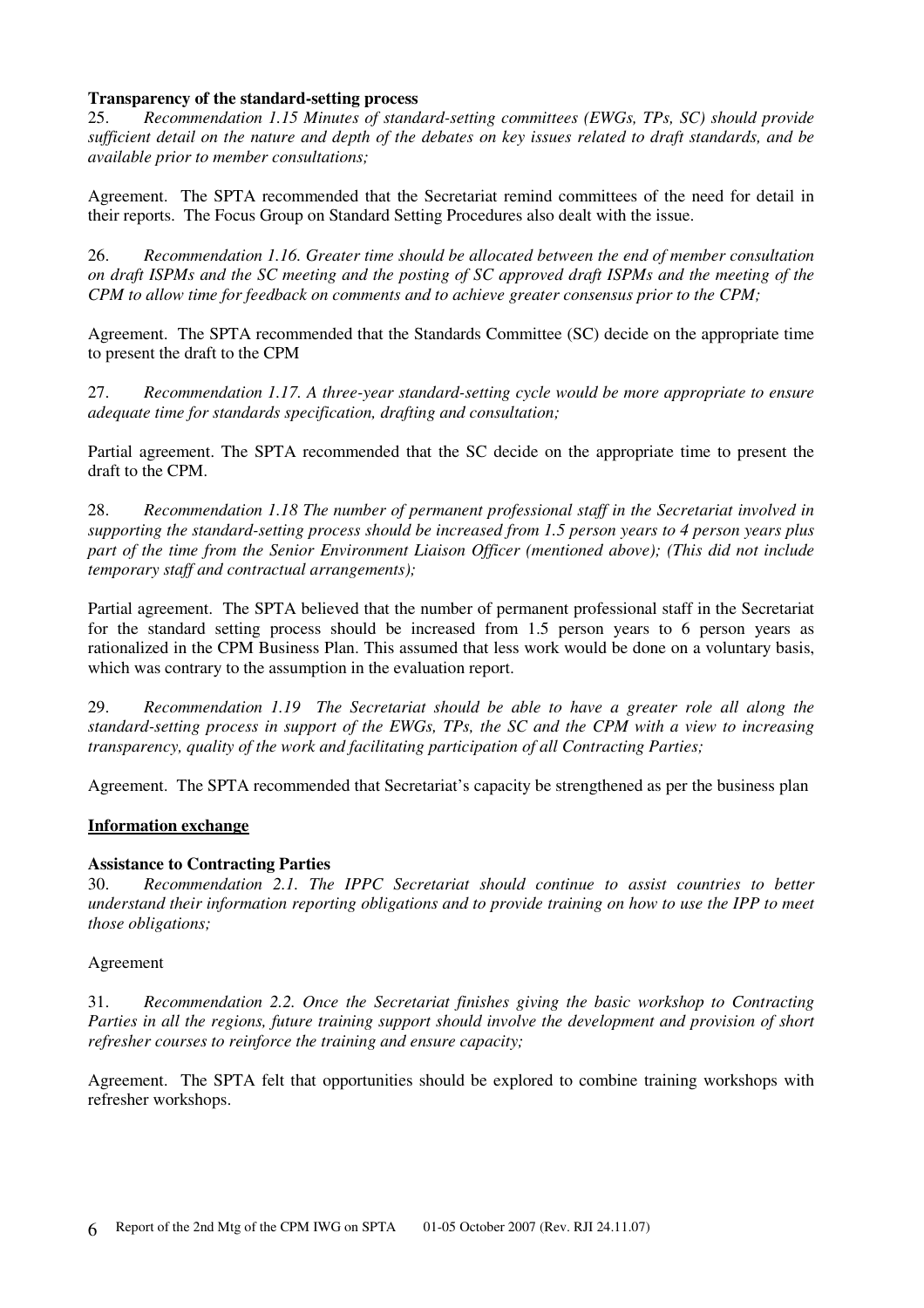#### **Evaluation of obligation status**

32. Recommendations 2.3 and 2.4 were considered together during the discussion.

*Recommendation 2.3. The IPPC Secretariat should consider developing a basic form, available on the IPP, for countries to use to auto-evaluate their reporting obligation status, as well as the accuracy of the data provided. Countries could be encouraged to auto-evaluate their status on a regular basis (e.g. yearly);* 

#### Agreement

*Recommendation 2.4. In view of the arrival of new editors and the need for refresher information by existing ones, the IPPC Secretariat should continue the development of appropriate capacity-building tools;* 

Agreement. The SPTA considered that 2.3 would be an outcome of the proposals by OEWG on a Possible Compliance Mechanism. With regard to 2.4, the SPTA recommended that the Secretariat develop the appropriate capacity-building tools and IPP manual.

#### **Increased availability of information**

33. *Recommendation 2.5. The IPPC Secretariat should establish formal linkages with other information exchange mechanisms and their databases in particular with RPPOs and the International Portal on Food Safety, Animal and Plant Health, through Memoranda of Understanding or other appropriate mechanisms to improve the availability of information and to increase the usefulness of the IPP;* 

Agreement. The SPTA shared the comments contained in the FAO Management response, i.e., Consider the need for a formal working group within the Organization, to make best use of resources in the International Portal on Food Safety, Animal and Plant Health (IPFSAPH) and synergies with similar information exchange programmes where possible (e.g. Codex Alimentarius).

34. *Recommendation 2.6. Information provided through RPPOs should be recognized as a legal reporting route for the IPPC, providing that IPPC can harvest the information. This would imply that a standard format for data exchange be defined in the Memorandum of Understanding to permit periodic harvesting of data from these official sources.;* 

Partial agreement. The SPTA discussed whether the RPPOs could report for the IPPC in a legal sense and believed that RPPOs should be recognized as an "official" reporting route rather than "legal" due to legal ambiguities in relationship between the IPPC and the RPPOs (Secretariat to confirm with FAO Legal). The SPTA felt that the topic needed to be discussed at CPM-3 and the implementation could then be discussed at the next Technical Consultation among RPPOs (2008) to be held in Rome.

35. *Recommendation 2.7. Further, the IPPC Secretariat should establish a mechanism for Contracting Parties to officially declare to the IPPC which reporting channel they are using to meet their reporting obligations;*

Disagreement. The SPTA noted that a reporting mechanism already existed through the IPP. It was noted that there was a range of reporting obligations, and a contracting party was able to use more than one reporting channel. The Secretariat noted that it would be helpful to know where to look for a contracting party's reporting information. Legally, the Convention was between contracting parties, so further legal analysis may be required to address whether reporting through RPPOs was sufficient (see recommendation 2.6).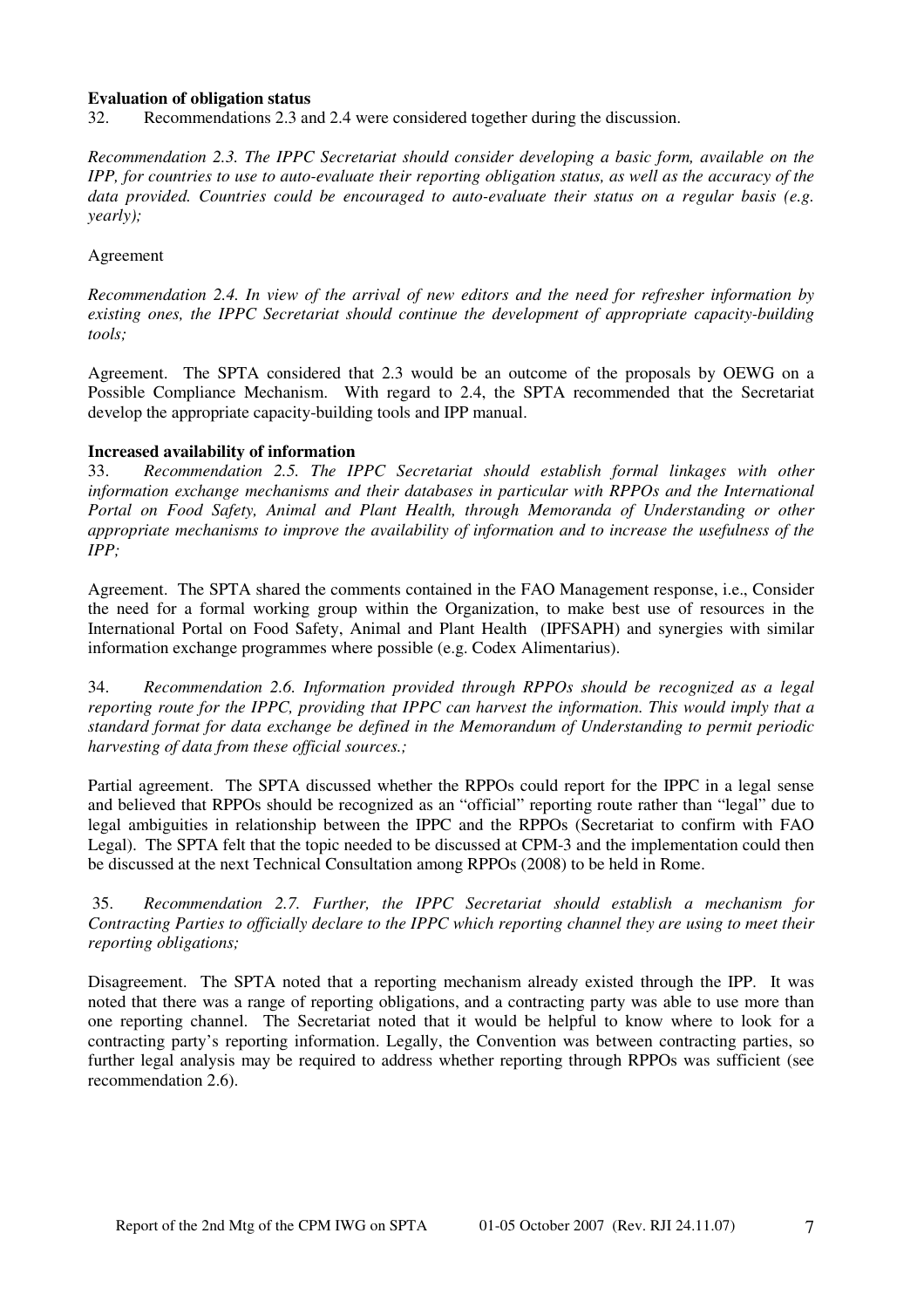#### **Compliance with mandatory information exchange obligations**

36. *Recommendation 2.8. Compliance with mandatory information exchange obligations should be given much greater emphasis by the CPM and the Secretariat*

Agreement. The SPTA noted that compliance was a responsibility of the contracting parties and that commitment must be made by the contracting parties. Recommendations of the OEWG on a Possible Compliance Mechanism also dealt with the issue.

37. *Recommendation 2.9. A monitoring and compliance system for meeting mandatory IPPC reporting obligations should be developed and implemented. (A first step in that direction would be to publish country information reporting every year at the CPM.) This system should specifically track Contracting Party compliance with all reporting obligations;* 

Agreement. The SPTA noted that the OEWG on a Possible Compliance Mechanism used the term "implementation monitoring". The SPTA felt that monitoring was a responsibility of the CPM.

#### **Professional support**

38. Recommendations 2.10 and 2.11 were considered together during the discussion

*Recommendation 2.10. The Secretariat should hire a Webmaster for information exchange and a Programmer to maintain the IPP and to improve its tools and features;* 

Agreement

*Recommendation 2.11. Funding should be made available for hiring external Information Technology professional assistance to assist with the maintenance of the IPP and to support its further development;* 

Agreement: The SPTA noted that staffing issues would be addressed in section 6.9, the structure of the sScretariat; and that a webmaster had already been hired.

#### **Technical Assistance**

#### **Coordination of Global Support**

39. *Recommendation 3.1 FAO, and not the IPPC Secretariat, is best placed to coordinate global support for strengthening national phytosanitary capacity; and* 

Disagreement. Contrary to the recommendation in the report, the SPTA felt that the IPPC Secretariat was best placed to coordinate phytosanitary capacity building and recommended the development of a phytosanitary capacity building strategy which would address implementation, funding, and linkages to FAO resources. The strategy, as developed, would specify reporting channels.

40. *Recommendation 3.2 An International Consultative Group on Technical Assistance and Capacity-Building on Phytosanitary Matters should be set up and coordinated by the FAO Plant Production and Protection Division.* 

*The group:* 

- *a) would be open to all donors and recipient countries in the field of phytosanitary capacity;*
- *b) objectives would be to define priority needs, facilitate resource mobilization, and ensure coordination;*
- *c) it should establish effective linkages with the CPM;*

Disagreement. In addition to comments made for recommendation 3.1, the SPTA felt such a committee would add an unnecessary oversight.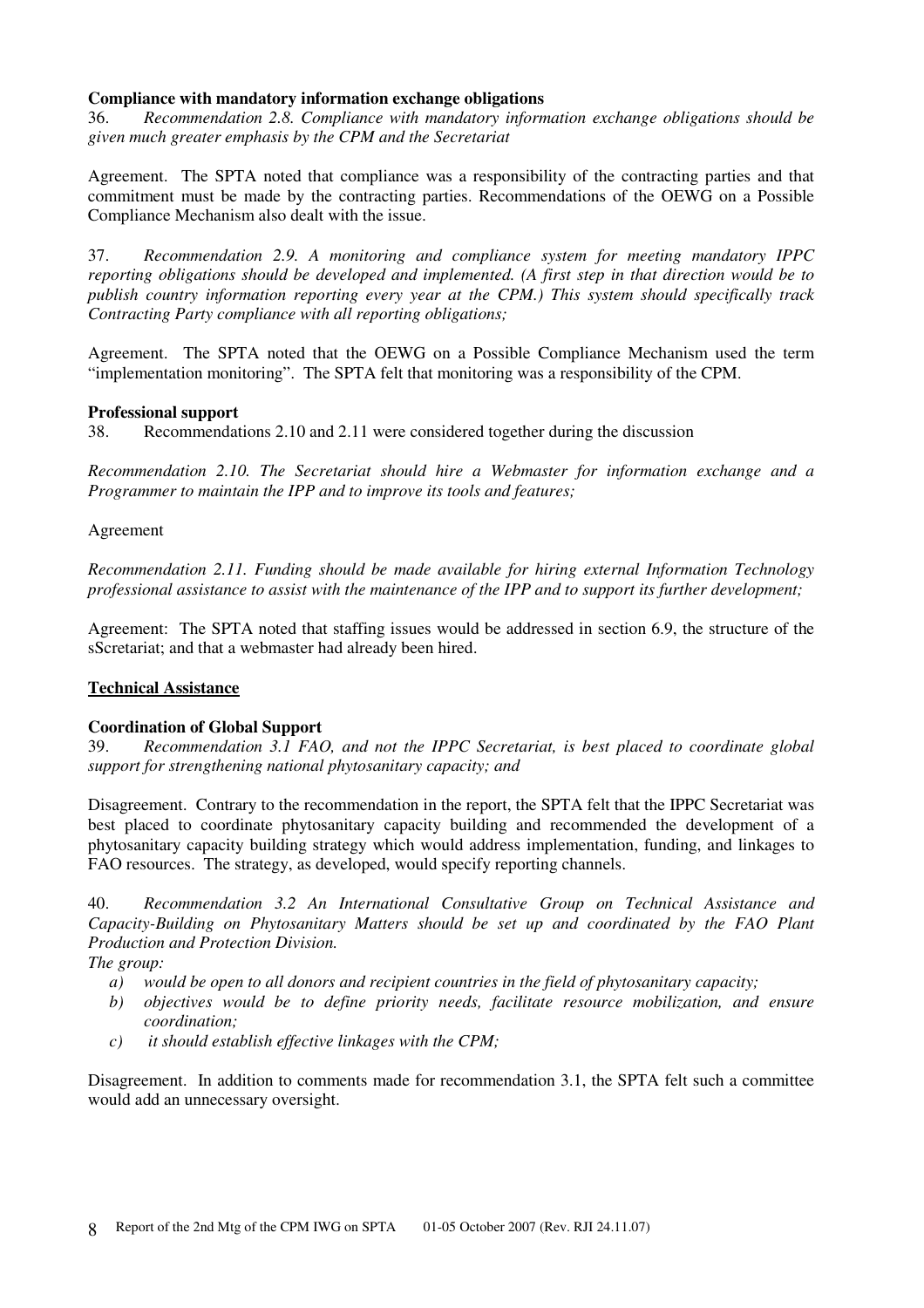## **Organization of Technical Capacity**

41. *Recommendation 3.3: FAO, through the Plant Production and Protection Division, should organize the necessary technical capacity outside the IPPC Secretariat as part of its regular programme with a view to providing technical assistance in support of phytosanitary capacity development. FAO should do so taking into account its resources and in partnership with other main actors;* 

#### Disagreement

42. *Recommendation 3.4 FAO should report to the CPM on its phytosanitary technical assistance;* 

Agreement. The SPTA noted that there should be transparency in communication and link between the IPPC and FAO. There was some discussion as to whether FAO would continue to have independent capacity building activities which should be reported to the CPM, or if the FAO activities would be incorporated into the IPPC capacity building strategy. It was agreed that the envisaged phytosanitary capacity building strategy would specify the reporting requirements.

## **IPPC Technical Assistance**

43. *Recommendation 3.5 Technical assistance carried out directly under the IPPC should be limited to its core business, i.e. closely linked to a better understanding of standards and monitoring of the impact of these standards, the development and use of the IPP as a tool for information exchange among Contracting Parties, and support to developing country attendance at technical and governance meetings;* 

Partial agreement. The SPTA noted that the activities suggested by the Evaluation Report would be a subset of a much wider range covered by the envisaged phytosanitary capacity building strategy.

## **Dispute Settlement**

44. *Recommendation 4.1. Continued effective support should be given to maintain the newly established Subsidiary Body on Dispute Settlement and to promote awareness of the IPPC's dispute settlement procedures;* 

Agreement. The question was raised as to why contracting parties were not using the established dispute settlement procedures. The Secretariat explained that the good offices of the IPPC Secretariat had been used and potential disputes had been resolved before formal dispute settlement procedures were necessary. It was agreed that a report of the use of any element of the SBDS system be presented to the CPM. There was a reporting obligation with formal SBDS issues.

45. *Recommendation 4.2. The CPM should encourage Contracting Parties, when appropriate, to make use of this process;* 

Agreement. The Secretariat noted that if there were too many disputes the Secretariat would not have the resources to address them.

#### **Governance**

#### **CPM Programme of Work**

46. *Recommendation 5.1. The CPM should review and formally adopt the annual programme of work and related budget;* 

Agreement. Recommendation 5.1 was considered with 7.2 and 7.3.

There was still a possible legal constraint (IPPC is established under Article XIV of the FAO Constitution), However the SPTA considered that resources allocated from FAO to the IPPC should be used in the way that CPM believed appropriate.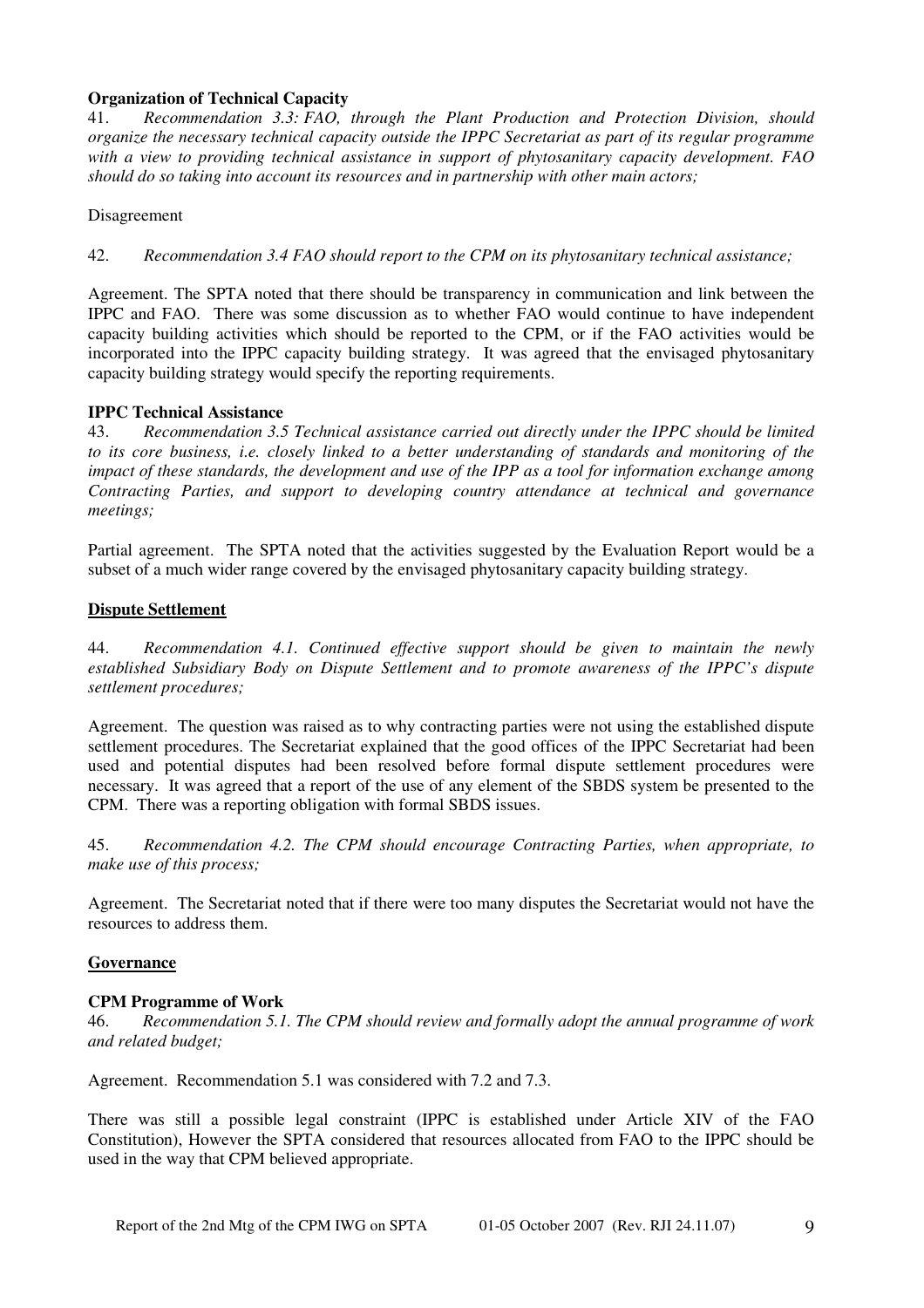#### **CPM's Cost**

47. *Recommendation 5.2 In order to reduce the CPM's cost, it is recommended that translation costs should be reduced by outsourcing these activities;* 

Agreement. However, translation must be consistent with the expectations of the IPPC and within the FAO requirements. The SPTA strongly supported that the FAO Member representatives should be aware that the SPTA agreed with the Programme Committee's inquiry into relaxation of translation policies. It was suggested that the chair of the CPM write a letter pointing out the recommendations of the Programme Committee and that it would be helpful if the heads of NPPOs could contact FAO representatives to support the Programme Committee recommendations, in particular the D1 Secretary, the investigation of translation options, and increased regular programme funding.

#### **Information**

48. *Recommendation 5.3 Acknowledging that one of the CPM's key functions should remain the review of phytosanitary issues at the global level, but noting that the Secretariat does not have the capacity to carry out such a review on a regular basis. FAO (and not the IPPC Secretariat) should integrate into its core work programme a review of the phytosanitary status of the world as part of the technical services provided by the Plant Production and Protection Division to the IPPC and to the FAO membership as a whole;* 

Disagreement. The "review of the state of plant protection in the world" is a function of the CPM and the SPTA believed that a review of phytosanitary issues at a global level was best carried out under the IPPC as existing reporting channels such as the International Phytosanitary Portal (IPP) were already functional. Increased efficiency and use of the IPP coupled with accurate reporting may contribute considerably to such a review. The implementation review mechanism proposed by the OEWG on a Possible Compliance Mechanism would provide the basis for such a review.

#### **Structures and Transparency**

49. *Recommendation 5.4 To combine the functions of the Bureau and the Informal Working Group on Strategic Planning and Technical Assistance into the newly enlarged Bureau;* 

Agreement. The extended Bureau would still have one annual open meeting which would work in the same way as the current SPTA.

50. *Recommendation 5.5 Greater transparency be ensured through various measures including quick availability of minutes of meetings and audio-recordings on the Internet as well as possibility to co-opt or invite experts;* 

Partial agreement. The SPTA agreed that transparency was an ongoing issue and should be addressed by the CPM and its bodies, wherever practical and possible. It was noted that the Focus Group on Standard Setting Procedures had made recommendations regarding transparency in standard setting. As far as the use of audio recordings on the internet was concerned, the SPTA felt that for the present the use of audio recordings should not be implemented and that the associated cost would need to be considered against the demand.

#### **Effective management of the work to be undertaken by the Standards Committee**

51. *Recommendation 5.6. The total membership of the Committee should be reduced to 14: two from each FAO Region;* 

Disagreement. While there was some concern over the efficiency and cost of the SC, the SPTA recognised that the CPM had put considerable energy into reaching consensus on the size of the SC and felt it would be inappropriate to re-open the matter.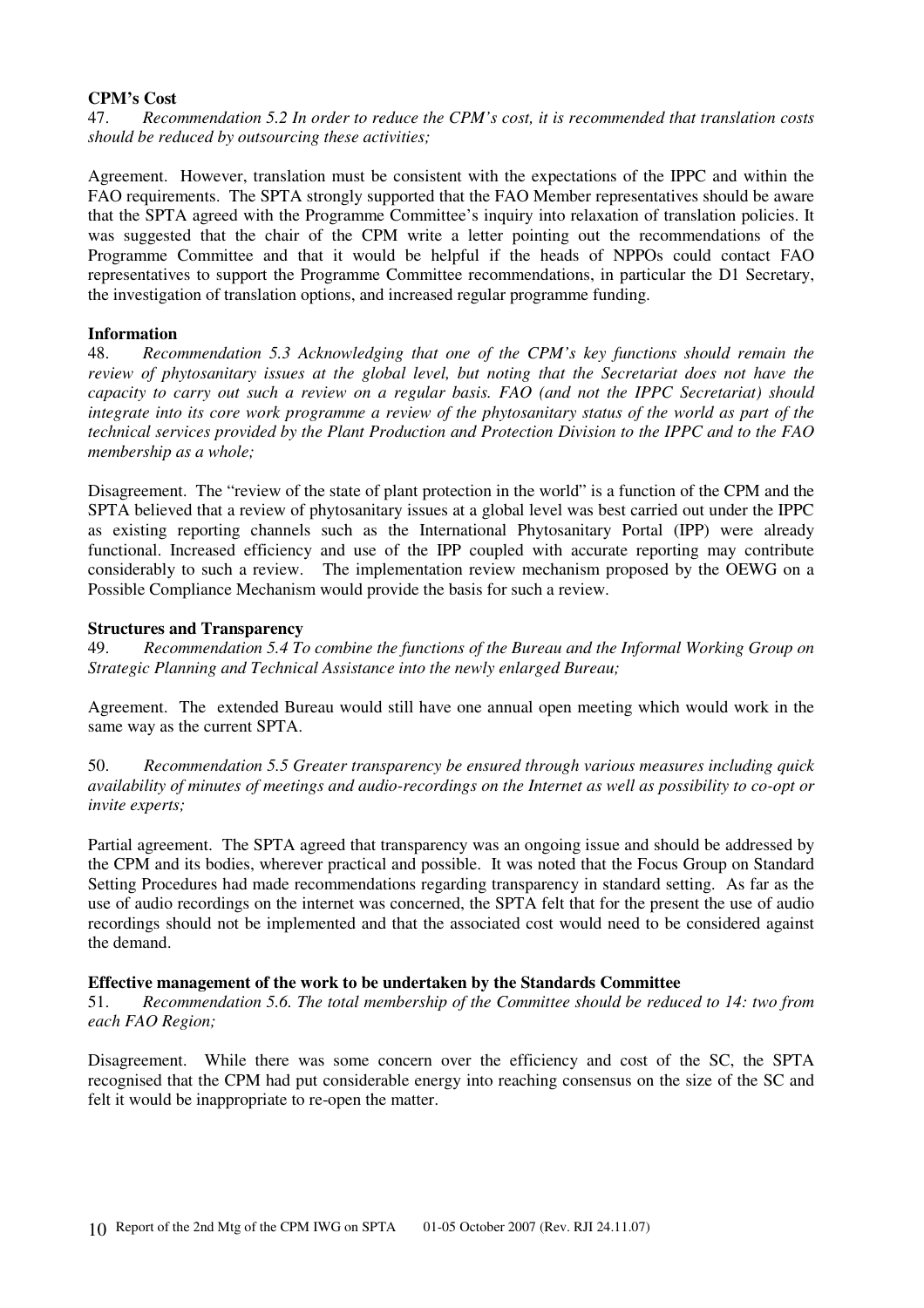52. *Recommendation 5.7. RPPOs should be involved in the identification of appropriate candidates*

Partial agreement. The SPTA felt that it was up to the individual regions to decide how best to identify candidates.

#### **Staffing**

53. *Recommendation 5.8 The Secretariat should ensure that proposed members meet the requirements as described in the Standards Committee's rules of procedure (subsequently, candidates should be endorsed by the Bureau against agreed criteria before being submitted to the CPM for confirmation);* 

Partial agreement. The SPTA believed that it was the FAO Regions' responsibility to ensure that the candidates met the agreed criteria. The Secretariat would ensure that the Regions were aware of the criteria

## **Secretariat**

54. *Recommendation 6.1 The Secretary post should not be associated with other FAO functions and should be a full-time D1 (Manager);* 

Agreement. The Secretary would focus time and effort on leadership and management of the IPPC and its Secretariat.

55. *Recommendation 6.2 There should be open competition for the post of Secretary;* 

Agreement. It would be useful for the Bureau to have a draft job description ready for consideration by the CPM-3.

56. *Recommendation 6.3 The Coordinator post should then be abolished;*

Disagreement. The SPTA believed that after appointing the full time Secretary, the Coordinator position must be maintained for at least a certain period in order to maintain and improve an efficient functioning of the Secretariat. Once a full time secretary was appointed, the workload and CPM's expectations of the Secretariat should be reviewed to determine the appropriate structure, size and scope of the Secretariat.

#### The FAO Management Response noted that:

*Based on the experience of the Secretaries of other Conventions and Treaties where the Secretariat is provided by FAO, Management considers that the Secretary's Terms of Reference would focus on leadership, policy linkages, relations between the IPPC, FAO and other international public and private Organizations, and strategic planning. Most of the functions of the Coordinator in managing the current work distribution, improving communication among Secretariat teams, and monitoring and increasing the efficiency of the Secretariat will remain after the appointment of a full-time Secretary. Additionally, technical and operational coordination with other relevant Organizations and Secretariats within approved policies and strategies will increase.* 

*The ESPTA recommended maintaining the Coordinator's position for a fixed term and then evaluating the overall performance of the Secretariat.*

57. *Recommendation 6.4 The seniority of the posts dealing with the IPPC's two core functions (i.e. standard-setting and information exchange) should be upgraded to P5, supervising other professionals;* 

The SPTA believed that the determination of pay grade should be done by the IPPC Secretary and FAO and that staff should be remunerated in accordance with their responsibilities as per Recommendation 6.9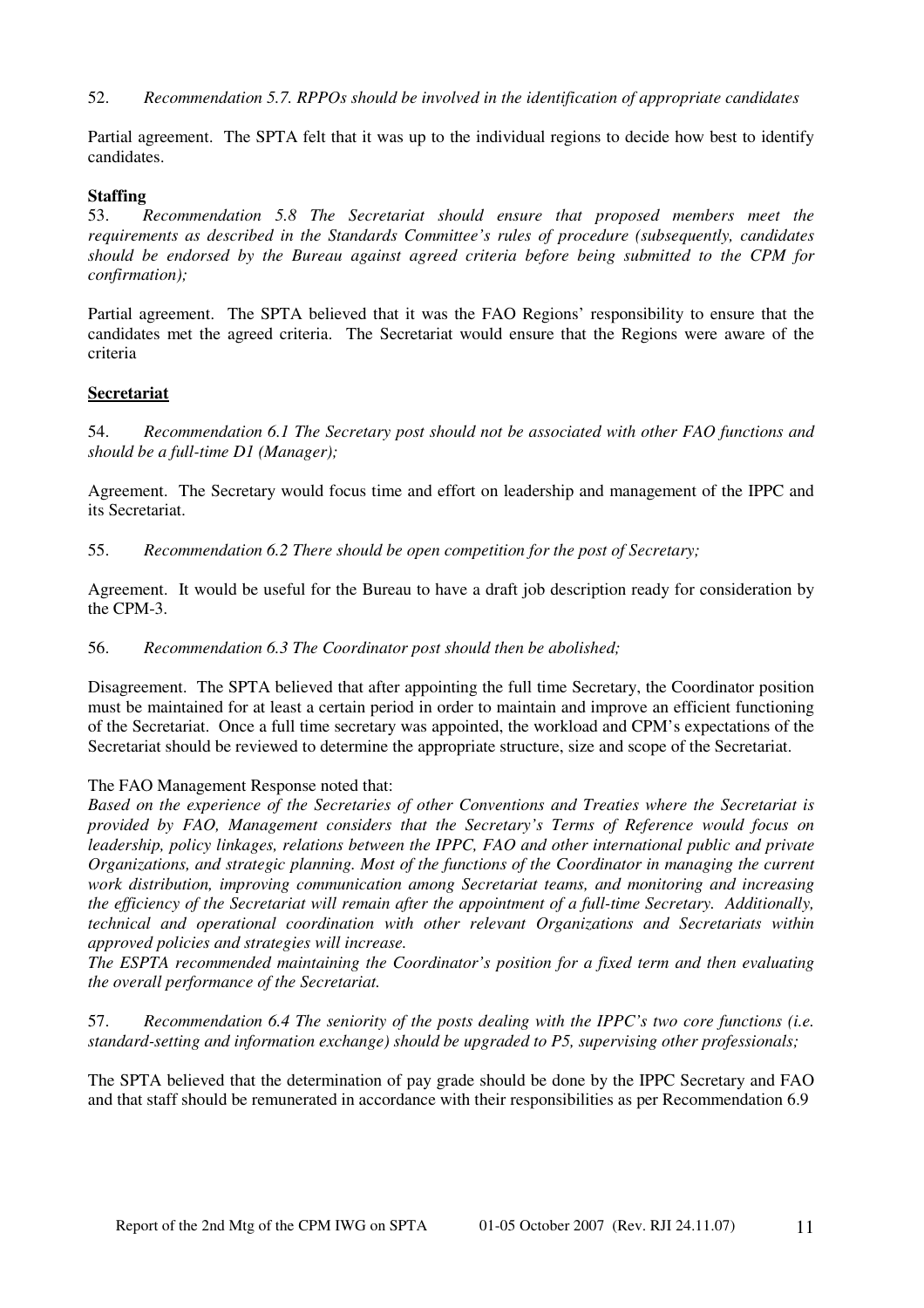#### **Technical Assistance**

*In view of the proposed changes regarding the role of the Secretariat on technical assistance:* 

58. *Recommendation 6.5. Regional Plant Protection Officers should perform specific tasks against reimbursement from the IPPC budget. Activities funded from this source should be concerned with the primary role of the IPPC (e.g. standard-setting, information exchange and dispute settlement);* 

Agreement. It was recognised that the programme for the FAO Regional Plant Protection Officers would need to be negotiated (in line with the draft operational plan) in anticipation of approval by the CPM meeting in March. Work undertaken by the Officers should be correlated with the funding supplied from the IPPC contribution.

59. *Recommendation 6.6. The activities carried out by the Regional Officers should be reported annually in the CPM as part of the activity and financial report of the Secretariat to the CPM;* 

Agreement. This practice was initiated as part of the Secretariat report to CPM-2 (2007).

#### **Selection of staff**

60. *Recommendation 6.7 In line with the provisions of Article XIV of the FAO Constitution, the Bureau and the representatives of the Director-General (e.g. from the Plant Production and Protection Division) will recommend a candidate for Secretary to the Director-General following a transparent and competitive selection process.* 

Agreement. Liaison with FAO would be required to ascertain the most practical way of involving the CPM/Bureau. (Note: the response made by the ESPTA to 6.7 was based on an earlier version of the Evaluation Report, which was later modified by the Evaluation Team)

61. *Recommendation 6.8 A similar procedure will be followed for the selection of the professional staff of the IPPC Secretariat. Such staff would not be eligible for consideration as internal candidates for posts elsewhere in FAO.*

Agreement. Under the FAO rules, staff *would* be eligible for consideration as internal candidates for posts elsewhere in FAO. The SPTA noted the FAO management response, i.e.

*Professional appointments will be considered by the Professional Staff Selection Committee (PSSC) before a short list is presented. For identification of the most qualified candidates for the short list, the positions will be widely advertised and nominations will be sought from relevant institutions and organizations, including the CPM. Once appointed, under FAO Staff rules, any staff member must be eligible for consideration as an internal candidate for posts elsewhere in FAO*."

Any vacancy announcements could be sent to the Bureau for distribution and the Bureau (CPM) could be involved in developing the job description. For a P4 position, typically 400 people would apply, which would ultimately end up with a final shortlist of say 12 people to interview, following which a final short list of four to five would be prepared for consideration by the Professional Staff Selection Committee.

(Note: the response made by the ESPTA to 6.8: was based on an earlier version of the Evaluation Report, which was later modified by the Evaluation Team)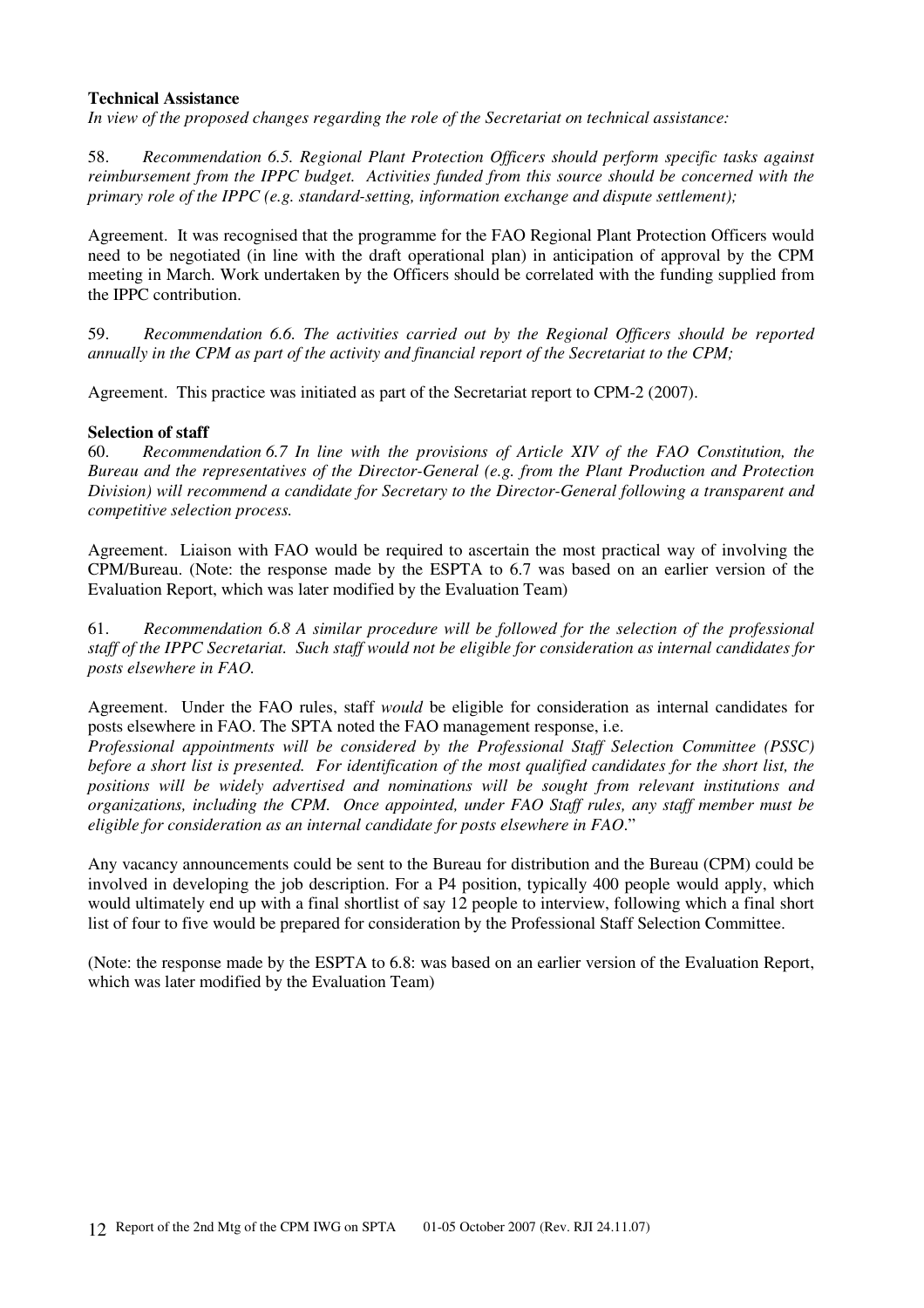#### 5.1 **Structure and number of Professional Secretariat Staff**

62. *Recommendation 6.9 Based on the analysis in the previous chapters, changes proposed regarding the structure and the number of professional staffing of the Secretariat are as follows:* 

- *D-1 IPPC Secretary (Manager)*
- *1 P-5 Senior Environmental Liaison Officer and Coordination with other international organizations*
- *1 P-5 IPPC Senior Standards Officer*
- *3 P-4 Standards Officers*
- *1 P-5 IPPC Senior Information Exchange Officer*
- *1 P-4 Information Officer*
- *1 P-3 Programmer*
- *1 P-2 Webmaster;*

Partial agreement. The SPTA noted that the Evaluation did not reflect the capacity building staff needs, as it had recommended that that area be moved outside the Secretariat (Rec 3.1). The SPTA believed that the CPM Business Plan (2007-2011), which also included the general staff, more accurately reflected the staffing needs of the Secretariat. However it was recognised that the Business Plan may need to be revised to incorporate the envisaged strategic plan for technical assistance (assuming CPM agreement).

#### **IPPC's Financial Resources**

63. *Recommendation 7.1. FAO should preferably ensure systematic annual core funding of the Secretariat's core activities on a basis agreed upon by the CPM's expanded Bureau and FAO;* 

Agreement. However it recommended that the terms "preferably" and "expanded bureau" be deleted so that the recommendation would read: *FAO should ensure systematic annual core funding of the*  Secretariat's core activities on a basis agreed upon by the CPM and FAO. The basis for the CPM's consideration of core activities was the 7 strategic 5-year goals presented in the CPM Business Plan and aimed at implementing the provisions of the IPPC. The SPTA considered that the successful implementation of the goals would require sufficient resources both from FAO and external sources. This would also be in accordance with the opening speech of the Director-General at CPM-2.

The SPTA also discussed funding problems experienced by some of the RPPOs. The meeting agreed that the subject of the development of RPPOs should be included in the envisaged capacity building strategy.

64. Recommendations 7.2 and 7.3 were considered together with recommendation

*Recommendation 7.2. The annual budget and programme should be defined by the expanded bureau.* 

#### Partial agreement

*Recommendation 7.3. The Secretariat should be fully accountable to the expanded Bureau and should provide detailed and clear financial reports;* 

#### Partial agreement

The Bureau would develop and propose an annual work programme with an associated budget in consultation with the Secretariat. The Secretariat would only be fully accountable to the Bureau and the CPM with respect to the *work programme and associated budget* and provide detailed and clear financial reports. The FAO management response describes the financial responsibility (limited) of the Bureau, i.e.,

*.... In such a situation the Bureau can only have an advisory function unless the CPM decides otherwise. Furthermore, this can only be seen in the context of the CPM as an Article XIV body of the IPPC, which does not include financial responsibility for FAO's Regular Programme funds. ...*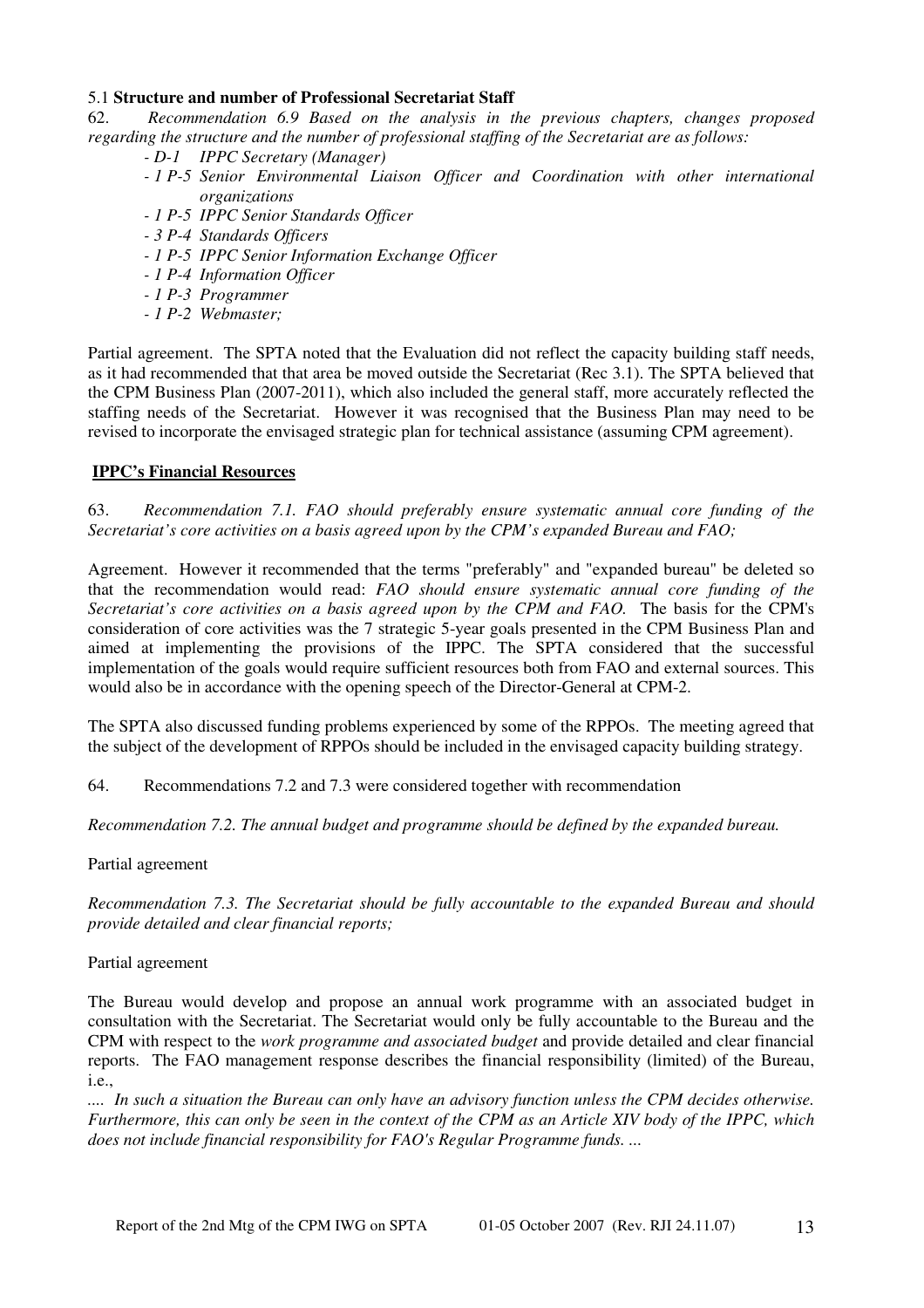65. *Recommendation 7.4. The Secretariat should have a more solid resource mobilization strategy, stressing the preference for multi-donor trust funding over bilateral funding;* 

Agreement. The IWG-SPTA gave the Recommendation considerable importance and agreed that the Secretariat should have a more solid resource mobilisation strategy, stressing the preference for multidonor trust funding over bilateral funding (albeit any form of extra-budgetary contribution at any time would be considered).

66. *Recommendation 7.5. Donor Contracting Parties should make an effort to tie their contributions to the IPPC's annual planning cycle;*

Partial agreement. The SPTA considered this recommendation as a subset of Recommendation 7.4

67. *Recommendation 7.6. More innovative approaches of funding such as cost-recovery schemes will have to be systematically and carefully considered in the future;* 

Partial agreement. The SPTA emphasised that alternative funding mechanisms, including cost recovery schemes had been investigated over the past five years and were considered not to be practical at present. However, other innovative approaches would be considered as part of the development of a resource mobilization strategy being developed under Recommendation 7.4.

## **Regional Plant Protection Organizations (Suggestions)**

68. The SPTA also considered the suggestions made by the Evaluation Team regarding the RPPOs (Paragraphs 189 and 190), in the areas of: Information Exchange, Standards and comments relating to the Asia and Pacific Plant Protection Commission, the Caribbean Plant Protection Commission and the establishment of the Near East Plant Protection Organisation. The comments from the  $19<sup>th</sup>$  Technical Consultation among regional Plant Protection Organisations (Ottawa 1007) were considered and there was agreement and support for these.

#### **4.3 TC-RPPO Comments on the IPPC Evaluation**

69. The Nineteenth Technical Consultation among Regional Plant Protection Organisations (TC-RPPOs) took the opportunity to consider the recommendations of the IPPC Evaluation Report that were relevant to RPPOs. Comments on relevant recommendations were as follows (Note: Comments have all been noted within Appendix 1 under the pertinent recommendations):

70. *Recommendation 1.5. Opportunities should be sought to make greater use of existing standards, particularly those developed by RPPOs;*

The TC-RPPOs agreed with the recommendation, which was already being implemented.

71. *Recommendation 1.12. Regional workshops reviewing draft ISPMs should continue and new regional workshops promoting implementation should be initiated, with the assistance of RPPOs;* 

The TC-RPPOs agreed with the recommendation including assistance from RPPOs. The TC-RPPOs felt that a coordinated strategy would be necessary between the IPPC and RPPOs in order to accomplish the new regional workshops on implementation. The TC-RPPOs also noted that Goal 1 of the CPM Business Plan included RPPOs giving assistance to members for the implementation of standards.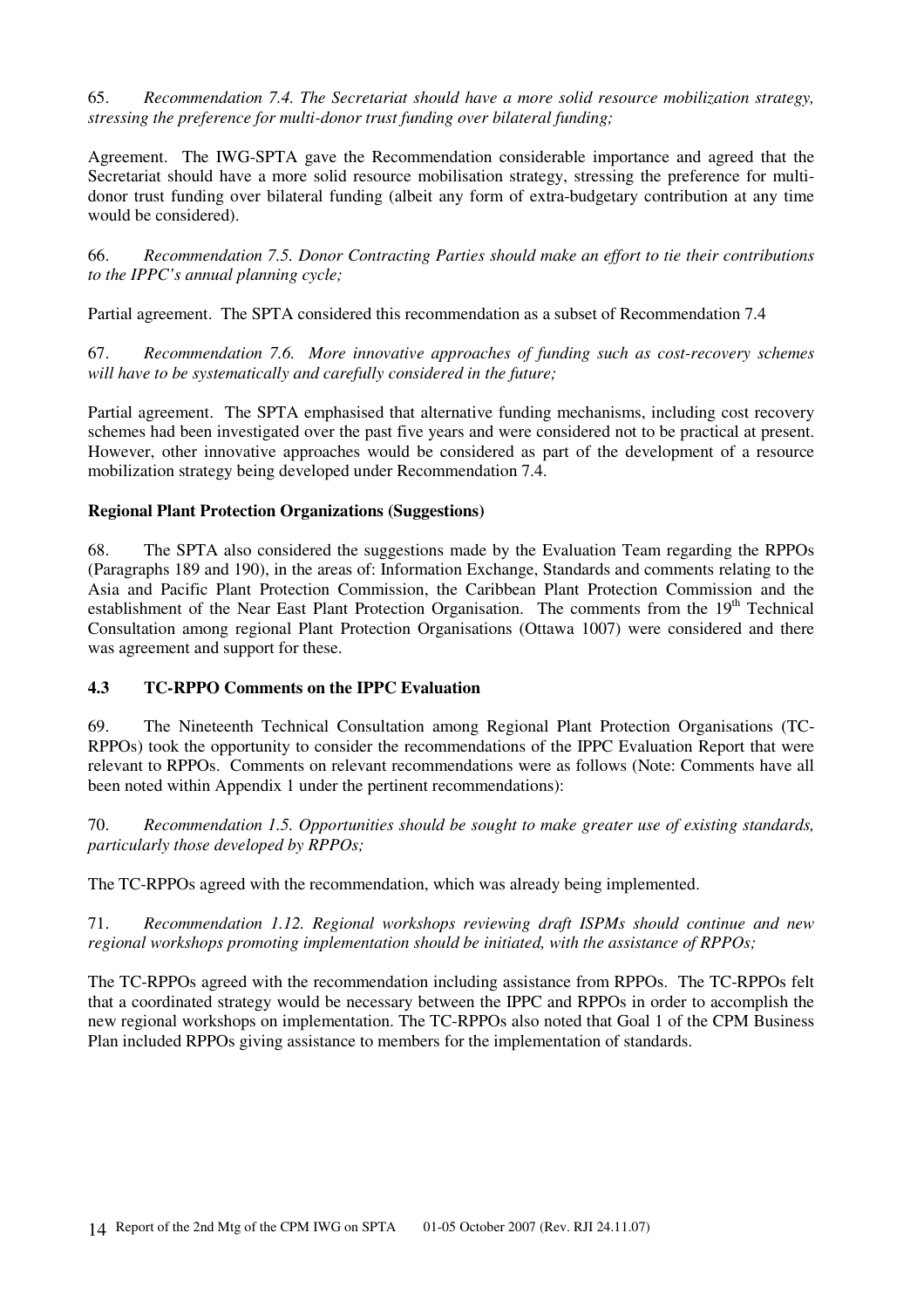72. *Recommendation 2.5. The IPPC Secretariat should establish formal linkages with other information exchange mechanisms and their databases in particular with RPPOs and the International Portal on Food Safety, Animal and Plant Health, through Memoranda of Understanding or other appropriate mechanisms to improve the availability of information and to increase the usefulness of the IPP;* 

The TC-RPPOs agreed in principle with the recommendation, based on availability of the information.

73. *Recommendation 2.6. Information provided through RPPOs should be recognized as a legal reporting route for the IPPC, providing that IPPC can harvest the information. This would imply that a standard format for data exchange be defined in the Memorandum of Understanding to permit periodic harvesting of data from these official sources.;* 

The TC-RPPOs agreed with recognizing the RPPOs as an official reporting route and using a standard format for this purpose. It believed that the word "legal" in the recommendation was not appropriate and should be replaced with the word "official". RPPOs cautioned however against creating additional obligations for them.

74. *Recommendation 5.7. RPPOs should be involved in the identification of appropriate candidates*

The TC-RPPOs agreed with the recommendation.

75. *Para 189. The evaluation team identified a number of areas where RPPOs could have a greater role in the implementation of the Convention, which are:* 

*a) Information Exchange:* 

 *The development of MOU for the establishment of systematic links with databases of RPPOs as discussed in the section above on Information Exchange; EPPO, NAPPO and COSAVE have particularly well-developed databases.* 

The TC-RPPOs agreed with the suggestion.

76. *b) Standards:* 

 *i) RPPOs could play a greater role regarding the development and implementation of ISPMs, including the organization and conduct of regional workshops to review draft ISPMs;*

The TC-RPPOs agreed with the suggestion and felt that it could be further extended to include cooperation (e.g. sharing of information, personnel) between the RPPOs

77. *ii) RPPOs could plan the regional implementation of adopted ISPMs in cooperation with the FAO Plant Protection Officers. This could also involve the coordination of technical assistance requirements for Contracting Parties to meet their obligations as well as the provision of technical assistance support to facilitate the implementation of ISPMs.* 

The TC-RPPOs agreed with the suggestion that in regions that had FAO Plant Protection Officers, a work plan should be developed for cooperation in the implementation of ISPMs. However, coordination of technical assistance may be a new role for RPPOs and additional resources would be required and the capacity to coordinate would vary from region to region. There may be opportunities for collaboration among RPPOs in that activity.

## **4.4 Recommendations to CPM-3**

78. Appendix 1 lists the recommendations from the SPTA to CPM-3. The recommendations identify the action, timing and the unit responsible for implementation. The SPTA discussed the mechanism whereby the recommendations should be presented to CPM-3, recognising that it would not be possible to go through each of the Evaluation Report's 60 recommendations individually. It was suggested that the Bureau and Secretariat "cluster" the recommendations and present as such.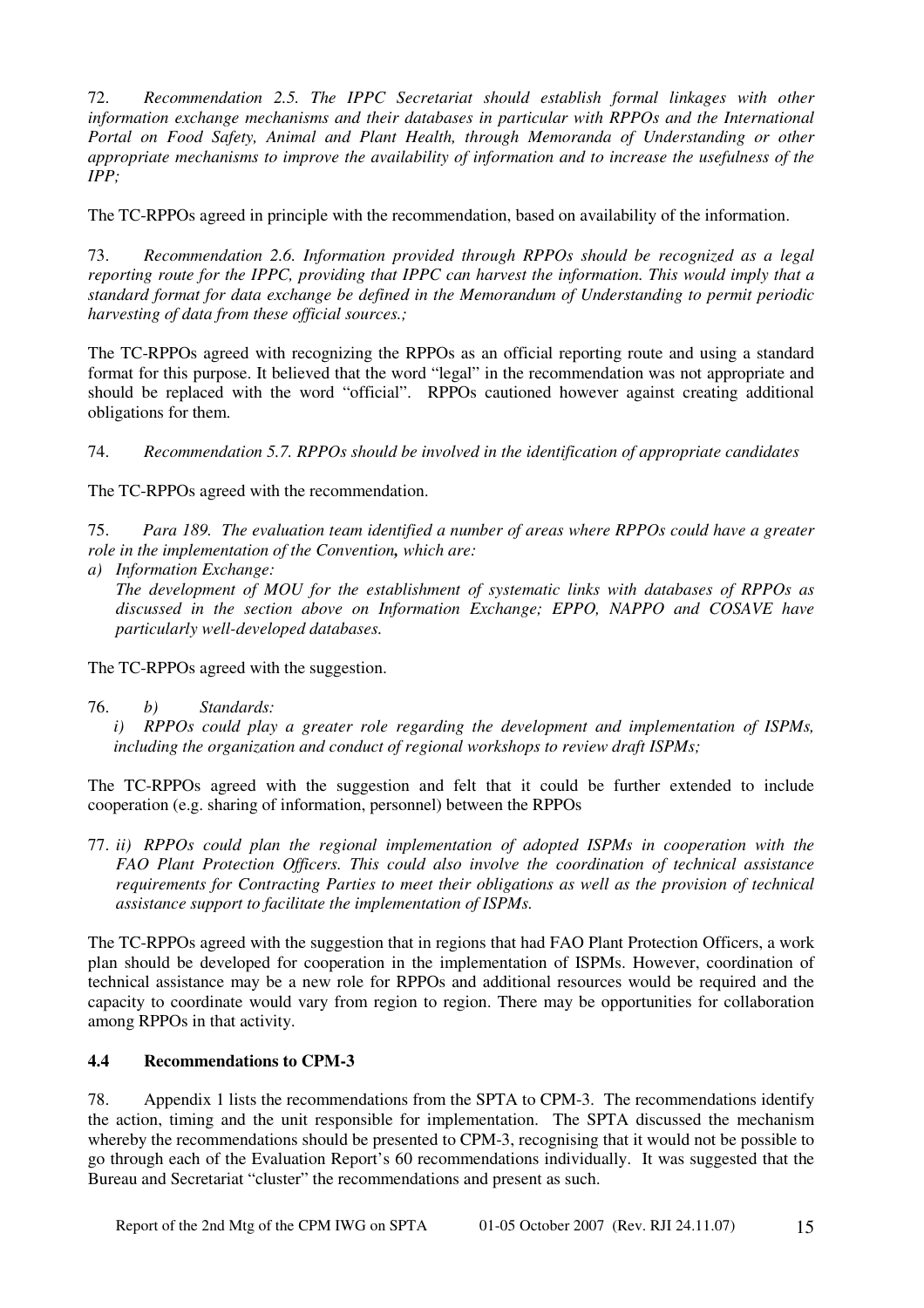## **4.5 Budget implications of the SPTA recommendations to CPM-3**

79. The budget implications of the SPTA recommendations to CPM-3 were not discussed due to lack of time and financial information.

#### **5. Focus Group on the review of IPPC standard setting procedures**

#### **5.1 General consideration of the report of the Focus Group**

80. The highlights of the report of the Focus Group (FG) were outlined by the Chair of the SPTA. CPM-2 (2007) had decided to convene a FG to review several standard setting procedures, in particular Annex I to the Rules of Procedure of the CPM, which outlined the standard setting procedure, the procedure and criteria for identifying topics for the standard setting work programme, the terms of reference and rules of procedure for technical panels (TPs) and the general topic of transparency. The Chair indicated that transparency had been considered throughout the discussions of the FG and appropriate modifications made to the procedure documents discussed by the FG and that no separate paper had been prepared on transparency. The FG had discussed and modified the procedures and made a number of other recommendations, which were detailed in its report. The recommendations relevant to the SPTA were discussed by the SPTA and all recommendations would be integrated into relevant CPM papers.

## **5.2 Procedure and criteria for identifying topics for inclusion in the IPPC standard setting work programme**

- 81. The SPTA noted that the FG had defined a hierarchy of terms, namely:
	- technical area,
	- topic, and
	- subject.

The SPTA noted that these terms had been used in the revision of the procedure and felt the CPM should be invited to note the terms and their related hierarchy.

82. The SPTA discussed the document as modified by the FG. In the draft procedure, a footnote indicated that for annexes worked on by technical panels, the procedure and criteria outlined in the document need not be used. One member was concerned that if the CPM was not adopting these subjects (i.e. if this remained under the sole supervision of the SC), member countries would not be informed of the specific subjects the TPs were working on until late in the process. There was a risk that TPs would spend time developing annexes which were not considered high priority by the CPM. The Secretariat indicated that such adoption would be difficult for the work of some TPs, such as the TP on Phytosanitary Treatments, as it would have to wait for CPM approval before working on submissions from countries, which would considerably delay their work. The group discussed the matter at length and determined that the role of the TPs was to provide drafts and technical advice under the guidance of the SC. While the member still considered the role of the CPM to be important in defining the work of the TP, the group reached consensus for the work of the TPs to remain under the guidance of the SC. The SPTA felt that the CPM should continue to adopt topics for the TP work programmes, but that the subjects under each topic should be left to the experts in the TPs to decide, with ongoing guidance from the SC.

83. The SPTA discussed the role of the SPTA, SC and CPM in setting topics for the work programme. It was clarified that the SPTA set strategic priorities for the work programme. The SC considered the strategic priorities and reviewed the specific submissions for topics and made a proposal to the CPM for adjustments to the standard setting work programme including additions, deletions and/or changes of priority of topics. The CPM would then discuss the work programme based on the proposal of the SC and discussion by CPM members, and the resultant work programme would be adopted by the CPM. Given that, the SPTA agreed that the SPTA and SC would use the *Procedure and criteria for identifying topics for inclusion in the IPPC standard setting work programme* and that the CPM would take them into account.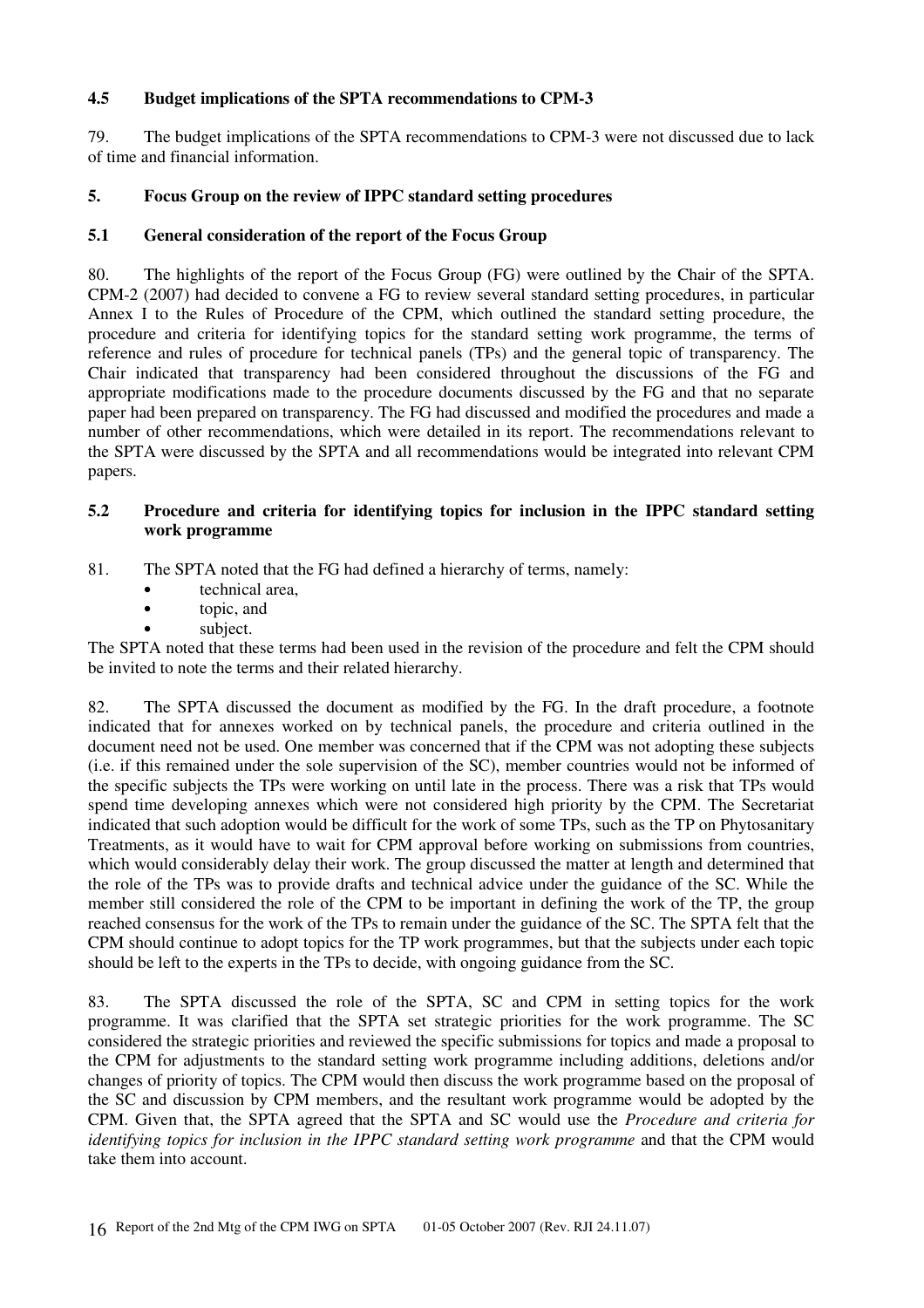84. The criteria outlined in the procedure were discussed. It was agreed that the core criteria should be met for each topic before it would be considered for inclusion in the work programme. The "other criteria" were renamed "supporting criteria" and should also be considered when assessing which new topics should be included in the work programme. One member indicated that the criterion "estimated reductions in cost of pest control or quarantine activities" would be difficult to apply because often the implementation of standards initially increased costs. It was changed to read "potential benefits of pest control or quarantine activities".

85. Modified procedure would be presented to the SC in November 2007 and then to the CPM for adoption. The CPM would be invited to note the hierarchy of terms proposed by the Focus Group

## **5.3 IPPC standard setting procedure (Annex 1 of the Rules of Procedure of the CPM)**

86. The SPTA discussed the standard setting procedure, and made some modifications. In particular, the following points were discussed.

## **General points**

87. One member of the SPTA commented on the reference to the IPPC Procedural Manual in the introduction to the document, indicating that the SPTA or CPM should review it periodically and that it should be made more user-friendly. The rest of the SPTA agreed that it was an important and useful document but that it was a compilation of decisions. The revised standard setting procedure should take account of the appropriate decisions compiled in the Procedural Manual.

88. The SPTA discussed the use of e-mail by the SC for approval of documents, such as specifications or drafts for consultation through the fast-track process.

89. The SPTA agreed that when the SC reviewed its TORs and ROPs (as indicated in the FG report, only after adoption of the IPPC standard setting procedure), it should also clarify and expand on the use of e-mail for approval of specifications and other documents.

90. The SPTA discussed the case where the SC-7 met on its own to review draft ISPMs in preparation for member consultation. For transparency purposes, the SPTA agreed that all documents for the SC-7 should be available to the whole SC and that the full SC had the right and would be encouraged to provide comments to SC-7 for their consideration. A full report of the SC-7 meeting and discussions should be produced, as was done for the SC.

91. The SC should also address this when reviewing its TOR and ROP.

92. At the end of Step 6, the SPTA discussed the sentence indicating that SC members should report back to countries in their region. The SPTA agreed that that it would be difficult for SC members to do so as the SC often did not go through individual member comments and that more detailed SC reports, as agreed previously, would help to give countries the information needed.

93. The issue of observers at the SC-7 was discussed. Some members felt that the SC rules on observers would apply while others felt that observers should not be allowed. The Secretariat indicated that they had been using the rules of EWGs, which stated that no observers were allowed. In addition, since the IPPC Secretariat was unable to fund observers, opening the SC-7 to observers would mean that only countries with resources would be likely to attend, thereby possibly biasing meetings. The presence of observers could also make a meeting, intended to be small, much larger.

94. The SPTA noted however, that the presence of stewards of draft ISPMs to be discussed by the SC-7 was very useful and that stewards should be invited to attend the SC-7. For other issues relating to observers, the SC should decide on the rules for observers at the SC-7.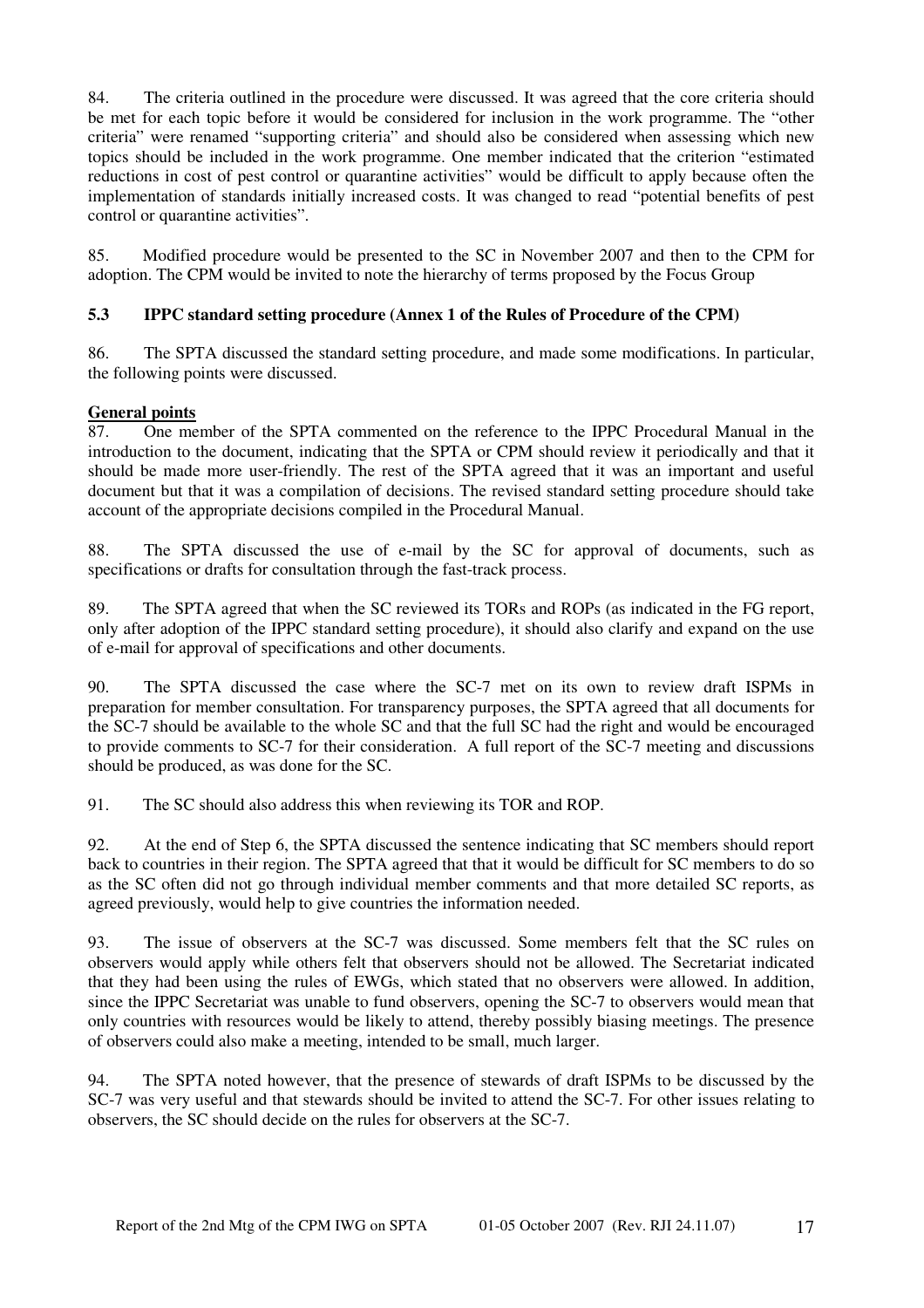#### **Fast-track process**

95. The SPTA extensively discussed the fast-track process taking into account recent developments with the first draft diagnostic protocol submitted under the process.

96. The SPTA discussed the name "fast-track process" and agreed that it was inappropriate, and changed it to "special process". Many contracting parties may be surprised to learn that the fast-track was not fast, just different, and that that should be clearly explained.

97. Regarding the timing of the fast-track process, as currently member consultation could happen at any time of the year, it was suggested that there could be one or several fixed times for member consultation during the year, as countries needed to put resources into the consultation process and also arrange to consult with industry, stakeholders, etc. The Secretariat indicated that arranging a fixed time frame could be difficult as several factors come into play, including translators' schedules, meeting dates for Technical Panels, general work load on the Secretariat, etc.

98. The SPTA decided that the Secretariat and the SC should examine the possibility of having some predictability as to when the consultation period would occur for the fast-track process (if not fixed dates).

99. The SPTA discussed a document that had been prepared by the Technical Panel on Diagnostic Protocols (TPDP) at their meeting in September 2007. The document was prepared as a result of the Panel's work on the comments received on the diagnostic protocol for *Thrips palmi,* which had been sent for member consultation through the fast-track process. The document outlined the difficulties linked to the comments v. formal objections received during member consultation. The process did not provide for the revision of the document based on comments and the TPDP faced a dilemma as some of the comments received were very good and enhanced the protocol. Additionally, according to the process, if a fast-track draft was changed, it would go to the CPM for discussion. However, the CPM would not be the appropriate forum for such a technical discussion as the appropriate experts would not likely be present. The TPDP wanted more guidance on what a formal objection was and how it should be resolved. It was noted that in effect there was no provision for comments in the process and only formal objections could be provided. It was thought that if there was no way to incorporate comments, countries would submit formal objections and block the adoption of such annexes and appendices. The SPTA therefore agreed that it was worthwhile to create a category of comments other than formal objections. The Secretariat could still try and resolve formal objections but other comments could be examined by the relevant TP and the SC, possibly by e-mail. The SPTA modified steps 5 and 6 of Stage 3 (member consultation) of the fast-track process to incorporate the ideas.

100. It was suggested that it would be more appropriate to ask for formal objections after the consultation period and after comments had been incorporated. In that way, countries could decide if their comments had been properly integrated. If no formal objections were received, the draft would be submitted to the CPM for adoption without discussion, and conversely, if a formal objection was received, the draft would be returned to the SC, which would consider the objection and decide, in consultation with the relevant TP, if the standard could be resubmitted to the CPM or sent back for further drafting. The text of Step 7 was modified to reflect that.

101. The SPTA discussed the period necessary for countries to make formal objections before the CPM met. It was decided to leave the deadline at 14 days prior to the CPM, as it was for the regular process standards and to consider a review of that timeframe after more experience was gained with the special process.

102. The SPTA noted that it should be emphasized that the special process was only for highly technical standards.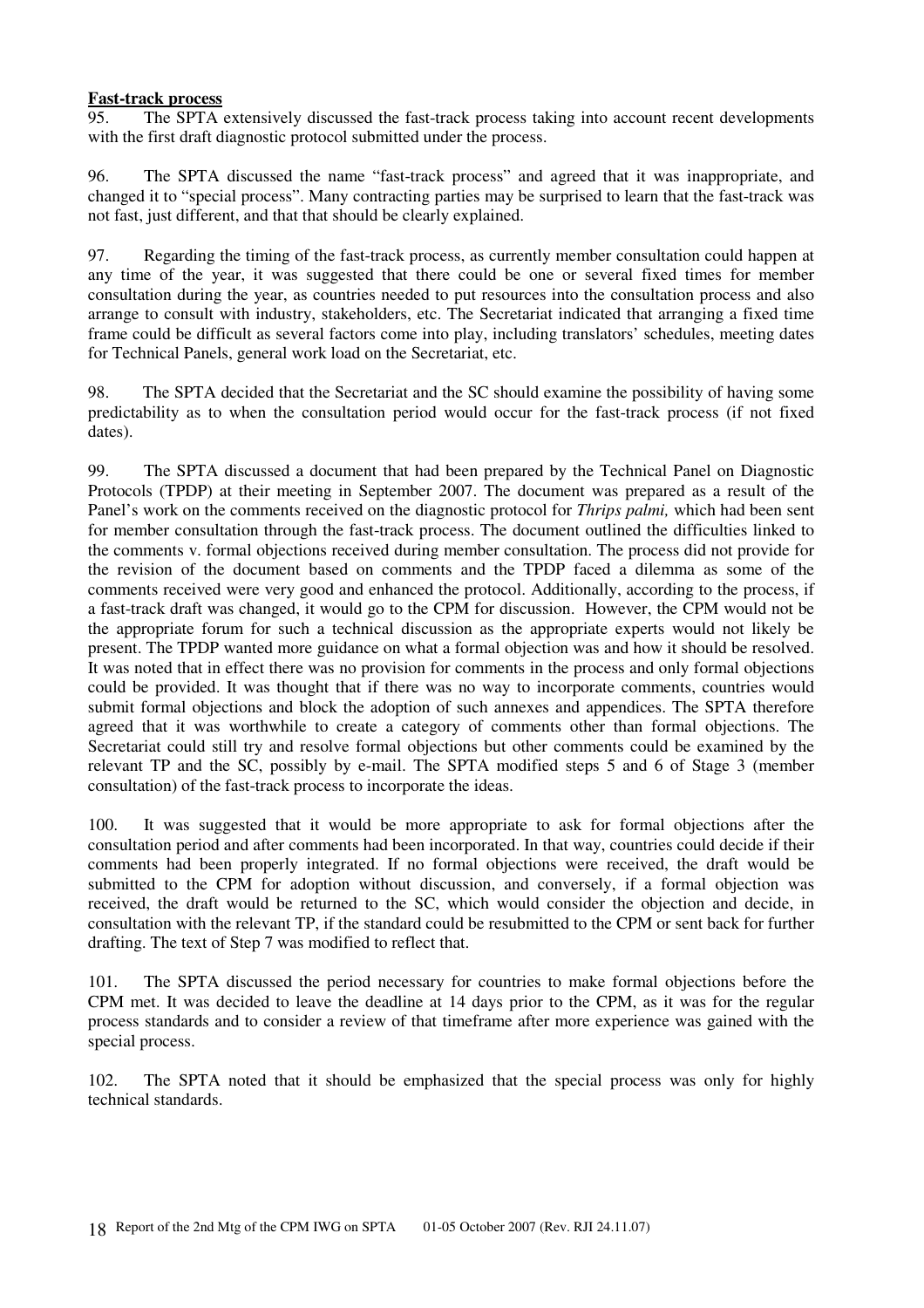## **Status of the procedure and recommendations for the CPM**

103. The SPTA agreed that the CPM paper, which would contain the procedure, would also invite the CPM to note the 11 main points for delivering standards that the FG had identified (paragraph 14 of the FG Report).

104. The SPTA considered a proposal made at CPM-2, to not have the standard setting procedure as an Annex to the ROPs of the CPM. It was agreed that it would be easier to maintain a consolidated process for standard setting if it was not an annex to the ROP of the CPM (easier to modify, less formality, easier to ensure consistency between general and associated procedures as they were developed or modified, more flexibility). However, the SPTA recommended that the document be presented to CPM-3 in 2008 as an Annex to the ROP of the CPM and at the same time to propose to the CPM to develop a consolidation of all standard setting procedures and to present this consolidation to the CPM at a future date for adoption as a separate document. That would require a change at that time to Rule X of the ROPs of the CPM in order to remove the reference to an annex.

105. The procedure would be presented to the SC and then to CPM for adoption. Several points as noted above would need to be in the introduction to the CPM paper (including status of the document, explanation on fast-track and regular process, etc.).

## **5.4 Terms of reference and rules of procedure for technical panels**

106. The SPTA discussed whether the subjects under topics considered by the TPs (e.g. specific diagnostic protocols or treatments) should be adopted by the CPM. The discussion was reported under 5.2.

107. The SPTA reviewed the TORs and ROPs, and discussed in particular the following points.

## Disestablishment of technical panels

108. According to the proposed TORs and ROPs for technical panels, the SC may recommend the disestablishment of a TP but it was felt that only the CPM may take that action. The ROPs of the SC should be modified to reflect the change.

109 The SPTA agreed that, when the SC reviewed its TORs and ROPs (as indicated in the FG report, only after adoption of the TORs and ROPs for TPs), it should also address disestablishment of TPs.

#### Nomination of TP members

110 The TORs and ROPs *allowed* the Secretariat to make nominations, which may present a conflict of interest as the Secretariat also summarized the candidates' qualifications and recommended the selection of individual candidates. It had been suggested that each candidate's CV be posted publicly on the IPP but it was noted that the FG had not recommended that due to the potential negative impact on candidates who were not selected. The SPTA concluded that the Secretariat should be allowed to submit nominations but only in exceptional cases, such as in relation with other international organizations.

#### Period of membership

111 Currently TP members serve indefinite terms but the FG had recommended that the SC review membership every five years. One member proposed to shorten the period of membership to three years as that would more closely match the length of time between developing a draft into a standard. After discussing the need to balance continuity of membership in TPs with regular review of membership, the SPTA agreed to make the period of membership five years, realizing that the SC should review and adjust as appropriate the membership of TPs on a regular basis (more frequently than once every five years).

#### Role of stewards in TPs

112. The text was modified to clarify that the steward of a TP was a member of that panel and that stewards of TPs should where possible, be selected from among SC members. Stewards assigned by the SC to work on a specific topic referred to the TP but which were not members of that TP may also participate in the relevant TP meeting, but would not be considered members of the TP.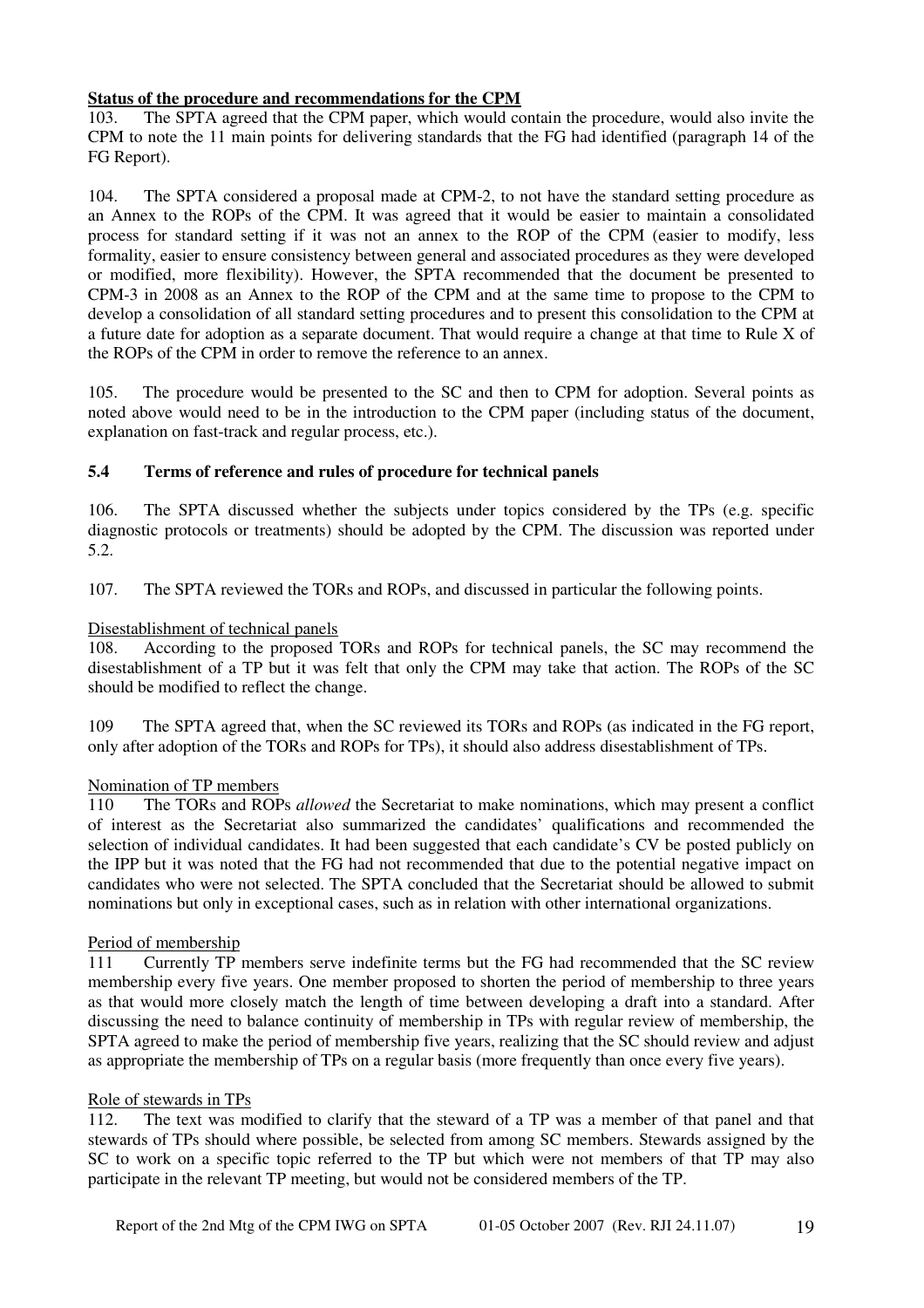#### Participation of non-members

113. TP meetings do not allow observers. However, when specific expertise may be required, the participation of an outside expert may strengthen the TP's work. The SPTA discussed whether a procedure should be established to guide the selection of invited experts. One member noted that with their current workload, TPs operated almost like subsidiary bodies and that the selection of invited experts might need some oversight. The Secretariat clarified that in many situations, members of TPs had strong networks in the subject area and knew which expert would be most suitable to contribute to the meeting. Additionally, there was not always sufficient time to make a call for experts to NPPOs, as that process could take several months. The SPTA agreed that the TP members may, through prior agreement and without objection from the SC, select and invite experts to participate in all, or part of a specific meeting on an *ad hoc* basis. In addition, one representative of the host country and/or organization may assist the IPPC Secretariat in the organization of the meeting and participate in discussions. Decisions, however, should be made by TP members only.

## **5.5 Review of items in paragraphs 112-117 of the Focus Group report 5.5.1 Extended time schedule**

114. The SPTA reviewed the diagram annexed to the FG report, which outlined how the standard setting time schedule would shift in order to allow more time for stewards and the SC to consider and incorporate the member comments. The development time of a standard would be lengthened by at least one year, which should address SC members' concern that time pressures had a negative impact on the quality of standards. However, one member noted that with the extended time frame, countries would have to wait a long time between the submission of their comments and the availability of the revised draft.

115. The SPTA clarified that currently the SC may choose when a standard should be presented to the CPM, thus the recommendation to extend the time schedule was not a change in policy. Rather, the SPTA was providing encouragement for the SC to take more time for consideration of comments, if required, in order to release high quality drafts. This additional time to respond to comments could become the routine practice of the SC but the option of following the current, more expedited procedure would remain if a standard was urgent or few comments were received.

116. After discussing the benefits of additional time for stewards and the SC to consider draft ISPMs and review member comments, the SPTA:

- supported the SC extending the time schedule, when needed, of the standard setting process in order to allow additional time for the consideration of member comments
- *noted* the importance of flexibility in the standard setting timeline
- *noted* that the CPM should be informed that drafts submitted for member consultation may be presented for adoption at the CPM two years after the consultation period, and
- *invited* the chair of the SC to note the extended time schedule in the SC report.

## **5.5.2 Annual open-ended workshop to review draft ISPMs prior to each CPM**

117. The proposal to discuss draft ISPMs at an open ended working group prior to the CPM was made to ensure that the draft ISPMs were of high quality and that major discussion points had been addressed before they were presented to the CPM. The FG had invited the SPTA to consider the issue, some members of the FG suggesting that funds allocated for regional workshops for the review of draft ISPMs could instead be applied towards this open-ended workshop.

118. The SPTA noted that such annual open-ended workshops would have major resource implications. In addition, the changes which were now proposed to the standard setting process, with improved transparency, improved reporting, and increased flexibility in the standard setting schedule, would already improve the drafts before they reached the CPM. In addition, it was the SC responsibility to present high quality drafts to CPM, and it could return drafts to the steward or EWG for further development as necessary.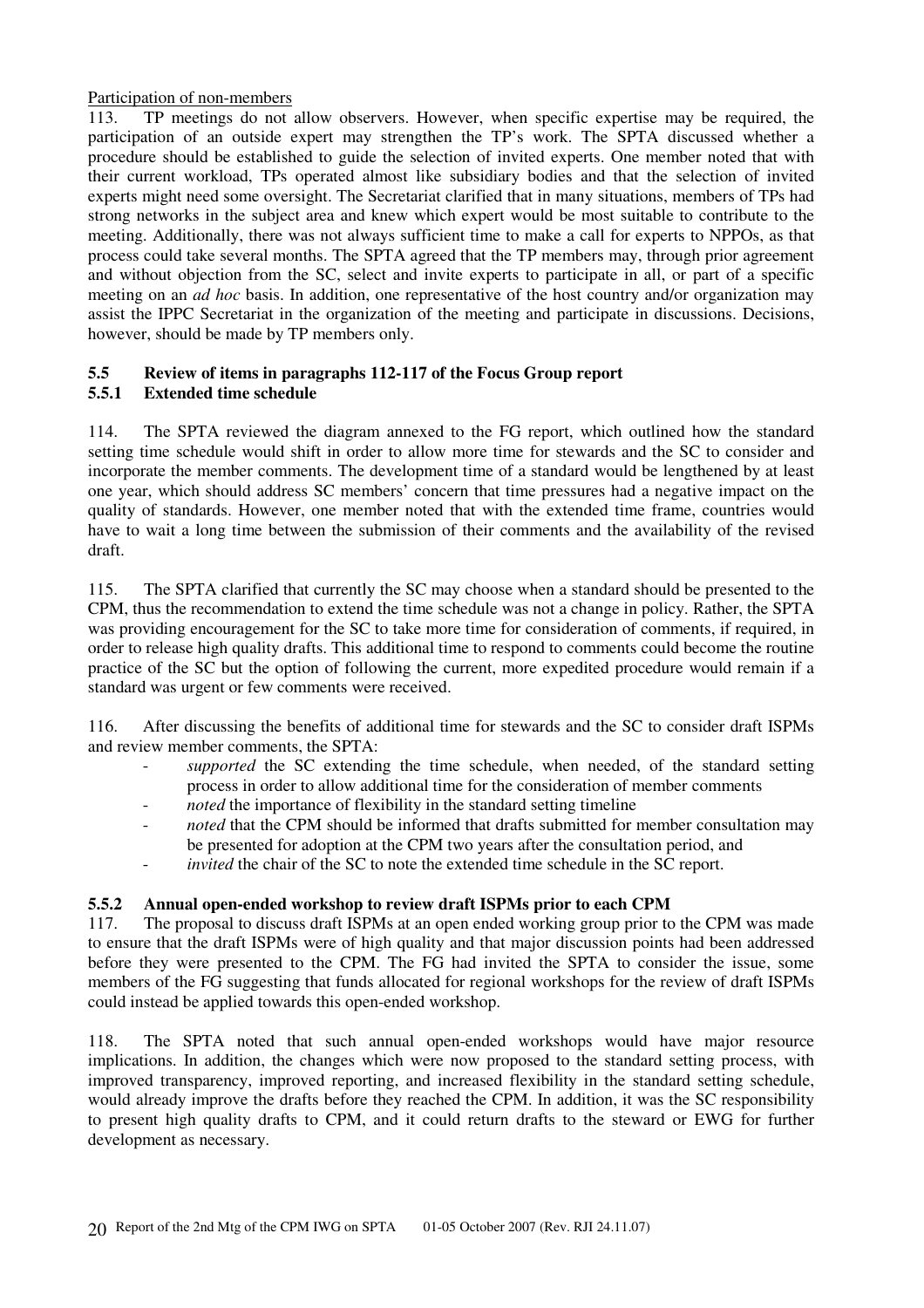119. The SPTA did not support calling an annual open-ended working group to discuss draft ISPMs prior to CPM.

#### **5.5.3 Funding policy for the standard setting process**

120. The FG had invited the SPTA to consider the current funding policy for standard setting to determine a consistent and defined policy. The Secretariat explained the current funding policy, which was that the organization that employed a meeting participant was responsible for funding the participant. However, when participants failed to secure such funding, they may request financial assistance from the IPPC Secretariat. Priority for funding (assuming funds were available) was determined using data from the World Bank (Gross National Income per capita (GNI) in combination with the ranking of the overall size of a nation's economy/GNI). Participants from low and lower-middle income countries might be eligible for both daily subsistence allowance (DSA) and airfare, while participants from upper-middle income countries might only receive airfare. The eligibilities would change depending on the overall size of a country's GNI. The Secretariat clarified that the guidelines required some flexibility, as in some cases participation of an individual to a meeting may be of key importance. It was noted that in the case of the current meeting of the SPTA, one participant was unable to attend as his NPPO would not fund the DSA portion in the cost-sharing scheme.

121. The SPTA noted the policy of cost sharing between employers and the Secretariat, with the understanding that the Secretariat may adjust the policy in exceptional cases.

#### **5.5.4 Posting of documents on the IPP**

122. The SPTA noted that the FG had made recommendations on transparency in its report (see paragraphs 93-102 of the focus group report). In addition, the FG had invited the SPTA to consider whether to improve transparency should there be a list of SC documents for posting on the IPP (positive list) or whether all documents should be posted unless they were considered confidential or working documents by the SC (negative list). The FG had agreed that in either case the list of documents for SC meetings should be posted.

123. Several members expressed support for a clear policy of maximum necessary transparency in which all SC documents would be posted with the exception of when an author chose not to share his/her material. It was noted that that may not always be appropriate for the SC for which, due to the collegial nature of the committee, informal documents were produced quickly for discussion at the meeting. Additional concerns were raised regarding version control of documents if they were released both before a meeting in which they would be reviewed and again afterwards with more updated information.

124 It was noted that the compilation of member comments and the summaries of responses to comments in the SC report should address countries' concerns that they received feedback on how their comments were incorporated into draft ISPMs. The SPTA agreed with the FG in that all documents approved by SC during its meetings be made available to contracting parties. Final reports prepared by TPs and EWGs for consideration by the SC would be made available to contracting parties. Draft specifications to be discussed by the SC would be made available.

125 The SPTA suggested that the decision regarding which other documents would be made publicly available would be made on a meeting-by-meeting basis. The list of documents, however, would always be available and should indicate which documents were available only for SC members.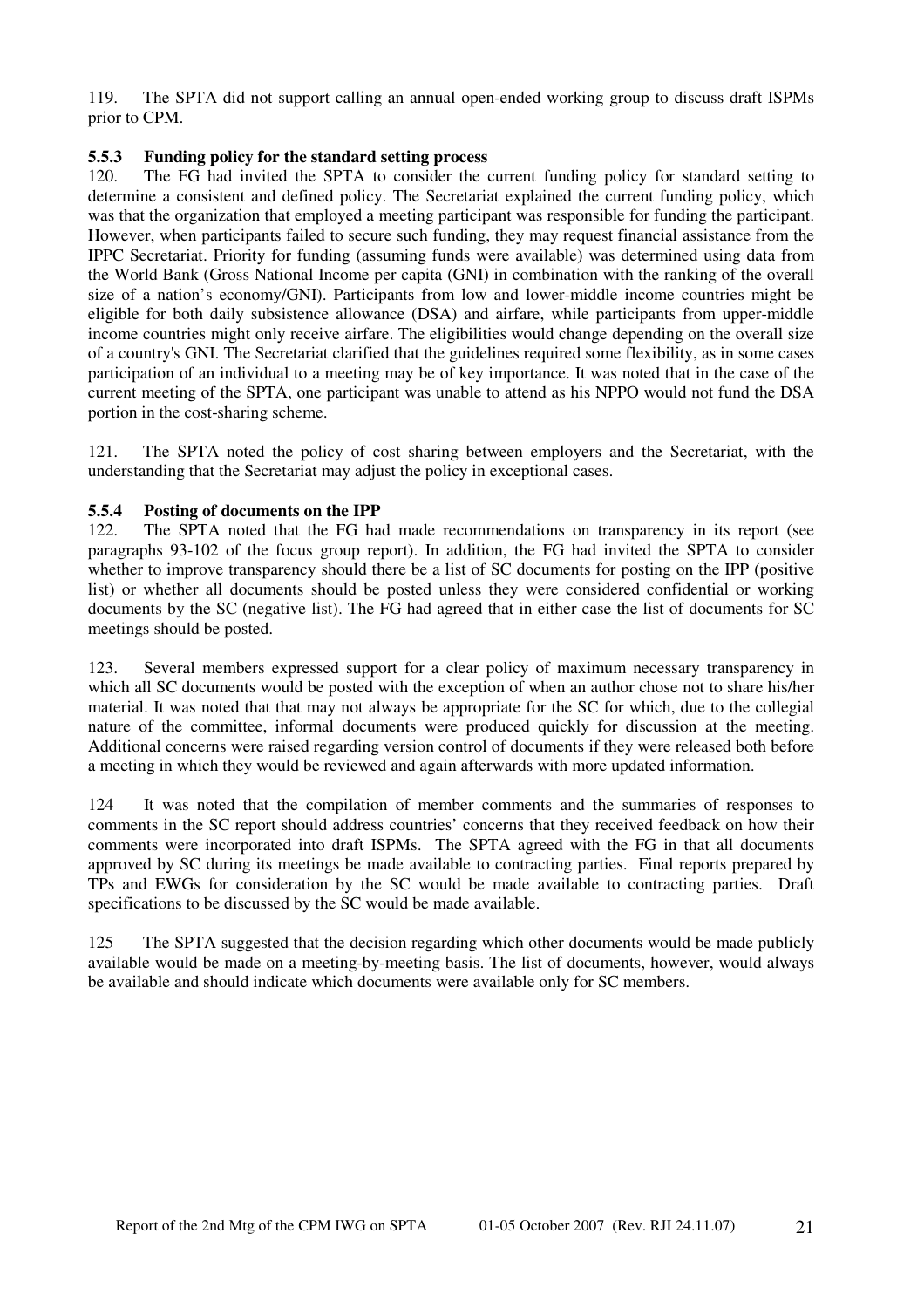## **6. Goal 1 - A robust international standard setting and implementation programme**

## **6.1 General update on 2007 activities**

126. The Secretariat reported on the standard setting activities in 2007. It was noted that the funding policy had changed and a good response had been received with more participants funding in-whole or inpart their own travel costs to attend meetings. The first diagnostic protocol had been sent for member consultation through the fast-track process and had attracted a large number of comments. As a result, the Technical Panel on Diagnostic Protocols had discussed some general issues raised in comments in order to solve them for future protocols.

## **6.2 Cancellations in 2007**

127. Due to limited resources, the meeting of the Technical Panel on Fruit Flies, scheduled in August, had to be cancelled. The International Atomic Energy Agency later proposed to organize and fund the meeting, which would be held in December 2007.

## **6.3 Proposed work programme for 2008**

128. The Secretariat noted that the following standard setting meetings were planned for 2008: two expert working groups (revision of ISPMs No. 7 and 12; Pre-clearance for regulated articles); annual meetings of each of the five Technical Panels; one extra meeting of the Technical Panel for the Glossary in relation to the review of ISPMs for consistency; two meetings of the SC; one meeting of the SC-7. The proposed work programme would be further discussed in relation with the operational plan and prioritization of activities depending on resources (see section 10.5 Prioritization of activities for 2008 (based on budget))

129. Regarding standards which would be sent for member consultation in 2008, it was anticipated that 5-6 drafts would be sent through the regular process. More drafts would be ready for consideration by the SC in May 2008, but the SC would not be able to review them all in one week. In addition, some diagnostic protocols may also be ready to be sent out for member consultation under the fast-track process. Fourteen Phytosanitary Treatments would be ready later in 2007 for member consultation under the fast track process.

## **6.4 Identification of strategic priorities for the work programme based on submissions for topics**

130. The Secretariat presented a document on topics received from members in response to the call for topics for ISPMs. The Secretariat emphasized the need to add topics to the work programme to ensure sustainability of the standard setting programme given the long cycle of standard development. It also suggested that the SPTA consider developing standards that could be implemented by other organizations and whether the review of existing standards or development of new ones should be given priority. Finally, it was noted that topics which were already on the work programme had priority and for those topics where a draft ISPM existed, resources should be channelled, where possible, into completing the draft before work began on a new topic.

131. The SPTA also noted that for the strategic areas identified, it would be up to the SC to identify how the proposed topics interacted with existing standards or topics already on the work programme in order to avoid duplication. The SPTA also recommended that the SC consider the framework for standards.

132. Regarding the criteria to be used for defining priorities, the SPTA noted that revised criteria had been proposed by the FG as part of the draft *Procedure and criteria for identifying topics and priorities*, but that these had not been adopted yet and the SPTA would therefore work with the criteria adopted in 2002.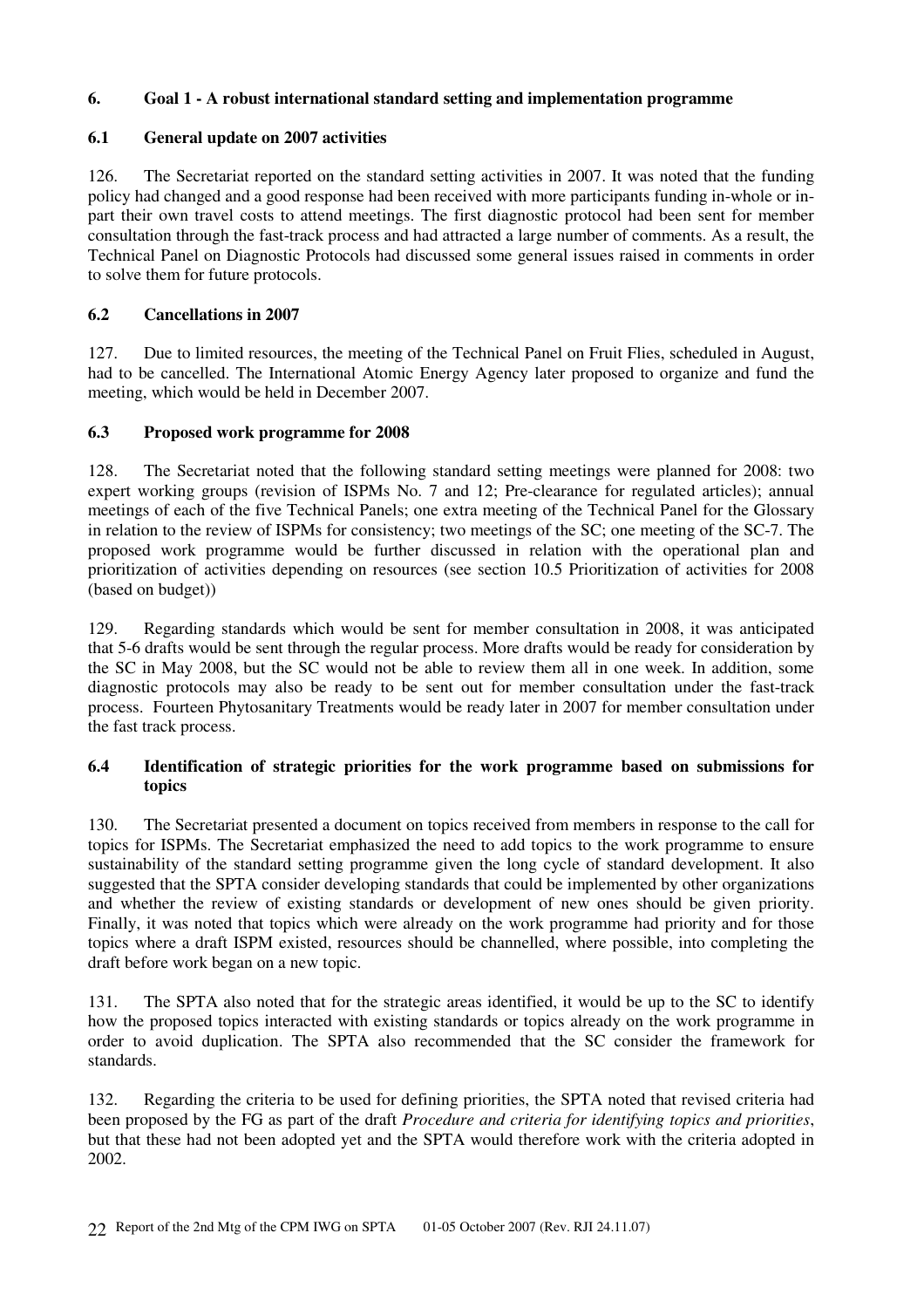133. Reorganization of ISPMs by subjects had been proposed in several submissions. It was noted that COSAVE had a numbering system for standards based on broad categories, which could be applied to ISPMs. The SPTA found the idea of reorganizing ISPMs appealing, especially as it would also identify gaps in the series of standards and possibly remove duplication. However, it would be a huge undertaking. Any reorganization would have to start with the preparation of a structural plan for ISPMs. It would not simply be a matter of grouping and renumbering standards better, nor of editing them, but would imply rewriting and re-arranging text. Such reorganization would be feasible only if additional resources were available. The SPTA decided not to add the task to the strategic priorities. (May do so at a later date.)

134. The SPTA identified strategic priorities (see following decision below – Para. 135), and the following points, which would need to be considered by the SC:

- i) General framework of standard setting identify the gaps which should be filled. It was especially important that guidance be developed that related to where major quarantine activities were taking place, i.e. entry points, compliance at ports, and which were the main global pathways for the spread of pests.
- ii) Topics on conveyances The SC would have to consider how best to divide or group them, i.e. whether sea and air transport should be considered together, whether containers could be a separate topic for both, and the fact that guidance for industry was needed.
- iii) Air transport It should be noted that the International Civil Aviation Organization with input from CBD and the Global Invasive Species Programme (GISP) was developing draft *Guidelines for preventing the transport and introduction of invasive alien species by air*
- iv) Topics related to maritime vessels are of special importance to island nations of the Caribbean and the Pacific regions.
- v) Introduction of pests with international garbage A topic proposed by two countries. Was a big issue for developing countries worldwide.
- vi) Certification of origin of plant material was a global problem, especially for grain, seeds and cut flowers. Consignments had multiple origins, and information on origin was not always provided.
- vii) Topics on plants for planting it was noted that consideration would be needed as to how these specific topics interacted with the draft ISPM on pest risk management for plants for planting or the specification for plant breeding material ISPM.
- viii) Grain there may be a relationship with the topic on stored products
- ix) Accreditation Could present the advantages for NPPOs of accrediting other organizations to help meet their IPPC mandate.

135 The SPTA agreed on the following strategic priorities for consideration by the SC (specific topics):

- 1. Pathways for the spread of pests (conveyances, plants for planting, grain, cut flowers, international garbage)
- 2. Certification systems (including accreditation/authorization) with a view of filling some of the gaps in the framework for standards.

## **6.5 Training material and plan for the implementation of standards**

136 The Chair introduced a paper that provided background on how training material on pest risk analysis (PRA) had been developed by an informal ad hoc international PRA steering committee composed of interested experts. The PRA Steering Committee had originally developed training materials for the International Plant Health Risk Analysis Workshop held in Niagara Falls Canada in 2005. That training material was refined and delivered at a PRA training course in Chennai, India in 2007, and included information for participants and instructors, presentations and group exercises. The paper raised the question of the status of the training material developed by the ad hoc group, the need to have this training material used as much as possible in countries, and if other standards should have similar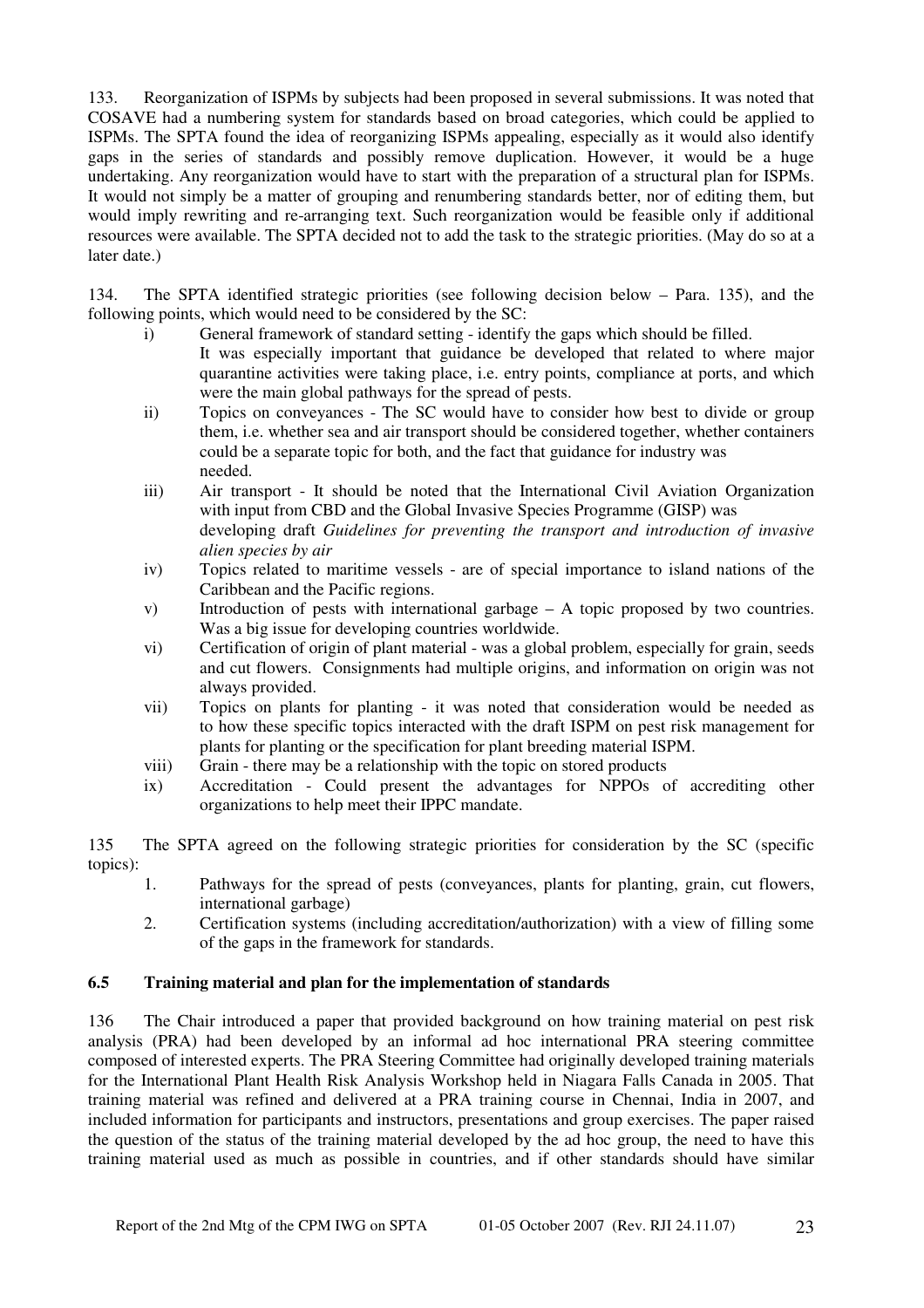material developed. The idea of establishing a formal steering committee to develop training material was suggested, either a general committee on training, or several committees focussing on specific topics.

137. The SPTA agreed that more training material would be very useful, especially if developed in conjunction with capacity building. The SPTA was not supportive of formalizing the group who had developed the PRA materials, or other such groups, as it would mean that nominations, approvals, etc. would be required. It was suggested that one of the reasons that the PRA steering committee may have functioned so well was because it was an informal group of interested and motivated experts.

138. The SPTA noted that development of such training material should be integrated into the envisaged capacity building strategy and that a plan should be developed, identifying areas where training was most needed.

139. The Secretariat raised the issue of funding, i.e. if funding from the IPPC could be available for that steering committee or other groups that developed similar material. The SPTA noted that IPPC funding may be available depending on circumstances and resources but also that outside sources of funding should be considered (e.g. through the WTO SPS Committee by developing such material in the framework of SPS training material). In addition when integrating such activities into the capacity building plan, funding should be provided to cover the need for consultants to develop material or to ensure involvement of experts from developing countries in such steering committee.

140. The SPTA agreed that there should be a report to the CPM on the development and further use of the PRA training material.

## **6.6 Future of regional workshop for the review of draft ISPMs**

141. The Secretariat introduced a paper on the organization of regional workshops on draft ISPMs, and requested guidance on several issues. Seven regional workshops had been held each year since 2003, with a total of 151 individuals participating in 7 regional workshops reviewing draft ISPMs in 2007. The Secretariat had involved the FAO regional plant protection officers in the meetings over the past few years as part of their greater involvement in IPPC activities. The workshops were seen by many as very important activities but because external funding was never confirmed in advance, appropriate time frames for planning had never been possible.

142 It was noted that former-USSR countries of Central Asia did not fit in the current workshops for Asia or Near East and would benefit from a separate workshop conducted in Russian. Some of the 8 countries concerned were EPPO members, and the Secretariat was discussing with EPPO how the IPPC workshop could be combined with an EPPO meeting, with the possibility to involve other former USSR countries, which may be interested in a workshop conducted in Russian. The SPTA was supportive of the idea and agreed that it should be pursued.

143 With regard to participants, the SPTA noted that the type of knowledge and expertise participants should have could be emphasized in the invitation letter. Although encouraging continued participation of the same delegates from year to year may have some advantages it should be recognized that the workshops could also be used to provide exposure to more experts hence improving the workshops' capacity-building use. The SPTA did not think that continued participation should be taken into account when attributing funding.

144 The SPTA agreed that having SC members at the workshops was very useful. They should not necessarily be representing their own country as this would not allow them to participate fully in their role as a SC representative. The SPTA also thought it would be beneficial to have SC members attending workshops in other regions.

145 The aim of the workshops was discussed, i.e. whether their only aim was to solicit comments on draft standards, or whether they were for building capacity in relation to the standards. It was recognized that different regions had different needs, with some workshops having a large training/capacity building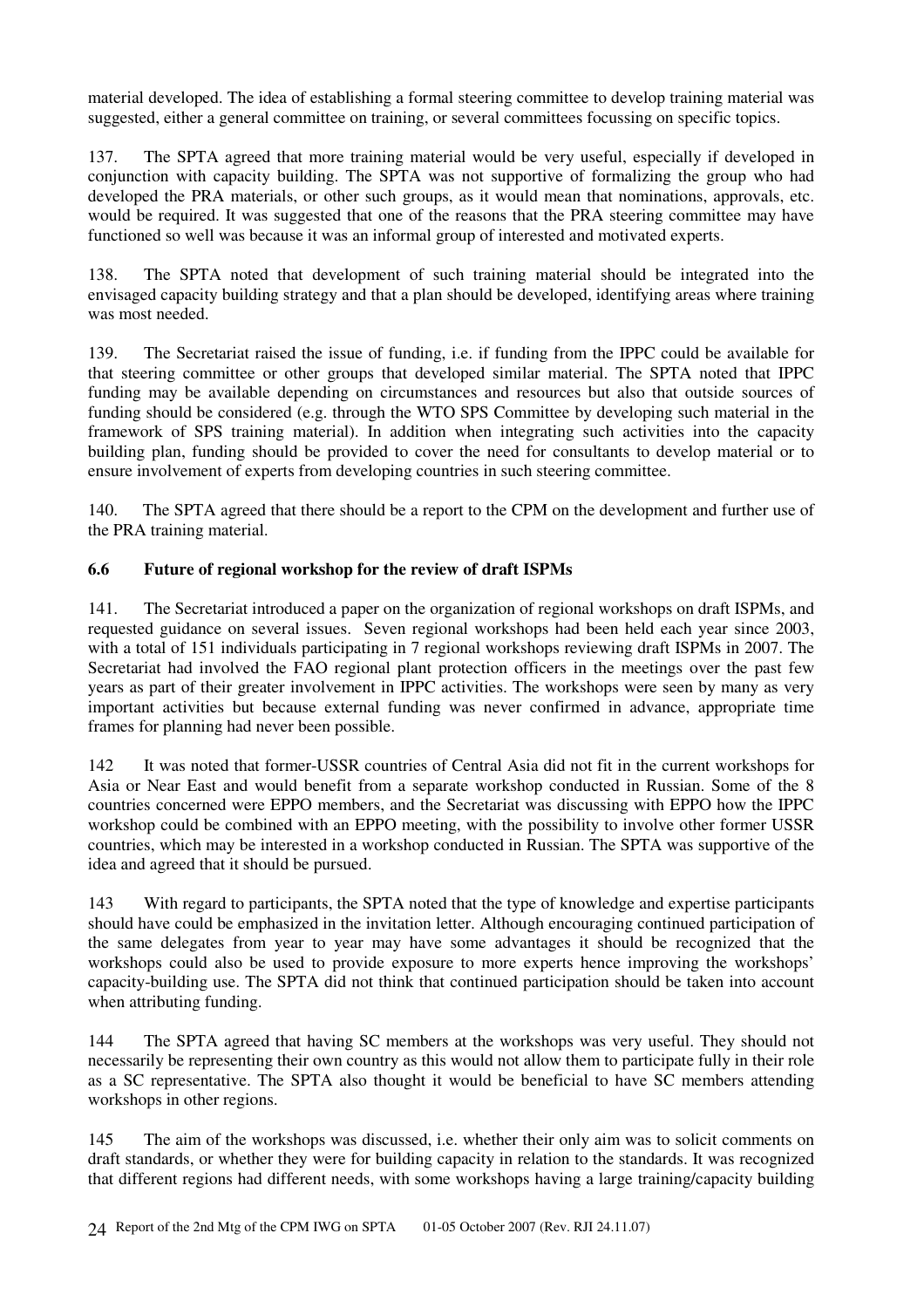portion in addition to the discussion on draft ISPMs. It was noted that some RPPOs were able to coordinate and run the workshops on their own, whereas in other regions assistance from the IPPC Secretariat may be required (either through the FAO regional plant protection officers or Secretariat staff)

146. The SPTA agreed that participants should be encouraged to provide written comments prior to the workshops so they could be distributed to other participants. Ownership of comments by participants and their respective NPPOs after the workshops should also be encouraged.

147. With regard to funding participation, the Secretariat proposed that funding be dependent on whether comments were provided by the person in advance of the meeting, and whether comments were subsequently submitted by the NPPO. The SPTA did not agree that that should be a condition for funding participation.

## **7. Goal 2: Information exchange systems appropriate to meet IPPC obligations**

## **7.1 General update on 2007 activities**

148. The Secretariat gave a general update on the activities undertaken in 2007. It was noted that some contracting parties had still to designate an official contact point or had not provided the Secretariat with updated information where official contact point details had changed (including e-mail addresses). However, there was an improvement in maintenance and updating of IPPC contact points by some contracting parties, which contributed substantially to improving communication with the Secretariat and between contracting parties. Of the 165 contracting parties, only 15 had unofficial contact points. To date 129 editors had been trained.

149. Maintaining navigation in the International Phytosanitary Portal (IPP) in Arabic, English, French and Spanish was an ongoing challenge due to resources and the need to track the many changes that took place. The translation of the IPP navigation text into Chinese should take place before the end of 2007. Most IPPC contact points had identified IPP editors to undertake the work on the IPP on their behalf. Some countries had designated several IPP editors and currently there was about a 10% change in editors each year. The next phase of IPP development would be to deal with data retrieval, facilitating Secretariat management of data, changing layout and functions as requested by the countries and the Secretariat, and measuring reporting compliance by countries.

150. A full-time "webmaster" for the IPP had been appointed through the USA APO programme and this had improved the Secretariat's ability to maintain the IPP and ensuring that clients' needs were addressed. Significant progress had been made with the development of an IPP user manual and the overall IPPC information exchange manual.

151. Phytosanitary information management for the CPM work programme and the Secretariat as a whole needed to be dealt with in a more integrated manner. The Informal working group on Technical Assistance met in August 2007 and discussed improvements to the current PCE and a work plan for the development of "PCE 2008" had been initiated. Revision of the PCE database would ensure:

- the PCE database was integrated into the overall IPPC information system,
- FAO would own the code to the PCE,
- it would be developed in open source software,
- data would be stored securely and centrally to allow countries to run comparisons over time to determine effectiveness of capacity building efforts, and
- available to a range of participants in a range of formats.

152. The Secretariat was currently developing automating processing in the IPP that would provide summary statistics and information on an ongoing basis. This would *inter alia*, enable the Secretariat to monitor reporting compliance by IPPC contracting parties and allow the Secretariat to monitor and evaluate IPP usage in general and specifically in the standard setting and information exchange programmes.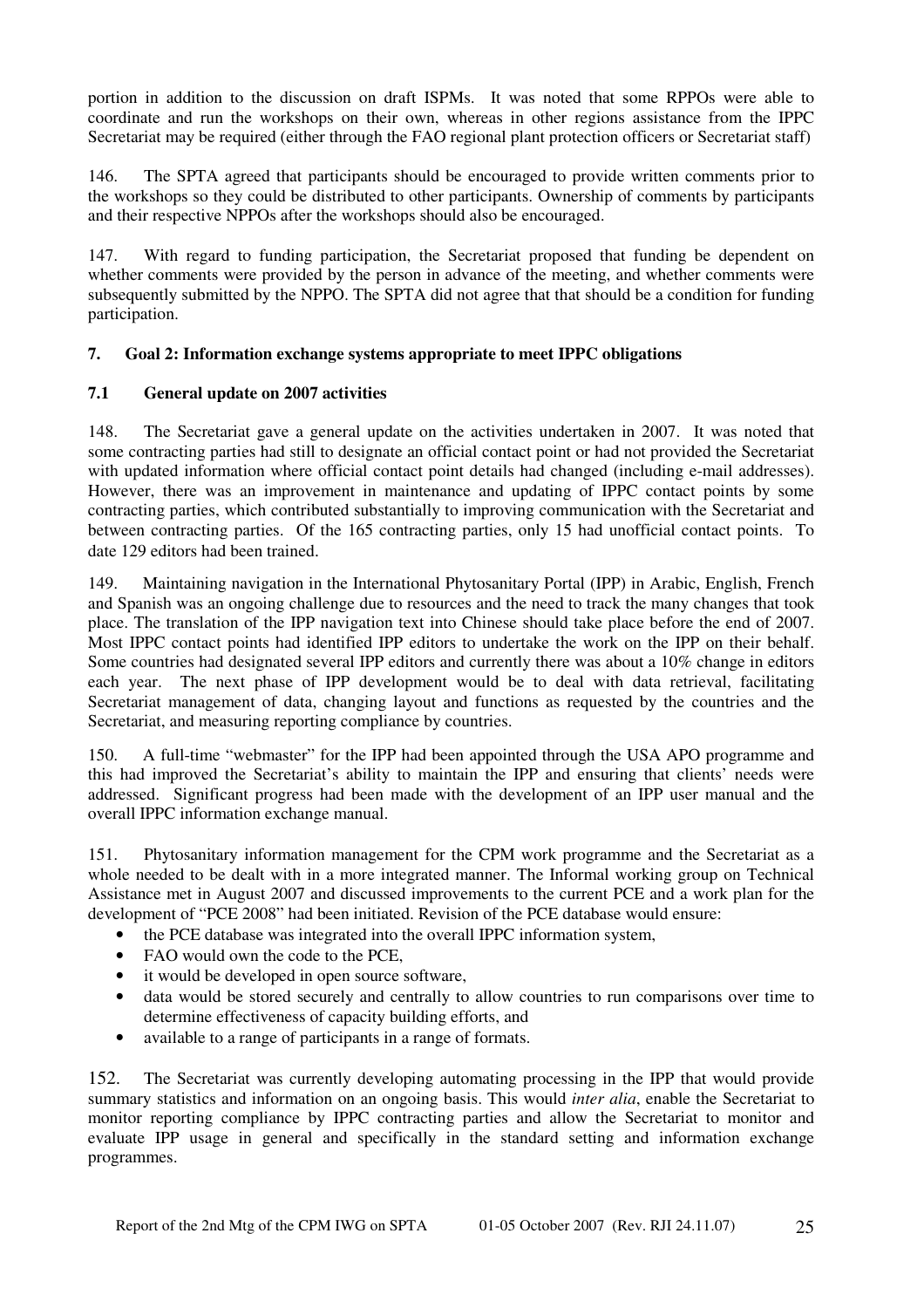153. The Secretariat had been requested to expand the phytosanitary information available to contracting parties. This included organizations relevant to the CPM work programme (e.g. WTO, the Standards and Trade Development Facility (STDF) and IFQRG) and phytosanitary information in support of IPPC implementation. However, in order to do that, clear guidance was needed as to what constituted official information and could be placed on the IPP, and what information should be placed on linked sites. Advice provided to the Secretariat so far had been conflicting.

154. The SPTA discussed the use of the unofficial information on the IPP, citing the recent posting of a vacancy within the STDF as an example. Comments from the members were mixed. However the Secretariat explained that the responsibility for placing information on the IPP would be up to the organisations themselves. The Secretariat was currently creating areas within the IPP for international organisations relevant to the IPPC and/or the CPM and it would be up to them place whatever information they considered relevant.

## **7.2 IPP Support Group meeting – cancelled**

155. The IPP Support Group (IPP SG) did not meet in September 2007 in Indonesia as planned due to a lack of resources. The next meeting of the IPP SG was planned in September 2008.

## **7.3 Proposed work programme for 2008**

156. It was intended that the work programme for 2008 would include: Five Workshops for the training of new IPP editors (English, French with translation, Arabic with translation, Spanish and Russian with translation), four Regional Workshops for the updating of existing IPP editors (Asia, Pacific, Africa – English and French with translation), National/sub-regional capacity building (6 work shops), develop and document procedures for the ongoing use of the IPP (development of the IPPC Information Exchange Manual in six FAO Languages, development of metadata standards, e.g. pest reporting) and an IPP Support Group meeting. (Refer to 10.5 *Prioritization of activities for 2008* for activities placed on hold).

## **8 Goal 3: Effective dispute settlement systems**

## **8.1 General update on 2007 activities**

157. Most members of the Subsidiary Body on Dispute settlement had met in Kuching, Malaysia, as part of the OEWG on a possible compliance mechanism (see report on agenda item 12.2). The Secretariat had received some requests for advice and these had been dealt with.

## **8.2 Proposed work programme for 2008**

158 The planned work programme for Dispute Settlement included: Printing of an IPPC Dispute Settlement brochure and posters and the provision of Secretariat support for disputes that may arise. The SBDS would meet just prior to CPM-3 and work on the outcome of the OEWG on a Possible Compliance mechanism for the IPPC

#### . **9. Goal 4: Improved phytosanitary capacity of members**

## **9.1 General update on 2007 activities**

159 Regional Capacity building workshops on ISPMs, Pest Risk analysis, Phytosanitary Capacity Evaluation and Strategic Planning were held in Asia (7 countries), East and Southern Africa (9 countries), Gulf Cooperation Council (5 countries), the Commonwealth of Independent States and Russian speaking countries (15 countries). National phytosanitary capacity building projects were undertaken in Mozambique, Syria, Oman, Kyrgyzstan, Swaziland and the Gambia. The projects provided *inter alia*, inputs to national strategic plans, increased national capacities for import regulation for protection of their natural and cultivated plant resources, enhanced export certification systems for increased market access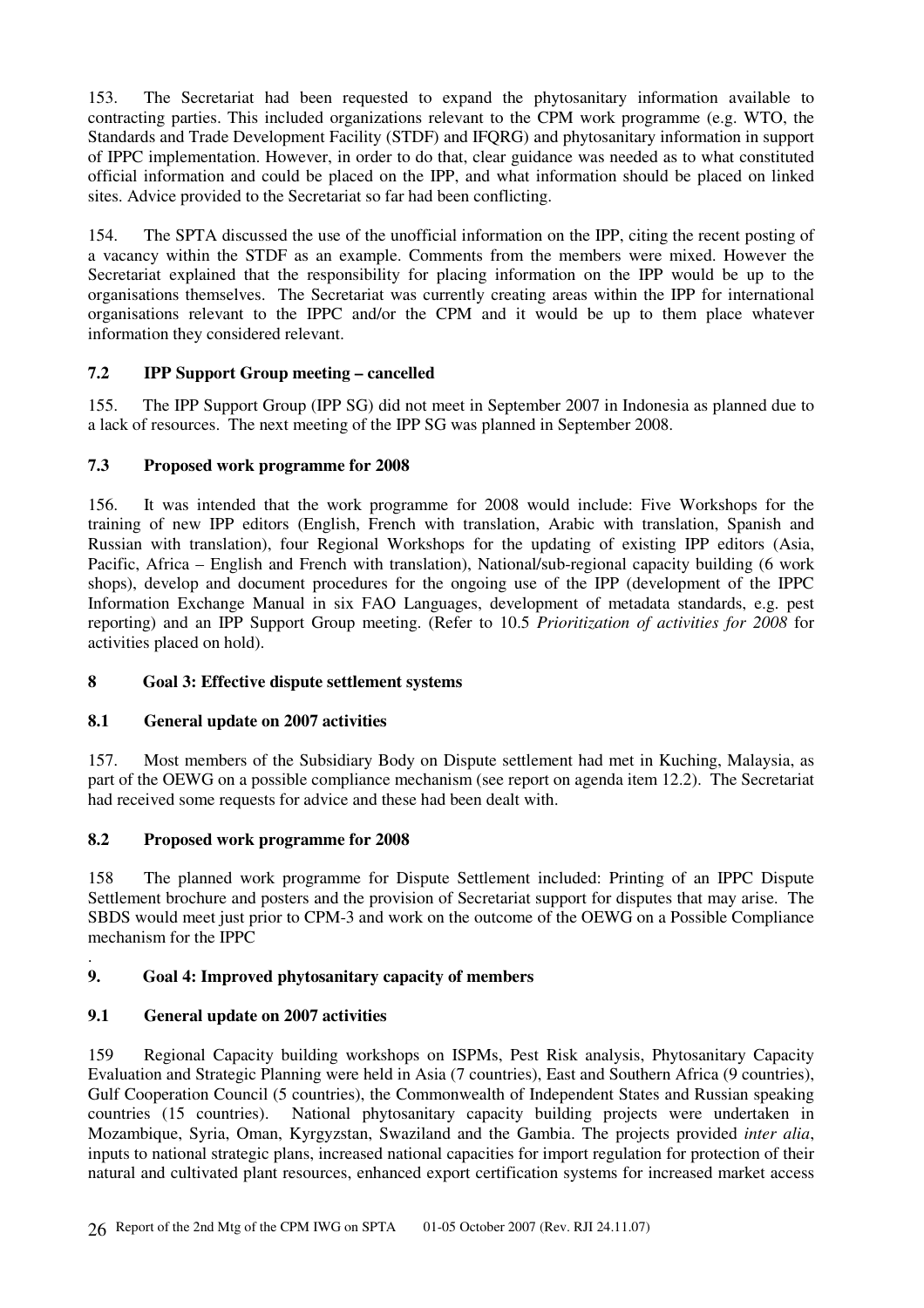and establishing necessary legal frameworks for the application of phytosanitary measures domestically and to international trade.

 160. One member mentioned that the APPPC intended to develop a standard on the requirements for land border crossing inspection stations and would be interested in receiving information on the model airport which was part of the Kenyan Centre of Excellence and the model border stations to be established at the Kenya/Uganda and Zambia/Tanzania borders. The SPTA was informed that the European Community Directive 98/22 spelled out the minimum requirements for border points in the EU.

## **9.3 Proposed work programme for 2008** (Note: 9.3 was considered prior to 9.2)

161. The proposed work programme for improved phytosanitary capacity of members included: Updating, maintaining and distributing the PCE tool (meeting of the IWG-TA, distribution of CD ROMs), use of the PCE and other inter-active learning tools for strategic planning and project development (meeting of the PCE Facilitators), regional workshops, seminars - in cooperation with/assisted by RPPOs (one regional WS on selected ISPMs, phytosanitary regulations and import regulations for Eastern Europe (Russian speaking countries), two Regional WSs for S. E. Asia (to be held as part of a Japan Project and are funded under GCP/RAS/226/JPN - year 2)), eight Regional Workshops for the review of draft ISPMs (Africa English, Africa French, Asia, Caribbean, Central Asia, Latin America, Near East and the Pacific), donor awareness of phytosanitary capacity needs (five formulated projects to be presented to donors for consideration for funding, two donor coordination meetings) and make contracting parties aware of possible donors and their criteria for assistance (preparation and distribution of donor criteria information). (Refer to 10.5 *Prioritization of activities for 2008* for activities placed on hold)

#### **9.2 Consideration by the 19th TC-RPPOs on the recommendations provided by CABI and the comments of the IWG-PCE on the Analysis of the PCE Tool**

162. At the Sixth Session of the ICPM (2004) the use of the PCE tool was noted and that as it was anticipated that the tool would be utilized by many other countries in the future, it was considered necessary to determine whether the intended benefits were being derived from its application. Accordingly, ICPM-6 endorsed a proposal to conduct an analysis of the application of the PCE. An agreement was signed with with CABI Africa to develop an instrument which could be used to evaluate the effectiveness of the phytosanitary capacity evaluation process. The components of the study were outlined as:

- Critical assessment of the PCE as a needs assessment tool, with recommendations for enhancements;
- Review of the educational value of the tool in training and awareness raising;
- Assessment of the impact on strategic planning at the national level;
- Assessment of impact on other organizations internationally, including IPPC, FAO, and donor and development organizations.

163. At the Second Session of the CPM (2007), the representative of CAB International presented its report, which noted the positive impacts of the PCE tool with respect to its intended use, in particular on national strategic planning, justification for budgetary allocation, legal frameworks, training and awareness raising. Recommendations presented in the report were considered and discussed by CPM-2, taking into account the report of the Informal Working Group on PCE (IWG-PCE). The CPM agreed that the recommendations provided by CABI and the comments of the IWG-PCE should be further considered by the 19th Technical Consultation among RPPOs (TC-RPPOs) and then by the SPTA for final presentation to CPM-3.

The SPTA discussed the recommendations and comments by IWG-PCE and the 19<sup>th</sup> TC-RPPOs and prepared final comments/recommendations for CPM-3 (**Appendix 2**).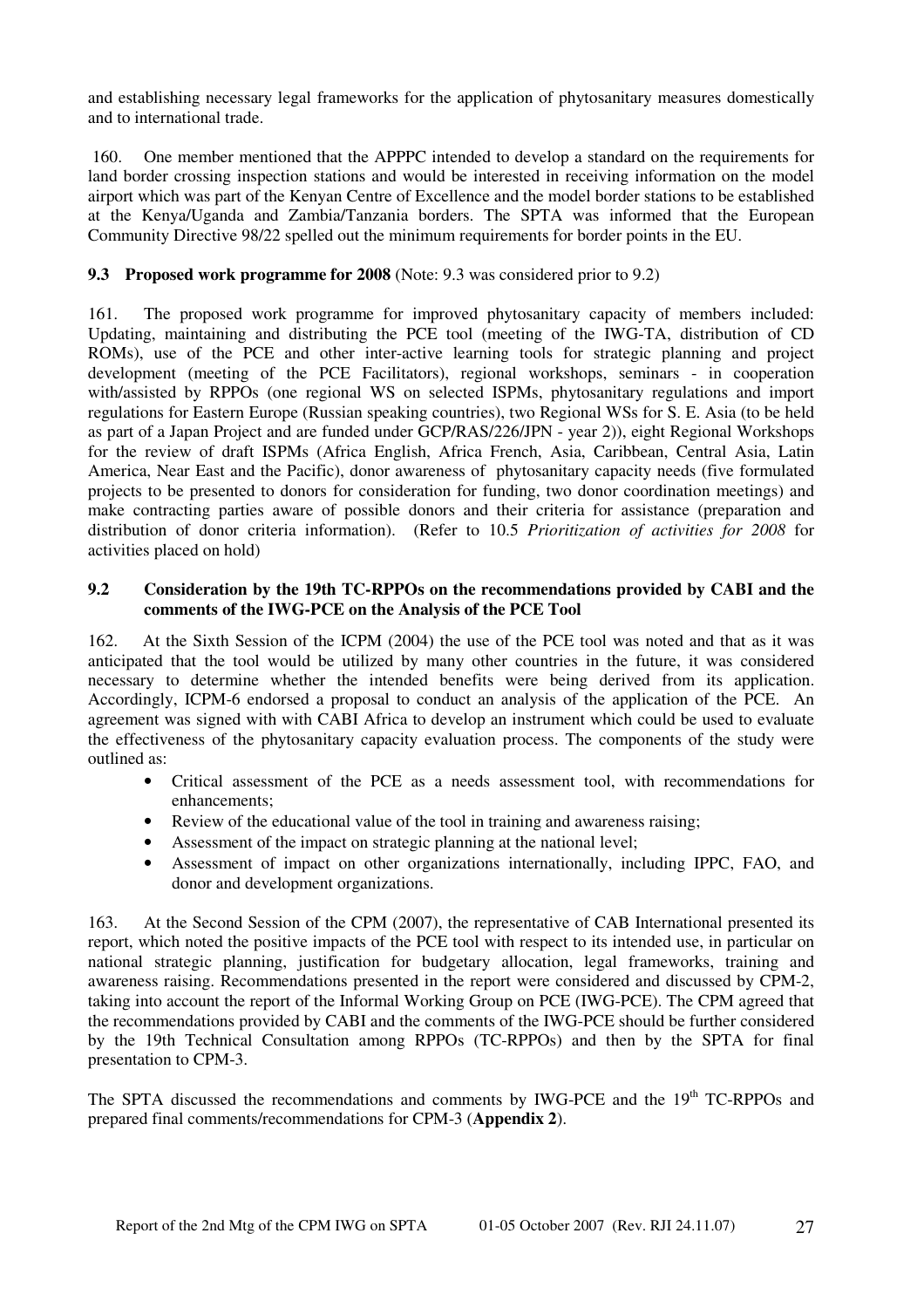#### **Comments on recommendations**

#### **Group 1: An overall technical assistance (TA) strategy**

164 Recommendations 1 and 2 were considered together.

*Recommendation 1*: *That a strategic plan for TA be developed that addresses the full range of issues. While various subgroups, IWG, focus groups etc may engage in developing and implementing TA, they all must be aware of and working from a single cohesive strategy with timely cross communication. A coordination role must be appropriately assigned*.

*Recommendation 2: That the CPM endorses a definition of national phytosanitary capacity that best fits its vision and expectations for all efforts under the IPPC* 

The SPTA agreed that a phytosanitary capacity building strategy was required and discussed the TC-RPPO comment on Recommendation 2 in that a concept paper on national phytosanitary capacity be prepared, recognising that phytosanitary capacity applied to all countries, not just developing countries. It was noted that the PCE tool did not define phytosanitary capacity but was based on the ability of an NPPO to comply with the IPPC and implement international standards. Flexibility was emphasised in that the concept paper should *facilitate the development* of a capacity building strategy. There was concern in that if a "final" concept paper was put forward to the CPM for adoption without a group (e.g. SPTA) having discussed and considered it, it may result in a number of ad hoc changes being made at the CPM that were not anticipated and later regretted. It was agreed that a paper for the CPM was needed but it should be introductory, leading to CPM agreement on the development of a phytosanitary capacity building strategy.

The SPTA agreed that an introductory paper would be prepared for CPM-3 outlining what phytosanitary capacity was and resulting from that there would be a phytosanitary capacity building strategy developed for the IPPC. John Hedley (with input from the Secretariat (Jeff Jones and Dave Nowell)) would produce a draft for the SPTA to consider (CABI may also have information that could be utilised). The Chair noted the recommendation from the Evaluation Report that technical assistance activities be moved from the IPPC and said that if the CPM wished the activities to be coordinated through the IPPC, a comprehensive strategy for implementation, coordination, etc needed to be developed.

The meeting recommended that following CPM-3, a focus group should be established to develop a draft strategy for consideration by the SPTA for presentation to CPM-4. The meeting considered that it would be useful if the paper developed by John Hedley could include suggested terms of reference for the intended focus group. The chair requested that any suggestions relating to the paper be forwarded to John as soon as possible.

#### **Group 2 – Future development of the PCE**

165. *Recommendation 3*: *That the PCE, (minus the information in Recommendation 7 below), be arranged into a stratified framework so that a user may follow the tool on a modular basis, going deeper into detail when more assistance is needed, with provision of links to additional information and guidance*.

The Secretariat reminded the SPTA that the improvement/revision of the tool was ongoing and that the recommendation was already being implemented.

166. *Recommendation 4***:** *That the IWG-PCE decides whether this new PCE should be linked to the Performance, Vision, Strategy (PVS) tool developed by the Inter-American Institute for Cooperation in Agriculture (IICA) as far as modules/topics or should remain independent of it.* 

The IWG-PCE had considered the two tools and suggested that they remain separate, recognising that both were useful. The SPTA agreed with that decision.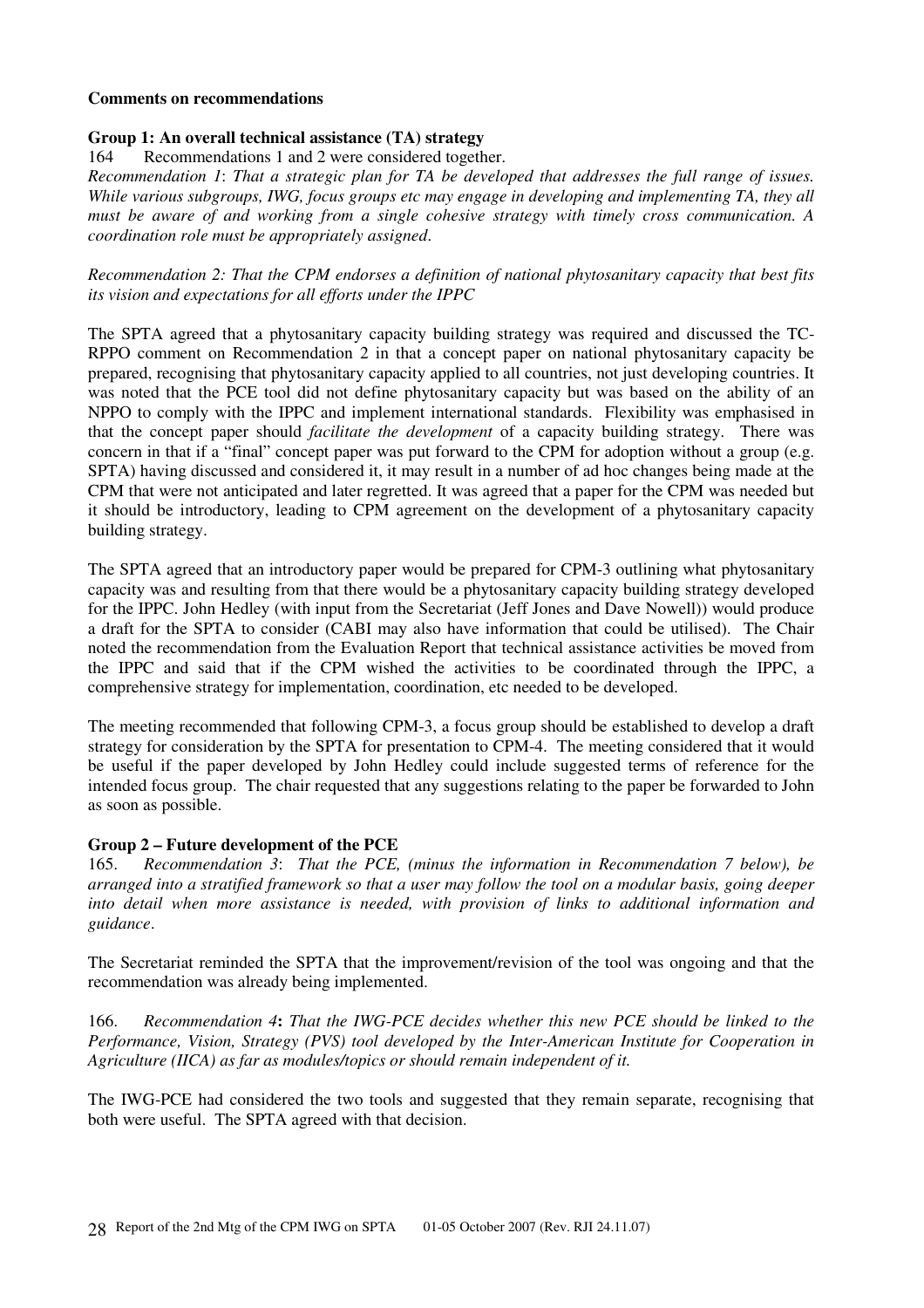#### **Group 3 - Development of other tools**

167. *Recommendation 5: That the Subsidiary Body for Dispute Settlement consider the usefulness of individual ISPM implementation sheets, in the form of check lists, and how these would be developed.* 

The Secretariat noted that the recommendation related to the activities being undertaken by the OEWG on a Possible Compliance Mechanism. The Secretariat was not sure whether cross linkages should be created (needed further consideration). The SPTA agreed (in principle) with the recommendation.

168. *Recommendation 6*: *That the IICA PVS be adopted by the IPPC for rapid assessment of national phytosanitary systems, based on expert judgement, and as a starting point for engaging different stakeholders and agreeing priorities.* 

The SPTA agreed with the comments of the IWG-PCE, i.e., "In view of the comments on recommendation 4, the IWG-PCE felt that there was no need to consider formal adoption of the IICA PVS"

169. *Recommendation 7: That information commonly requested by trading partners, including the existing requirements for information sharing under the IPPC/ISPMs, be integrated into a harmonized template to be posted on the IPP with appropriate access.* 

The SPTA expressed some concern with the recommendation. They supported the TC-RPPO's need for clarification on what "... information commonly asked by trading partners ..." meant. The Secretariat informed the meeting that some contracting parties had stated that the only format related to regulations would be their official website. As such, harmonised templates would be impractical. A link had been created by the IPP. Concern was also expressed in that the recommendation could result in additional obligations beyond those already required under the Convention

170. *Recommendation 8: That simple tools, based on spreadsheets for example, be developed to address very specific evaluation objectives such as modelling risks, assessing efficiency of services, cost recovery calculations, investment decision making, etc.*

The SPTA agreed that simple tools could be useful but in order to prevent a lot of unnecessary work, the objectives of the tools would need to be clear and the costs considered.

#### **Group 4 - Long term considerations:**

171. *Recommendation 9*: *That a mechanism for collating information anonymously on NPPO capacity and related issues be designed and presented to the CPM for approval, taking account of confidentiality needs.* 

The SPTA supported the need for collecting and collating information (while protecting anonymity) that would help the Commission direct its capacity building strategy. The OEWG on a Possible Compliance Mechanism for the IPPC had proposed a mechanism that could be used to deal with the recommendation. The OEWG proposal did not introduce any new reporting obligations and was based on a "help desk" approach which could be used to develop specific capacity building activities

172. *Recommendation 10: That the role of reviewing uses of the information generated from the PCE/PVS and other tools be assigned appropriately, so as to learn of trends, ensure the accurate transfer of information and better communicate the needs and value of plant health to other sectors.* 

The SPTA agreed with the comments of the IWG-PCE, that the recommendation should be considered under the Technical Assistance strategy suggested in Recommendation 1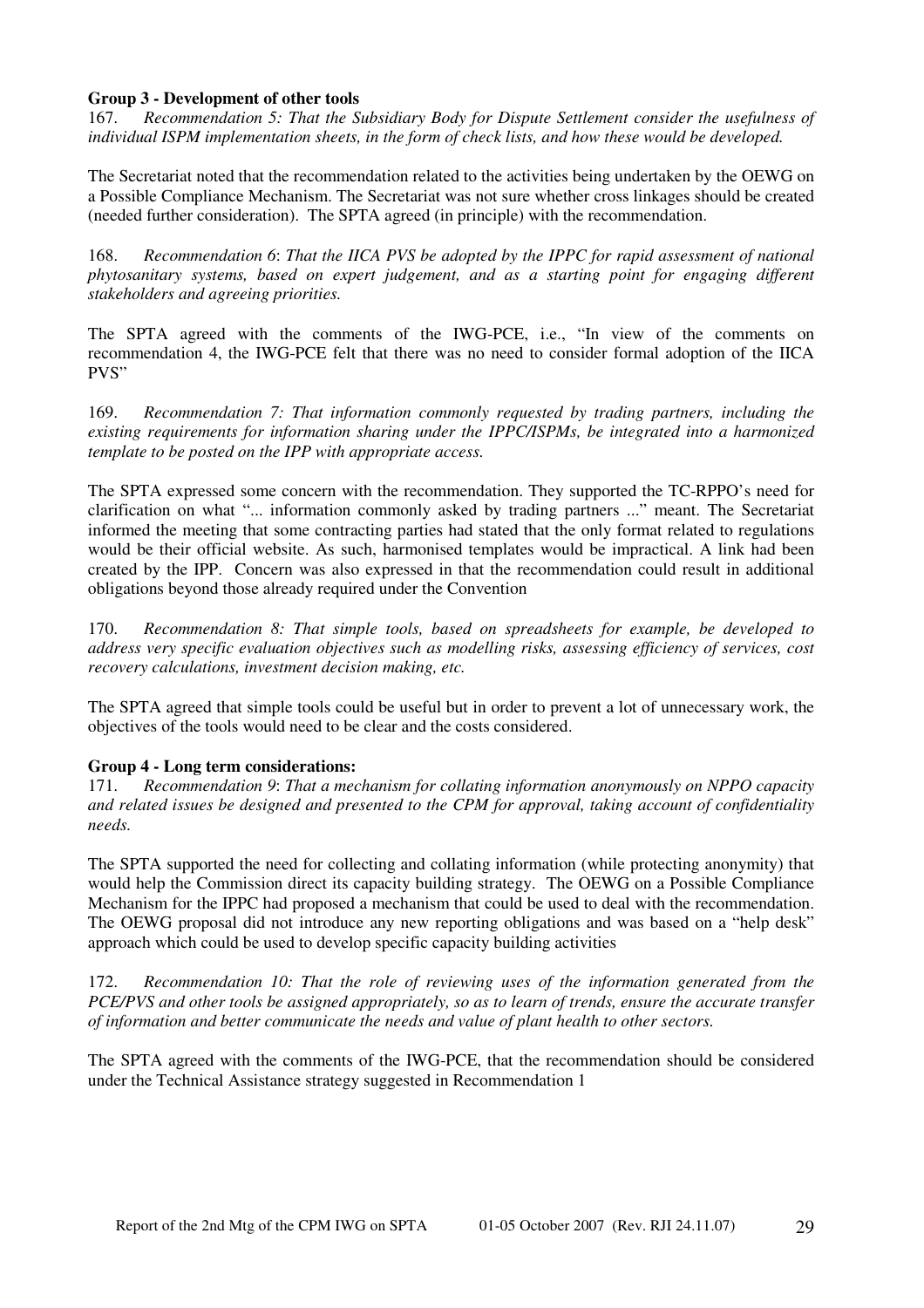173. *Recommendation 11*: *That an initiative on the quality of phytosanitary data should be launched, as a targeted assistance to NPPOs.* 

The Secretariat reported that at the recent TC-RPPOs, the representative from CABI had explained that the recommendation referred to the quality and accuracy of data from which spreadsheets would be developed (Recommendation 8), rather than the data placed on the IPP. Such data would include the costs of surveys, inspection, quarantine, staff, etc. This recommendation would be a subset of Recommendation 8 and part of the cost considerations.

174. *Recommendation 12*: *That all of the above systems and tools be reviewed for inclusion of environmental concerns, i.e. protection of domestic plant resources, rather than strictly trade related concerns.*

There was some discussion over the second comment made by the TC-RPPOs, which implied that work should not be done on the PCE until the review had been completed. The situation was clarified in that the PCE tool was revised/updated on an ongoing basis (e.g., to incorporate new standards) but had been reviewed by CABI as a needs assessment tool, educational value, impact on strategic planning, etc. The SPTA agreed with the comments made by the IWG-PCE, i.e. that the process of incorporating environmental and other concerns was already in place and would be reflected more prominently in the revised PCE.

## **10. Goal 5: Sustainable implementation of the IPPC**

## **10.1 Update of the 2007 budget (FAO Regular Programme and Trust Funds)**

175. The Secretariat presented the IPPC Secretariat "working budget" indicating the status of activities to date. It was mentioned that there had been considerable "belt-tightening" and with cancellations of some meetings and the implementation of criteria for assistance to attend meetings, things appeared to be on track. It was anticipated that the IPPC trust fund would carry over approximately \$200k. There was a possibility of a surplus in the regular programme contribution so Letters of Agreement may need to be developed.

#### **10.2 Suggested modifications to the Business plan**

176. The Secretariat had suggested a number of modifications to the business plan. These were:

#### **i) Scope of the IPPC**

It was suggested that the heading be modified to "Purpose and Scope of the IPPC", as the IPPC only mentioned purpose.

The SPTA noted the suggestion but agreed that the heading should only read "Purpose of the IPPC".

# **ii)** Goal 4: Improved phytosanitary capacity of members <br>177 Suggested that Area 4.4. "Developing contracting parti

Suggested that Area 4.4, "Developing contracting parties fully participate in IPPC activities", would be more appropriately placed under Goal 5: *Sustainable implementation of the IPPC*, as the activities related to securing funding to enable participation by developing contracting parties in all IPPCrelated activities.

The SPTA agreed with the adjustment

#### **iii) Regional Work Shops on draft ISPMs**

178. The Secretariat proposed that the under Section 3.2 *Resources to support the CPM programme*, resources for RWSs on draft ISPMs be moved from 3.2.4: *Improved phytosanitary capacity of members*, to 3.2.1: *Standard setting.* The Secretariat felt that the RWSs were an integral part of the standard setting process and resource requirements for the RWSs should be attributed to standard setting and not to capacity building.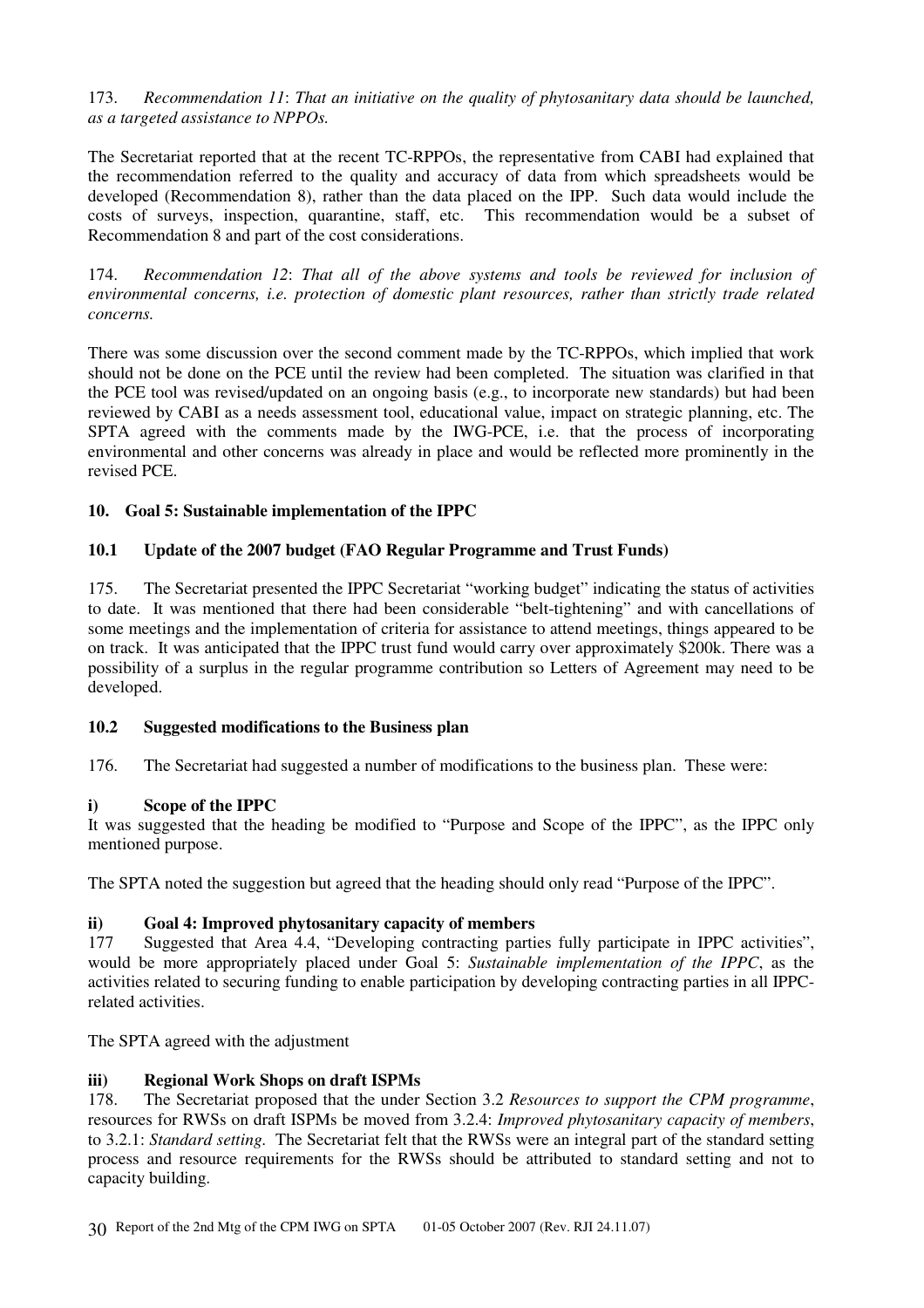The SPTA did not agree with the modification as they felt they were an important part of capacity building

## **iv) Staff requirements**

179. The SPTA disagreed with the Evaluation Report Recommendation 6.3 (*The Coordinator post should then be abolished)* and that after appointing the full time Secretary, the Coordinator position must be maintained for at least a certain period in order to maintain and improve an efficient functioning of the Secretariat. The meeting also considered the status of the unfilled positions (in red) in the organisational chart and modified the workshops/documentation and webmaster positions to yellow (currently being filled by the two USA APOs). The editor position was only being partially filled so was modified to half red, half yellow as was the technical panel position (contracted assistance no longer available).

180. Refer **Appendix III** for the accepted modifications by the SPTA

## **10.3 Draft 2008 Operational Plan plus associated budget**

## **10.5 Prioritization of activities for 2008 (based on budget)**

181. Agenda items 10.3 and 10.5 were considered together. The Secretariat reminded the meeting that CPM-2 agreed that the business plan would be supported each year by an annual operational plan, with an associated budget that would describe the activities for the forthcoming year aimed at meeting the fiveyear goals. The Secretariat had developed a draft CPM Operational Plan for 2008, the layout of which was consistent with the Business Plan (i.e. it included a letter from chair, table of contents, goals and vision, etc). The Operational Plan presented the summarised data and was supported by a detailed XL spreadsheet with the cost of each planned/anticipated activity. The Secretariat reminded the SPTA that although funds may be available for a meeting, staff constraints/availability may be such that the meeting may not eventuate.

182. The Operational Plan had an estimated total revenue (contributions from the FAO Regular Programme and various trust funds) of USD 3,110,500 (did not include the Japan capacity building project, which was a fixed cost) and estimated total costs of USD 4,252,500, giving a deficit of USD 1,142,000. The task for the SPTA was to prioritise the activities and remove activities accordingly until the budget balanced. The Operational Plan contained a section under each Goal that would list those areas (with associated costs) that were put on "hold" until extra funding became available. It was felt that because of the uncertainty of income (estimated by the Secretariat on the low side) and the use of the Secretariat travel assistance guidelines, that the SPTA could prioritise 10% over estimated revenue. The total sum available for non-staff activities was USD 3,110,500 minus the FAO staff cost of USD 1,562,500 giving, USD 1,548,000.

The SPTA (plus some later modification on the advice of the Secretariat) put the following activities (approx. USD 955,000) on hold:

#### **Activities on hold**

#### **Goal 1: Standards setting**

183. The May Standards Committee meeting replaced by a meeting of SC-7. (This cut was debated with concern being expressed re transparency (lack of a report, albeit one would be posted on the IPP), whether observers could be present (only invited experts and stewards are invited to relevant portions of the meeting based on EWG procedures)).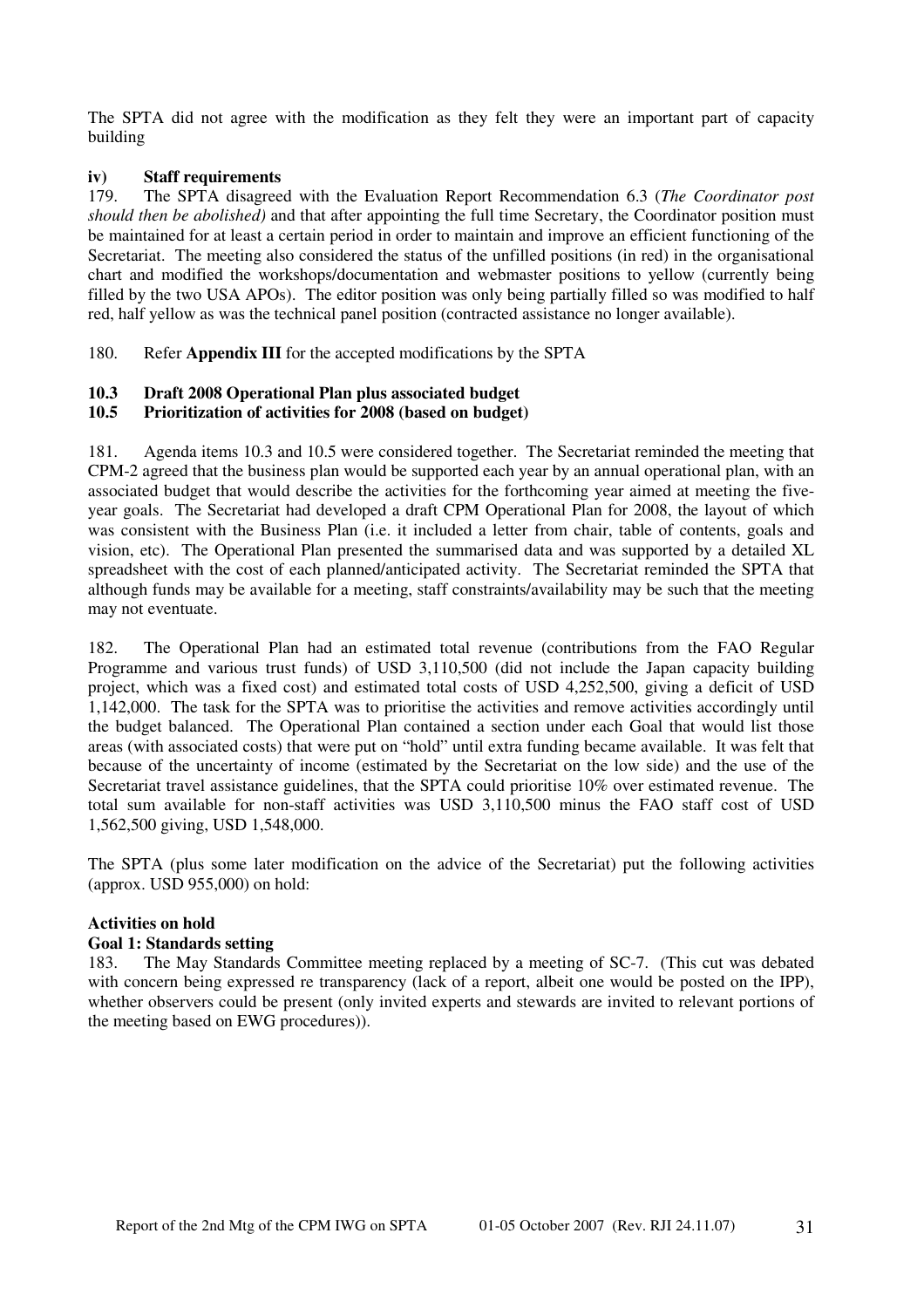#### **Goal 2: Information exchange**

- 184. Workshops for the training of new IPP editors:
	- Arabic with translation
	- Spanish
	- Russian with translation

 Development of the IPPC Information Exchange Manual Development of metadata standards, e.g. pest reporting

• One WG finalise metadata standards

IPP Support Group meeting

Administration

• On-line training/help development

Establish staff to maintain and develop the IPP

- 1 Programmer 4 months (consultant)
- 1 Information Exchange trainer/projects

#### **Goal 3: Dispute Settlement**

185. Nothing on hold

## **Goal 4: Improved phytosanitary capacity of members**

- 186. Use of the PCE and other inter-active learning tools ...
	- Meeting of the PCE Facilitators

RWS, seminars (in cooperation with/assisted by RPPOs)

• RWS - ISPMs, phyto regulations, etc E. Europe

Regional Workshops (8) for the review of draft ISPMs:

- Africa English
- Africa French
- Asia
- Caribbean
- Central Asia
- Latin America
- Near East
- Pacific

#### **Goal 5: Sustainable implementation of the IPPC**

187. Form strong links with appropriate research & education institutions

## **Goal 6: International promotion of the IPPC and cooperation with relevant organisation**

188. Nothing put on hold

#### **Goal 7: Review of the status of Plant Protection in the world**

189. Nothing put on hold

190. The SPTA also had a lengthy discussion on the cost of the annual session of the CPM (approx USD 500,000). It was noted that it was a requirement under the IPPC for the Chairperson of the CPM to call an annual meeting, and also that to date the EC had contributed USD 200,000 to the cost (travel assistance). It was suggested that the SPTA/Bureau discuss with FAO Legal Office the possibility of a meeting every second year (this would also mean that the Standards Committee could meet less frequently).

## **10.4 Criteria for funding participants at IPPC meetings**

191. Refer Section 5.5.3*. Funding policy for the standard setting process*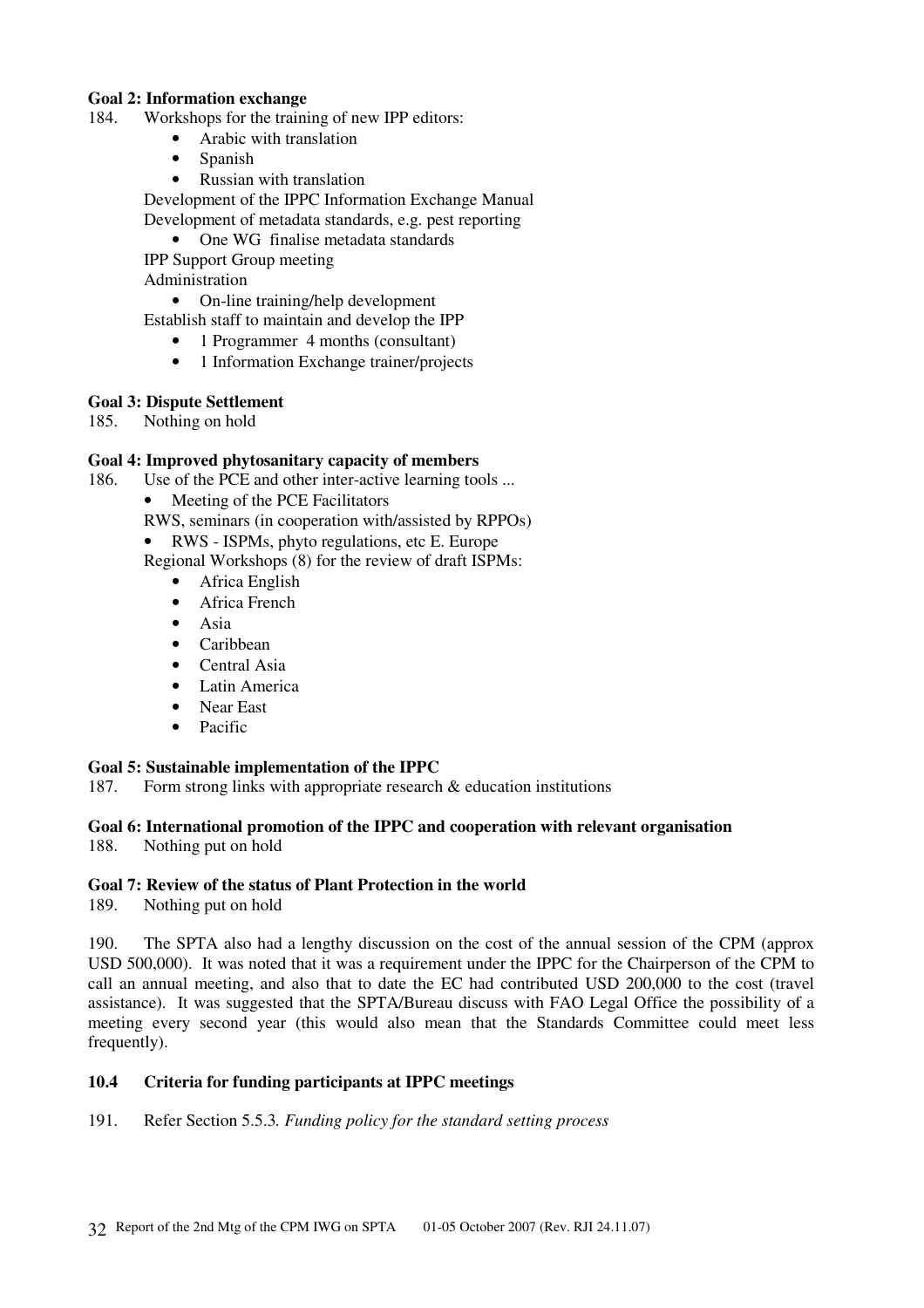## **10.5 Prioritization of activities for 2008 (based on budget)**

192. Covered with 10.3 (Draft 2008 Operational Plan plus associated budget)

## **10.6 Project-oriented planning for the multilateral trust fund**

193. Mr Ralf Lopian, Vice-Chair of the CPM, introduced a paper on project-oriented planning for the multilateral trust fund. He outlined the basic rationale behind the project in that donors may want to target funding towards their own geopolitical and trade agendas. For that reason it was thought that it would be more beneficial and attractive to donors if they could identify certain projects under the trust fund. Such actions would entail very clear activities, objectives and a work plan that would have to be implemented, and each project would be separately budgeted. This would also enable the CPM to actually see how much money would be needed in the trust fund.

194. The paper described a three projects plus their associated budgets, i.e.

- Attendance support for IPPC meetings
- − Regional Workshops on draft ISPMs
- − Workshops for IPP editors

The projects comprised major activities undertaken during recent years and were generally accepted to be of high value to the IPPC-related activities and the standard setting programme in particular. The total funding required for the three projects would amount to slightly over USD 1.9 million for the year 2009.

195. The SPTA recognised that the document on the projects would need to be circulated well in advance of the CPM meeting so negotiations could begin (ideally by SPTA) and contributions be made to the trust fund in advance. The airfare calculations were based on the average cost of economy flights with the exception of resource persons.

196. It was anticipated that contributions would be made on an annual basis, albeit if is a donor wished to contribute to a multi-year project, then most certainly, that would be accommodated. This proposal was being put forward in a very open, transparent manner without any hidden costs, which should appeal to donors. In-kind contributions and inviting countries to sponsor meetings on topics of interest were discussed. Although sponsoring meetings did not fit into the multilateral trust fund scheme, a list of meetings that could be sponsored could be developed.

197. The SPTA supported the paper and agreed that it go forward to the CPM. The paper was to be adjusted to show how donors could benefit from contributing to the trust fund or a specific project. It should show the costs for paying for one RWS only. Other adjustments (FAO management costs - 6%) would also be made.

## **10.7 Promotion strategy for the TF- IPPC**

198. Mr Gary Koivisto (Canada) informed the SPTA of his new position as Special Projects Advisor, in the Canadian Food Inspection Agency (CFIA). He would report to a Vice-President at CFIA, and in close collaboration with the Secretary of the IPPC and the CFIA, assist in the advancement of the IPPC 5 year business plan.

199. It was intended that he undertake comparative analyses to similar conventions (particularly the OIE and Codex Alimentarius) to ascertain which practices could be adopted to assist the IPPC meet the goals of its 5-year business plan, and promotion of the IPPC trust fund. Although his initial contacts for information for the comparative analysis paper would be in Canada, he would also like to visit other member countries and organizations to see what best management practices could be incorporated.

200. It was noted that the promotion of the IPPC trust fund was also associated with how the trust fund was presented. The Secretariat needed to develop some sort of promotional material that could be sent to donors. It was also felt that the trust fund could be showcased with other international organizations (e.g. Aid for Trade meeting).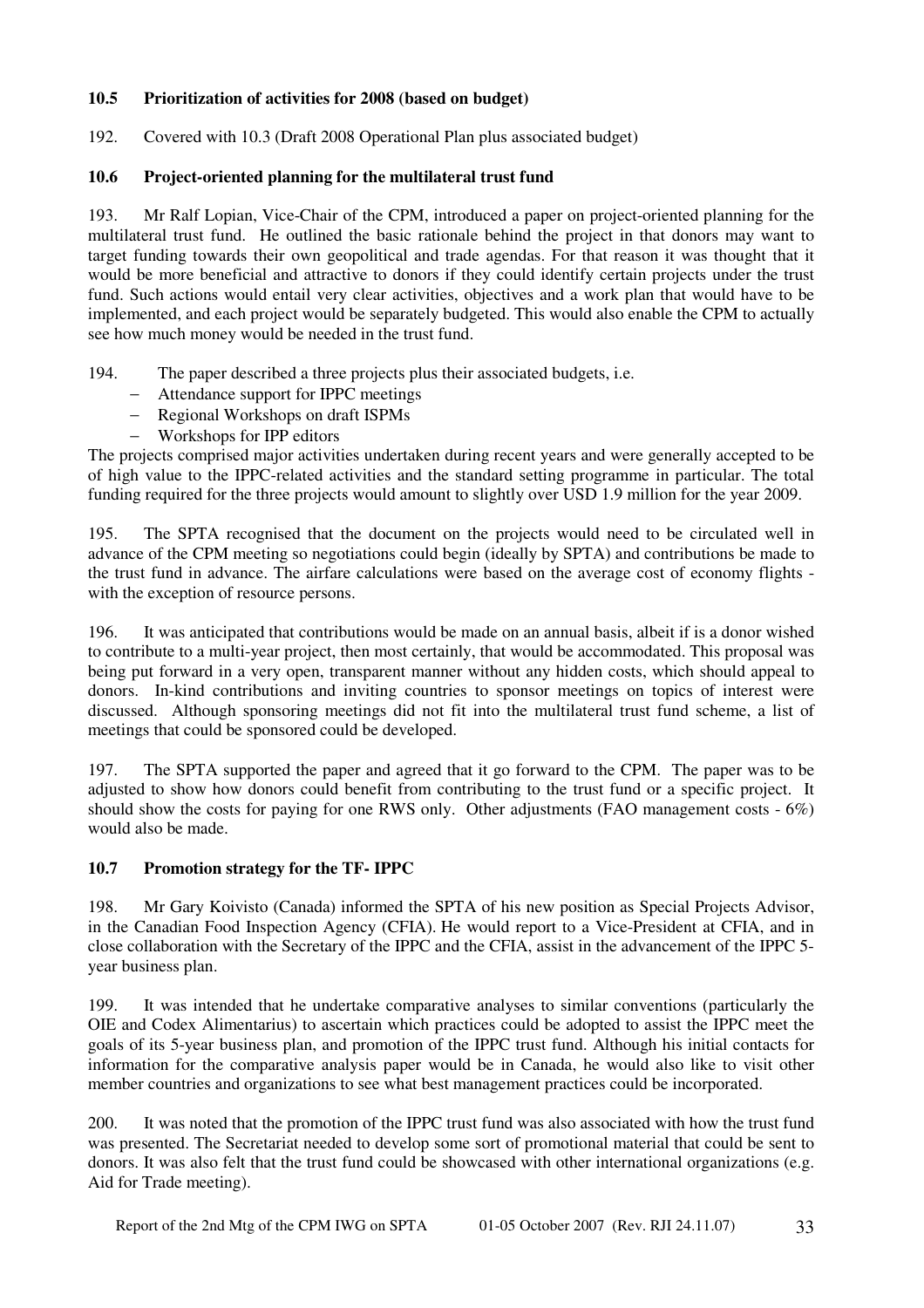## **10.8 Proposal for CPM "Policy Statements"**

201. The Chair introduced a paper for a "Proposal for the adoption of CPM Policy Statements". She noted that the CPM made a number of different types of decisions, which were captured in different ways and not tracked very well (additional decisions could be made that affected previous decisions) and whether the CPM should adopt "policy" statements to better track long lasting decisions.

202. General discussion by the SPTA supported the need for a mechanism to keep track of the decisions made by the CPM, particularly as they could be recognised by the WTO in a trade dispute. The legal meaning of a "policy statement" was questioned in that would it be legally binding? (Clarification would need to be sought from FAO Legal Office). The suggestion was made that rather than have "Policy Statements", the CPM could have "Recommendations" so as not to illicit a strong negative reaction.

203. There was general agreement to a name change. It was noted that there would need to be rules to ensure consistency, relevance, clarity of what a Recommendation was, etc and that the CPM should target the "larger" decisions as it was already making decisions (note, agree, adopt etc). Most "Recommendations" should have a situation/background, enunciation, recommended actions to follow up on and very simple instructions along those lines would help make everything clearer.

204. The Chair noted that if the CPM were to give different preference decisions, there would be the need to evaluate the legal impact. Also what sort of numbering system would be used? The SPTA agreed that the Chair should continue to work on the document and prepare it for presentation to the CPM.

## **10.9 Discussion on best management practices of comparable Conventions**

205. Covered under 10.7

## **11 Goal 6: International promotion of the IPPC and cooperation with relevant regional and international organizations**

206. Owing to time constraints, a very brief verbal update was given by the Secretariat. There had been some activity with the Secretariat of the CBD, albeit it was reduced owing to the fact that the main contact person had left, hence the full agreed work programme had not been completed. The Subsidiary Body on Scientific, Technical and Technological Advice (SBSTTA), a subsidiary body of the Conference of the Parties of the CBD, would meet in February 2008 at FAO so it was intended to use that opportunity for the two Secretariats to meet. The IPPC Secretariat had given feedback (plus suggested modifications) to a brochure prepared by the Montreal Protocol on the pre-shipment and quarantine use of methyl bromide.

207 The IPPC Secretariat had attended all three meeting of the WTO SPS Committee in Geneva. Updates on activities of interest to WTO Members were given at each. One of the Vice-chairs (Ralf Lopian) had given a presentation on the IPPC dispute settlement system. The IPPC was also involved in WTO regional workshops.

208 The planned combined symposium with the International Seed Testing Association had to be put on indefinite hold due to lack of resources in the IPPC Secretariat and Bureau.

209 Informal contact continued to be maintained between the IPPC Secretariat and Codex Alimentarius and the World Organisation on Animal Health.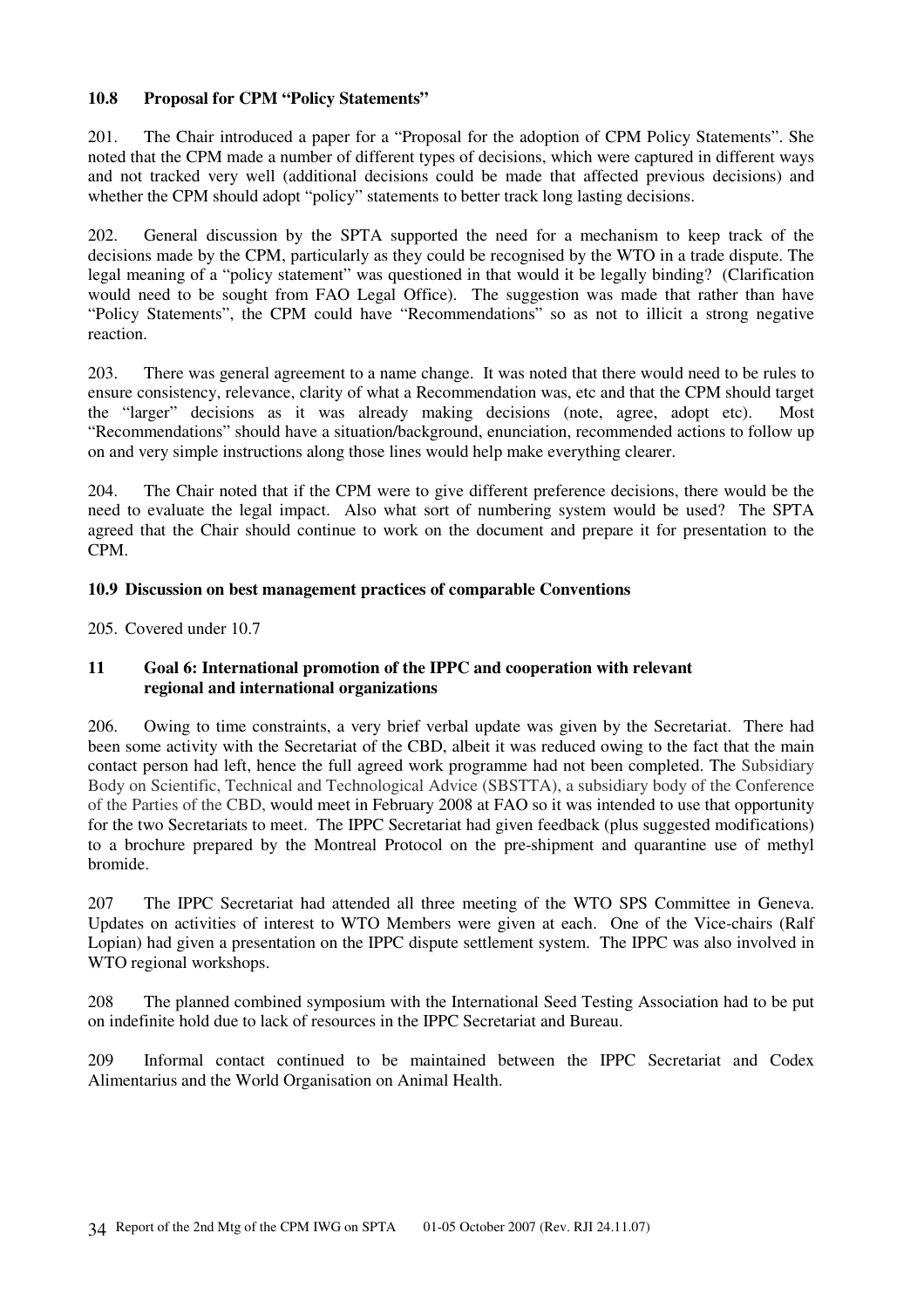## **12 Goal 7: Review of the status of plant protection in the world**

## **12.1 General update**

210. No presentation give.

## **12.2 OEWG on a Possible Compliance mechanism for the IPPC**

211 The Secretariat reported on the OEWG on a Possible Compliance Mechanism, which took place in Malaysia (September 2007). Most of the SBDS members were there as well as a fairly large contingent of members (16 countries plus FAO Legal Office; UNEP legal expert). The OEWG considered the compliance mechanisms of Multilateral Environmental Agreements (MEAs). The IPPC did not have anything in the text of the Convention to use an enforcement system and the OEWG felt that rather it should look at compliance as a facilitation process, i.e. as an "IPPC implementation review and support system". Section 6 of the report of the OEWG detailed the facilitation process.

- 212 The OEWG recommended a number of components including:
	- i) Active ongoing monitoring of IPPC reporting obligations The Secretariat could prepare an annual report of country reporting on the IPP.
	- ii) Triennial review of the implementation of obligations other than reporting obligations Questionnaire would be developed by the Secretariat to elicit data and information from contracting parties regarding compliance to the IPPC obligations, in particular Articles IV, V, VII and VIII.
	- iii) Implementation support system The Secretariat would operate an IPPC help desk (additional staffing) that would deal with:
		- countries requesting assistance on the implementation of ISPMs
		- provision of advice relating to ISPMs
		- monitoring, identification and reporting of compliance and reporting issues; and
		- ensuring contracting parties requesting assistance were put in contact with potential funding sources.
	- iv) A general report and an associated action plan on implementation would take place on a three yearly basis.

213. The cost of implementation was insignificant, the major component being that every three years there would be the need for a group to review the questionnaire results. The most important element to consider was the time frame for implementation. The OEWG considered that as it was such an important subject and the proposal so different from a formal "compliance mechanism", that the proposed mechanism should be presented to CPM-3, rather than CPM-4 as originally intended.

214. The SPTA was generally supportive of the proposal recognising that by using the proposed implementation review and support system the CPM would go a long way towards achieving its objective of reviewing the state of plant protection in the world. However the acting representative from Europe said that the EC had not had time to consider the report and would not have time to go into it in any depth before the CPM. The EC would prefer to keep to the current agreed timeline. The representative agreed that the document could go to CPM-3, but an in-depth discussion and acceptance of the proposal at CPM-3 would be difficult.

215. It was agreed that the report would be presented to CPM-3 with a covering request: "CPM-3 is invited to suggest how to proceed with this matter"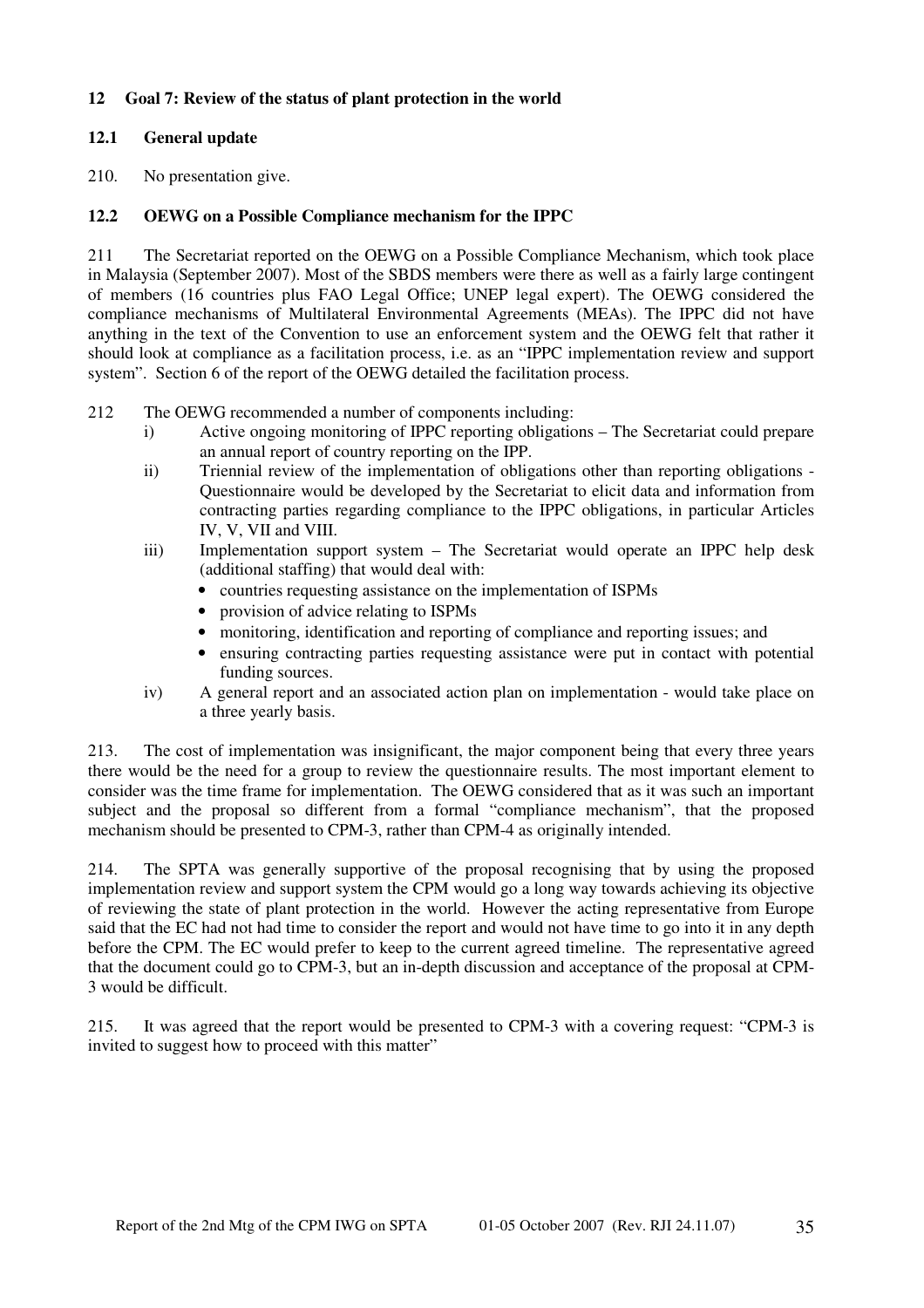## **12.3 Suggested topics from the TC-RPPOs for a half day seminar (Thurs. afternoon) at CPM-3**

216. CPM-2 was asked to consider including in its annual meeting a half- or one-day session to consider issues such as new technology or new pest threats. In turn, the CPM requested the SPTA to examine this idea at a future meeting. At their June 2007 meeting, the Bureau felt it would be very useful if the  $19<sup>th</sup> TC-RPPOs$  could discuss cross cutting issues, i.e., new ideas/innovations that would assist with/improve the efficiency of the implementation of the IPPC, or "new" emerging potential pest problems. Ideas agreed/developed at the TC-RPPOs would be presented to the October meeting of the SPTA, with the view that two presentations be given on the Thursday afternoon of the Third Session of the CPM

- 217. The TC-RPPOs discussed suggestions and the following topics were suggested:
	- 1. The impact of climate change on plant protection
	- 2. Implementation and the practice of using PRA Standards
	- 3. Databases of diagnostic laboratories in terms of where experts are located and their expertise
	- 4. Implementation of Systems Approaches
	- 5. PIPE Pest Information Platform for Extension and Education
	- 6. Aquatic plants

218. The SPTA agreed that the most appropriate topic would be a scientific session on the impact of climate change (including impact on pests and impact on pest risk analysis) or food security as this would line up with the proposed Ministerial meeting CPM-4 (2009). Due to the anticipated very full CPM-3 agenda it was agreed that rather than a full or half day session, there should only be one or two speakers for say half an hour each.

219. There would be a FAO Ministerial meeting in June 2008 in which the IPPC had been invited to participate. The Secretary informed the SPTA that the June 2008 meeting's topics covered both food security and climate change. The two subjects were connected when the meeting was conceived. Ministers would be the minimum level of invited guests (Heads of State were also to be invited). The IPPC Bureau had been invited to participate in the preparations (would increase the visibility of the IPPC).

220. The SPTA agreed that there only be one key note speaker and it was proposed that the SPTA members compile a list of names, from which a possible candidates could be chosen to present a paper on climate change (and/or food security). With regard to the subject of payment, the Secretary informed the SPTA that there were other FAO trust funds that maybe could be used, especially if it could be demonstrated that there were linkages between the IPPC speakers and the preparations for the high level meeting. The need was to find someone that could speak well for an hour to an audience that had a broad technical background.

#### **12.4 Topics for the High Level Ministerial meeting at CPM-4**

221. During the opening of CPM-2 (2007), Mr Diouf, Director-General of the FAO, invited the CPM to consider holding a high level ministerial event at the end of CPM-3 in 2008 in order to examine from a longer term perspective the accomplishments and growing role of the IPPC, and to build support for political will for sustained technical and financial support. It was suggested by the CPM Vice-Chair, Ralf Lopian, during one of his presentations that possible topics could be considered by the SPTA and then presented to CPM-3 (2008) so that such a meeting could be planned for CPM-4 (2009). The CPM agreed with the Vice chair's suggestion and the Secretariat sent a request for topics (06 September 2007) to all contracting party contact points.

222. The Chair informed the SPTA that the D-G of FAO was planning two high level ministerial meetings, six months before and after CPM-4 and questioned whether it was appropriate for the CPM to continue with planning for its ministerial meeting.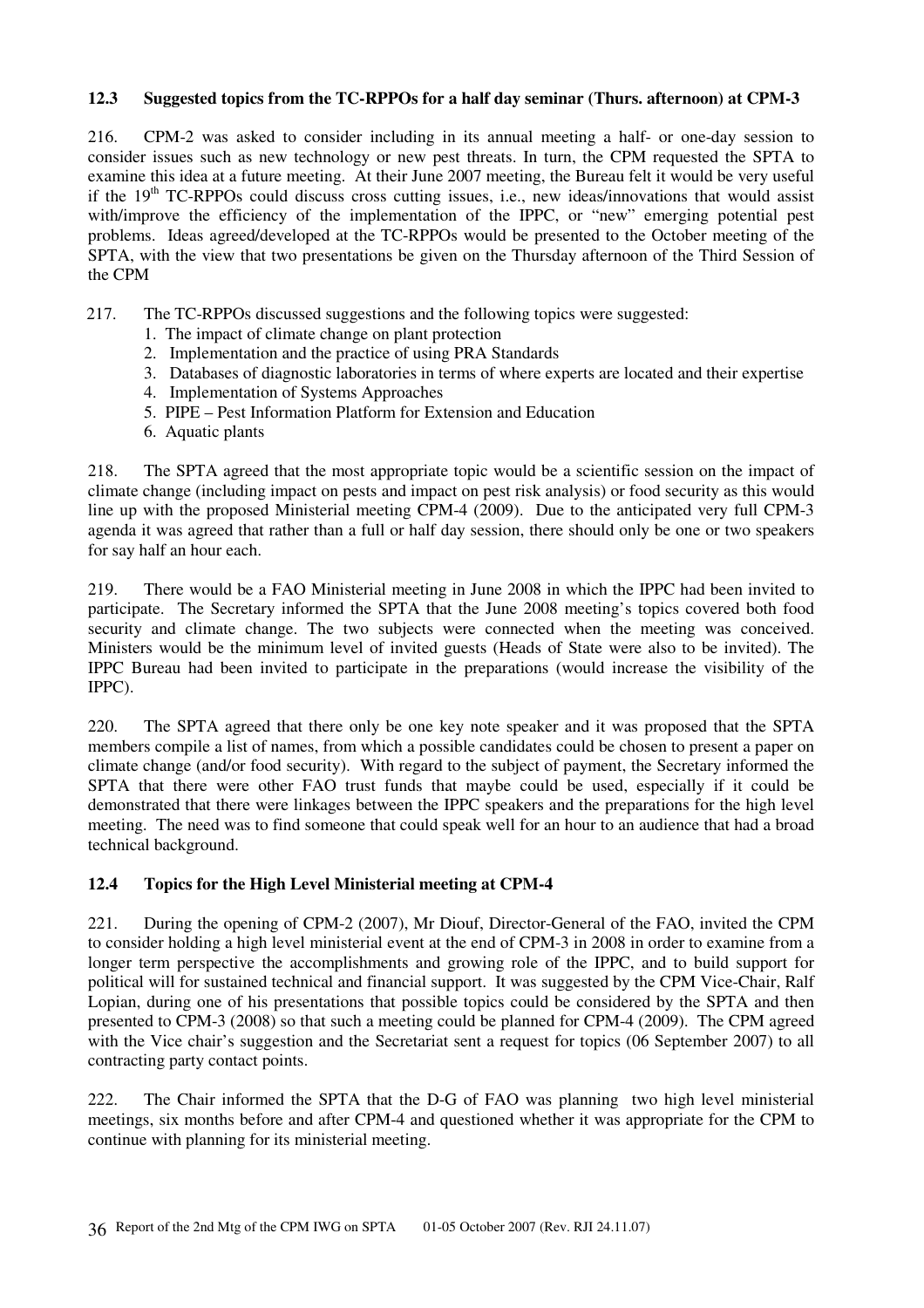223. The SPTA considered that it would not be appropriate to hold a high level ministerial meeting associated with CPM-4. However it wished to be able to develop a profile for the IPPC at the FAO high level ministerial meeting in June 2008 and to keep the possibility of holding a follow up meeting as an effective way of increasing the IPPC's involvement in the area of climate change

## **12.5 Climate change and the IPPC**

224. Owing to time constraints, this agenda item was not discussed

## **13. Other business**

225. There was no other business

## **14. Close**

226. The Chair thanked the SPTA members for their input and noted with satisfaction the immense workload that had been successfully completed.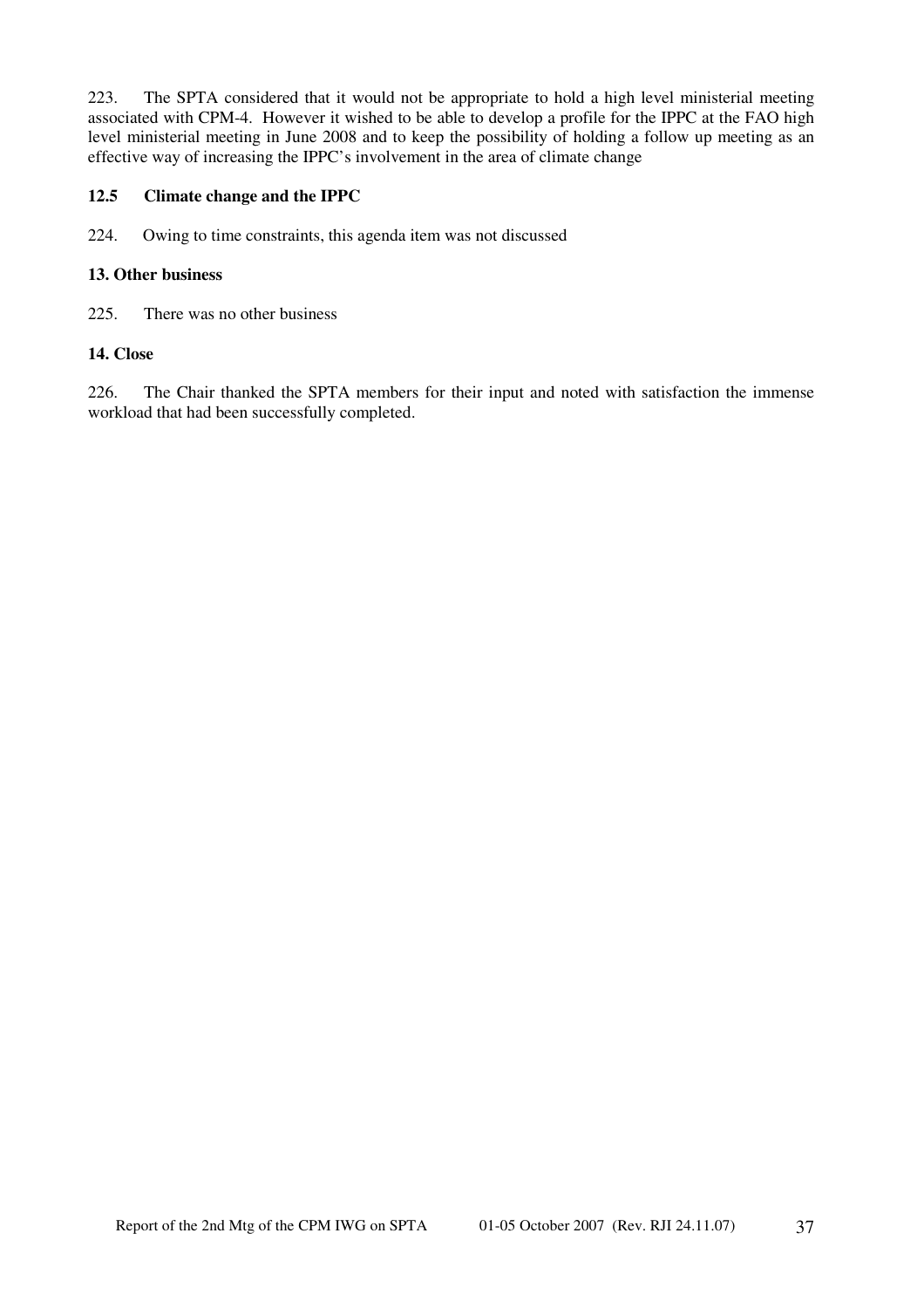## **Appendix 1**

## **Response by the CPM Informal Working Group on Strategic Planning and Technical Assistance to the Independent Evaluation**

**of the Workings of the International Plant Protection Convention and its Institutional Arrangements** 

| <b>Recommendation</b>                                                                                                                                                                                                                                                                                       | <b>Agreement</b><br>by | <b>SPTA Comment on the Recommendation</b>                                                                                                                                                                               | <b>Recommendation to CPM-3</b>                                                          |                      |                                                              |
|-------------------------------------------------------------------------------------------------------------------------------------------------------------------------------------------------------------------------------------------------------------------------------------------------------------|------------------------|-------------------------------------------------------------------------------------------------------------------------------------------------------------------------------------------------------------------------|-----------------------------------------------------------------------------------------|----------------------|--------------------------------------------------------------|
|                                                                                                                                                                                                                                                                                                             | <b>SPTA</b>            |                                                                                                                                                                                                                         | <b>Action</b>                                                                           | <b>Timing</b>        | Unit<br>Responsible                                          |
| 1. Standards and Standard-setting Process                                                                                                                                                                                                                                                                   |                        |                                                                                                                                                                                                                         |                                                                                         |                      |                                                              |
| <b>Quality and usefulness of standards</b>                                                                                                                                                                                                                                                                  |                        |                                                                                                                                                                                                                         |                                                                                         |                      |                                                              |
| 1.1. As the existing concept standards cover already<br>many fundamental international plant quarantine<br>and inspection functions, there should be a greater<br>balance in the selection of standards in favour of<br>specific standards;                                                                 | Agree                  | Processes are in place to improve the balance in favour<br>of specific standards                                                                                                                                        | Already in place                                                                        | Continuing           | SPTA, SC<br>for additions<br>to work<br>programme<br>and CPM |
| 1.2. Industry stakeholders should be consulted and<br>their knowledge and experience used at an early<br>stage of the standard-setting process, particularly<br>for specific standards on the basis of the Codex<br>model (as explained in paragraph 56), and the<br>necessary safeguards should be set up; | Partially<br>agree     | The consultation of industry stakeholders is a good<br>practice of preparation within contracting parties. More<br>industry stakeholders can be reached this way than<br>through international stakeholder involvement. | Contracting parties<br>to consult with<br>stakeholders in<br>their countries            | Ongoing              | Contracting<br>parties                                       |
| 1.3. Greater efforts should be put into prioritization<br>of standards, using existing criteria and weighting<br>their importance as well as taking into account<br>available resources;                                                                                                                    | Agree                  |                                                                                                                                                                                                                         | As per<br>recommendations<br>from the FG on the<br><b>Standard Setting</b><br>Procedure | CPM-3 and<br>ongoing | SPTA, SC,<br><b>CPM</b>                                      |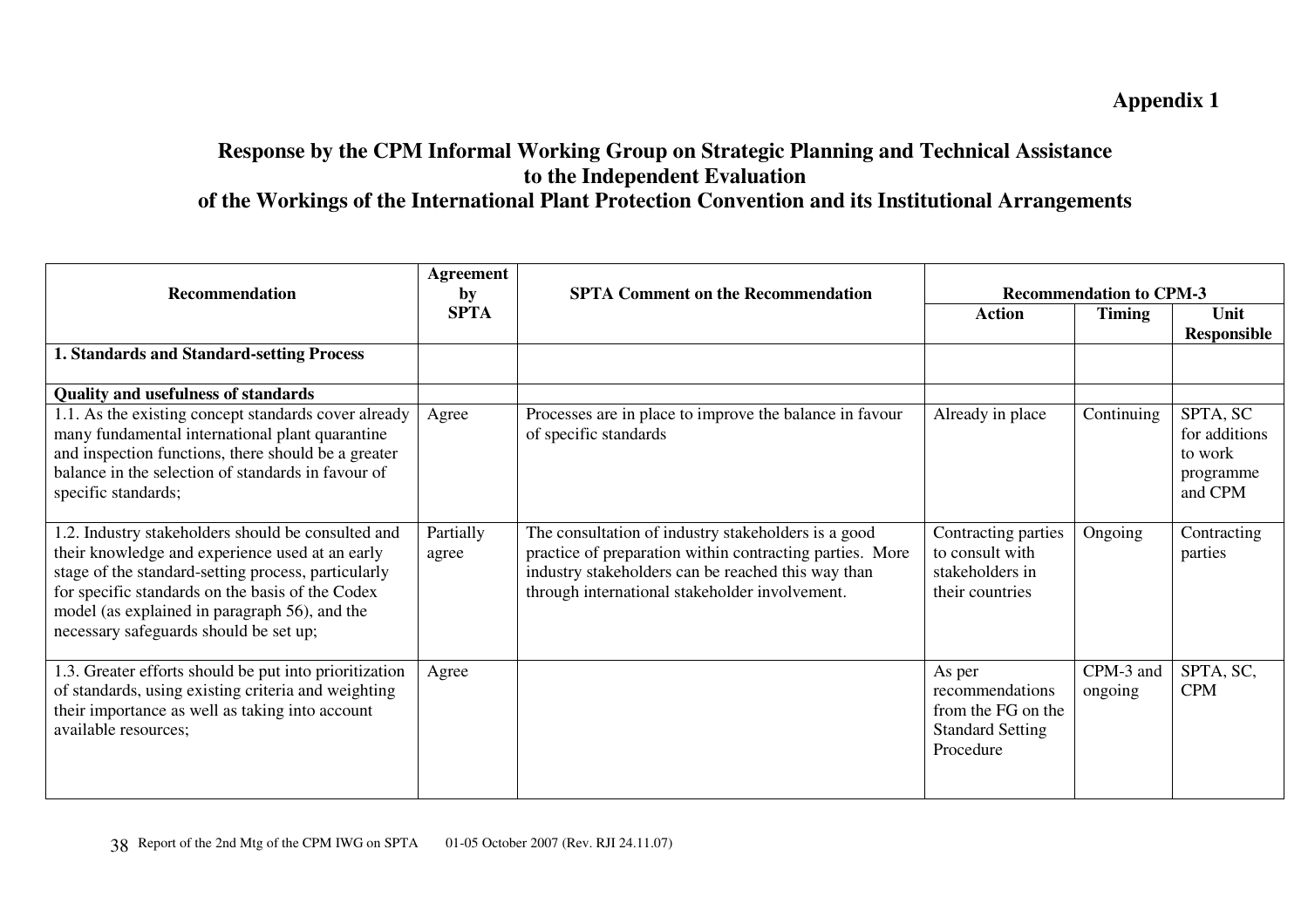| <b>Recommendation</b>                                                                                                                                                                                                                                                                                                                                                                                                                       | <b>Agreement</b><br>by | <b>SPTA Comment on the Recommendation</b>                                                                                                                                                                                                                                                                                                           | <b>Recommendation to CPM-3</b>                                                                                                                                                                                      |                                   |                                              |  |
|---------------------------------------------------------------------------------------------------------------------------------------------------------------------------------------------------------------------------------------------------------------------------------------------------------------------------------------------------------------------------------------------------------------------------------------------|------------------------|-----------------------------------------------------------------------------------------------------------------------------------------------------------------------------------------------------------------------------------------------------------------------------------------------------------------------------------------------------|---------------------------------------------------------------------------------------------------------------------------------------------------------------------------------------------------------------------|-----------------------------------|----------------------------------------------|--|
|                                                                                                                                                                                                                                                                                                                                                                                                                                             | <b>SPTA</b>            |                                                                                                                                                                                                                                                                                                                                                     | <b>Action</b>                                                                                                                                                                                                       | <b>Timing</b>                     | Unit<br><b>Responsible</b>                   |  |
| 1.4. Priorities should also be based on maintaining<br>an average number of three to four standards per<br>year at least in the next three to five years (an<br>increased number of standards may be envisaged<br>where greater efficiency is gained in the process).<br>The process through which priorities are<br>established should be made clear to Contracting<br>Parties;                                                            | Disagree               | Want to maintain a target of 5 per year as per the CPM<br><b>Business Plan</b><br>The number of standards will depend on the nature of<br>the standards<br>Overlap with 1.13                                                                                                                                                                        | Follow the CPM<br><b>Business Plan</b>                                                                                                                                                                              | Ongoing,<br>resource<br>dependent | $\overline{SC}$<br><b>SPTA</b><br><b>CPM</b> |  |
| 1.5. Opportunities should be sought to make<br>greater use of existing standards, particularly those<br>developed by RPPOs;                                                                                                                                                                                                                                                                                                                 | Agree                  | Awareness of other standards is important<br>Potential usefulness of an inventory of other existing<br>standards<br>[Note: the response by the $19th TC-RPPOs$ (Ottawa<br>2007) was:<br>Agree. This is already taking place.]                                                                                                                       | As per the regular<br>call, countries can<br>consider other<br>existing standards<br>in their proposals<br>International<br>organizations can<br>submit their<br>standards through<br>the Secretariat<br>(optional) | Ongoing                           | Contracting<br>parties,<br>SPTA, SC          |  |
| <b>Environmental and biodiversity concerns</b><br>1.6. A Technical Panel on Biodiversity should be<br>established to review standards from the point of<br>view of environmental impacts, biodiversity<br>threats, and invasive species pathways that could be<br>given accelerated priority and that could be<br>included in the CPM work programme;<br>1.7 Some standards should have a primary theme<br>directed at biodiversity issues; | Disagree<br>Disagree   | 1.6 to 1.8: The SPTA summarizes its concerns with<br>respect to Recommendations 1.6 to 1.8 as follows:<br>The SPTA stresses that the IPPC is contributing to the<br>protection of the environment and biodiversity by<br>preventing the introduction and spread of invasive alien<br>species which are regulated or potentially regulated<br>pests. | 1. Keep under<br>review issues of<br>linkage and<br>consistency with<br>the environment                                                                                                                             | 1. Ongoing                        | 1. CPM                                       |  |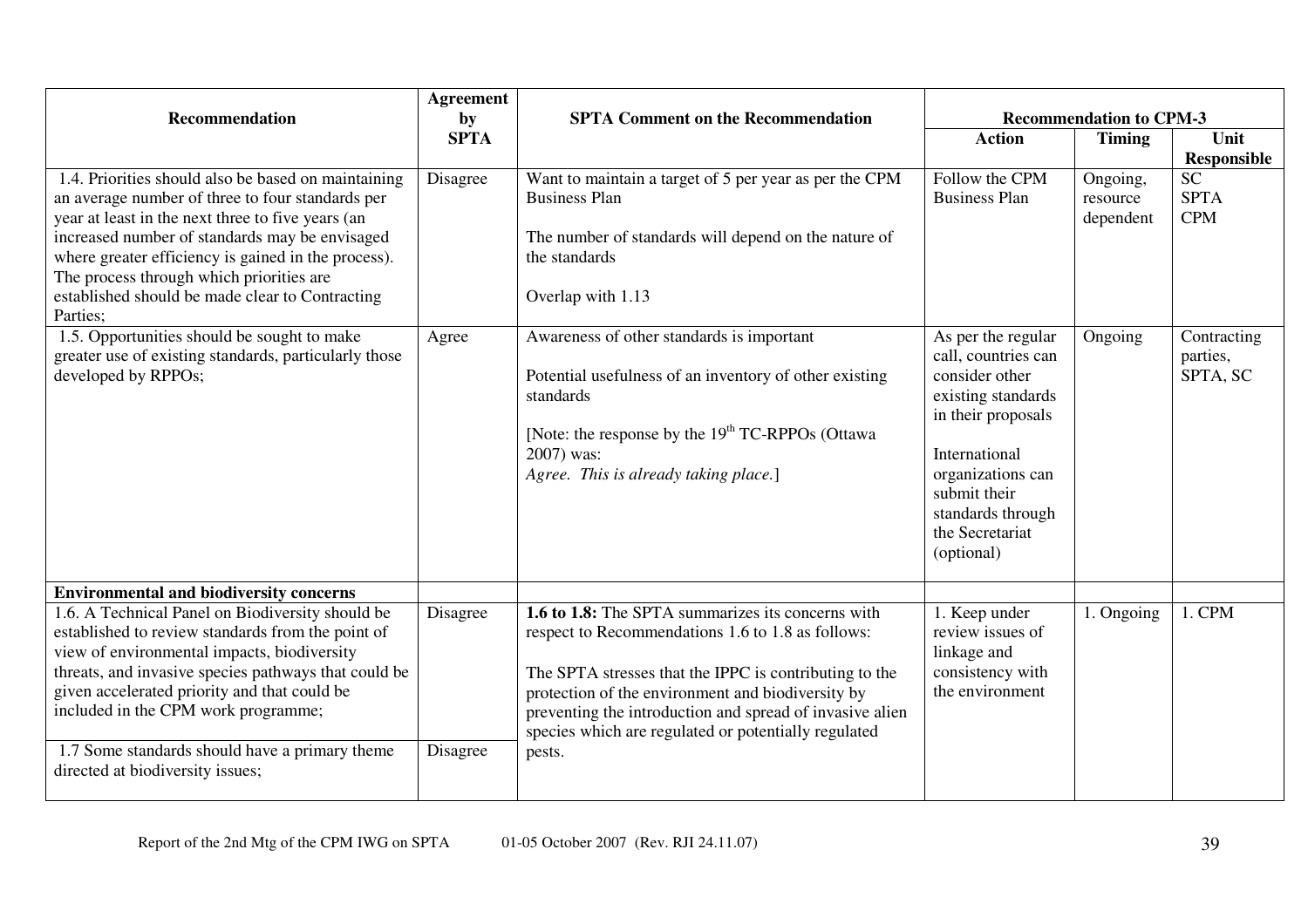| <b>Recommendation</b>                                                                                                                                                                                                                                                                                                                                                                         | <b>Agreement</b><br>by | <b>SPTA Comment on the Recommendation</b>                                                                                                                                                                                                                                                                                                                                                                                                                                                                                                                                                                                                                                                                                                                                                                                                               | <b>Recommendation to CPM-3</b>                                                                                                                                                                                                                                                                                                                                          |                                                                  |                    |  |
|-----------------------------------------------------------------------------------------------------------------------------------------------------------------------------------------------------------------------------------------------------------------------------------------------------------------------------------------------------------------------------------------------|------------------------|---------------------------------------------------------------------------------------------------------------------------------------------------------------------------------------------------------------------------------------------------------------------------------------------------------------------------------------------------------------------------------------------------------------------------------------------------------------------------------------------------------------------------------------------------------------------------------------------------------------------------------------------------------------------------------------------------------------------------------------------------------------------------------------------------------------------------------------------------------|-------------------------------------------------------------------------------------------------------------------------------------------------------------------------------------------------------------------------------------------------------------------------------------------------------------------------------------------------------------------------|------------------------------------------------------------------|--------------------|--|
|                                                                                                                                                                                                                                                                                                                                                                                               | <b>SPTA</b>            |                                                                                                                                                                                                                                                                                                                                                                                                                                                                                                                                                                                                                                                                                                                                                                                                                                                         | <b>Action</b>                                                                                                                                                                                                                                                                                                                                                           | <b>Timing</b>                                                    | Unit               |  |
|                                                                                                                                                                                                                                                                                                                                                                                               |                        |                                                                                                                                                                                                                                                                                                                                                                                                                                                                                                                                                                                                                                                                                                                                                                                                                                                         |                                                                                                                                                                                                                                                                                                                                                                         |                                                                  | <b>Responsible</b> |  |
| 1.8 The Expert Working Groups, Technical Panels<br>and Standards Committee should incorporate bio-<br>diversity and environmental considerations into<br>their work so that all standards address these<br>concerns, not just the standards coming from the<br>Technical Panel on Biodiversity. All standards<br>should have a statement regarding their biodiversity<br>impact;              | Agree                  | The SPTA clarifies that environmental concerns are<br>systematically considered in the development of<br>international standards. This has been taken into account<br>in ISPMs, e.g. ISPM No. 5 supplement 2, ISPM No. 11,<br>statement regarding cooperation with the CBD,<br>consideration of environment as criteria in standard<br>setting. The CPM has agreed that the scope of the<br>convention extends beyond just cultivated plants.<br>The SPTA believes that the role of the IPPC in relation<br>to other conventions as well as the scope of the IPPC<br>itself needs to be kept under review in this respect. In<br>addition, the IPPC does not have the resources to<br>establish a specifically designed work programme aimed<br>at protecting the environment and/or biodiversity unless<br>extra budgetary resources become available. | 2. Promote among<br>CPs the<br>responsibility to<br>implement stds<br>and the objectives<br>of the IPPC, which<br>includes reference<br>to phytosanitary<br>environment<br>matters<br>3. A statement<br>regarding<br>biodiversity<br>considerations in<br>all stds as<br>appropriate (new<br>stds as they are<br>developed and old<br>standards as they<br>are revised) | 2. Ongoing<br>3. CPM-3                                           | 2. CPs<br>3. CPM   |  |
| 1.9. An Environmental Liaison Officer position<br>should be created in the IPPC Secretariat with<br>responsibility for environmental content in<br>standards, information and training, and for leading<br>the Technical Panel; and she/he could also carry out<br>liaison functions with other international<br>organizations for the Secretariat such as the<br>Convention on Biodiversity; | Partially<br>agree     | The SPTA partially agrees. At the current time the<br>SPTA believes that a general liaison officer is needed<br>for cooperation at a technical level with all other<br>relevant international organizations.                                                                                                                                                                                                                                                                                                                                                                                                                                                                                                                                                                                                                                            | Staffing as per the<br><b>CPM</b> Business<br>Plan                                                                                                                                                                                                                                                                                                                      | Depending<br>on<br>resources<br>and other<br>staffing<br>actions | Secretariat        |  |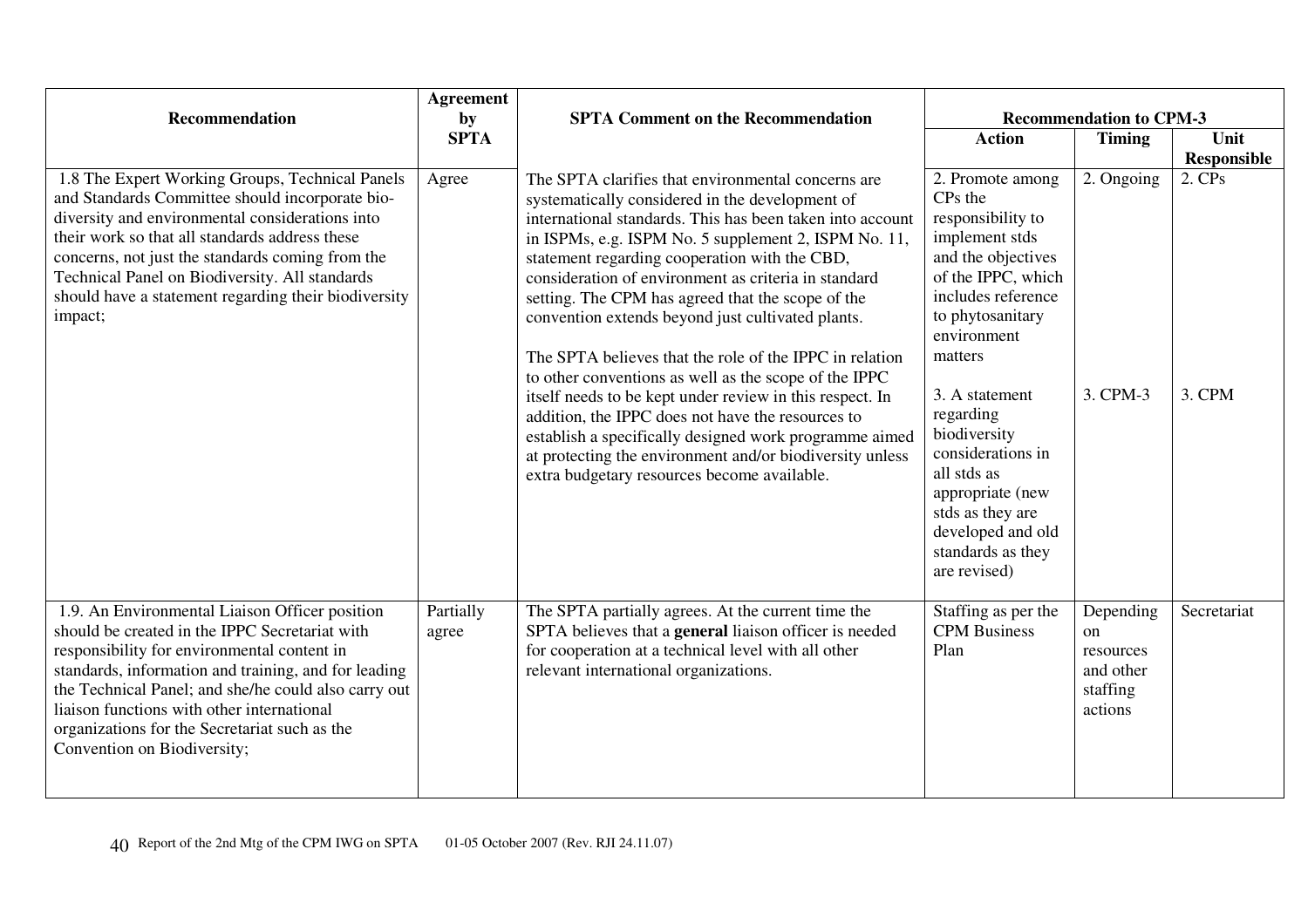| <b>Recommendation</b>                                                                                                                                                                                                                                                            | <b>Agreement</b><br><b>SPTA Comment on the Recommendation</b><br>by   |                                                                                                                                                                                                                                                                                                                                                                                                                                                                                                              | <b>Recommendation to CPM-3</b>                                                                                                                                                                                    |                            |                                                  |  |
|----------------------------------------------------------------------------------------------------------------------------------------------------------------------------------------------------------------------------------------------------------------------------------|-----------------------------------------------------------------------|--------------------------------------------------------------------------------------------------------------------------------------------------------------------------------------------------------------------------------------------------------------------------------------------------------------------------------------------------------------------------------------------------------------------------------------------------------------------------------------------------------------|-------------------------------------------------------------------------------------------------------------------------------------------------------------------------------------------------------------------|----------------------------|--------------------------------------------------|--|
|                                                                                                                                                                                                                                                                                  | <b>SPTA</b>                                                           |                                                                                                                                                                                                                                                                                                                                                                                                                                                                                                              | <b>Action</b>                                                                                                                                                                                                     | <b>Timing</b>              | Unit<br><b>Responsible</b>                       |  |
| <b>Implementation of standards</b>                                                                                                                                                                                                                                               |                                                                       |                                                                                                                                                                                                                                                                                                                                                                                                                                                                                                              |                                                                                                                                                                                                                   |                            |                                                  |  |
| 1.10. A procedure for monitoring implementation<br>and impact of standards should be developed by the<br>CPM, and used to inform both revisions of<br>standards and the priorities and processes for<br>developing new standards;                                                | Agree                                                                 | 1.10 and 1.11:<br>The SPTA advises that although the new revised text of<br>the IPPC has only been in force for 2 years, the first<br>investigation into the establishment of a compliance<br>mechanism has been undertaken. Recommendations<br>regarding implementation of standards may follow.<br>Mechanisms for supporting implementation were<br>proposed by OEWG on Possible Compliance<br>Mechanisms                                                                                                  | Dependent on the<br>CPM reviewing<br>and deciding how<br>to proceed with the<br>proposal by the<br>OEWG on                                                                                                        | CPM-3 or<br>$\overline{4}$ | SPTA, SC,<br><b>CPM</b>                          |  |
| 1.11 Each standard should have an implementation<br>statement indicating the expected timeframe for<br>implementation, an estimate of the potential<br>impacts and costs and benefits of implementation,<br>and a plan on how implementation could be<br>achieved and monitored; | Disagree                                                              |                                                                                                                                                                                                                                                                                                                                                                                                                                                                                                              | Possible<br>Compliance<br>Mechanisms                                                                                                                                                                              |                            |                                                  |  |
| 1.12. Regional workshops reviewing draft ISPMs<br>should continue and new regional workshops<br>promoting implementation should be initiated, with<br>the assistance of RPPOs;                                                                                                   | Agree with<br>the 1st part<br>Partially<br>agree with<br>the 2nd part | Workshops supporting implementation -within a<br>capacity building strategy<br>[Note: the response by the 19 <sup>th</sup> TC-RPPOs (Ottawa<br>2007) was:<br>Agree with the recommendations including assistance<br>from RPPOs.<br>A coordinated strategy will be necessary between IPPC<br>and RPPOs in order to accomplish the new regional WS<br>on implementation<br>The TC-RPPOs notes that Goal 1 of the CPM BP<br>includes RPPO assistance to members for the<br><i>implementation of standards</i> ] | Expand technical<br>assistance and<br>capacity building<br>strategy in relation<br>to the issue of<br>implementation<br>Combination of<br>RWS on ISPMs<br>with training on<br>implementation of<br>ISPMs proposed | 2008                       | Secretariat,<br>SPTA, IWG-<br><b>TA</b><br>CPM-3 |  |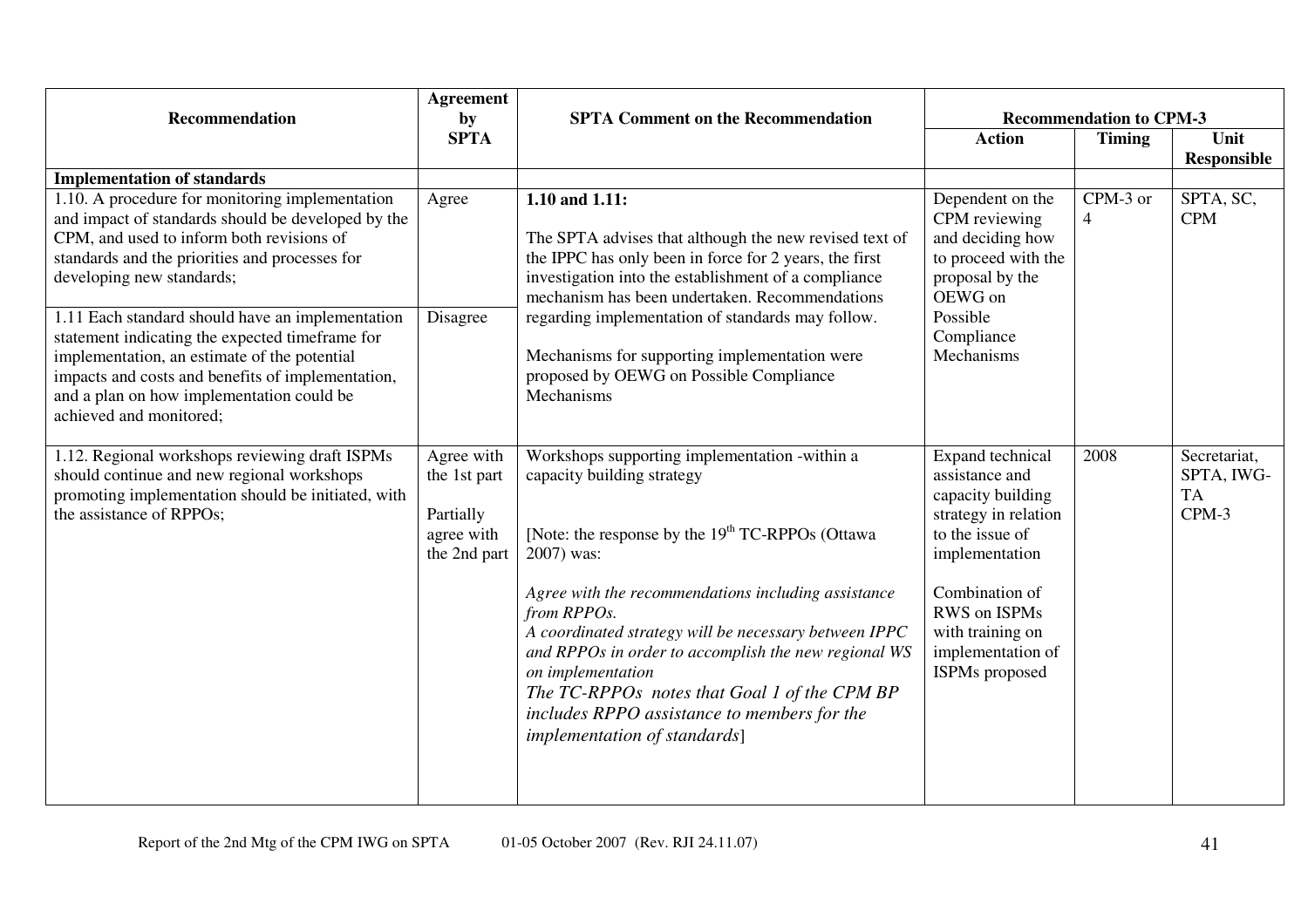| <b>Recommendation</b>                                                                                                                                                                                                                                                                                                                        | <b>Agreement</b><br>by | <b>SPTA Comment on the Recommendation</b>                                                                                                                                                                                                                                                                                                                                           | <b>Recommendation to CPM-3</b>                                                                           |               |                                                                                                                                                               |  |
|----------------------------------------------------------------------------------------------------------------------------------------------------------------------------------------------------------------------------------------------------------------------------------------------------------------------------------------------|------------------------|-------------------------------------------------------------------------------------------------------------------------------------------------------------------------------------------------------------------------------------------------------------------------------------------------------------------------------------------------------------------------------------|----------------------------------------------------------------------------------------------------------|---------------|---------------------------------------------------------------------------------------------------------------------------------------------------------------|--|
|                                                                                                                                                                                                                                                                                                                                              | <b>SPTA</b>            |                                                                                                                                                                                                                                                                                                                                                                                     | <b>Action</b>                                                                                            | <b>Timing</b> | Unit<br><b>Responsible</b>                                                                                                                                    |  |
| Maintenance of the current level of standard<br>setting                                                                                                                                                                                                                                                                                      |                        |                                                                                                                                                                                                                                                                                                                                                                                     |                                                                                                          |               |                                                                                                                                                               |  |
| 1.13 The CPM should ensure that there is both<br>sufficient direct funding either from the FAO<br>Regular Programme or extra-budgetary sources, to<br>recruit expertise in standard setting to facilitate the<br>work of stewards and to be able to recruit the<br>necessary expertise not provided on a voluntary<br>basis and when needed; | Agree                  | In addition, the SPTA would like to point out that the<br>aim of the CPM is to adopt 5 ISPMs or their equivalent<br>annually, as outlined in the CPM Business Plan. The<br>estimated costs of 5 ISPMs per year is USD 1.5 million,<br>of which currently approximately \$200,000 are<br>contributed in kind by member state experts acting as<br>stewards for individual standards. | Develop,<br>implement and<br>promote a multi-<br>year funding<br>strategy                                | 2007/08       | Secretariat,<br>SPTA,<br><b>Bureau</b>                                                                                                                        |  |
| <b>Participation of Contracting Parties</b>                                                                                                                                                                                                                                                                                                  |                        |                                                                                                                                                                                                                                                                                                                                                                                     |                                                                                                          |               |                                                                                                                                                               |  |
| 1.14 Sufficient financial and technical support<br>should be directed at active participation of experts<br>from developing countries in the SC, and EWGs<br>and TPs (this will mean the active search and<br>financial support of experts from developing<br>countries).;                                                                   | Agree                  | The SPTA recognizes the aim of that recommendation<br>and fully supports it.                                                                                                                                                                                                                                                                                                        | Develop,<br>implement and<br>promote a multi-<br>year funding<br>strategy                                | 2007/08       | Secretariat,<br>SPTA,<br><b>Bureau</b>                                                                                                                        |  |
| Transparency of the standard-setting process                                                                                                                                                                                                                                                                                                 |                        |                                                                                                                                                                                                                                                                                                                                                                                     |                                                                                                          |               |                                                                                                                                                               |  |
| 1.15 Minutes of standard-setting committees<br>(EWGs, TPs, SC) should provide sufficient detail<br>on the nature and depth of the debates on key issues<br>related to draft standards, and be available prior to<br>member consultations;                                                                                                    | Agree                  | Reports of these groups are intended to show the<br>outcome of these discussions.<br>Reports will be posted to the IPP as per decisions of<br>Focus Group and SPTA. Experts should ensure that<br>sufficient detail is recorded in the reports.                                                                                                                                     | Secretariat:<br>1. Remind<br>committees of<br>need for detail in<br>their reports<br>2. Post the reports | Ongoing       | Secretariat -<br>responsible<br>for posting<br>the report<br>Meeting<br>participants -<br>responsible<br>for adopting<br>reports with<br>sufficient<br>detail |  |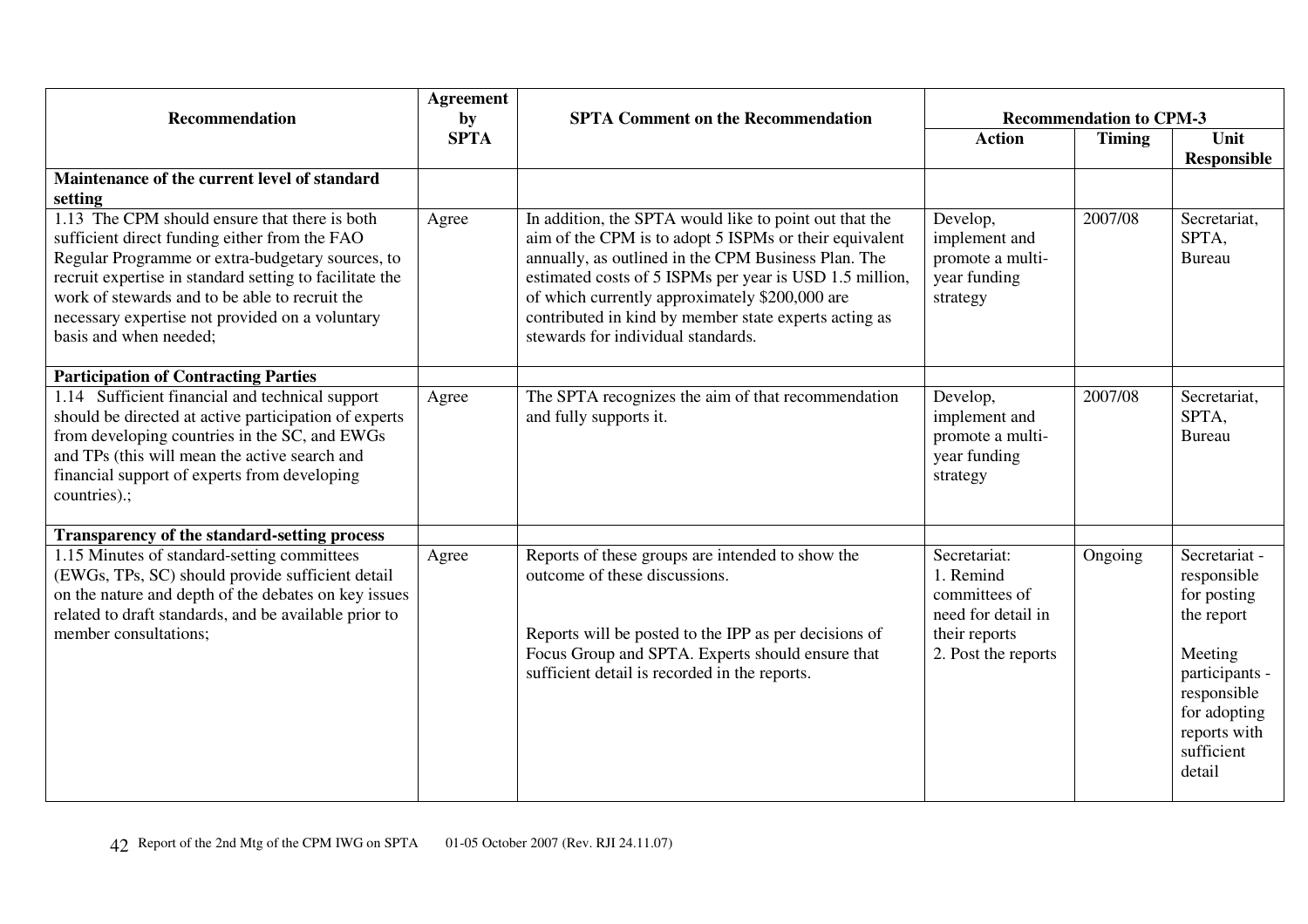| <b>Recommendation</b>                                                                                                                                                                                                                                                                                                                                           | <b>Agreement</b><br><b>SPTA Comment on the Recommendation</b><br>by |                                                                                                                                                                                                                                                                                                                                                                                                                                                                                                                                                                                                                                                                                                      | <b>Recommendation to CPM-3</b>                                                   |                                                                  |                     |  |
|-----------------------------------------------------------------------------------------------------------------------------------------------------------------------------------------------------------------------------------------------------------------------------------------------------------------------------------------------------------------|---------------------------------------------------------------------|------------------------------------------------------------------------------------------------------------------------------------------------------------------------------------------------------------------------------------------------------------------------------------------------------------------------------------------------------------------------------------------------------------------------------------------------------------------------------------------------------------------------------------------------------------------------------------------------------------------------------------------------------------------------------------------------------|----------------------------------------------------------------------------------|------------------------------------------------------------------|---------------------|--|
|                                                                                                                                                                                                                                                                                                                                                                 | <b>SPTA</b>                                                         |                                                                                                                                                                                                                                                                                                                                                                                                                                                                                                                                                                                                                                                                                                      | <b>Action</b>                                                                    | <b>Timing</b>                                                    | Unit<br>Responsible |  |
| 1.16. Greater time should be allocated between the<br>end of member consultation on draft ISPMs and the<br>SC meeting and the posting of SC approved draft<br>ISPMs and the meeting of the CPM to allow time<br>for feedback on comments and to achieve greater<br>consensus prior to the CPM;                                                                  | Agree                                                               | The SC decides on the appropriate time to present the<br>draft to the CPM                                                                                                                                                                                                                                                                                                                                                                                                                                                                                                                                                                                                                            | SC decides on the<br>appropriate time to<br>present the draft<br>ISPM to the CPM | 2007 and<br>ongoing                                              | $\overline{SC}$     |  |
| 1.17. A three-year standard-setting cycle would be<br>more appropriate to ensure adequate time for<br>standards specification, drafting and consultation;                                                                                                                                                                                                       | Partially<br>agree                                                  | See 1.16 which incorporates flexibility into the timing of<br>the standard setting cycle                                                                                                                                                                                                                                                                                                                                                                                                                                                                                                                                                                                                             | SC decides on the<br>appropriate time to<br>present the draft<br>ISPM to the CPM | 2007 and<br>ongoing                                              | <b>SC</b>           |  |
| 1.18 The number of permanent professional staff in<br>the Secretariat involved in supporting the standard-<br>setting process should be increased from 1.5 person<br>years to 4 person years plus part of the time from<br>the Senior Environment Liaison Officer (mentioned<br>above); (This did not include temporary staff and<br>contractual arrangements); | Partially<br>agree                                                  | The SPTA partially agrees but believes that the number<br>of permanent professional staff in the Secretariat for the<br>standard setting process should be increased from 1.5<br>person years to 6 person years as rationalized in the<br>CPM Business Plan. This assumes less work done on a<br>voluntary basis, which is contrary to the assumption in<br>the evaluation report. This is necessary because in-kind<br>contributions by member states with experts acting as<br>stewards may not continue and is not necessarily the<br>most efficient way of working. The arrangement with<br>stewards was set up as a short-term option to deal with<br>the shortage of staff in the Secretariat. | Staffing as per the<br><b>CPM</b> Business<br>Plan                               | Depending<br>on<br>resources<br>and other<br>staffing<br>actions | Secretariat         |  |
| 1.19 The Secretariat should be able to have a<br>greater role all along the standard-setting process in<br>support of the EWGs, TPs, the SC and the CPM<br>with a view to increasing transparency, quality of<br>the work and facilitating participation of all<br><b>Contracting Parties;</b>                                                                  | Agree                                                               | The capacity of the Secretariat should be strengthened.                                                                                                                                                                                                                                                                                                                                                                                                                                                                                                                                                                                                                                              | Staffing, as per the<br><b>CPM</b> Business<br>Plan                              | Dependent<br>on<br>resources                                     | Secretariat         |  |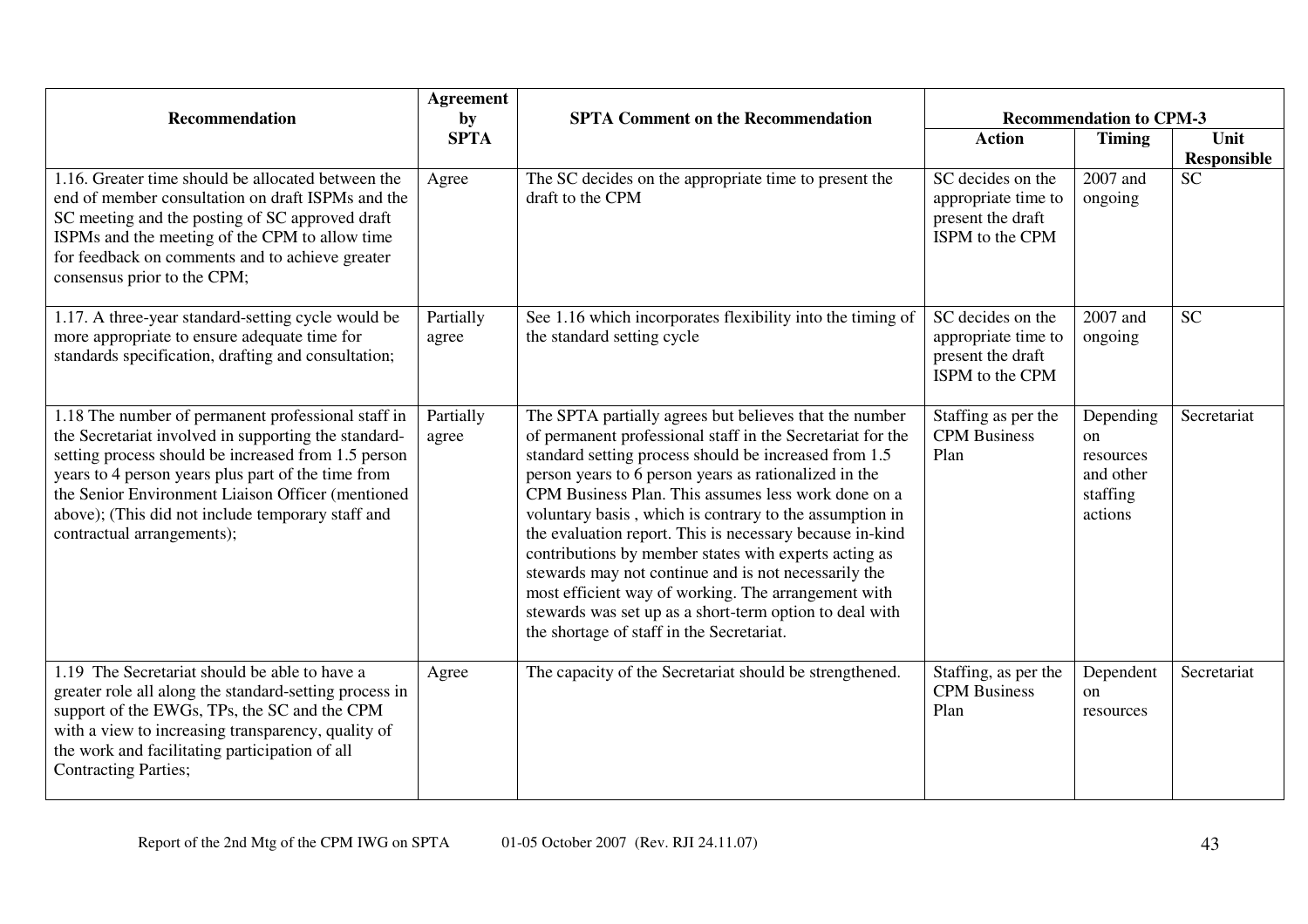| Recommendation                                                                                                                                                                                                                                                                                                                | <b>Agreement</b><br>by | <b>SPTA Comment on the Recommendation</b>                                                                                           | <b>Recommendation to CPM-3</b>                                                                                                   |                                                        |                                                |  |
|-------------------------------------------------------------------------------------------------------------------------------------------------------------------------------------------------------------------------------------------------------------------------------------------------------------------------------|------------------------|-------------------------------------------------------------------------------------------------------------------------------------|----------------------------------------------------------------------------------------------------------------------------------|--------------------------------------------------------|------------------------------------------------|--|
|                                                                                                                                                                                                                                                                                                                               | <b>SPTA</b>            |                                                                                                                                     | <b>Action</b>                                                                                                                    | <b>Timing</b>                                          | Unit<br><b>Responsible</b>                     |  |
| 2. Information Exchange                                                                                                                                                                                                                                                                                                       |                        |                                                                                                                                     |                                                                                                                                  |                                                        |                                                |  |
| <b>Assistance to Contracting Parties</b>                                                                                                                                                                                                                                                                                      |                        |                                                                                                                                     |                                                                                                                                  |                                                        |                                                |  |
| 2.1. The IPPC Secretariat should continue to assist<br>countries to better understand their information<br>reporting obligations and to provide training on<br>how to use the IPP to meet those obligations;                                                                                                                  | Agree                  |                                                                                                                                     | As per<br>recommendation                                                                                                         | Ongoing                                                | Secretariat                                    |  |
| 2.2. Once the Secretariat finishes giving the basic<br>workshop to Contracting Parties in all the regions,<br>future training support should involve the<br>development and provision of short refresher<br>courses to reinforce the training and ensure<br>capacity;                                                         | Agree                  | Opportunities should be explored to combine training<br>workshops with refreshers workshops, consider<br>networking amongst editors | As per<br>recommendation                                                                                                         | Ongoing,<br>and as<br>resources<br>become<br>available | Secretariat                                    |  |
| <b>Evaluation of obligation status</b>                                                                                                                                                                                                                                                                                        |                        |                                                                                                                                     |                                                                                                                                  |                                                        |                                                |  |
| 2.3. The IPPC Secretariat should consider<br>developing a basic form, available on the IPP, for<br>countries to use to auto-evaluate their reporting<br>obligation status, as well as the accuracy of the data<br>provided. Countries could be encouraged to auto-<br>evaluate their status on a regular basis (e.g. yearly); | Agree                  | 2.3 and 2.4<br>Need to consider mechanisms and tools to be used                                                                     | CPM to review<br>and decide on how<br>to proceed with the<br>proposal by the<br>OEWG on a<br>Possible<br>Compliance<br>Mechanism | CPM-3 or<br>$\overline{4}$                             | Secretariat,<br>CPM,<br>Contracting<br>parties |  |
| 2.4. In view of the arrival of new editors and the<br>need for refresher information by existing ones, the<br>IPPC Secretariat should continue the development<br>of appropriate capacity-building tools;                                                                                                                     | Agree                  |                                                                                                                                     | Develop<br>appropriate<br>capacity-building<br>tools and IPP<br>manual                                                           | 2008<br>depending<br>on<br>resources                   | Secretariat,<br><b>IPP</b> Support<br>Group    |  |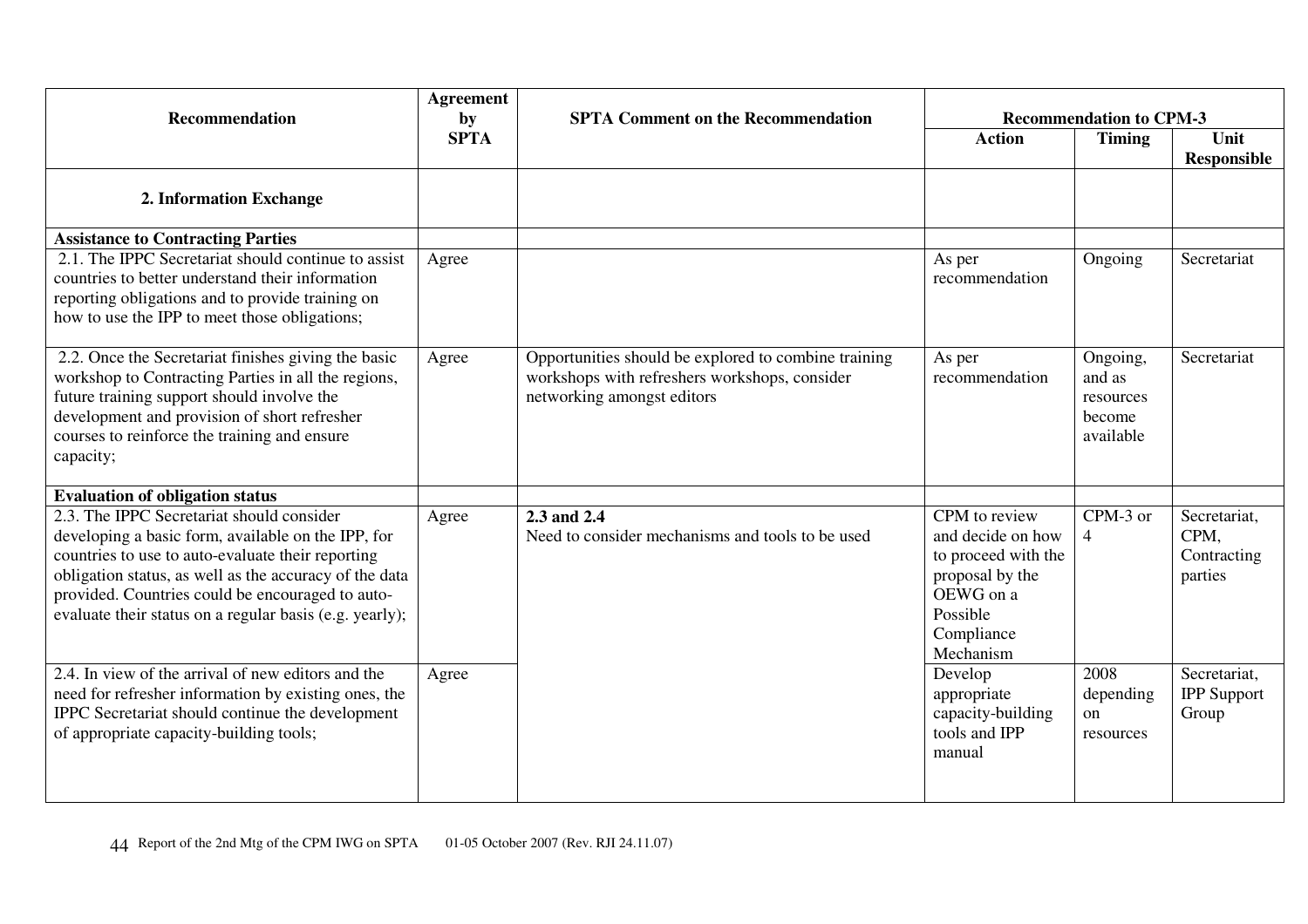| Recommendation                                                                                                                                                                                                                                                                                                                                                                                         | <b>Agreement</b><br>by | <b>SPTA Comment on the Recommendation</b>                                                                                                                                                                                                                                                                                                                                                                                                                                                                                                                            | <b>Recommendation to CPM-3</b>                                                       |               |                                     |  |
|--------------------------------------------------------------------------------------------------------------------------------------------------------------------------------------------------------------------------------------------------------------------------------------------------------------------------------------------------------------------------------------------------------|------------------------|----------------------------------------------------------------------------------------------------------------------------------------------------------------------------------------------------------------------------------------------------------------------------------------------------------------------------------------------------------------------------------------------------------------------------------------------------------------------------------------------------------------------------------------------------------------------|--------------------------------------------------------------------------------------|---------------|-------------------------------------|--|
|                                                                                                                                                                                                                                                                                                                                                                                                        | <b>SPTA</b>            |                                                                                                                                                                                                                                                                                                                                                                                                                                                                                                                                                                      | <b>Action</b>                                                                        | <b>Timing</b> | Unit<br><b>Responsible</b>          |  |
| Increased availability of information                                                                                                                                                                                                                                                                                                                                                                  |                        |                                                                                                                                                                                                                                                                                                                                                                                                                                                                                                                                                                      |                                                                                      |               |                                     |  |
| 2.5. The IPPC Secretariat should establish formal<br>linkages with other information exchange<br>mechanisms and their databases in particular with<br>RPPOs and the International Portal on Food Safety,<br>Animal and Plant Health, through Memoranda of<br>Understanding or other appropriate mechanisms to<br>improve the availability of information and to<br>increase the usefulness of the IPP; | Agree                  | The SPTA shares the comments contained in the FAO<br>Management response, i.e.,<br>Consider the need for a formal working group within the<br>Organization, to make best use of resources in the<br>International Portal on Food Safety, Animal and Plant<br>Health (IPFSAPH) and synergies with similar<br>information exchange programmes where possible (e.g.<br>Codex Alimentarius).<br>[Note: the response by the 19 <sup>th</sup> TC-RPPOs was:<br>The TC-RPPOs agrees in principle with this<br>recommendation, based on availability of the<br>information.] | Further develop<br>joint work<br>programmes and<br>associated MoUs<br>where required | 2008          | IPPC,<br>Secretariat,<br><b>FAO</b> |  |
| 2.6. Information provided through RPPOs should<br>be recognized as a legal reporting route for the<br>IPPC, providing that IPPC can harvest the<br>information. This would imply that a standard                                                                                                                                                                                                       | Agree                  | Recognize as an official reporting route rather than legal.                                                                                                                                                                                                                                                                                                                                                                                                                                                                                                          | 1. Consult with<br>FAO Legal Office<br>regarding legality                            | 1.2007        | 1. Secretariat                      |  |
| format for data exchange be defined in the<br>Memorandum of Understanding to permit periodic<br>harvesting of data from these official sources.;                                                                                                                                                                                                                                                       | Partially<br>agree     | Development of a MoU depends on outcome of legal<br>interpretation, but SPTA preference is to do without<br>MoU.<br>[Note: the response by the $19th TC-RPPOs$ was:                                                                                                                                                                                                                                                                                                                                                                                                  | 2. Discuss at next<br>CPM and discuss<br>implementation at<br>next TC of RPPOs       | 2.2008        | 2. TC and<br>Secretariat            |  |
|                                                                                                                                                                                                                                                                                                                                                                                                        |                        | The 19th TC-RPPOs agreed on recognizing the RPPOs<br>as an official reporting route and using a standard<br>format for this purpose. However, the TC believes that<br>the word "legal" in the recommendation is not<br>appropriate and should be replaced with the word<br>"official".                                                                                                                                                                                                                                                                               | 3. Continue to<br>develop standard<br>format for<br>Reporting                        | 3. Ongoing    | 3. Secretariat<br>and RPPOs         |  |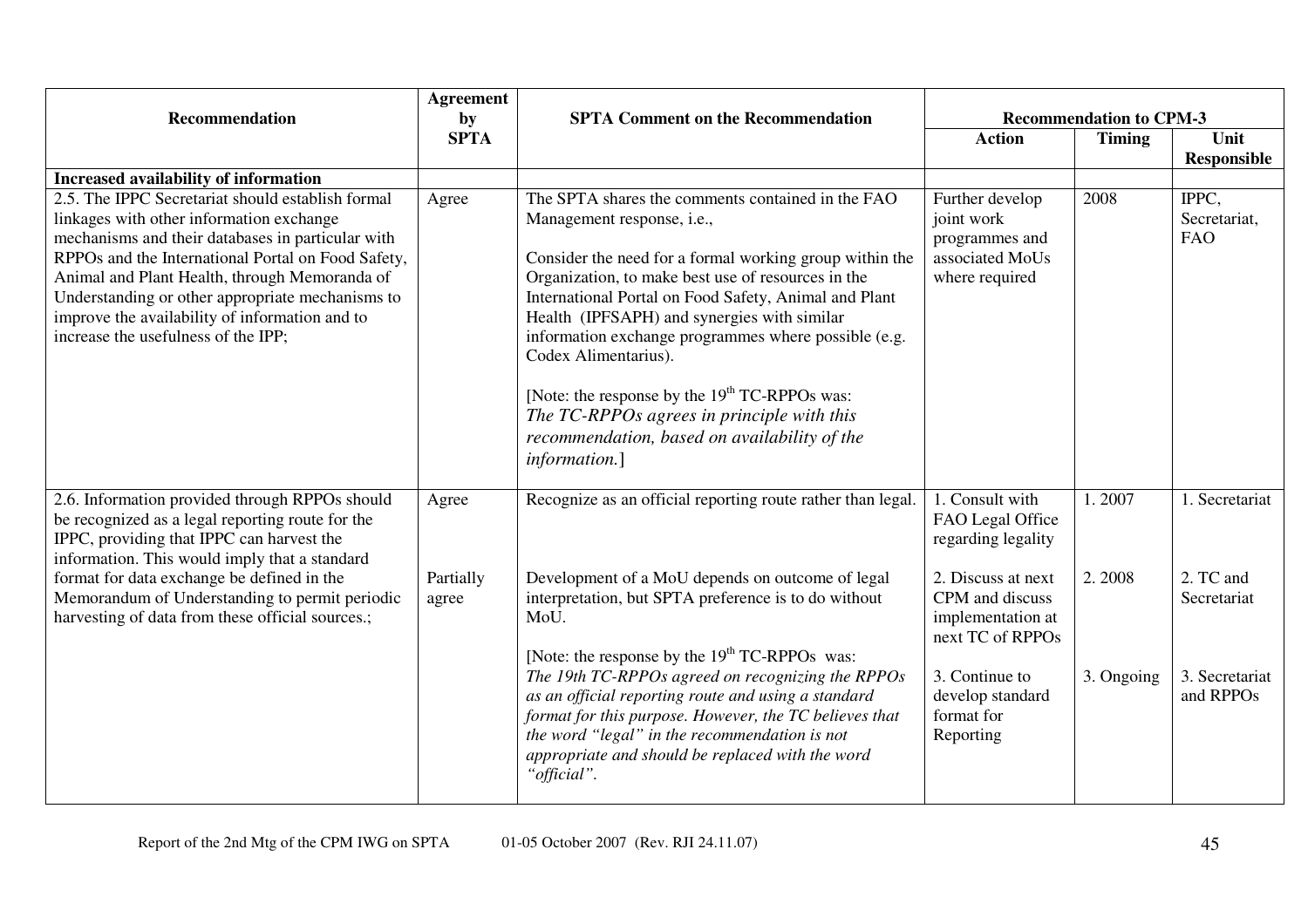| Recommendation                                                                                                                                                                                                                                                                                                                                               | <b>Agreement</b><br>by | <b>SPTA Comment on the Recommendation</b>                                                                                                                                                                          | <b>Recommendation to CPM-3</b>                                                                                                                     |                 |                            |  |
|--------------------------------------------------------------------------------------------------------------------------------------------------------------------------------------------------------------------------------------------------------------------------------------------------------------------------------------------------------------|------------------------|--------------------------------------------------------------------------------------------------------------------------------------------------------------------------------------------------------------------|----------------------------------------------------------------------------------------------------------------------------------------------------|-----------------|----------------------------|--|
|                                                                                                                                                                                                                                                                                                                                                              | <b>SPTA</b>            |                                                                                                                                                                                                                    | <b>Action</b>                                                                                                                                      | <b>Timing</b>   | Unit<br><b>Responsible</b> |  |
| 2.7. Further, the IPPC Secretariat should establish<br>a mechanism for Contracting Parties to officially<br>declare to the IPPC which reporting channel they<br>are using to meet their reporting obligations;                                                                                                                                               | Disagree               | Mechanism already exists through the IPP<br>Not all reporting obligations from a CP need to use the<br>same reporting channel<br>Also addressed through recommendations 2.8 and 2.9                                | Wait for outcome<br>of actions under<br>2.6 (consultation<br>with FAO legal)                                                                       |                 |                            |  |
| <b>Compliance with mandatory information</b><br>exchange obligations                                                                                                                                                                                                                                                                                         |                        |                                                                                                                                                                                                                    |                                                                                                                                                    |                 |                            |  |
| 2.8. Compliance with mandatory information<br>exchange obligations should be given much greater<br>emphasis by the CPM and the Secretariat;                                                                                                                                                                                                                  | Agree                  | Refer to recommendations of the OEWG<br>CPs need to commit to meeting their reporting<br>obligations<br>These recommendations should be considered when<br>discussing international recognition of pest free areas | Dependent on the<br>CPM reviewing<br>and deciding how<br>to proceed with the<br>proposal by the<br>OEWG on<br>Possible<br>Compliance<br>Mechanisms | CPM-3 or -<br>4 | CPM and<br>Secretariat     |  |
| 2.9. A monitoring and compliance system for<br>meeting mandatory IPPC reporting obligations<br>should be developed and implemented. (A first step<br>in that direction would be to publish country<br>information reporting every year at the CPM.) This<br>system should specifically track Contracting Party<br>compliance with all reporting obligations; | Agree                  | The OEWG on Possible Compliance Mechanisms used<br>the term implementation monitoring. Monitoring is a<br>responsibility of CPM                                                                                    | Dependent on the<br>CPM reviewing<br>and deciding how<br>to proceed with<br>proposal by<br>OEWG on<br>Possible<br>Compliance<br>Mechanisms         | CPM-3 or -<br>4 | CPM and<br>Secretariat     |  |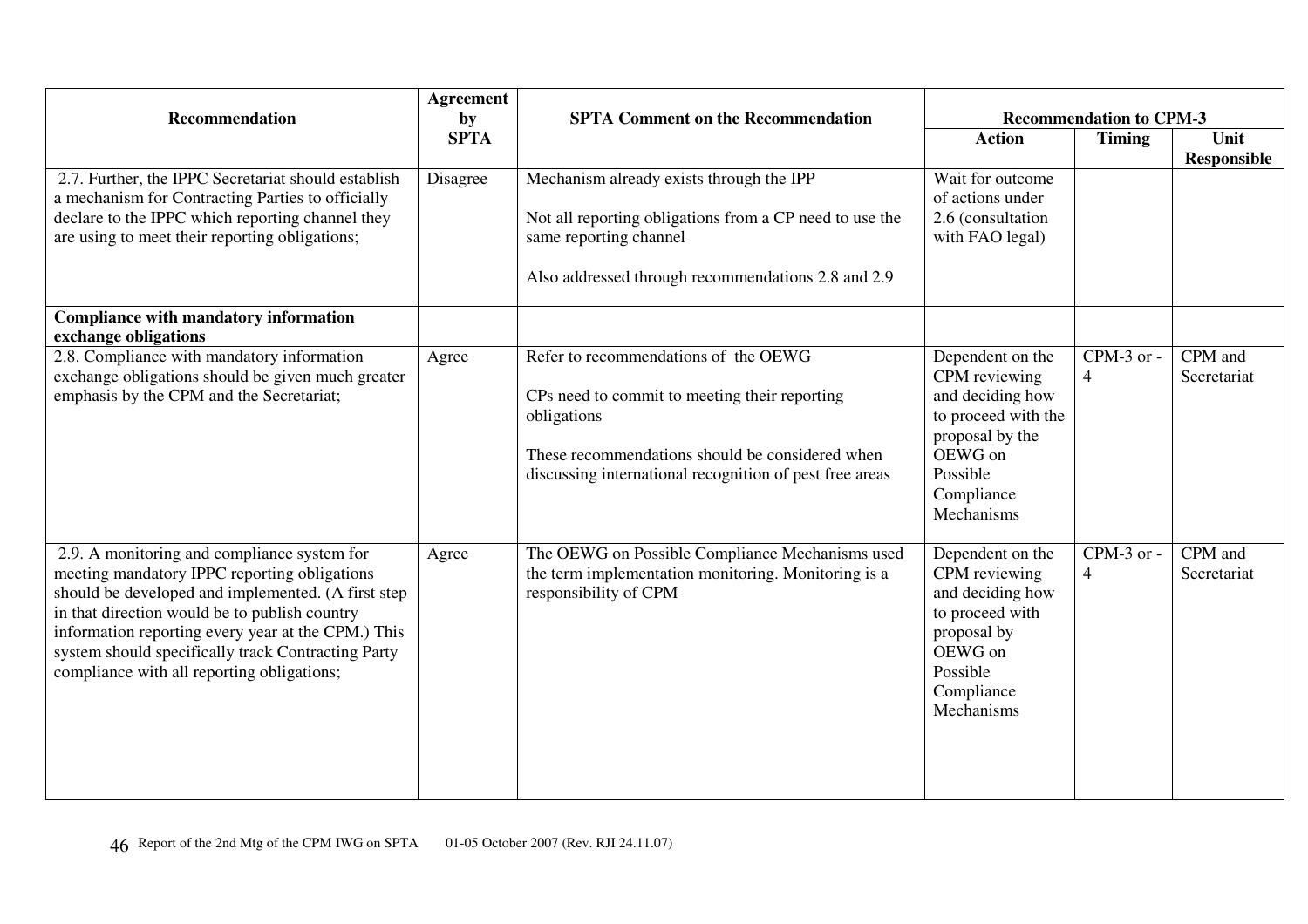| <b>Recommendation</b>                                                                                                                                                                                | <b>Agreement</b><br><b>SPTA Comment on the Recommendation</b><br>by |                                                                                                                                                                                                                                                                                                                                                                                                                                                                                                                                                                                                                                                                                                                                                                                                                                                                           | <b>Recommendation to CPM-3</b>                                                  |                  |                                      |  |
|------------------------------------------------------------------------------------------------------------------------------------------------------------------------------------------------------|---------------------------------------------------------------------|---------------------------------------------------------------------------------------------------------------------------------------------------------------------------------------------------------------------------------------------------------------------------------------------------------------------------------------------------------------------------------------------------------------------------------------------------------------------------------------------------------------------------------------------------------------------------------------------------------------------------------------------------------------------------------------------------------------------------------------------------------------------------------------------------------------------------------------------------------------------------|---------------------------------------------------------------------------------|------------------|--------------------------------------|--|
|                                                                                                                                                                                                      | <b>SPTA</b>                                                         |                                                                                                                                                                                                                                                                                                                                                                                                                                                                                                                                                                                                                                                                                                                                                                                                                                                                           | <b>Action</b>                                                                   | <b>Timing</b>    | Unit                                 |  |
|                                                                                                                                                                                                      |                                                                     |                                                                                                                                                                                                                                                                                                                                                                                                                                                                                                                                                                                                                                                                                                                                                                                                                                                                           |                                                                                 |                  | <b>Responsible</b>                   |  |
| <b>Professional support</b>                                                                                                                                                                          |                                                                     |                                                                                                                                                                                                                                                                                                                                                                                                                                                                                                                                                                                                                                                                                                                                                                                                                                                                           |                                                                                 |                  |                                      |  |
| 2.10. The Secretariat should hire a Webmaster for<br>information exchange and a Programmer to<br>maintain the IPP and to improve its tools and<br>features;                                          | Agree                                                               | 2.10 and 2.11: The SPTA generally agrees, but stresses<br>that the staff resources for information exchange of 5<br>persons projected in the CPM Business Plan need to be<br>realized.                                                                                                                                                                                                                                                                                                                                                                                                                                                                                                                                                                                                                                                                                    | To discuss further<br>in recommendation<br>6.9                                  |                  |                                      |  |
| 2.11. Funding should be made available for hiring<br>external Information Technology professional<br>assistance to assist with the maintenance of the IPP<br>and to support its further development; | Agree                                                               | Note that webmaster has been hired<br>"external" IT assistant is understood to refer to external<br>to the Secretariat                                                                                                                                                                                                                                                                                                                                                                                                                                                                                                                                                                                                                                                                                                                                                    | To discuss further<br>in recommendation<br>6.9                                  |                  |                                      |  |
| <b>3. Technical Assistance</b>                                                                                                                                                                       |                                                                     |                                                                                                                                                                                                                                                                                                                                                                                                                                                                                                                                                                                                                                                                                                                                                                                                                                                                           |                                                                                 |                  |                                      |  |
| <b>Coordination of Global Support</b>                                                                                                                                                                |                                                                     |                                                                                                                                                                                                                                                                                                                                                                                                                                                                                                                                                                                                                                                                                                                                                                                                                                                                           |                                                                                 |                  |                                      |  |
| 3.1 FAO, and not the IPPC Secretariat, is best<br>placed to coordinate global support for<br>strengthening national phytosanitary capacity; and                                                      | Disagree                                                            | Contrary to the recommendation in the report, the SPTA<br>feels that the IPPC secretariat is best placed to<br>coordinate phytosanitary capacity building. To this end,<br>the SPTA recommends the development of a<br>phytosanitary capacity building strategy which addresses<br>implementation, funding, and linkages to FAO<br>resources. The strategy, as developed, will specify<br>reporting channels.<br>The requirements for phytosanitary capacity<br>strengthening are best understood within the IPPC and<br>not in the larger FAO system. The recommendation in<br>the evaluation report would have the effect of relegating<br>phytosanitary issues to a lower level. The CPM is made<br>up of the world leaders of plant health and the<br>Secretariat is staffed with some of the best expertise that<br>can be found worldwide in phytosanitary matters. | Develop and<br>facilitate<br>implementation of<br>capacity building<br>strategy | Start in<br>2008 | Secretariat,<br>SPTA,<br>Bureau, CPM |  |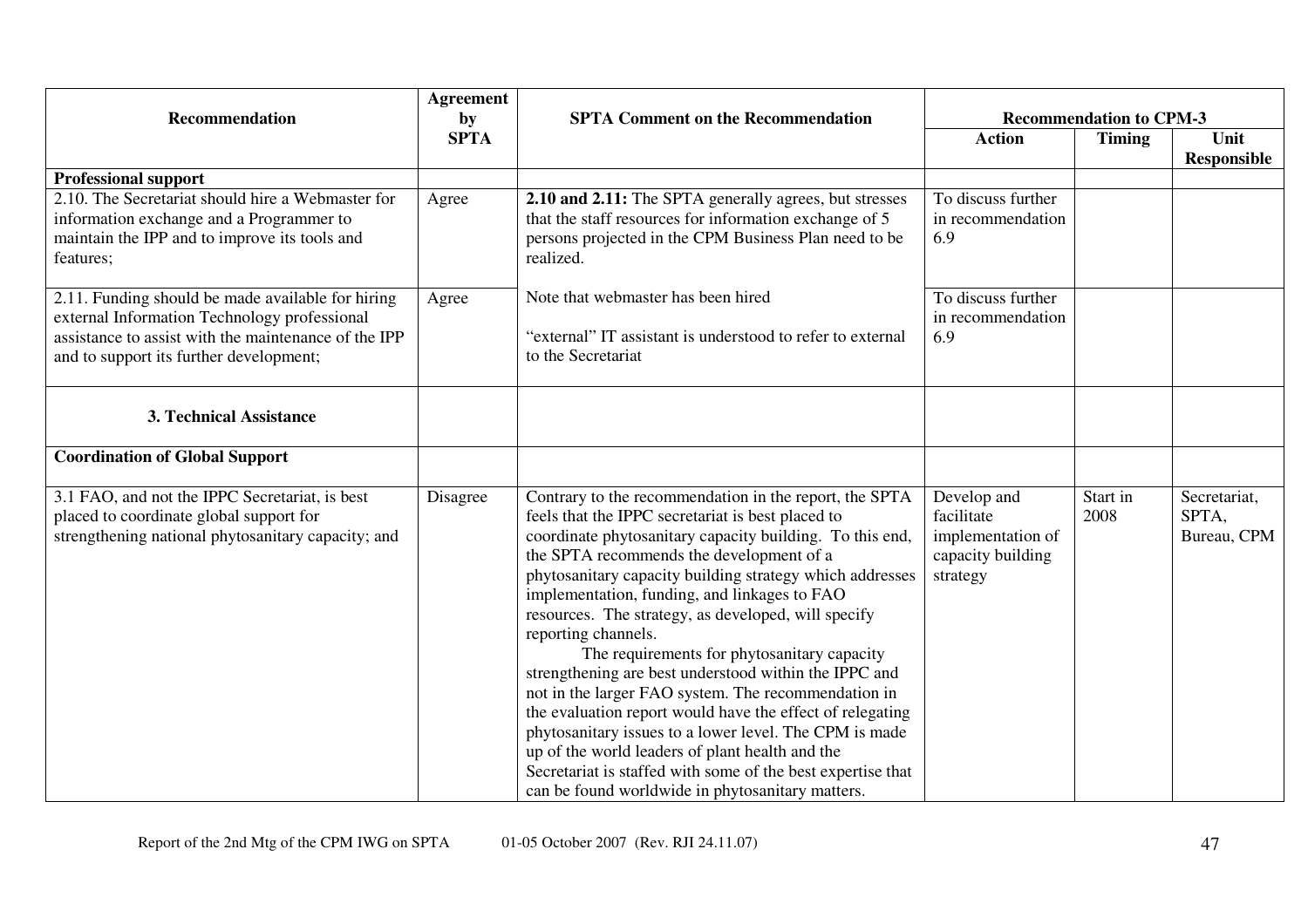| <b>Recommendation</b>                                                                                                                                                                                                                                                                                                                                                                                                                                                                                                  | <b>Agreement</b><br>by | <b>SPTA Comment on the Recommendation</b>                                                                                                                                                                                                                                                                                                                                          | <b>Recommendation to CPM-3</b>                                                  |                         |                                      |  |
|------------------------------------------------------------------------------------------------------------------------------------------------------------------------------------------------------------------------------------------------------------------------------------------------------------------------------------------------------------------------------------------------------------------------------------------------------------------------------------------------------------------------|------------------------|------------------------------------------------------------------------------------------------------------------------------------------------------------------------------------------------------------------------------------------------------------------------------------------------------------------------------------------------------------------------------------|---------------------------------------------------------------------------------|-------------------------|--------------------------------------|--|
|                                                                                                                                                                                                                                                                                                                                                                                                                                                                                                                        | <b>SPTA</b>            |                                                                                                                                                                                                                                                                                                                                                                                    | <b>Action</b>                                                                   | <b>Timing</b>           | Unit<br><b>Responsible</b>           |  |
|                                                                                                                                                                                                                                                                                                                                                                                                                                                                                                                        |                        | It would be better if the capacity of the IPPC<br>Secretariat was improved to address the shortcomings of<br>the technical assistance programme identified in the<br>evaluation report. In this regard, the link between the<br>IPPC Secretariat and FAO-TCP programs and donors<br>needs to be strengthened with the lead within the IPPC<br>Secretariat, rather than outside it. |                                                                                 |                         |                                      |  |
| 3.2 An International Consultative Group on<br>Technical Assistance and Capacity-Building on<br>Phytosanitary Matters should be set up and<br>coordinated by the FAO Plant Production and<br>Protection Division.<br>The group:<br>a) would be open to all donors and recipient<br>countries in the field of phytosanitary capacity;<br>b) objectives would be to define priority needs,<br>facilitate resource mobilization, and ensure<br>coordination;<br>c) it should establish effective linkages with the<br>CPM; | Disagree               | Same reason as for 3.1. In addition it is felt that the<br>recommendation in the report would add unnecessary<br>new layers of decision making.                                                                                                                                                                                                                                    |                                                                                 |                         |                                      |  |
| <b>Organization of Technical Capacity</b><br>3.3 FAO, through the Plant Production and<br>Protection Division, should organize the necessary<br>technical capacity outside the IPPC Secretariat as<br>part of its regular programme with a view to<br>providing technical assistance in support of<br>phytosanitary capacity development. FAO should<br>do so taking into account its resources and in<br>partnership with other main actors;                                                                          | Disagree               | Taking into account its resources and in partnership with<br>other organizations, FAO should provide strong support<br>to the IPPC for phytosanitary capacity building in<br>developing countries.                                                                                                                                                                                 | Develop and<br>facilitate<br>implementation of<br>capacity building<br>strategy | <b>Starting</b><br>2008 | Secretariat,<br>SPTA,<br>Bureau, CPM |  |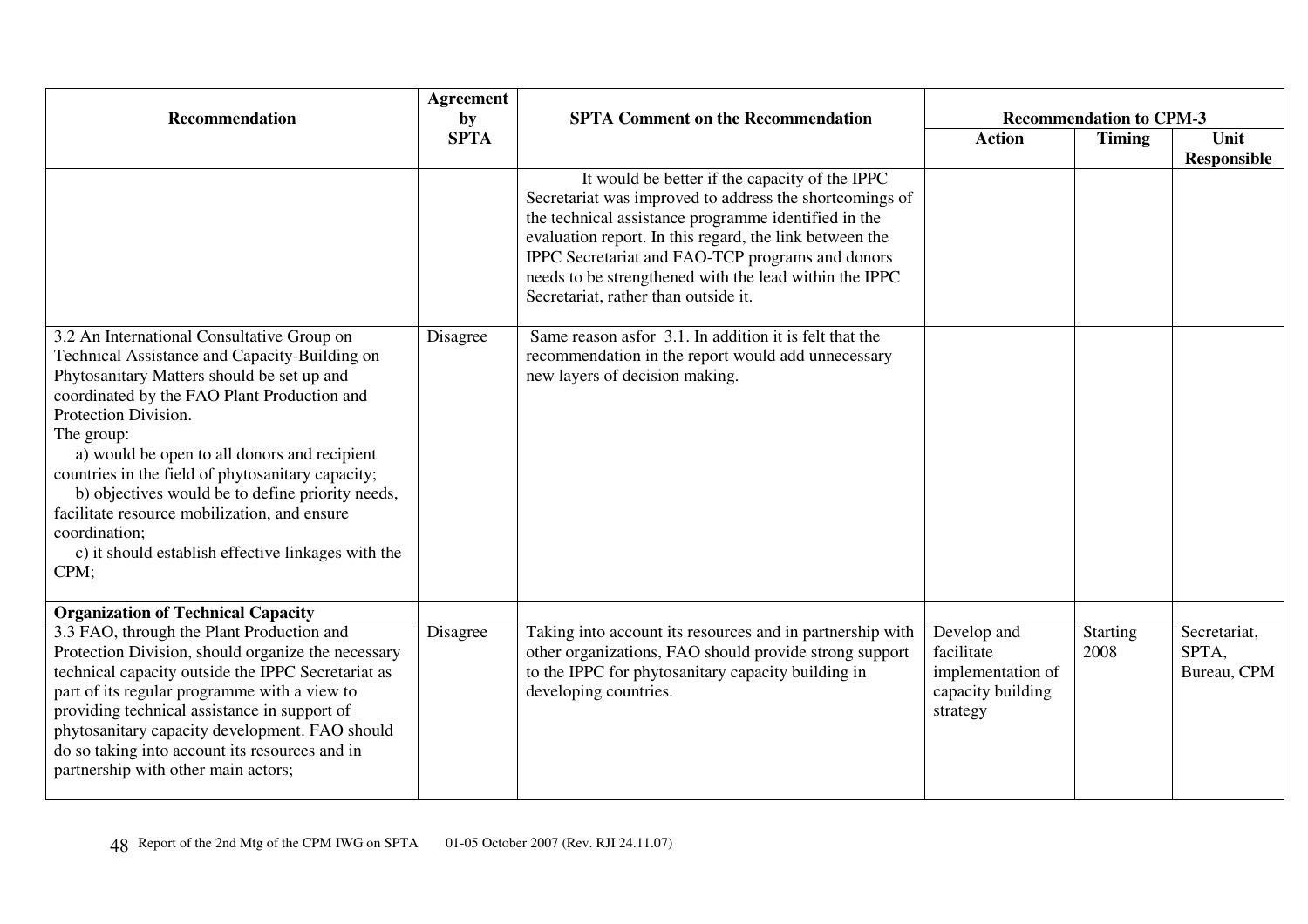| <b>Recommendation</b>                                                                                                                                                                                                                                                                                                                                                                                                            | <b>Agreement</b><br>by | <b>SPTA Comment on the Recommendation</b>                                                                                                                                                                                                                                                                                                                                                                                                                                                                                                                                                                                                                                                                                                                                                                                                                                                                                                                                                                                                                               | <b>Recommendation to CPM-3</b>                                                  |                         |                                      |  |
|----------------------------------------------------------------------------------------------------------------------------------------------------------------------------------------------------------------------------------------------------------------------------------------------------------------------------------------------------------------------------------------------------------------------------------|------------------------|-------------------------------------------------------------------------------------------------------------------------------------------------------------------------------------------------------------------------------------------------------------------------------------------------------------------------------------------------------------------------------------------------------------------------------------------------------------------------------------------------------------------------------------------------------------------------------------------------------------------------------------------------------------------------------------------------------------------------------------------------------------------------------------------------------------------------------------------------------------------------------------------------------------------------------------------------------------------------------------------------------------------------------------------------------------------------|---------------------------------------------------------------------------------|-------------------------|--------------------------------------|--|
|                                                                                                                                                                                                                                                                                                                                                                                                                                  | <b>SPTA</b>            |                                                                                                                                                                                                                                                                                                                                                                                                                                                                                                                                                                                                                                                                                                                                                                                                                                                                                                                                                                                                                                                                         | <b>Action</b>                                                                   | <b>Timing</b>           | Unit<br><b>Responsible</b>           |  |
| 3.4 FAO should report to the CPM on its<br>phytosanitary technical assistance;                                                                                                                                                                                                                                                                                                                                                   | Agree                  |                                                                                                                                                                                                                                                                                                                                                                                                                                                                                                                                                                                                                                                                                                                                                                                                                                                                                                                                                                                                                                                                         | As per<br>recommendation                                                        | Ongoing                 | Secretariat                          |  |
| <b>IPPC Technical Assistance</b>                                                                                                                                                                                                                                                                                                                                                                                                 |                        |                                                                                                                                                                                                                                                                                                                                                                                                                                                                                                                                                                                                                                                                                                                                                                                                                                                                                                                                                                                                                                                                         |                                                                                 |                         |                                      |  |
| 3.5 Technical assistance carried out directly under<br>the IPPC should be limited to its core business, <i>i.e.</i><br>closely linked to a better understanding of<br>standards and monitoring of the impact of these<br>standards, the development and use of the IPP as a<br>tool for information exchange among Contracting<br>Parties, and support to developing country<br>attendance at technical and governance meetings; | Partially<br>agree     | The technical capacity building strategy should consider:<br>support in the development and implementation of<br>standards<br>better understanding of these standards<br>monitoring of the impact of these standards<br>development and use of the IPP as tool for<br>information exchange<br>support for developing countries' preparation for and<br>participation in technical meetings.<br>support for developing countries' technical inputs<br>into phytosanitary policymaking<br>In addition, the CPM Business Plan specifies the critical<br>areas addressed under the IPPC's technical assistance<br>programme as being:<br>modernization of legal frameworks<br>institutional strengthening<br>training in relation to the implementation of ISPMs<br>pest surveillance<br>pest risk analysis skills<br>information systems for decision making<br>documented procedures<br>laboratory facilities<br>strengthening of national capabilities and systems<br>for the eradication/containment of introduced pest<br>species<br>establishment of pest free areas. | Develop and<br>facilitate<br>implementation of<br>capacity building<br>strategy | <b>Starting</b><br>2008 | Secretariat,<br>SPTA,<br>Bureau, CPM |  |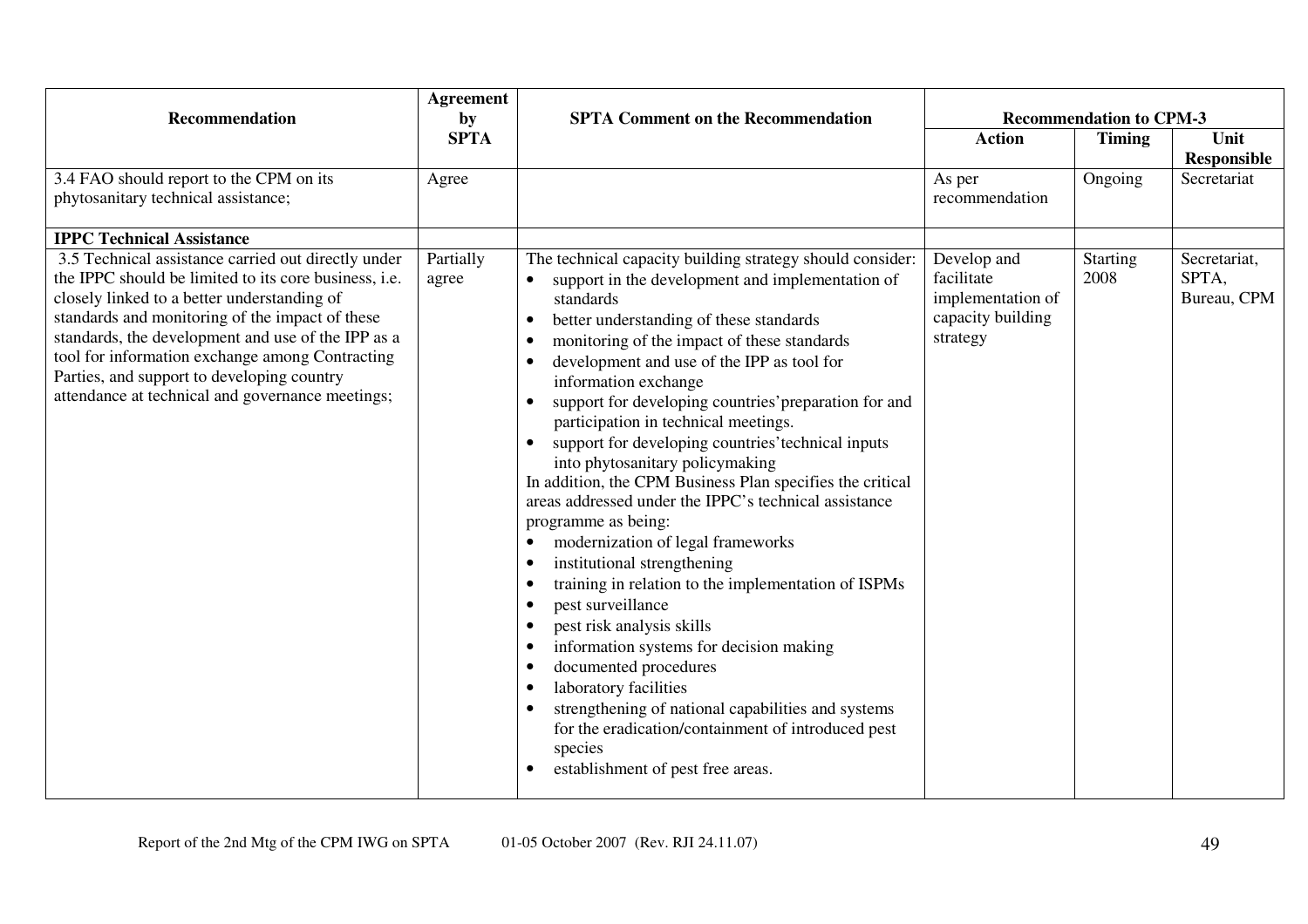| Recommendation                                                                                                                                             | <b>Agreement</b><br><b>SPTA Comment on the Recommendation</b><br>by |                                                                           | <b>Recommendation to CPM-3</b>                                                                                                                                    |                        |                                      |
|------------------------------------------------------------------------------------------------------------------------------------------------------------|---------------------------------------------------------------------|---------------------------------------------------------------------------|-------------------------------------------------------------------------------------------------------------------------------------------------------------------|------------------------|--------------------------------------|
|                                                                                                                                                            | <b>SPTA</b>                                                         |                                                                           | <b>Action</b>                                                                                                                                                     | Timing                 | Unit<br><b>Responsible</b>           |
| 4. Dispute Settlement                                                                                                                                      |                                                                     |                                                                           |                                                                                                                                                                   |                        |                                      |
| 4.1. Continued effective support should be given to<br>maintain the newly established Subsidiary Body on<br>Dispute Settlement and to promote awareness of | Agree                                                               | The role of the dispute settlement system will continue<br>to be promoted | Report shall be<br>provided                                                                                                                                       | CPM <sub>3</sub>       | Secretariat                          |
| the IPPC's dispute settlement procedures;                                                                                                                  |                                                                     |                                                                           | Secretariat to liaise<br>with SBDS                                                                                                                                | Ongoing                | Secretariat                          |
|                                                                                                                                                            |                                                                     |                                                                           | Promotion<br>continues                                                                                                                                            | Ongoing                | Secretariat,<br>SBDS,<br>Bureau, CPM |
| 4.2. The CPM should encourage Contracting<br>Parties, when appropriate, to make use of this<br>process;                                                    | Agree                                                               | Parts of the system are being used                                        | Report use of the<br>system to CPM                                                                                                                                | Ongoing                | SBDS,<br>Secretariat                 |
| 5. Governance                                                                                                                                              |                                                                     |                                                                           |                                                                                                                                                                   |                        |                                      |
| <b>CPM Programme of Work</b>                                                                                                                               |                                                                     |                                                                           |                                                                                                                                                                   |                        |                                      |
| 5.1 The CPM should review and formally adopt the<br>annual programme of work and related budget;                                                           | Agree                                                               | See combined response to 5.1, 7.2 and 7.3 under<br>recommendation 7.      | As per the<br>recommendation,<br>the CPM will<br>review and adopt<br>the distribution of<br>the funds allocated<br>by FAO, as well<br>funds from other<br>sources | <b>CPM</b><br>meetings | <b>CPM</b><br>Bureau plus<br>SPTA?   |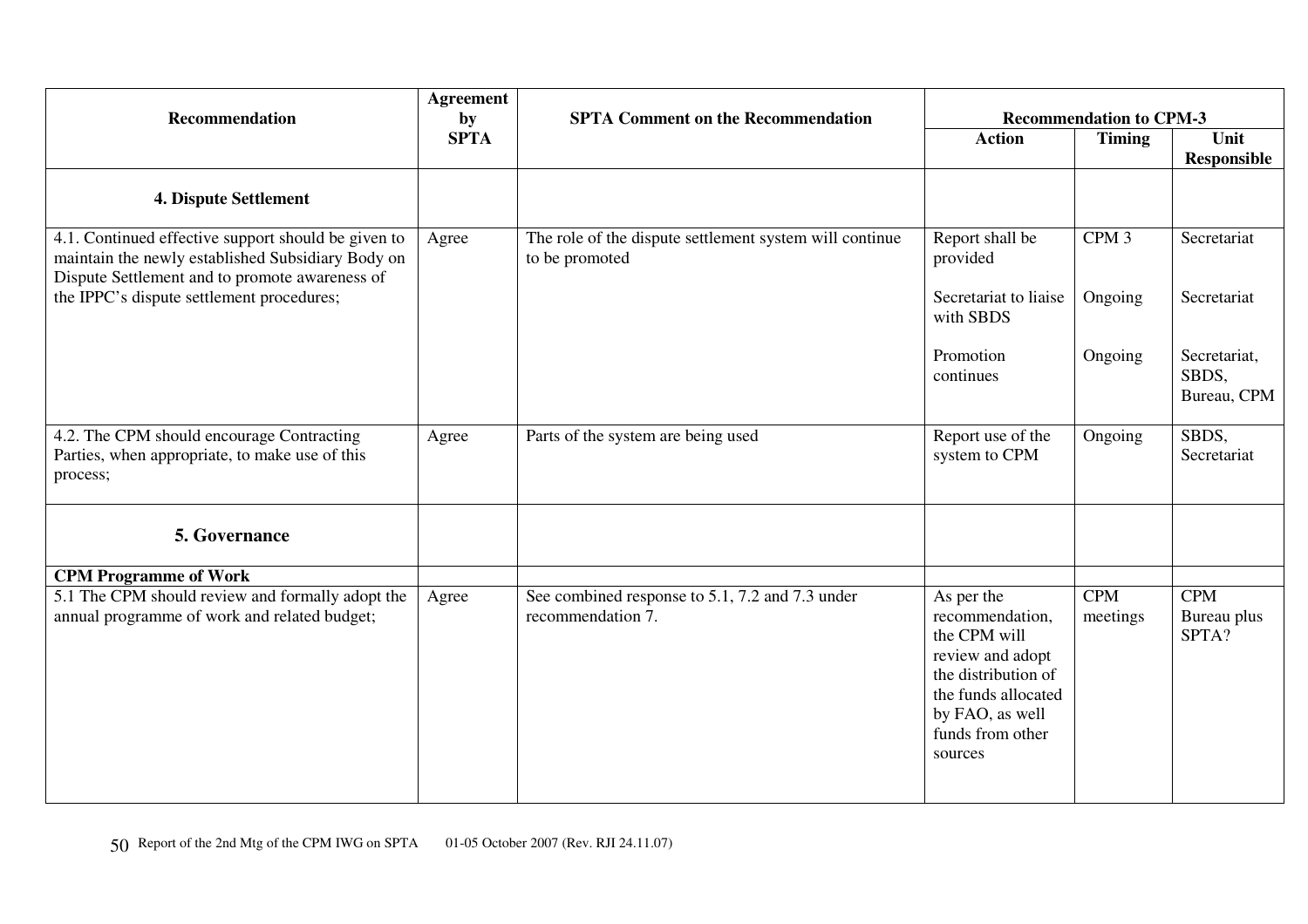| <b>Recommendation</b>                                                                                                                                                                                                                                                                                                                                                                                                                                                                                                                               | <b>Agreement</b><br><b>SPTA Comment on the Recommendation</b><br>by |                                                                                                                                                                                                                                                                                                                                                                                                                                                                                                                                                                                                                                                                                                                                       | <b>Recommendation to CPM-3</b>                                                                                                         |                                            |                            |
|-----------------------------------------------------------------------------------------------------------------------------------------------------------------------------------------------------------------------------------------------------------------------------------------------------------------------------------------------------------------------------------------------------------------------------------------------------------------------------------------------------------------------------------------------------|---------------------------------------------------------------------|---------------------------------------------------------------------------------------------------------------------------------------------------------------------------------------------------------------------------------------------------------------------------------------------------------------------------------------------------------------------------------------------------------------------------------------------------------------------------------------------------------------------------------------------------------------------------------------------------------------------------------------------------------------------------------------------------------------------------------------|----------------------------------------------------------------------------------------------------------------------------------------|--------------------------------------------|----------------------------|
|                                                                                                                                                                                                                                                                                                                                                                                                                                                                                                                                                     | <b>SPTA</b>                                                         |                                                                                                                                                                                                                                                                                                                                                                                                                                                                                                                                                                                                                                                                                                                                       | <b>Action</b>                                                                                                                          | <b>Timing</b>                              | Unit<br><b>Responsible</b> |
| <b>CPM's Cost</b>                                                                                                                                                                                                                                                                                                                                                                                                                                                                                                                                   |                                                                     |                                                                                                                                                                                                                                                                                                                                                                                                                                                                                                                                                                                                                                                                                                                                       |                                                                                                                                        |                                            |                            |
| 5.2 In order to reduce the CPM's cost, it is<br>recommended that translation costs should be<br>reduced by outsourcing these activities;                                                                                                                                                                                                                                                                                                                                                                                                            | Agree                                                               | The SPTA fully supports the recommendation, provided<br>such translations are consistent with the expectations of<br>the IPPC and within FAO requirements.<br>The programme committee, in response to the<br>intervention of the vice chair of the CPM, supported the<br>ESPTA decision that the translation policy be relaxed.                                                                                                                                                                                                                                                                                                                                                                                                       | Request an update<br>on possibility to<br>outsource<br>translation for<br>$CPM-4$                                                      | $CPM-4$<br>(enquire in<br>Oct-Nov<br>2008) | <b>FAO</b>                 |
|                                                                                                                                                                                                                                                                                                                                                                                                                                                                                                                                                     |                                                                     | "It also noted the view of the Vice-Chair of the CPM<br>that standards were highly technical and best translated<br>by plant protection professionals. The Committee<br>agreed that the FAO policy in this regard should be<br>further reviewed with a view to its relaxation."                                                                                                                                                                                                                                                                                                                                                                                                                                                       | Request that CPs<br>discuss the issue<br>on behalf of the<br>Bureau and raise it<br>at FAO council<br>and conference                   | Next FAO<br>council and<br>conference      | <b>CPM</b> Chair           |
| <b>Information</b>                                                                                                                                                                                                                                                                                                                                                                                                                                                                                                                                  |                                                                     |                                                                                                                                                                                                                                                                                                                                                                                                                                                                                                                                                                                                                                                                                                                                       |                                                                                                                                        |                                            |                            |
| 5.3 Acknowledging that one of the CPM's key<br>functions should remain the review of<br>phytosanitary issues at the global level, but noting<br>that the Secretariat does not have the capacity to<br>carry out such a review on a regular basis. FAO<br>(and not the IPPC Secretariat) should integrate into<br>its core work programme a review of the<br>phytosanitary status of the world as part of the<br>technical services provided by the Plant Production<br>and Protection Division to the IPPC and to the FAO<br>membership as a whole; | Disagree                                                            | It should be noted that Article XI.2a of the IPPC, states<br>that the "review of the state of plant protection in the<br>world" is a function of the CPM and this is correctly<br>stated in paragraph 145 of the evaluation report. The<br>SPTA believes that a review of phytosanitary issues at a<br>global level is best carried out under the IPPC because<br>existing reporting channels like the International<br>Phytosanitary Portal (IPP) are already functional. The<br>IPP could be an important medium in gathering<br>information about the state of plant protection in the<br>world and the increased efficiency or use of the IPP<br>coupled with accurate reporting may contribute<br>considerably to such a review. | Dependent on<br>CPM reviewing<br>and deciding how<br>to proceed with<br>proposal by<br>OEWG on<br>Possible<br>Compliance<br>Mechanisms | CPM-3 or<br>$\overline{4}$                 | <b>CPM</b>                 |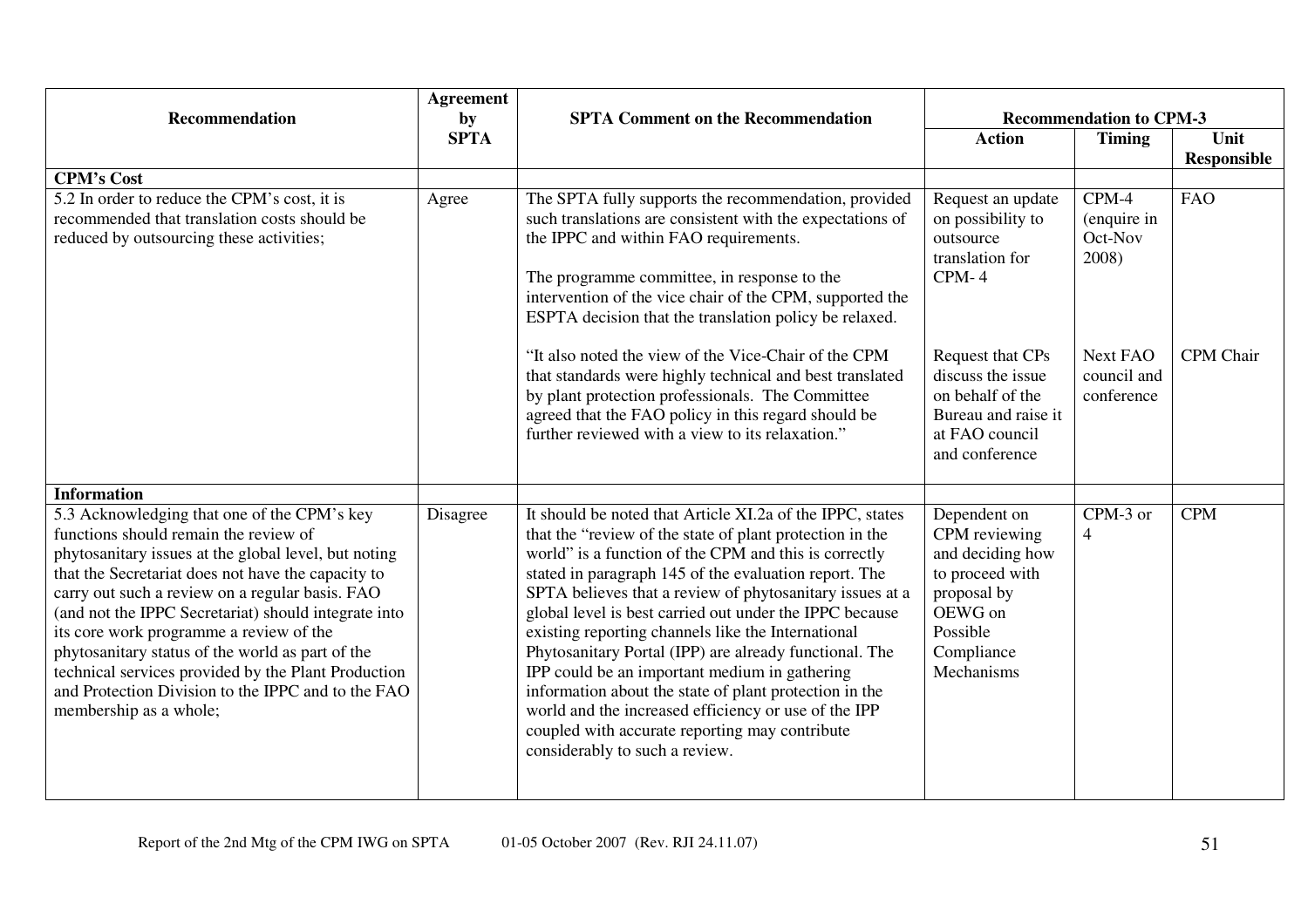| <b>Recommendation</b>                                                                                                                                                                                                                                                                             | <b>Agreement</b><br>by | <b>SPTA Comment on the Recommendation</b>                                                                                                                                                                                  | <b>Recommendation to CPM-3</b>                                    |                                                   |                                          |
|---------------------------------------------------------------------------------------------------------------------------------------------------------------------------------------------------------------------------------------------------------------------------------------------------|------------------------|----------------------------------------------------------------------------------------------------------------------------------------------------------------------------------------------------------------------------|-------------------------------------------------------------------|---------------------------------------------------|------------------------------------------|
|                                                                                                                                                                                                                                                                                                   | <b>SPTA</b>            |                                                                                                                                                                                                                            | <b>Action</b>                                                     | <b>Timing</b>                                     | Unit<br><b>Responsible</b>               |
| <b>Structures and Transparency</b>                                                                                                                                                                                                                                                                |                        |                                                                                                                                                                                                                            |                                                                   |                                                   |                                          |
| 5.4 To combine the functions of the Bureau and the<br>Informal Working Group on Strategic Planning and<br>Technical Assistance into the newly enlarged<br>Bureau;                                                                                                                                 | Agree                  | The SPTA will still have one annual open ended<br>meeting with the extended bureau as its core group                                                                                                                       | Elections for<br><b>Bureau</b>                                    | 2008                                              | <b>CPM</b>                               |
| 5.5 Greater transparency be ensured through<br>various measures including quick availability of<br>minutes of meetings and audio-recordings on the<br>Internet as well as possibility to co-opt or invite<br>experts;                                                                             | Agree                  | Agree that transparency is an ongoing issue being<br>addressed by the CPM and its bodies wherever practical<br>and possible<br>The Standards Setting FG made recommendations<br>regarding transparency in standard setting | Prepare minutes<br>quickly and have<br>docs available             | Ongoing                                           | Secretariat,<br>others as<br>appropriate |
| Effective management of the work to be<br>undertaken by the Standards Committee                                                                                                                                                                                                                   |                        |                                                                                                                                                                                                                            |                                                                   |                                                   |                                          |
| 5.6. The total membership of the Committee should<br>be reduced to 14: two from each FAO Region;                                                                                                                                                                                                  | Disagree               | Should be no change, especially since CPM put<br>considerable effort into reaching consensus on the size<br>of the SC, and the decision should not be reviewed at<br>this time                                             |                                                                   |                                                   |                                          |
| 5.7. RPPOs should be involved in the identification<br>of appropriate candidates;                                                                                                                                                                                                                 | Partially<br>agree     | This is a matter for each FAO Regional Group to decide.<br>In several regions this is already the case.<br>[Note: the response by the 19 <sup>th</sup> TC-RPPOs]<br>The TC-RPPOs agrees with this recommendation]          | No further action                                                 |                                                   |                                          |
| <b>Staffing</b>                                                                                                                                                                                                                                                                                   |                        |                                                                                                                                                                                                                            |                                                                   |                                                   |                                          |
| 5.8 The Secretariat should ensure that proposed<br>members meet the requirements as described in the<br>Standards Committee's rules of procedure<br>(subsequently, candidates should be endorsed by<br>the Bureau against agreed criteria before being<br>submitted to the CPM for confirmation); | Partially<br>agree     | Secretariat to make sure that FAO regions are aware of<br>the criteria and use criteria for nomination of SC<br>members, and show how criteria have been met                                                               | Summarize<br>requirements for<br>SC members from<br>existing ROPs | Annual -<br>prior to the<br><b>CPM</b><br>meeting | Secretariat                              |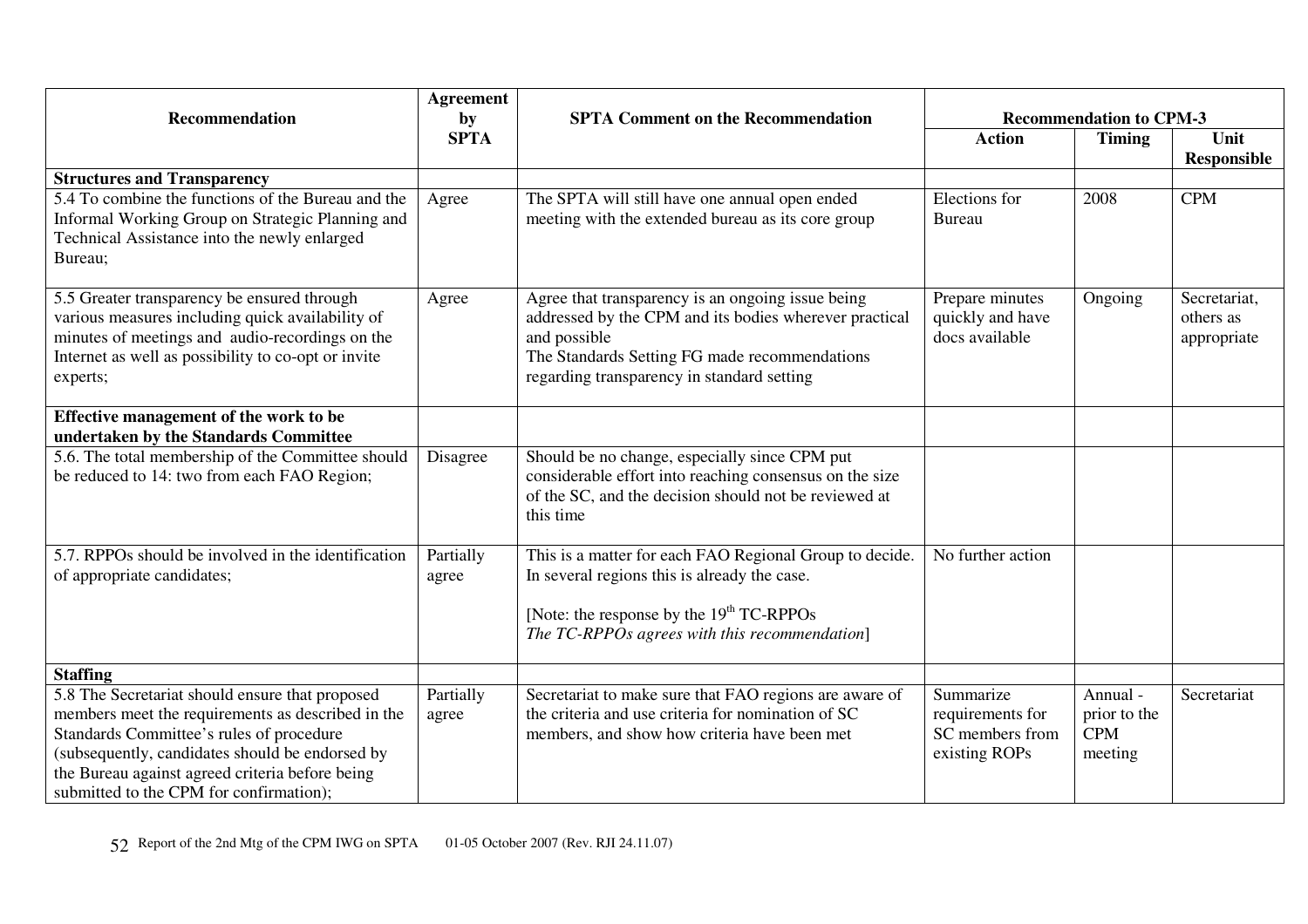| Recommendation                                                                                                                                                                                 | <b>Agreement</b><br>by | <b>SPTA Comment on the Recommendation</b>                                                                                                                                                                                                                                                                                                                                                                                                                             |                                | <b>Recommendation to CPM-3</b>                                 |                            |  |
|------------------------------------------------------------------------------------------------------------------------------------------------------------------------------------------------|------------------------|-----------------------------------------------------------------------------------------------------------------------------------------------------------------------------------------------------------------------------------------------------------------------------------------------------------------------------------------------------------------------------------------------------------------------------------------------------------------------|--------------------------------|----------------------------------------------------------------|----------------------------|--|
|                                                                                                                                                                                                | <b>SPTA</b>            |                                                                                                                                                                                                                                                                                                                                                                                                                                                                       | <b>Action</b>                  | <b>Timing</b>                                                  | Unit<br><b>Responsible</b> |  |
| 6. Secretariat                                                                                                                                                                                 |                        |                                                                                                                                                                                                                                                                                                                                                                                                                                                                       |                                |                                                                |                            |  |
| 6.1 The Secretary post should not be associated<br>with other FAO functions and should be a full-time<br>D1 (Manager);                                                                         | Agree                  | The SPTA strongly supports the aim of the<br>recommendation of having a full-time D1 Secretary<br>focussing on the leadership and management of the<br>IPPC and its Secretariat (within FAO), and strategic<br>relations with other international bodies. Any other<br>activities of the Secretary should be complementary to<br>that role.<br>The Programme Committee also agrees with the<br>recommendation<br>The SPTA realizes that there is a budget implication | Appoint full time<br>secretary | As soon as<br>possible,<br>but<br>depending<br>on<br>resources | <b>FAO</b>                 |  |
| 6.2 There should be open competition for the post<br>of Secretary;                                                                                                                             | Agree                  | Bureau should be involved in developing job description                                                                                                                                                                                                                                                                                                                                                                                                               | Draft job<br>description       | 2007                                                           | Bureau,<br>Secretariat     |  |
| 6.3 The Coordinator post should then be abolished;                                                                                                                                             | Disagree               | The SPTA believes that after appointing the full time<br>Secretary, the Coordinator position must be maintained<br>for at least a certain period in order to maintain and<br>improve an efficient functioning of the Secretariat.<br>Once the full time secretary is appointed, the workload<br>and the CPM's expectations of the Secretariat should be<br>reviewed to determine the appropriate structure, size and<br>scope of the Secretariat.                     |                                |                                                                |                            |  |
| 6.4 The seniority of the posts dealing with the<br>IPPC's two core functions (i.e. standard-setting and<br>information exchange) should be upgraded to P5,<br>supervising other professionals; |                        | The SPTA believes that determination of pay grade is to<br>be done by the IPPC Secretary and FAO and strongly<br>recommends that staff is remunerated in accordance with<br>their responsibilities as per 6.3 - review of structure                                                                                                                                                                                                                                   |                                |                                                                |                            |  |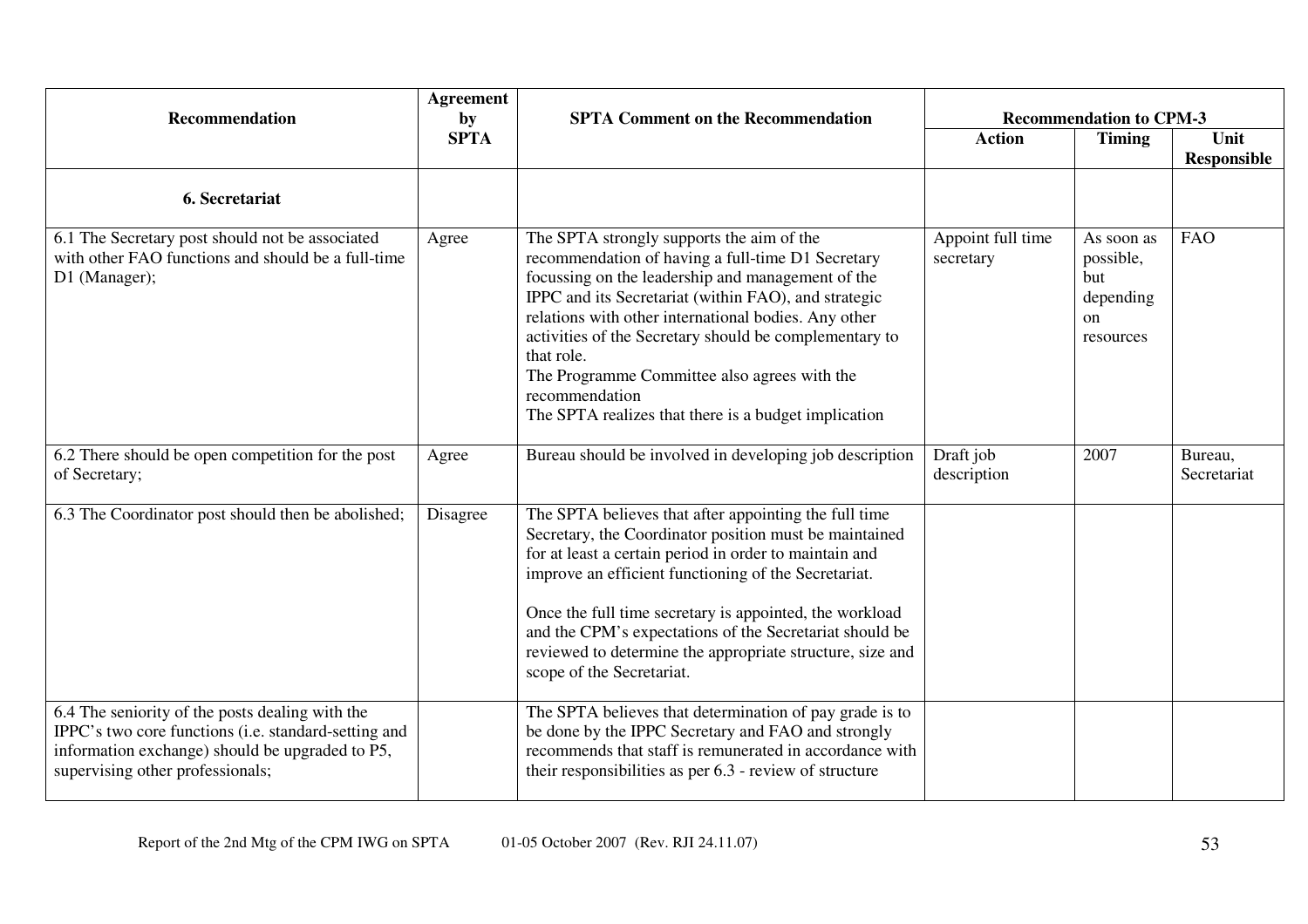| <b>Recommendation</b>                                                                                                                                                                                                                                                                                                                                                                                | <b>Agreement</b><br><b>SPTA Comment on the Recommendation</b><br>by |                                                                                                                                                                                                                                                                                                                                                                                                                                                                                            | <b>Recommendation to CPM-3</b>                                                                                         |                                          |                                                                            |
|------------------------------------------------------------------------------------------------------------------------------------------------------------------------------------------------------------------------------------------------------------------------------------------------------------------------------------------------------------------------------------------------------|---------------------------------------------------------------------|--------------------------------------------------------------------------------------------------------------------------------------------------------------------------------------------------------------------------------------------------------------------------------------------------------------------------------------------------------------------------------------------------------------------------------------------------------------------------------------------|------------------------------------------------------------------------------------------------------------------------|------------------------------------------|----------------------------------------------------------------------------|
|                                                                                                                                                                                                                                                                                                                                                                                                      | <b>SPTA</b>                                                         |                                                                                                                                                                                                                                                                                                                                                                                                                                                                                            | <b>Action</b>                                                                                                          | <b>Timing</b>                            | Unit<br><b>Responsible</b>                                                 |
| <b>Technical Assistance</b>                                                                                                                                                                                                                                                                                                                                                                          |                                                                     |                                                                                                                                                                                                                                                                                                                                                                                                                                                                                            |                                                                                                                        |                                          |                                                                            |
| In view of the proposed changes regarding the role<br>of the Secretariat on technical assistance:<br>6.5. Regional Plant Protection Officers should<br>perform specific tasks against reimbursement from<br>the IPPC budget. Activities funded from this<br>source should be concerned with the primary role<br>of the IPPC (e.g. standard-setting, information<br>exchange and dispute settlement); | Agree                                                               | The time that FAO regional plant protection officers<br>dedicate to IPPC activities should be broadly correlated<br>with the IPPC contribution to their post. The activities of<br>the regional plant protection officers will be determined<br>by the CPM work programme and the technical capacity<br>building strategy                                                                                                                                                                  | Regional officers<br>report through the<br>Chief, AGPP to<br>the IPPC<br>Secretariat on<br>phytosanitary<br>activities | Immediate                                | FAO, IPPC<br>Secretariat                                                   |
| 6.6. The activities carried out by the Regional<br>Officers should be reported annually in the CPM as<br>part of the activity and financial report of the<br>Secretariat to the CPM;                                                                                                                                                                                                                 | Agree                                                               | The regional plant protection officers should report on<br>their <b>IPPC</b> activities.                                                                                                                                                                                                                                                                                                                                                                                                   | Regional plant<br>protection officers<br>report annually                                                               | Annually                                 | <b>IPPC</b><br>Secretariat,<br>Regional<br>plant<br>protection<br>officers |
| <b>Selection of staff</b>                                                                                                                                                                                                                                                                                                                                                                            |                                                                     |                                                                                                                                                                                                                                                                                                                                                                                                                                                                                            |                                                                                                                        |                                          |                                                                            |
| 6.7 In line with the provisions of Article XIV of<br>the FAO Constitution, the Bureau and the<br>representatives of the Director-General (e.g. from<br>the Plant Production and Protection Division) will<br>recommend a candidate for Secretary to the<br>Director-General following a transparent and<br>competitive selection process.                                                            | Agree                                                               | The SPTA agrees with the principle of the CPM or<br>Bureau being involved in the selection process for the<br>post of Secretary. Therefore, it recommends that FAO<br>should investigate how CPM representatives may be<br>involved in this process.<br>Programme Committee suggested the bureau be<br>involved<br>Note: the response made by the ESPTA to 6.7 and 6.8:<br>was based on an earlier version of the Evaluation<br>Report, which was later modified by the Evaluation<br>Team | As per<br>recommendation                                                                                               | Dependent<br>on resource<br>availability | Bureau, FAO                                                                |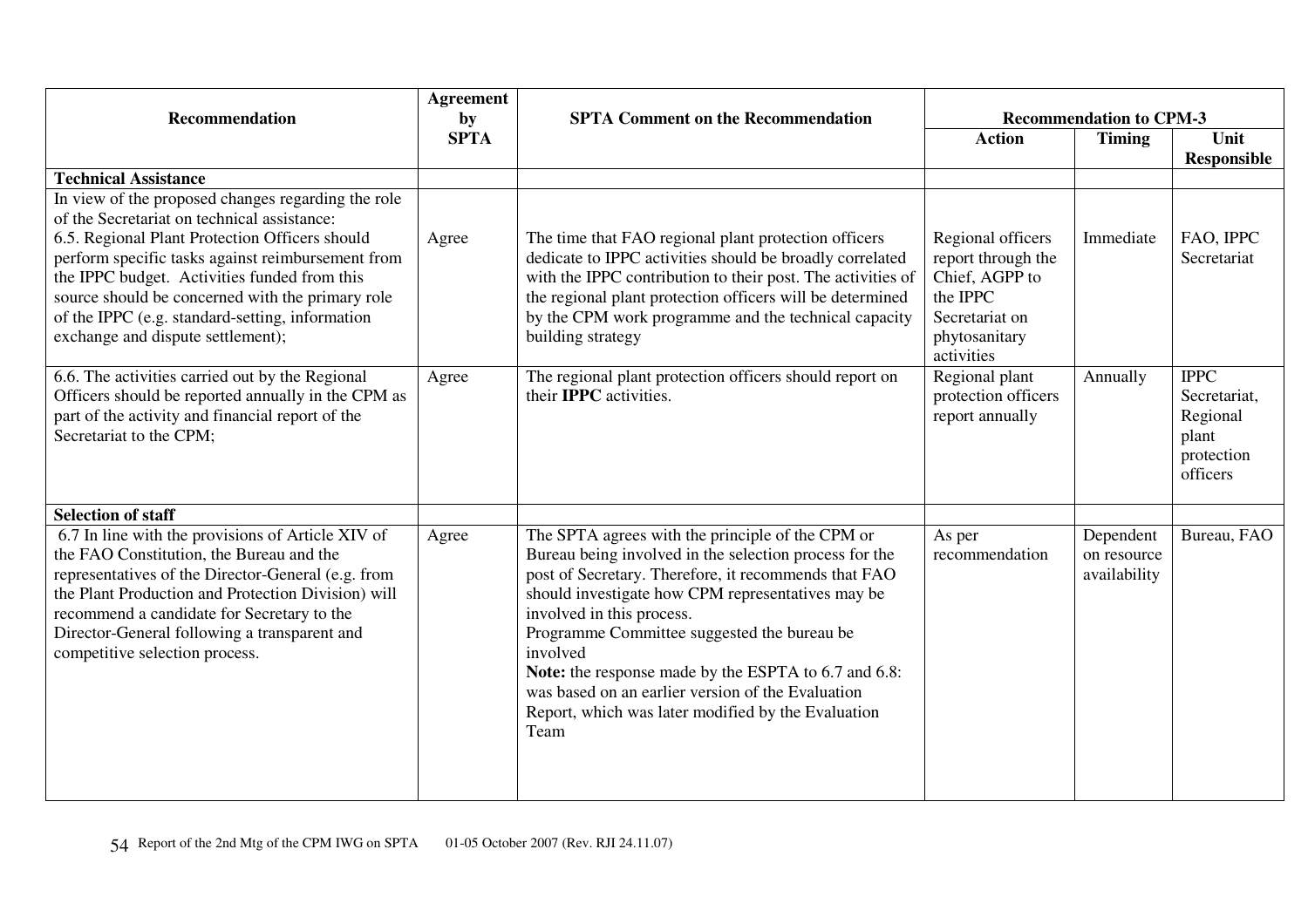| <b>Recommendation</b>                                                                                                                                                                                                                                                                                                                                                                                                                                                                                                               | <b>Agreement</b>   | <b>SPTA Comment on the Recommendation</b><br>by                                                                                                                                                                                                                                                                                                                                                                                                                                                                                                                                                                                                                                                                                                                                                                                                                             |                                                                                       | <b>Recommendation to CPM-3</b> |                    |  |
|-------------------------------------------------------------------------------------------------------------------------------------------------------------------------------------------------------------------------------------------------------------------------------------------------------------------------------------------------------------------------------------------------------------------------------------------------------------------------------------------------------------------------------------|--------------------|-----------------------------------------------------------------------------------------------------------------------------------------------------------------------------------------------------------------------------------------------------------------------------------------------------------------------------------------------------------------------------------------------------------------------------------------------------------------------------------------------------------------------------------------------------------------------------------------------------------------------------------------------------------------------------------------------------------------------------------------------------------------------------------------------------------------------------------------------------------------------------|---------------------------------------------------------------------------------------|--------------------------------|--------------------|--|
|                                                                                                                                                                                                                                                                                                                                                                                                                                                                                                                                     | <b>SPTA</b>        |                                                                                                                                                                                                                                                                                                                                                                                                                                                                                                                                                                                                                                                                                                                                                                                                                                                                             | <b>Action</b>                                                                         | <b>Timing</b>                  | Unit               |  |
|                                                                                                                                                                                                                                                                                                                                                                                                                                                                                                                                     |                    |                                                                                                                                                                                                                                                                                                                                                                                                                                                                                                                                                                                                                                                                                                                                                                                                                                                                             |                                                                                       |                                | <b>Responsible</b> |  |
| 6.8 A similar procedure will be followed for the<br>selection of the professional staff of the IPPC<br>Secretariat. Such staff would not be eligible for<br>consideration as internal candidates for posts<br>elsewhere in FAO.                                                                                                                                                                                                                                                                                                     | Agree              | The SPTA agrees with the principle of the CPM or<br>Bureau being involved in the selection process for posts<br>of professional staff, limited to the P4 and P5 level.<br>Therefore, it recommends that FAO should investigate<br>how CPM representatives may be involved in this<br>process.<br>Note the FAO Management Response, i.e.<br>"Professional appointments will be considered by the<br>Professional Staff Selection Committee (PSSC) before a<br>short list is presented. For identification of the most<br>qualified candidates for the short list, the positions will<br>be widely advertised and nominations will be sought<br>from relevant institutions and organizations, including<br>the CPM.<br>Once appointed, under FAO Staff rules, any staff<br>member must be eligible for consideration as an internal<br>candidate for posts elsewhere in FAO." | No action required<br>as this extends<br>beyond the<br>authority of the<br><b>CPM</b> |                                |                    |  |
| <b>Structure and number of Professional</b><br><b>Secretariat Staff</b>                                                                                                                                                                                                                                                                                                                                                                                                                                                             |                    |                                                                                                                                                                                                                                                                                                                                                                                                                                                                                                                                                                                                                                                                                                                                                                                                                                                                             |                                                                                       |                                |                    |  |
| 6.9 Based on the analysis in the previous chapters,<br>changes proposed regarding the structure and the<br>number of professional staffing of the Secretariat<br>are as follows:<br>- D-1 IPPC Secretary (Manager)<br>- 1 P-5 Senior Environmental Liaison Officer and<br>Coordination with other international organizations<br>- 1 P-5 IPPC Senior Standards Officer<br>- 3 P-4 Standards Officers<br>- 1 P-5 IPPC Senior Information Exchange Officer<br>- 1 P-4 Information Officer<br>- 1 P-3 Programmer<br>- 1 P-2 Webmaster; | Partially<br>agree | The SPTA believes that the CPM Business Plan (2007-<br>2011) accurately reflects the staffing needs of the<br>Secretariat.<br>The recommendation does not reflect the capacity<br>building staff needs as it recommends that this area be<br>moved outside of the Secretariat (Rec 3.1). Neither does<br>it reflect the general staff, nor contracted assistance (see<br>Recommendations (and comments), 1.8, 1.18, 2.10 and<br>2.11)<br>Staff requirements are set out in the Business Plan.<br>Following the IPPC Evaluation, the meeting of the                                                                                                                                                                                                                                                                                                                          | Review of CPM<br><b>Business Plan</b>                                                 | 2008-2009                      | SPTA, CPM          |  |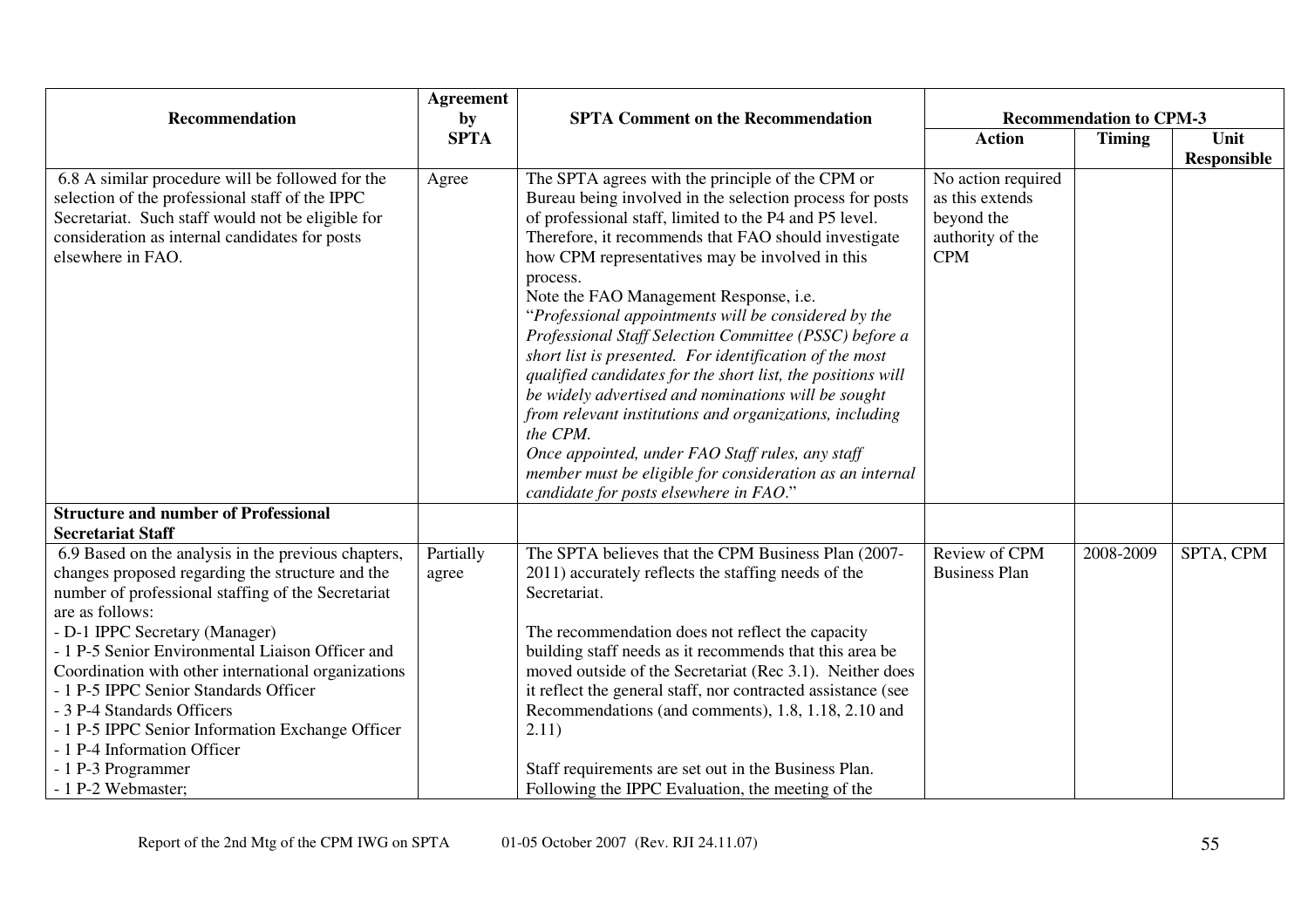| <b>Recommendation</b>                                                                                                                                                       | <b>Agreement</b><br><b>SPTA Comment on the Recommendation</b><br>by |                                                                                                                                                                                                                                                                                                                                                                                                                                                                                                                                                                                                                                                                                                                                                                                                                                                                                                                                                                                         | <b>Recommendation to CPM-3</b> |                     |                            |
|-----------------------------------------------------------------------------------------------------------------------------------------------------------------------------|---------------------------------------------------------------------|-----------------------------------------------------------------------------------------------------------------------------------------------------------------------------------------------------------------------------------------------------------------------------------------------------------------------------------------------------------------------------------------------------------------------------------------------------------------------------------------------------------------------------------------------------------------------------------------------------------------------------------------------------------------------------------------------------------------------------------------------------------------------------------------------------------------------------------------------------------------------------------------------------------------------------------------------------------------------------------------|--------------------------------|---------------------|----------------------------|
|                                                                                                                                                                             | <b>SPTA</b>                                                         |                                                                                                                                                                                                                                                                                                                                                                                                                                                                                                                                                                                                                                                                                                                                                                                                                                                                                                                                                                                         | <b>Action</b>                  | <b>Timing</b>       | Unit<br><b>Responsible</b> |
|                                                                                                                                                                             |                                                                     | Focus Group on the Standards Setting Procedure, the<br>meeting of the Programme Committee and the<br>subsequent CPM 2008, there may be a need to review<br>the Business Plan. It is noted that the both the IPPC<br>Evaluation and the FAO Programme Committee<br>recommended significant Secretariat staff increases.                                                                                                                                                                                                                                                                                                                                                                                                                                                                                                                                                                                                                                                                  |                                |                     |                            |
| <b>7. IPPC's Financial Resources</b>                                                                                                                                        |                                                                     |                                                                                                                                                                                                                                                                                                                                                                                                                                                                                                                                                                                                                                                                                                                                                                                                                                                                                                                                                                                         |                                |                     |                            |
| 7.1. FAO should preferably ensure systematic<br>annual core funding of the Secretariat's core<br>activities on a basis agreed upon by the CPM's<br>expanded Bureau and FAO; | Agree                                                               | The SPTA agrees with the general aim of the<br>recommendation as contained in the report but<br>recommends that the terms "preferably" and "expanded<br>bureau" be deleted so that the recommendation would<br>read: FAO should ensure systematic annual core funding<br>of the Secretariat's core activities on a basis agreed<br>upon by the CPM and FAO.<br>The basis for the CPM's consideration of core activities<br>are the 7 strategic 5-year goals presented in the CPM<br>Business Plan and aimed at implementing the provisions<br>of the IPPC. The SPTA considers that the successful<br>implementation of these goals will require sufficient<br>resources both from FAO and external sources. This<br>would also be in accordance with the opening speech of<br>the Director-General at CPM-2.<br>In addition, the SPTA would like to draw attention to<br>paragraph 170 of the Evaluation Report. Funding of staff<br>needs to be included in the list of that paragraph | FAO Council and<br>Conference  | 2007 and<br>ongoing | <b>FAO</b>                 |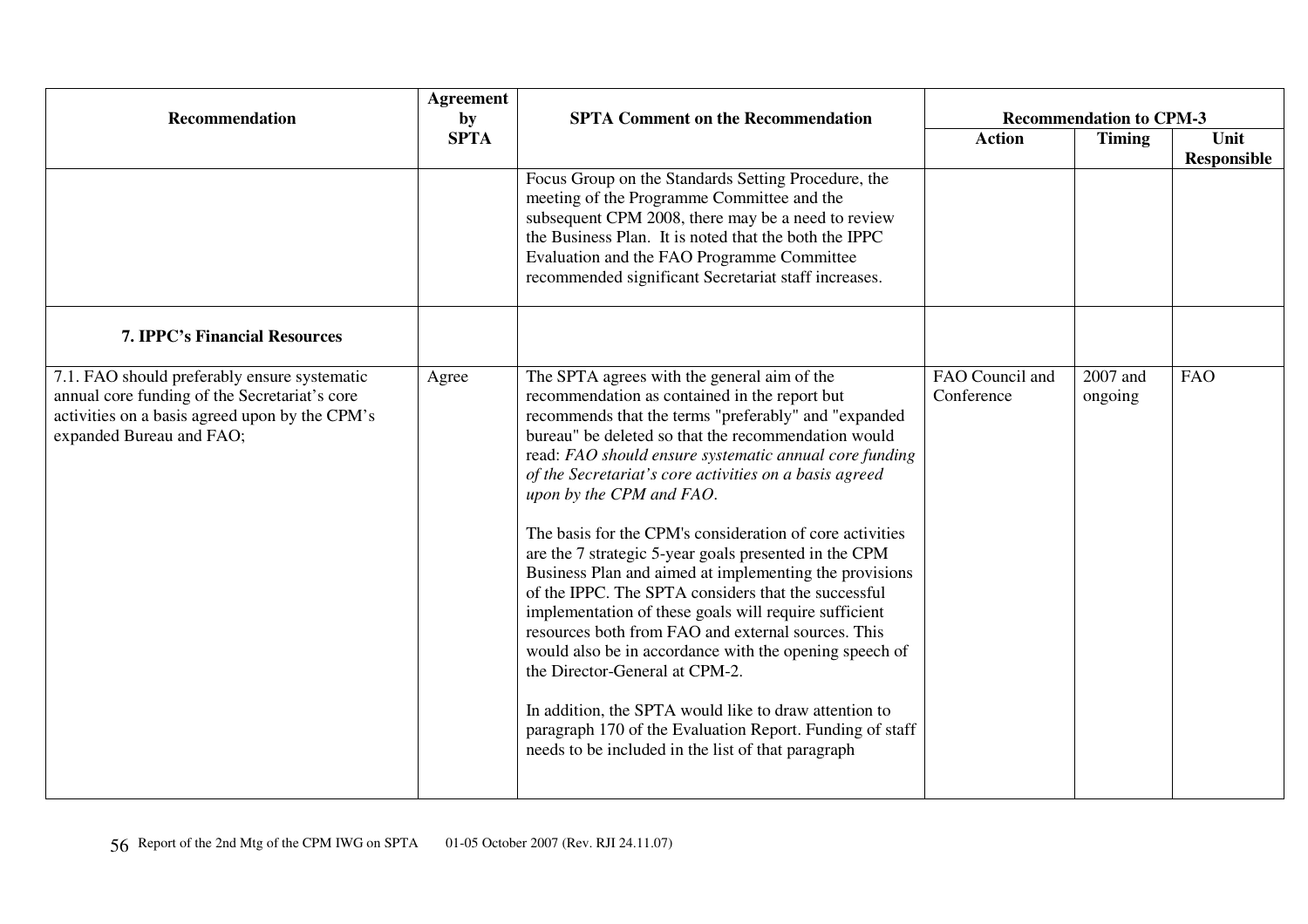| <b>Recommendation</b>                                                                                                                                                                                                       | <b>Agreement</b><br><b>SPTA Comment on the Recommendation</b><br>by |                                                                                                                                                                                                                                                                                                                                                                                                                                                                                                                                                                                                                                                                                                                                                                                                                                                                                                                                                                                                                                                                                                                                                                                                                                                                                                                                                                                                                                                                                                                                           |                                                                                                                                                                                                        | <b>Recommendation to CPM-3</b>    |                                   |  |
|-----------------------------------------------------------------------------------------------------------------------------------------------------------------------------------------------------------------------------|---------------------------------------------------------------------|-------------------------------------------------------------------------------------------------------------------------------------------------------------------------------------------------------------------------------------------------------------------------------------------------------------------------------------------------------------------------------------------------------------------------------------------------------------------------------------------------------------------------------------------------------------------------------------------------------------------------------------------------------------------------------------------------------------------------------------------------------------------------------------------------------------------------------------------------------------------------------------------------------------------------------------------------------------------------------------------------------------------------------------------------------------------------------------------------------------------------------------------------------------------------------------------------------------------------------------------------------------------------------------------------------------------------------------------------------------------------------------------------------------------------------------------------------------------------------------------------------------------------------------------|--------------------------------------------------------------------------------------------------------------------------------------------------------------------------------------------------------|-----------------------------------|-----------------------------------|--|
|                                                                                                                                                                                                                             | <b>SPTA</b>                                                         |                                                                                                                                                                                                                                                                                                                                                                                                                                                                                                                                                                                                                                                                                                                                                                                                                                                                                                                                                                                                                                                                                                                                                                                                                                                                                                                                                                                                                                                                                                                                           | <b>Action</b>                                                                                                                                                                                          | <b>Timing</b>                     | Unit                              |  |
| 7.2. The annual budget and programme should be<br>defined by the expanded bureau.<br>7.3. The Secretariat should be fully accountable to<br>the expanded Bureau and should provide detailed<br>and clear financial reports; | Partially<br>agree<br>Partially<br>agree                            | 5.1, 7.2 and 7.3: The procedure for developing and<br>adopting the work programme and associated budget<br>should be carried out as follows:<br>Based on the financial resources provided by FAO<br>$\bullet$<br>regular programme and other contributions, the<br>Bureau, in consultation with the Secretariat will<br>develop and propose an annual work programme<br>with an associated budget.<br>Based on the proposals by the Bureau, the CPM<br>$\bullet$<br>may adopt the programme.<br>With respect to the work programme and associated<br>budget, the Secretariat is fully accountable to the Bureau<br>and the CPM and should provide detailed and clear<br>financial reports.<br>Note: The FAO Management Response:<br>According to the Convention, the Secretary is<br>responsible for implementing the policies and activities<br>of the Commission and carrying out such other functions<br>as may be assigned to the Secretary by this Convention<br>and shall report thereon to the Commission. In such a<br>situation the Bureau can only have an advisory function<br>unless the CPM decides otherwise. Furthermore, this<br>can only be seen in the context of the CPM as an Article<br>XIV body of the IPPC, which does not include financial<br>responsibility for FAO's Regular Programme funds.<br>FAO Management accepts that the Secretariat should<br>continue to provide the CPM, the Bureau and the SPTA<br>with detailed financial information and to make them<br>aware of possibilities and limitations. | As for 5.1 ( the<br>CPM will review<br>and adopt the<br>distribution of the<br>funds allocated by<br>FAO, as well funds<br>from other<br>sources)<br>Provide detailed<br>and clear financial<br>report | Bureau,<br>SPTA and<br><b>CPM</b> | <b>Responsible</b><br>Secretariat |  |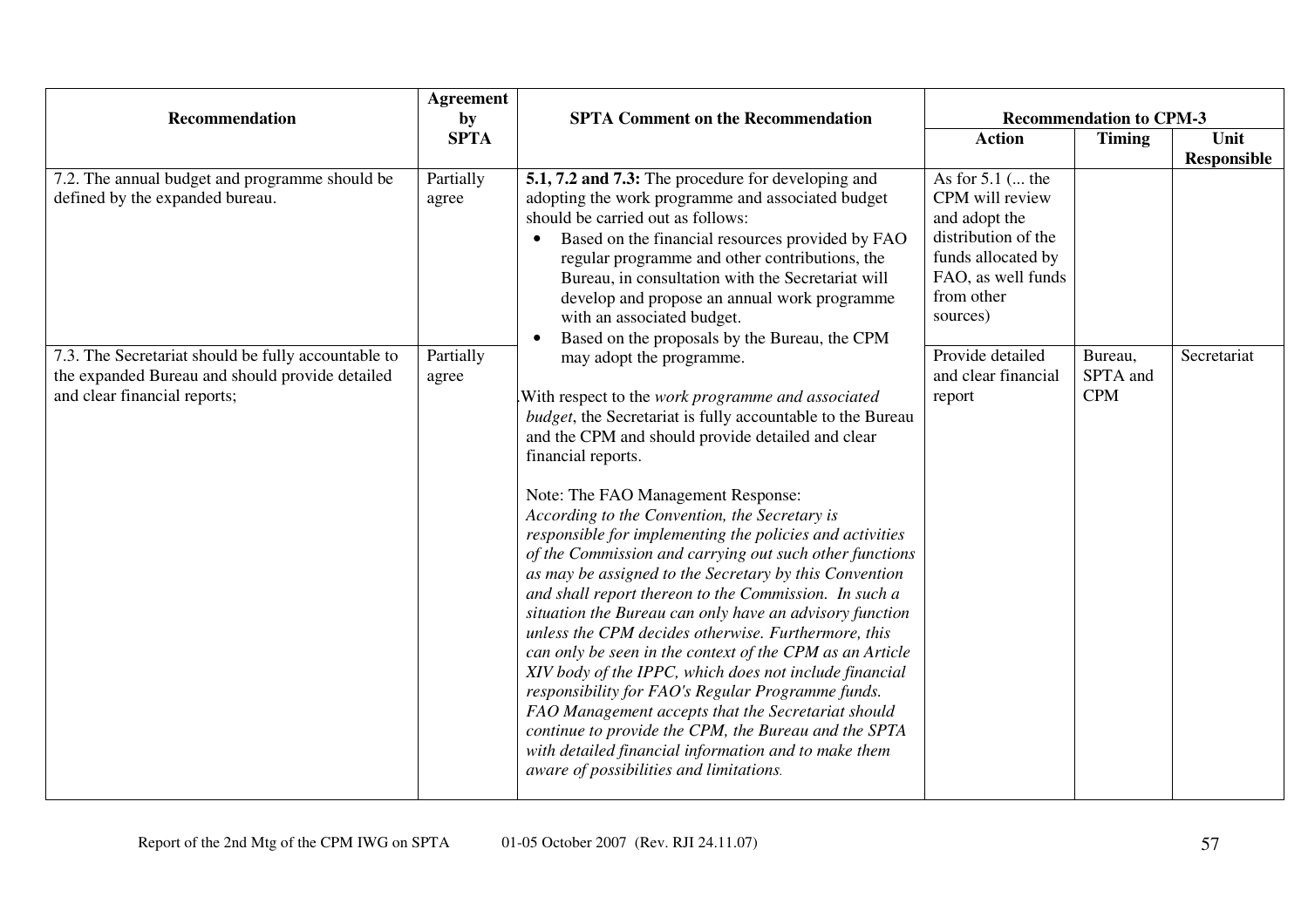| Recommendation                                                                                                                                                        | <b>Agreement</b><br><b>SPTA Comment on the Recommendation</b><br>by |                                                                                                                                                                                                                                                                                                                                                                                                                                                                                                                                                                                                           | <b>Recommendation to CPM-3</b>           |               |                                                 |
|-----------------------------------------------------------------------------------------------------------------------------------------------------------------------|---------------------------------------------------------------------|-----------------------------------------------------------------------------------------------------------------------------------------------------------------------------------------------------------------------------------------------------------------------------------------------------------------------------------------------------------------------------------------------------------------------------------------------------------------------------------------------------------------------------------------------------------------------------------------------------------|------------------------------------------|---------------|-------------------------------------------------|
|                                                                                                                                                                       | <b>SPTA</b>                                                         |                                                                                                                                                                                                                                                                                                                                                                                                                                                                                                                                                                                                           | <b>Action</b>                            | <b>Timing</b> | Unit                                            |
| 7.4. The Secretariat should have a more solid<br>resource mobilization strategy, stressing the<br>preference for multi-donor trust funding over<br>bilateral funding; | Agree                                                               | The SPTA attributes considerable importance to this<br>recommendation and agrees that the Secretariat should<br>have a more solid resource mobilisation strategy,<br>stressing the preference for multi-donor trust funding<br>over bilateral funding. However, the SPTA emphasises<br>that any form of extra-budgetary contribution at any<br>time would be considered. In addition, it should be easy<br>to contribute extra-budgetary resources to the IPPC. The<br>development of a more solid resource mobilization<br>strategy should be done in cooperation between<br>Secretariat and the Bureau. | Develop strategy                         | 2007-08       | <b>Responsible</b><br>Secretariat<br>and Bureau |
| 7.5. Donor Contracting Parties should make an<br>effort to tie their contributions to the IPPC's annual<br>planning cycle;                                            | Partially<br>agree                                                  | Same comment as under 7.4                                                                                                                                                                                                                                                                                                                                                                                                                                                                                                                                                                                 |                                          |               |                                                 |
| 7.6 More innovative approaches of funding such as<br>cost-recovery schemes will have to be<br>systematically and carefully considered in the<br>future;               | Partially<br>agree                                                  | The SPTA partially agrees and emphasises that<br>alternative funding mechanisms, including cost recovery<br>schemes had been investigated since 2002 by the ICPM<br>and CPM. It was found that cost-recovery schemes are<br>not practical at present. However, other innovative<br>approaches will be considered as part of the<br>development of a resource mobilization strategy being<br>developed under 7.4.                                                                                                                                                                                          | [Consider for<br>Ministerial<br>meeting] |               |                                                 |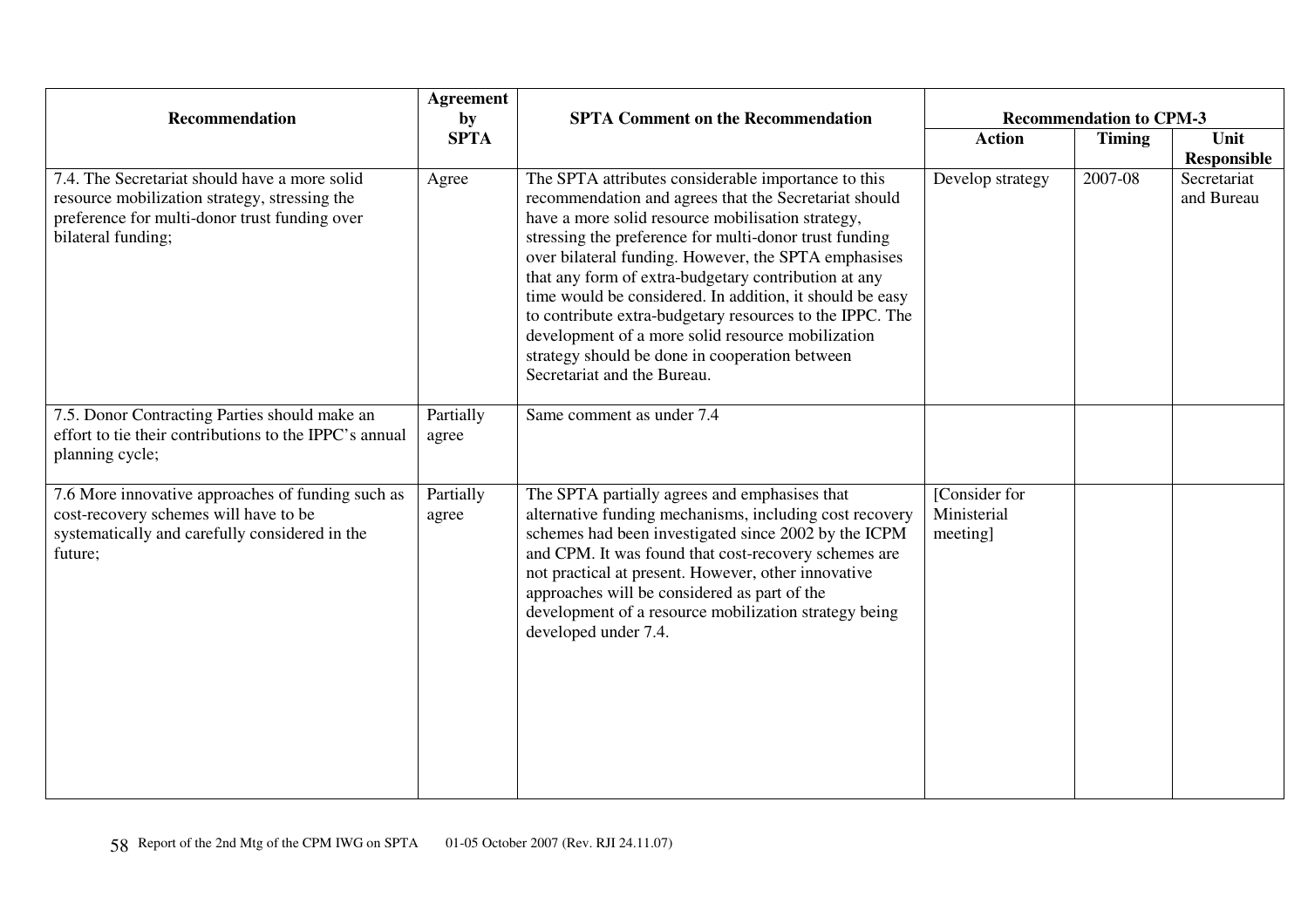| Recommendation                                                                                                                                                                                                                                                                                                                                                                                                                                                                                                                                                              | <b>Agreement</b><br>by | <b>SPTA Comment on the Recommendation</b>                                                                                                                                                                                                                                                                                                                                                                                                                                                                                              | <b>Recommendation to CPM-3</b>                                                                |                               |                            |  |
|-----------------------------------------------------------------------------------------------------------------------------------------------------------------------------------------------------------------------------------------------------------------------------------------------------------------------------------------------------------------------------------------------------------------------------------------------------------------------------------------------------------------------------------------------------------------------------|------------------------|----------------------------------------------------------------------------------------------------------------------------------------------------------------------------------------------------------------------------------------------------------------------------------------------------------------------------------------------------------------------------------------------------------------------------------------------------------------------------------------------------------------------------------------|-----------------------------------------------------------------------------------------------|-------------------------------|----------------------------|--|
|                                                                                                                                                                                                                                                                                                                                                                                                                                                                                                                                                                             | <b>SPTA</b>            |                                                                                                                                                                                                                                                                                                                                                                                                                                                                                                                                        | <b>Action</b>                                                                                 | Timing                        | Unit<br><b>Responsible</b> |  |
| <b>Regional Plant Protection Organizations</b><br>(Suggestions)                                                                                                                                                                                                                                                                                                                                                                                                                                                                                                             |                        |                                                                                                                                                                                                                                                                                                                                                                                                                                                                                                                                        |                                                                                               |                               |                            |  |
| Para 189. The evaluation team identified a number<br>of areas where RPPOs could have a greater role in<br>the implementation of the Convention, which are:<br>a) Information Exchange:<br>The development of MOU for the establishment of<br>systematic links with databases of RPPOs as<br>discussed in the section above on Information<br>Exchange; EPPO, NAPPO and COSAVE have<br>particularly well-developed databases.<br>b) Standards:                                                                                                                               | Agree                  | Note: the following response by the $19th TC-RPPOs$<br>a) Information exchange<br>The TC-RPPOs agrees (refer 2.6)<br>b) Standards                                                                                                                                                                                                                                                                                                                                                                                                      | As per the TC<br>response; TC<br>should consider<br>SPTA response to<br>recommendation<br>2.6 | TC of<br><b>RPPOs</b><br>2008 | <b>RPPOs</b>               |  |
| i) RPPOs could play a greater role regarding<br>the development and implementation of ISPMs,<br>including the organization and conduct of regional<br>workshops to review draft ISPMs;<br>ii) RPPOs could plan the regional<br>implementation of adopted ISPMs in cooperation<br>with the FAO Plant Protection Officers. This could<br>also involve the coordination of technical<br>assistance requirements for Contracting Parties to<br>meet their obligations as well as the provision of<br>technical assistance support to facilitate the<br>implementation of ISPMs. |                        | i) The TC agrees and may be extended to<br>cooperation between the RPPOs.<br>ii) The TC agrees with the suggestion that in regions<br>which have FAO Plant Protection Officers, a workplan<br>should be developed for cooperation in implementation<br>of ISPMs.<br>However, coordination of technical assistance could be<br>a new role for RPPOs and additional resources will be<br>required and the capacity to varies from region to<br>region. There may also be opportunities for<br>collaboration among RPPOs in this activity | Refer to response<br>of TC                                                                    |                               |                            |  |
|                                                                                                                                                                                                                                                                                                                                                                                                                                                                                                                                                                             |                        | Development of RPPOs could be aspect of capacity<br>building strategy                                                                                                                                                                                                                                                                                                                                                                                                                                                                  | <b>Consider RPPOs</b><br>in capacity<br>building strategy                                     |                               | $[CPM]$ ?                  |  |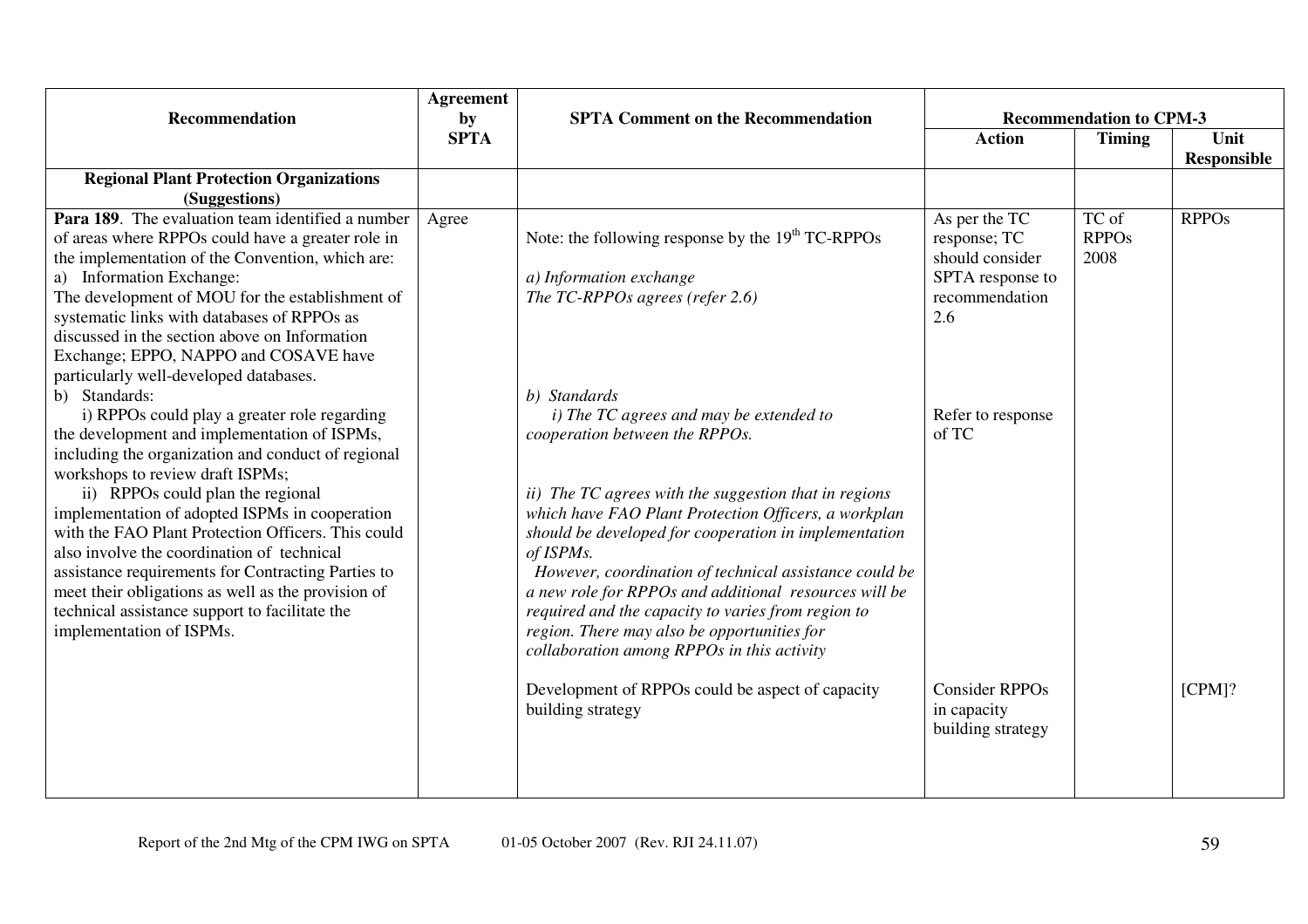| <b>Recommendation</b>                                                                                                                                                                                                                                                                                                                                                                                                                                                                                                                                                                                                                                                                                                                                                                                                                                                                                                                                 | <b>Agreement</b><br>by | <b>SPTA Comment on the Recommendation</b>                                                                                                                                                                                                                                                                                                                                                                                                                                                                                                                                                                                                           |                                                                                                                           | <b>Recommendation to CPM-3</b> |                            |
|-------------------------------------------------------------------------------------------------------------------------------------------------------------------------------------------------------------------------------------------------------------------------------------------------------------------------------------------------------------------------------------------------------------------------------------------------------------------------------------------------------------------------------------------------------------------------------------------------------------------------------------------------------------------------------------------------------------------------------------------------------------------------------------------------------------------------------------------------------------------------------------------------------------------------------------------------------|------------------------|-----------------------------------------------------------------------------------------------------------------------------------------------------------------------------------------------------------------------------------------------------------------------------------------------------------------------------------------------------------------------------------------------------------------------------------------------------------------------------------------------------------------------------------------------------------------------------------------------------------------------------------------------------|---------------------------------------------------------------------------------------------------------------------------|--------------------------------|----------------------------|
|                                                                                                                                                                                                                                                                                                                                                                                                                                                                                                                                                                                                                                                                                                                                                                                                                                                                                                                                                       | <b>SPTA</b>            |                                                                                                                                                                                                                                                                                                                                                                                                                                                                                                                                                                                                                                                     | <b>Action</b>                                                                                                             | <b>Timing</b>                  | Unit<br><b>Responsible</b> |
| Para 190. The evaluation team was not in a<br>position to conduct an evaluation of the RPPOs.<br>However, it identified issues that need to be further<br>explored and that should be addressed by FAO in<br>the near future:<br>the Asia and Pacific Plant Protection<br>Commission (APPPC) and the Caribbean Plant<br>Protection Commission (CPPC) <sup>1</sup> are FAO<br>subsidiary bodies; FAO should review carefully<br>its support to these bodies. In particular, it<br>should define ways of ensuring greater<br>independence and long-term sustainability;<br>Efforts should be undertaken to finalize the<br>establishment of the Near East Plant Protection<br>Organization; and<br>FAO, in collaboration with relevant regional<br>bodies, should explore opportunities to<br>strengthen the capacity of certain RPPOs,<br>such as the Inter African Phytosanitary Council<br>(IAPSC), in collaboration with the African<br>Union (AU). | Agree<br>Agree         | The SPTA fully supports the suggestions made in<br>paragraph 190 of the evaluation report.<br>Note: the response by the $19th TC-RPPOs$ (Ottawa 2007)<br>was:<br>$APPPC$ - The TC-RPPOs believes that this is an<br>FAO issue<br>Near East – The TC-RPPOs agrees with the<br>comment regarding the Near East<br>Capacity - The TC agrees with the comment<br>and noted that strengthening capacity<br>should not be limited to only some RPPOs.<br>The SPTA considers that all of the RPPOs should be<br>strengthened and a strategy developed to ensure their<br>sustainability<br>Note the positive evolution of the APPPC over the past<br>years | As per the<br>recommendation<br>FAO to develop a<br>strategy to<br>strengthen RPPOs<br>and ensure their<br>sustainability | 2008 and<br>ongoing            | $[FAO]$ ?<br><b>FAO</b>    |

The CPPC is currently being disestablished and the RPPO activities will be taken over by the Caribbean Agricultural Health and Food Safety Agency (CAHFSA), which will<br>function as the RPPO for the Caribbean subregion in acc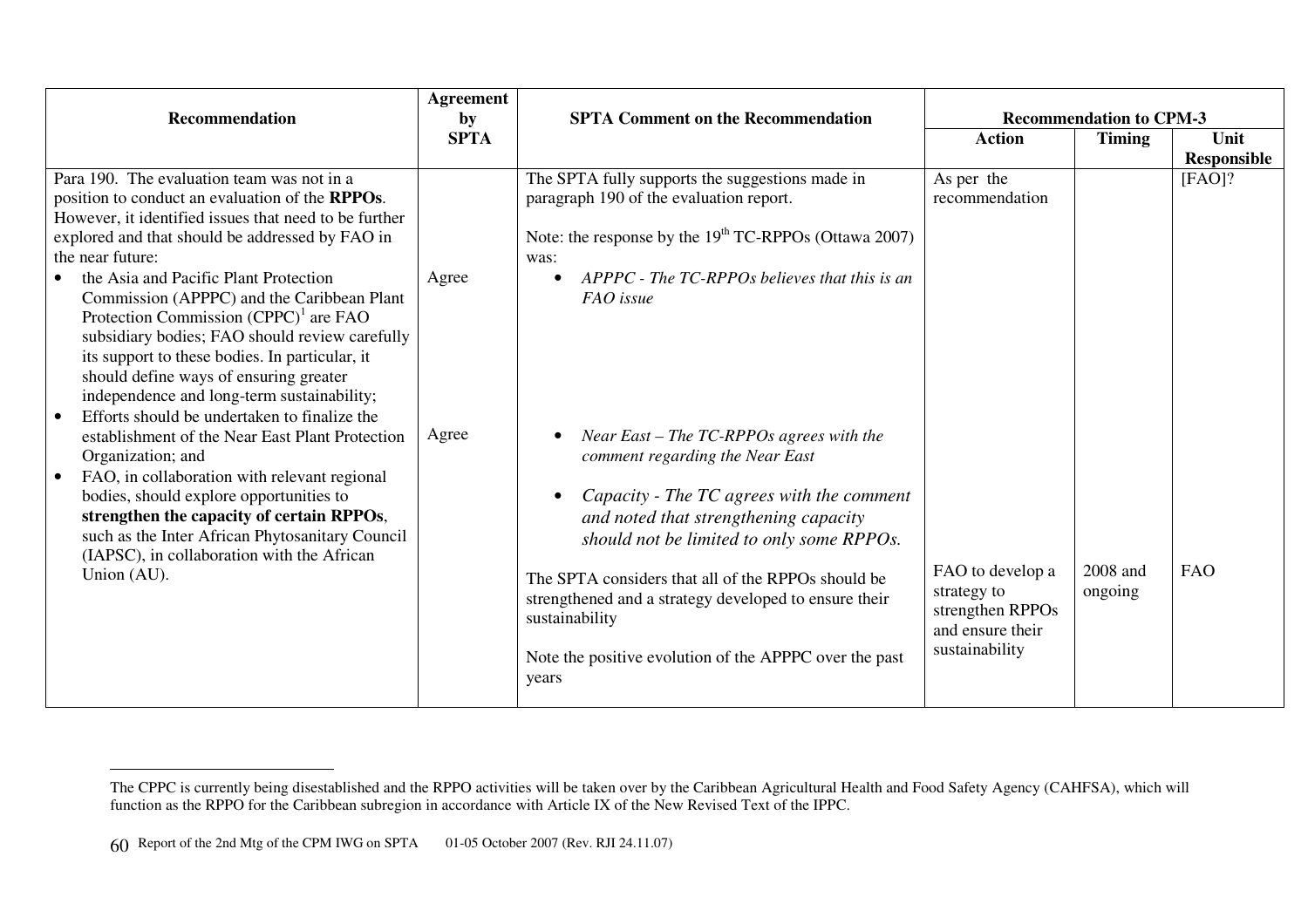## **Appendix 2**

## **Comments by the SPTA (plus those of the IWG on PCE and 19th TC-RPPOs) on the Recommendations from the CABI Analysis of the Application of the PCE Tool**

| <b>CABI Recommendations</b>                                                                                                                                                                                                                                                                                                                                                                         | Comments by the IWG on PCE                                                                                                     | Comment by the 19 <sup>th</sup> TC-RPPOs<br>(Ottawa 2007)                                                                                                                                                                                                                                                                                                                                                             | <b>Comment by SPTA 2007</b>                                                                                                                                                                                                                                                                                                                                                                               |
|-----------------------------------------------------------------------------------------------------------------------------------------------------------------------------------------------------------------------------------------------------------------------------------------------------------------------------------------------------------------------------------------------------|--------------------------------------------------------------------------------------------------------------------------------|-----------------------------------------------------------------------------------------------------------------------------------------------------------------------------------------------------------------------------------------------------------------------------------------------------------------------------------------------------------------------------------------------------------------------|-----------------------------------------------------------------------------------------------------------------------------------------------------------------------------------------------------------------------------------------------------------------------------------------------------------------------------------------------------------------------------------------------------------|
| Group 1: An overall technical<br>assistance (TA) strategy:                                                                                                                                                                                                                                                                                                                                          |                                                                                                                                |                                                                                                                                                                                                                                                                                                                                                                                                                       |                                                                                                                                                                                                                                                                                                                                                                                                           |
| <b>Recommendation 1</b><br>That a strategic plan for TA be<br>developed that addresses the full<br>range of issues. While various<br>subgroups, IWG, focus groups etc<br>may engage in developing and<br>implementing TA, they all must<br>be aware of and working from a<br>single cohesive strategy with<br>timely cross communication. A<br>coordination role must be<br>appropriately assigned. | The IWG-PCE fully supports the<br>recommendation.                                                                              | The TC agreed with Recommendation 1.<br>The TC believed that (following) after<br>recommendation 2, this should precede<br>all other actions.<br>The TC also recommended that, as part<br>of this process, existing tools used on<br>plant health issues be identified and<br>collected from contracting parties or<br>other sources, for consideration before<br>new tools are developed (see<br>recommendation 8)   | The SPTA agreed that a phytosanitary<br>capacity strategy needed to be<br>developed and implemented.                                                                                                                                                                                                                                                                                                      |
| <b>Recommendation 2</b><br>That the CPM endorses a<br>definition of national<br>phytosanitary capacity that best<br>fits its vision and expectations for<br>all efforts under the IPPC                                                                                                                                                                                                              | The IWG-PCE fully supports the<br>recommendation and proposes that it<br>should be developed in the framework<br>of the IWG-TA | The TC partly agreed with Rec. 2.<br>It felt that rather than a definition, a<br>concept paper should be prepared and<br>that this recommendation should be<br>responded and agreed to before the other<br>recommendations. The TC felt that the<br>concept paper should be drafted by the<br>SPTA and that as it would be a universal<br>concept, both developed and non-<br>developing countries should participate | A concept paper to be introduced to<br>the CPM that highlighted the need for<br>a phytosanitary capacity strategy.<br>Paper to be authored by J Hedley with<br>the assistance of J Jones and D Nowell<br>as well as information already<br>prepared by CABI. Part of that paper<br>would be a concept of phytosanitary<br>capacity. Include a timeframe for<br>actions. A new focus group is<br>proposed. |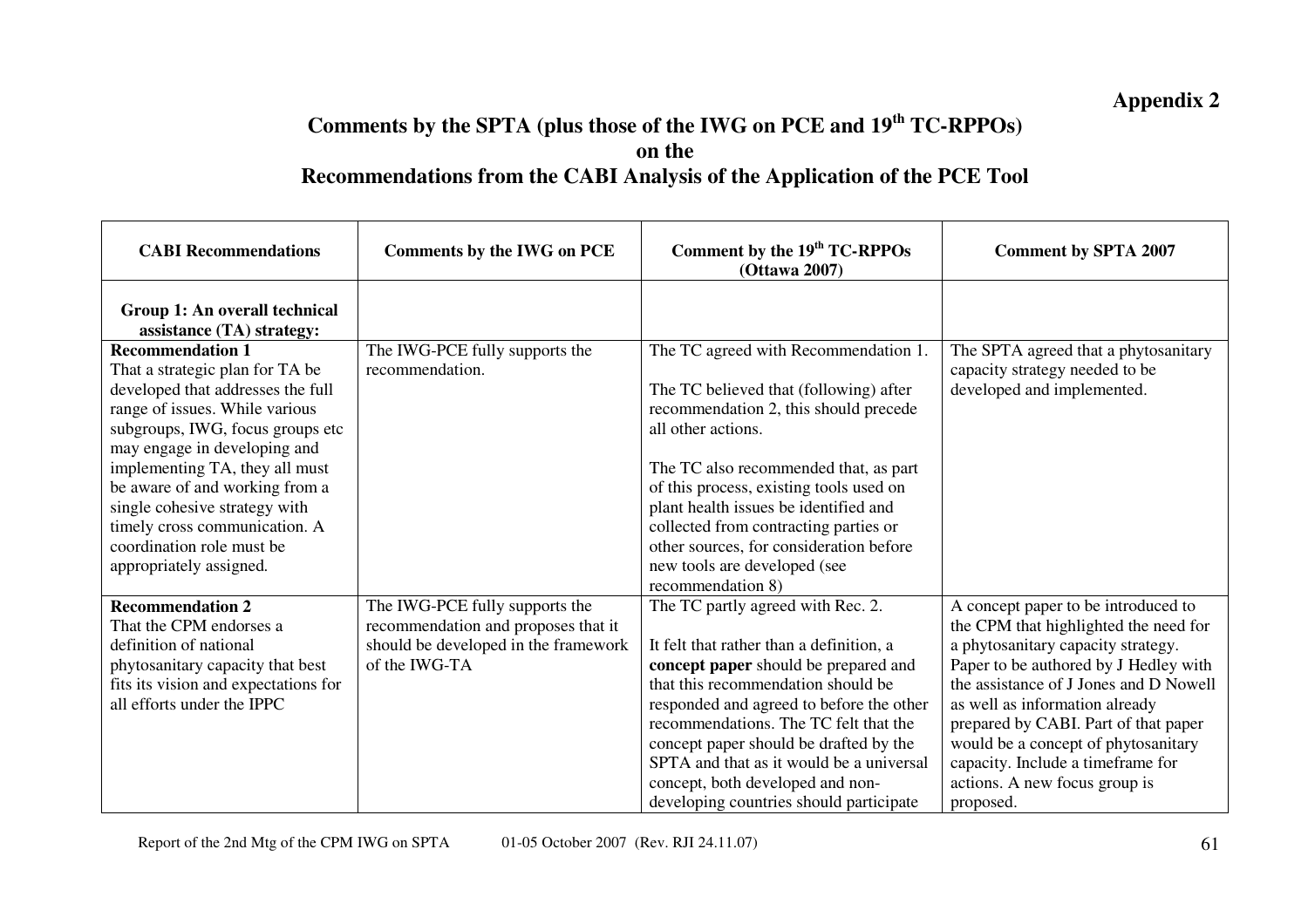| <b>CABI Recommendations</b>                                                                                                                                                                                                                                                                                                                    | <b>Comments by the IWG on PCE</b>                                                                                                                                                                                                                                                                                                                                                                                                                                                                                                                                                                                                                     | Comment by the 19 <sup>th</sup> TC-RPPOs<br>(Ottawa 2007)                                                                                                           | <b>Comment by SPTA 2007</b>                                     |
|------------------------------------------------------------------------------------------------------------------------------------------------------------------------------------------------------------------------------------------------------------------------------------------------------------------------------------------------|-------------------------------------------------------------------------------------------------------------------------------------------------------------------------------------------------------------------------------------------------------------------------------------------------------------------------------------------------------------------------------------------------------------------------------------------------------------------------------------------------------------------------------------------------------------------------------------------------------------------------------------------------------|---------------------------------------------------------------------------------------------------------------------------------------------------------------------|-----------------------------------------------------------------|
|                                                                                                                                                                                                                                                                                                                                                |                                                                                                                                                                                                                                                                                                                                                                                                                                                                                                                                                                                                                                                       | in the formulation.<br>The TC agreed that CABI would provide<br>additional information to be used in the<br>preparation of a concept document for<br>the next SPTA. |                                                                 |
| Group 2 – Future development<br>of the PCE                                                                                                                                                                                                                                                                                                     |                                                                                                                                                                                                                                                                                                                                                                                                                                                                                                                                                                                                                                                       |                                                                                                                                                                     |                                                                 |
| <b>Recommendation 3</b><br>That the PCE, (minus the<br>information in Recommendation 7<br>below), be arranged into a<br>stratified framework so that a user<br>may follow the tool on a modular<br>basis, going deeper into detail<br>when more assistance is needed,<br>with provision of links to<br>additional information and<br>guidance. | The IWG-PCE agrees to this<br>recommendation, and suggests<br>modifying the structure of the PCE to<br>include, but not be limited to:<br>Grouping the ISPMs into<br>$\bullet$<br>conceptual categories (modules),<br>avoiding the need to create<br>different PCE modules for each<br>ISPM. This means the PCE will<br>require to be updated by<br>categories (conceptual ISPMs)<br>and not necessarily for the full<br>content of the newer ISPMs.<br>The PCE should be modified so<br>$\bullet$<br>as not to display further questions<br>when the answer to the lead<br>question precludes the need for<br>further questions on the same<br>area. | The TC agreed with the<br>recommendation.<br>However, the TC suggested that<br>Recommendations 1 and 2 needed to be<br>addressed first.                             | The SPTA noted that<br>Recommendation 3 was already<br>underway |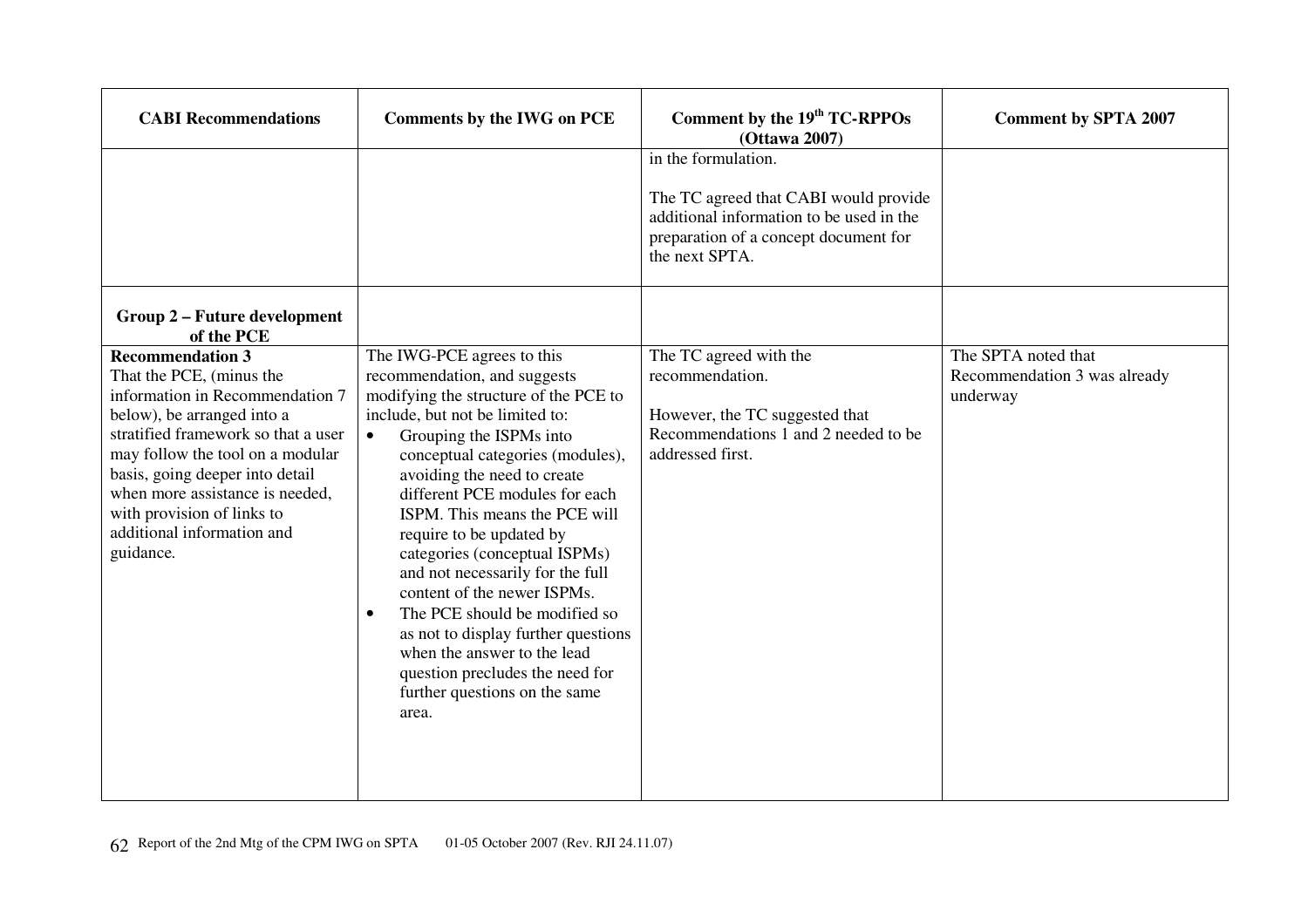| <b>CABI Recommendations</b>                                                                                                                                                                                                                                                                                 | <b>Comments by the IWG on PCE</b>                                                                                                                                                                                                                                                                                                             | Comment by the 19 <sup>th</sup> TC-RPPOs<br>(Ottawa 2007)                                                                                                                                                                                                                                                                                   | <b>Comment by SPTA 2007</b>                                                           |
|-------------------------------------------------------------------------------------------------------------------------------------------------------------------------------------------------------------------------------------------------------------------------------------------------------------|-----------------------------------------------------------------------------------------------------------------------------------------------------------------------------------------------------------------------------------------------------------------------------------------------------------------------------------------------|---------------------------------------------------------------------------------------------------------------------------------------------------------------------------------------------------------------------------------------------------------------------------------------------------------------------------------------------|---------------------------------------------------------------------------------------|
| <b>Recommendation 4</b><br>That the IWG-PCE decides<br>whether this new PCE should be<br>linked to the Performance, Vision,<br>Strategy (PVS) tool developed by<br>the Inter-American Institute for<br>Cooperation in Agriculture (IICA)<br>as far as modules/topics or should<br>remain independent of it. | Considering the stated objectives of<br>each tool, the IWG-PCE felt that there<br>was no need for any formal linkage<br>but that recognition of the PVS was<br>adequate. The meeting felt that<br>proposed improvements to the PCE<br>would, in any case, make it more<br>comprehensive and suitable for the<br>purpose for which it is used. | The TC was not in a position to comment<br>as not all RPPOs were familiar with the<br><b>IICA PVS tool.</b><br>COSAVE indicated that the plant health<br>PVS was still influenced by the fact that<br>the original PVS was developed for<br>animal health. COSAVE members felt<br>that both tools (PVS and PCE) should<br>remain separated. | The SPTA agrees with the IWG - PCE:<br>Keep the PVS & PCE separate.                   |
| Group 3 - Development of other<br>tools:                                                                                                                                                                                                                                                                    |                                                                                                                                                                                                                                                                                                                                               |                                                                                                                                                                                                                                                                                                                                             |                                                                                       |
| <b>Recommendation 5</b><br>That the Subsidiary Body for<br>Dispute Settlement consider the<br>usefulness of individual ISPM<br>implementation sheets, in the form<br>of check lists, and how these<br>would be developed.                                                                                   | The IWG-PCE felt that this subject<br>fell outside the intended use of the<br>PCE. However the IWG-PCE<br>acknowledged the need for other,<br>more appropriate tools to be<br>developed for this purpose                                                                                                                                      | The TC agreed with the comments made<br>by the IWG.                                                                                                                                                                                                                                                                                         | SPTA agreed that the SBDS consider<br>the usefulness of ISPM<br>implementation sheets |
| <b>Recommendation 6</b><br>That the IICA PVS be adopted by<br>the IPPC for rapid assessment of<br>national phytosanitary systems,<br>based on expert judgement, and as<br>a starting point for engaging<br>different stakeholders and<br>agreeing priorities.                                               | In view of the comments on<br>recommendation 4, the IWG-PCE felt<br>that there was no need to consider<br>formal adoption of the IICA PVS                                                                                                                                                                                                     | The TC was not in a position to evaluate<br>Recommendation 6 (see comments on<br>Recommendation 4)                                                                                                                                                                                                                                          | SPTA agrees with IWG-PCE<br>comments.                                                 |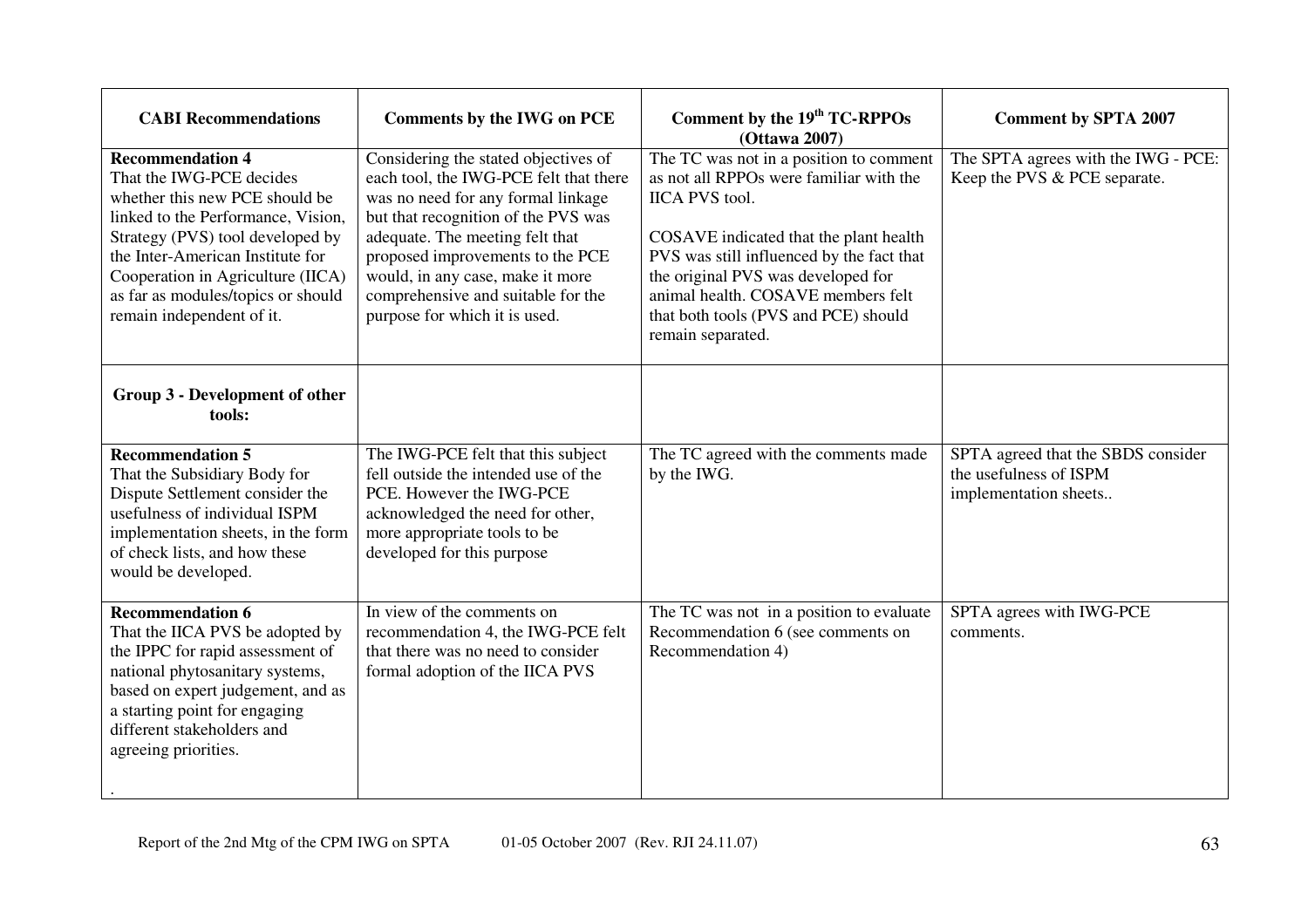| <b>CABI Recommendations</b>                                                                                                                                                                                                                                                               | Comments by the IWG on PCE                                                                                                                                                                                                                                                                                                  | Comment by the 19 <sup>th</sup> TC-RPPOs<br>(Ottawa 2007)                                                                                                                                                                                                                                                                                                         | <b>Comment by SPTA 2007</b>                                                                                                                                                                                                                                                                                                                                                                                   |
|-------------------------------------------------------------------------------------------------------------------------------------------------------------------------------------------------------------------------------------------------------------------------------------------|-----------------------------------------------------------------------------------------------------------------------------------------------------------------------------------------------------------------------------------------------------------------------------------------------------------------------------|-------------------------------------------------------------------------------------------------------------------------------------------------------------------------------------------------------------------------------------------------------------------------------------------------------------------------------------------------------------------|---------------------------------------------------------------------------------------------------------------------------------------------------------------------------------------------------------------------------------------------------------------------------------------------------------------------------------------------------------------------------------------------------------------|
| <b>Recommendation 7</b><br>That information commonly<br>requested by trading partners,<br>including the existing<br>requirements for information<br>sharing under the IPPC/ISPMs, be<br>integrated into a harmonized<br>template to be posted on the IPP<br>with appropriate access.      | The IWG-PCE agreed to this<br>recommendation, noting that<br>templates for reporting obligations<br>were already provided for. Similar<br>provisions could be made to harvest<br>specific PCE information, taking into<br>account confidentiality of specific<br>information and the need to avoid<br>duplication of effort | The TC agreed with the IWG comment<br>that information should be placed on the<br>portal.<br>However, the TC felt that more<br>clarification was needed as to what<br>exactly the recommendation meant ("<br>information commonly asked by trading<br>partners, "), in order to avoid asking<br>member countries for unnecessary and<br>non-relevant information. | The SPTA supported the TC-RPPO's<br>need for clarification on what "<br>information commonly asked by<br>trading partners " meant. It was also<br>concerned in that the recommendation<br>could result in additional obligations<br>beyond those already required under<br>the convention. "Harmonized<br>templates" for information commonly<br>requested by trading partners was<br>considered impractical. |
| <b>Recommendation 8</b><br>That simple tools, based on<br>spreadsheets for example, be<br>developed to address very specific<br>evaluation objectives such as<br>modelling risks, assessing<br>efficiency of services, cost<br>recovery calculations, investment<br>decision making, etc. | The IWG-PCE fully supported this<br>recommendation and suggested to also<br>include a spreadsheet dealing with the<br>cost benefit of conformity with the<br>international standards                                                                                                                                        | The TC agreed that simple tools could be<br>used for self assessment.<br>It was noted that many NPPOs would not<br>possess the expertise to develop risk<br>models, cost recovery calculations,<br>investment decision making, etc. Any<br>tools would need to be adapted to<br>developing country conditions.                                                    | The SPTA agreed that simple tools<br>(e.g. spreadsheets) could be useful.<br>However, the objectives of the tools<br>would need to be clear and the costs of<br>the development of the tools needs to<br>be considered in order to prevent<br>unnecessary work.                                                                                                                                               |
| Group 4 - Long term<br>considerations:                                                                                                                                                                                                                                                    |                                                                                                                                                                                                                                                                                                                             |                                                                                                                                                                                                                                                                                                                                                                   |                                                                                                                                                                                                                                                                                                                                                                                                               |
| <b>Recommendation 9</b><br>That a mechanism for collating<br>information anonymously on<br>NPPO capacity and related issues<br>be designed and presented to the<br>CPM for approval, taking account<br>of confidentiality needs.                                                          | The IWG-PCE suggests that this<br>recommendation should be part of a<br>TA policy recommendation<br>(Recommendation 1) rather than a<br>long term objective, but that there<br>might be no need for CPM adoption.                                                                                                           | The TC agreed with comments by the<br>IWG and that there be an upfront<br>requirement for the NPPO to provide<br>information (in a form that could not be<br>identified to source).                                                                                                                                                                               | The SPTA supported the need for<br>collating information such as trends<br>and frequently encountered problems<br>(while protecting anonymity) that<br>would help the Commission direct its<br>capacity building strategy. The<br>proposals (mechanism) from the<br>OEWG on Compliance may deal with<br>the recommendation.                                                                                   |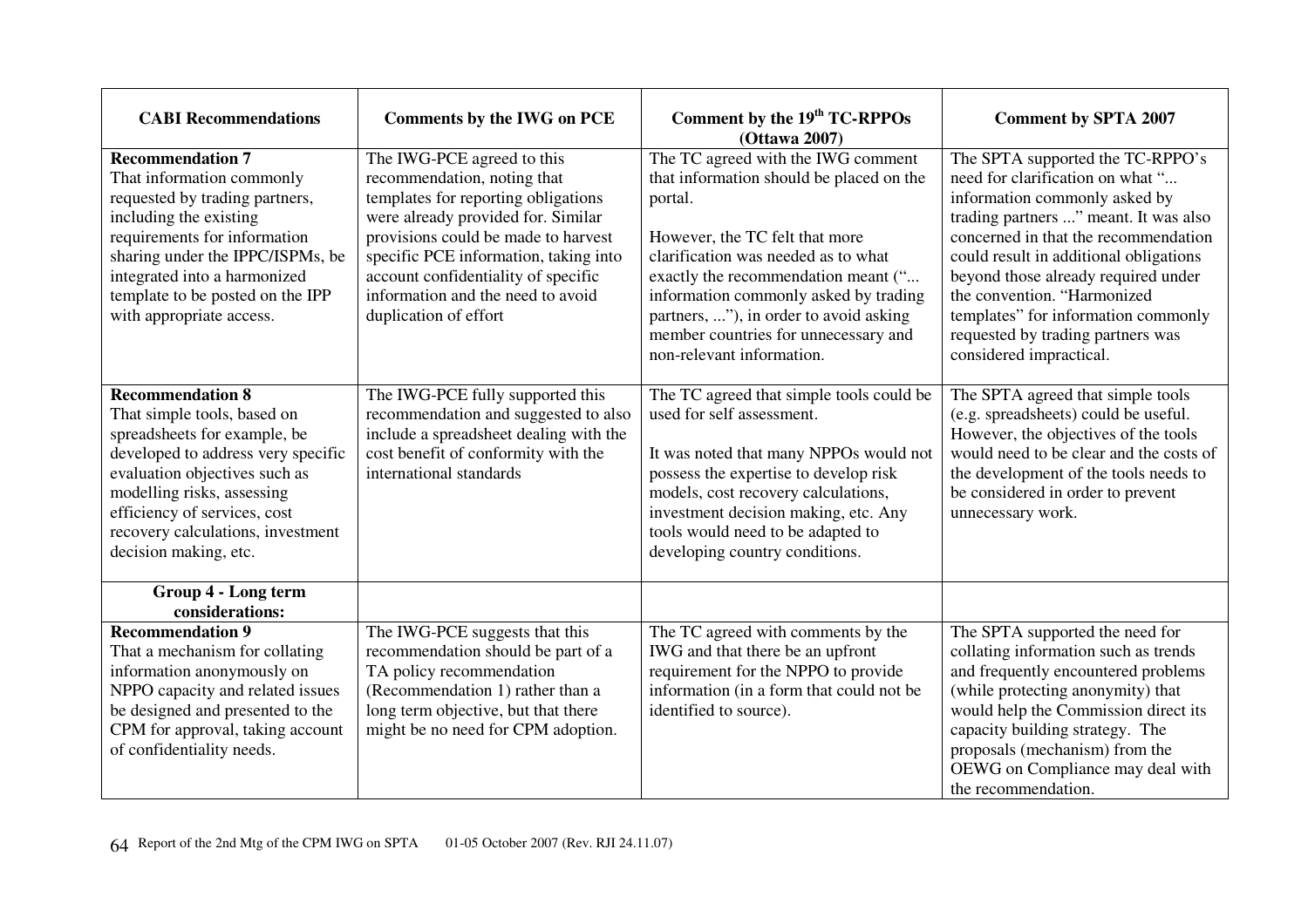| <b>CABI Recommendations</b>                                                                                                                                                                                                                                                                                                  | Comments by the IWG on PCE                                                                                                                                                                                                                                             | Comment by the 19 <sup>th</sup> TC-RPPOs<br>(Ottawa 2007)                                                                                                                                                                                                                                                            | <b>Comment by SPTA 2007</b>                                                                                                                                                    |
|------------------------------------------------------------------------------------------------------------------------------------------------------------------------------------------------------------------------------------------------------------------------------------------------------------------------------|------------------------------------------------------------------------------------------------------------------------------------------------------------------------------------------------------------------------------------------------------------------------|----------------------------------------------------------------------------------------------------------------------------------------------------------------------------------------------------------------------------------------------------------------------------------------------------------------------|--------------------------------------------------------------------------------------------------------------------------------------------------------------------------------|
| <b>Recommendation 10</b><br>That the role of reviewing uses of<br>the information generated from<br>the PCE/PVS and other tools be<br>assigned appropriately, so as to<br>learn of trends, ensure the accurate<br>transfer of information and better<br>communicate the needs and value<br>of plant health to other sectors. | It was suggested that this<br>recommendation should be considered<br>under the TA strategy suggested in<br>Recommendation 1                                                                                                                                            | The TC agreed with the comments by<br><b>IWG</b>                                                                                                                                                                                                                                                                     | The SPTA agreed with the comments<br>of the IWG-PCE, that the<br>recommendation should be considered<br>under the Technical Assistance<br>strategy suggested in Recommendation |
| <b>Recommendation 11</b><br>That an initiative on the quality of<br>phytosanitary data should be<br>launched, as a targeted assistance<br>to NPPOs.                                                                                                                                                                          | The IWG-PCE observed that quality<br>of information put on the IPP was a<br>responsibility of the Contracting<br>parties. The IPPC Secretariat will be<br>working with Contracting Parties to<br>improve the quality of information<br>reported under IPPC obligations | According to CABI, the IWG did not<br>make a correct interpretation of the<br>recommendation. The recommendation<br>is more focused on improving baseline<br>data collection (accuracy,<br>appropriateness) within the countries and<br>regions, in order to be able to address<br>more adequately recommendation 8. | This recommendation would be a<br>requirement for Recommendation 8.<br>Refer Rec. 8 for comments.                                                                              |
| <b>Recommendation 12</b><br>That all of the above systems and<br>tools be reviewed for inclusion of<br>environmental concerns, i.e.<br>protection of domestic plant<br>resources, rather than strictly trade<br>related concerns.                                                                                            | The IWG-PCE felt that the process of<br>incorporating environmental and other<br>concerns was already in place and will<br>be reflected more prominently in the<br>revised PCE.                                                                                        | The TC noted that the environment was<br>being considered within the context of<br>the IPPC.<br>The second part of the comment by the<br>IWG is an assumption and could not be<br>supported as the decision to revise the<br>PCE has yet to be made.                                                                 | Agree with the IWG-PCE. The<br>updating of the PCE is ongoing. In<br>terms of environmental concerns, see<br>response to the IPPC Evaluation<br>recommendations                |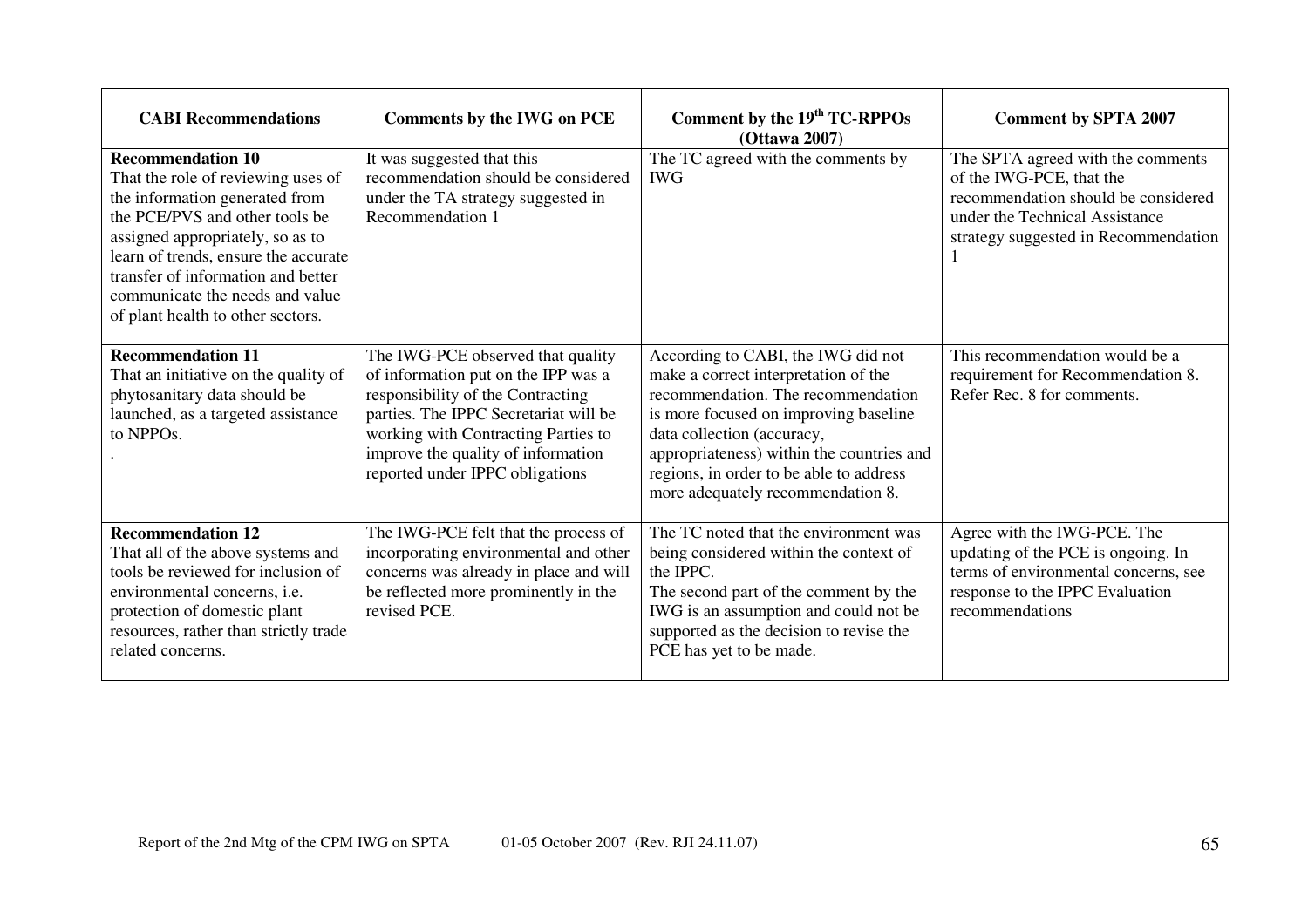Report of the 2nd Mtg of the CPM IWG on SPTA  $\qquad$  01-05 October 2007 (Rev. RJI 24.11.07)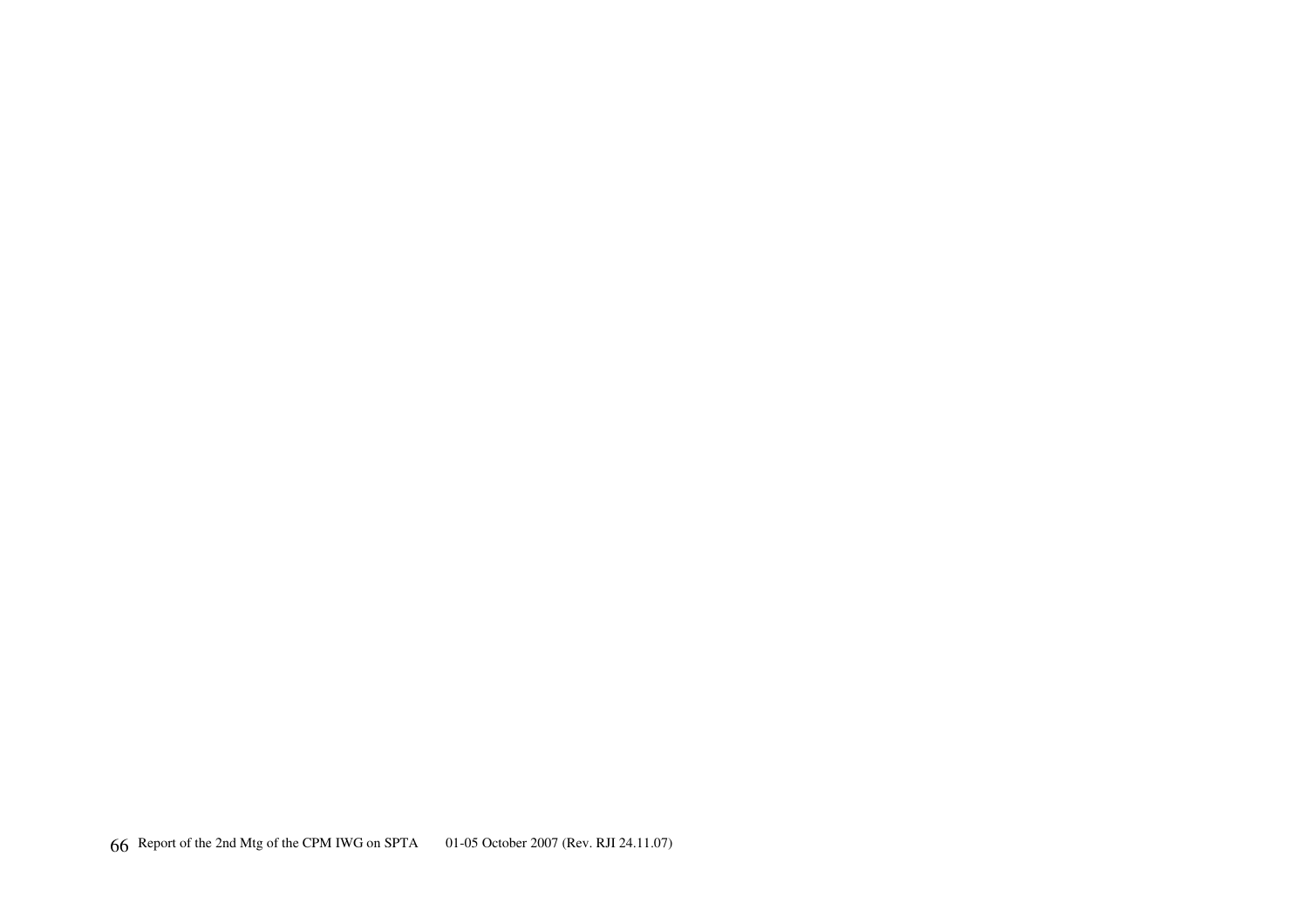## **Appendix 3**

## **Informal Working Group on Strategic Planning and Technical Assistance 1-5 October 2007**

## *PARTICIPANTS LIST*

| <b>SPTA</b> - core group                       |                                                  |  |
|------------------------------------------------|--------------------------------------------------|--|
| <b>CPM Bureau</b>                              | <b>CPM Bureau</b>                                |  |
| Ms Reinouw BAST-TJEERDE                        | Mr Chagema KEDERA                                |  |
| CPM Vice-Chairperson and                       | CPM Chairperson and                              |  |
| Manager, International Plant Protection Issues | <b>Managing Director</b>                         |  |
| <b>Plant Health Division</b>                   | Kenya Plant Health Inspectorate Service (KEPHIS) |  |
| <b>Canadian Food Inspection Agency</b>         | Oloolua Ridge, Karen                             |  |
| 59 Camelot Drive                               | P.O.Box 49592 00100 GPO                          |  |
| Ottawa, Ontario K1A 0Y9                        | Nairobi                                          |  |
| <b>CANADA</b>                                  | <b>KENYA</b>                                     |  |
| Tel: (+1) 613 221 4344                         | Tel: (+254) 020 882 308; 884 545; 882 933        |  |
| Fax: (+1) 613 228 6602                         | Fax: (+254) 020 882 265                          |  |
| E-mail: rbast@inspection.gc.ca                 | E-mail: director@kephis.org                      |  |
| <b>CPM Bureau</b>                              | <b>SOUTHWEST PACIFIC</b>                         |  |
| Mr Ralf LOPIAN                                 | Mr Kirifi PUONO                                  |  |
| CPM Vice-Chairperson and                       | <b>Chief Executive Officer</b>                   |  |
| Senior Advisor, International Affairs          | Ministry of Agriculture and Fisheries            |  |
| Department of Food and Health                  | P.O. Box 1874                                    |  |
| Ministry of Agriculture and Forestry           | Apia                                             |  |
| Mariankatu 23                                  | <b>SAMOA</b>                                     |  |
| P.O. Box 30                                    | Tel: (+685) 22561 / 62                           |  |
| 00023 Government                               | Fax: (+685) 24576 / 21865                        |  |
| Helsinki                                       | E-mail: maffm@lesamoa.net                        |  |
| <b>FINLAND</b>                                 |                                                  |  |
| Tel: (+358) 9 1605 2449                        |                                                  |  |
| Fax: (+358) 9 1605 2443                        |                                                  |  |
| E-mail: ralf.lopian@mmm.fi                     |                                                  |  |
| <b>ASIA</b>                                    | <b>NORTH AMERICA</b>                             |  |
| Mr Larry LACSON                                | Mr Richard DUNKLE                                |  |
| Chief, Plant Quarantine Service                | Deputy Administrator                             |  |
| DA-Bureau of Plant Industry                    | Plant Protection and Quarantine                  |  |
| 692 San Andres Street, Malate                  | Animal and Plant Health Inspection Service       |  |
| Manila                                         | United States Department of Agriculture          |  |
| <b>PHILIPPINES</b>                             | Room 302-E, Whitten Building                     |  |
| Tel: (+63) 2 523 9132 / 831 1812/4040409       | 1400 Independence Avenue, SW                     |  |
| Fax: (+63) 2 521 7650/4040409                  | Washington DC 20250                              |  |
| E-mail: lacsonlr@yahoo.com                     | <b>UNITED STATES</b>                             |  |
|                                                | Tel: (+1) 202 720 5601                           |  |
|                                                | Fax: $(+1)$ 202 690 0472                         |  |
|                                                | E-mail: richard.L.dunkle@aphis.usda.gov          |  |
|                                                |                                                  |  |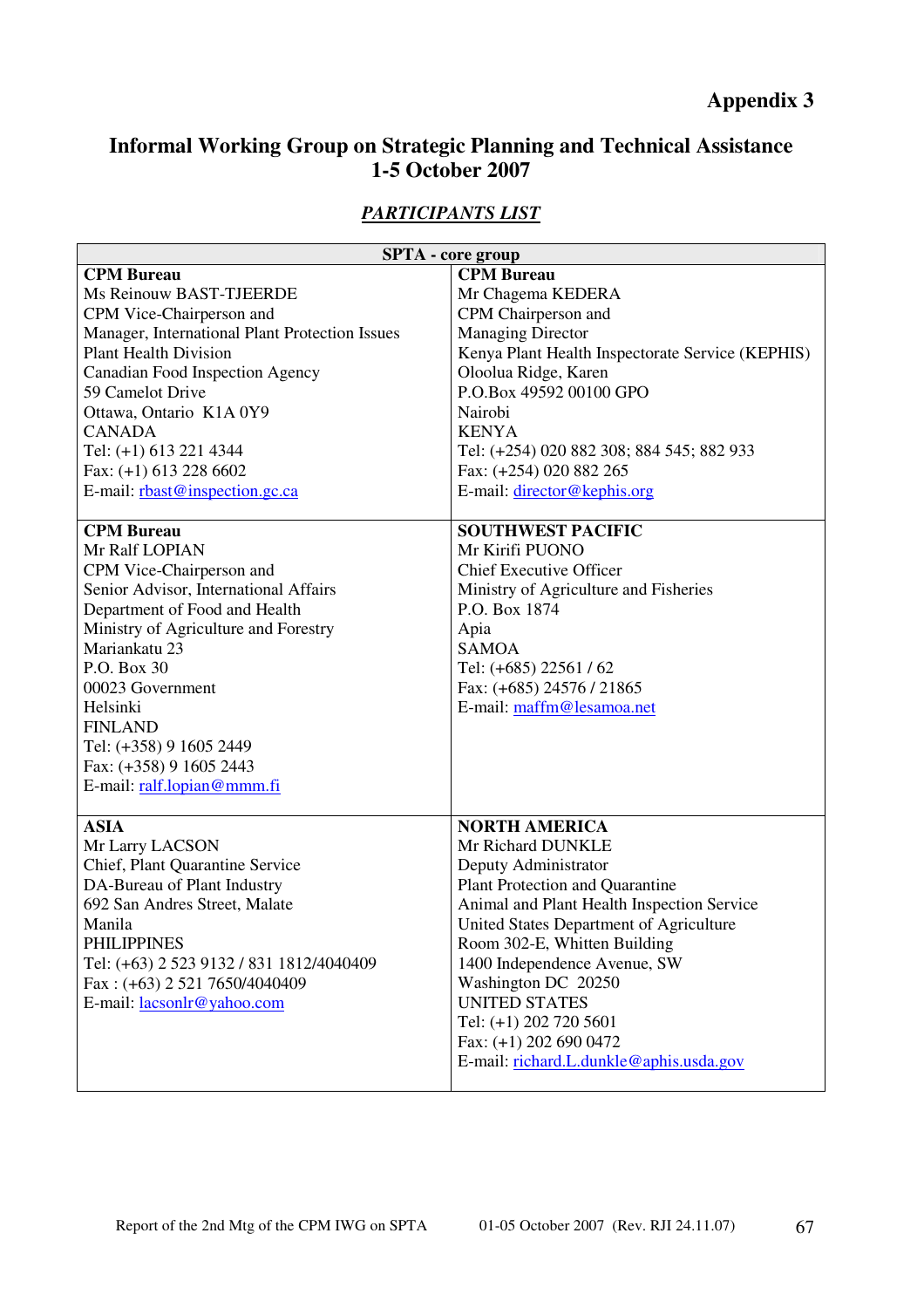## **Not able to attend:**

- Göran Kroeker (**Europe**)
- Lilory McComie

## (**Latin America & the Caribbean**)

- Charles Zarzour (**Near East**)

- Alice BAXTER (**South Africa**)

| Other participants                          |                                                     |  |
|---------------------------------------------|-----------------------------------------------------|--|
| <b>Steve ASHBY</b>                          | <b>Gary KOIVISTO</b>                                |  |
| Deputy Head                                 | <b>Executive Director</b>                           |  |
| Plant Health Strategy and Bee Health Branch | <b>Plant Products Directorate</b>                   |  |
| Department for Environment, Food and Rural  | Canadian Food Inspection Agency                     |  |
| <b>Affairs</b>                              | 59 Camelot Drive                                    |  |
| 1-2 Peasholme Green                         | Ottawa, Ontario                                     |  |
| York YO1 7PX                                | <b>CANADA</b>                                       |  |
| <b>UNITED KINGDOM</b>                       | Tel: (+1) 613 2214344                               |  |
| Tel: (+44) 1 904445048                      | Fax $(+) 613 2286602$                               |  |
| Fax: (+44) 1 904455198                      | E-mail: rbast@inspection.gc.ca                      |  |
| E-mail: steve.ashby@defra.gsi.gov.uk        |                                                     |  |
|                                             |                                                     |  |
|                                             |                                                     |  |
| Ms. Stella ONWUADUEGBO                      | Paul EGGERT                                         |  |
| Deputy Director,                            | Associate Deputy Administrator for Plant Protection |  |
| Head, NPQS                                  | and                                                 |  |
| Nigeria Plant Quarantine Service            | Quarantine                                          |  |
| Federal Ministry of Agriculture             | Plant Protection and Quarantine, APHIS              |  |
| Moore Plantation, P.M.B. 5672               | United States Department of Agriculture             |  |
| Ibadan                                      | Room 302-E, Whitten Building                        |  |
| <b>NIGERIA</b>                              | 1400 Independence Avenue, SW                        |  |
| E-mail: npqs_ngr@yahoo.com                  | Washington DC 20250                                 |  |
| stelladebo51@yahoo.com                      | <b>UNITED STATES OF AMERICA</b>                     |  |
|                                             | Tel: (+1) 202 720 5601                              |  |
| Ebbe NORDBO                                 | paul.r.eggert@usda.gov                              |  |
| Danish Plant Directorate                    |                                                     |  |
| Skovbrynet 20                               |                                                     |  |
| 2800 Lyngby                                 |                                                     |  |
| <b>DENMARK</b>                              |                                                     |  |
| Tel: (+45) 45263891                         |                                                     |  |
| E-mail: eno@pdir.dk                         |                                                     |  |
|                                             |                                                     |  |
|                                             |                                                     |  |